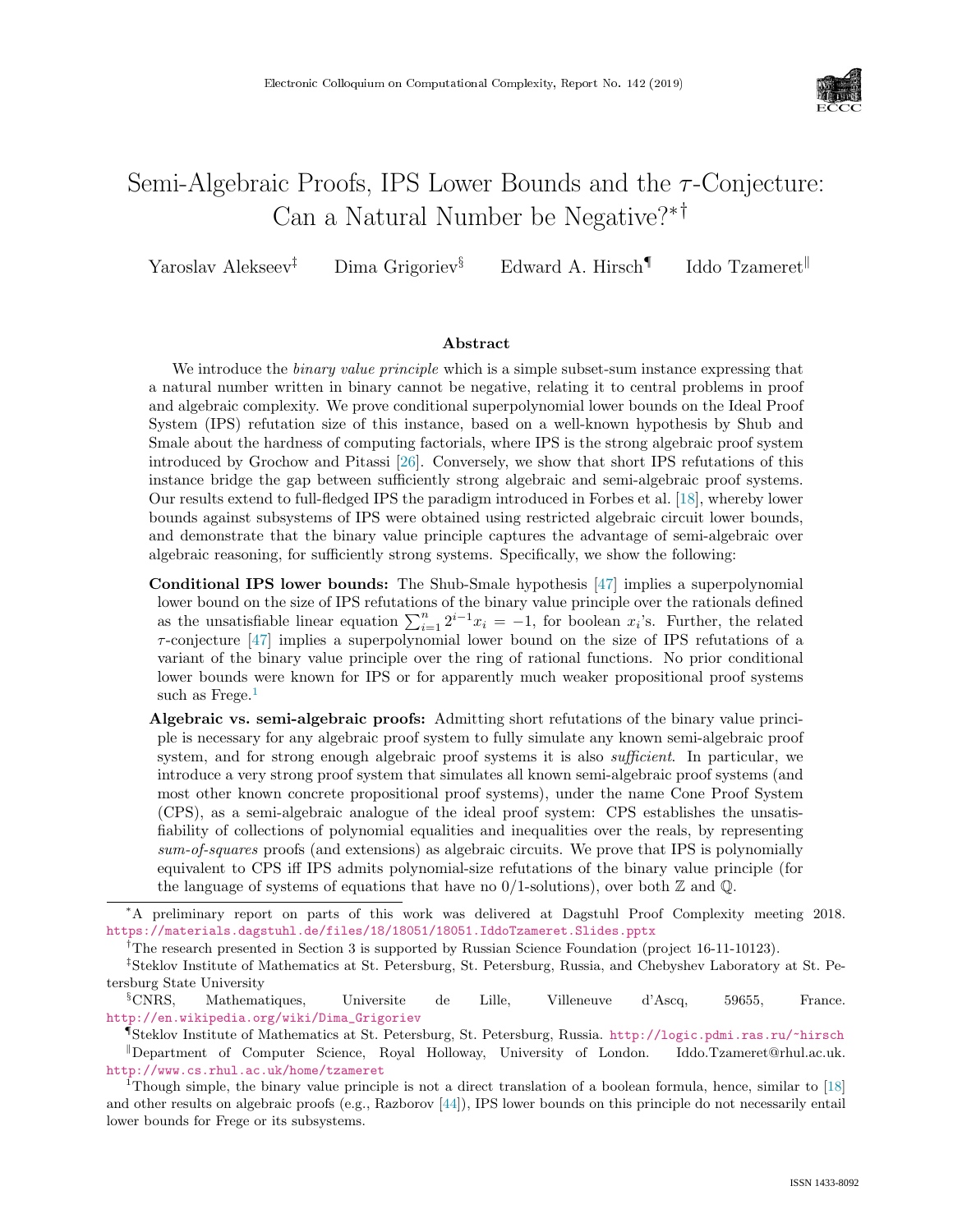# <span id="page-1-0"></span>Contents

|          | Contents                                                                                                                               | $\bf{2}$                                                        |
|----------|----------------------------------------------------------------------------------------------------------------------------------------|-----------------------------------------------------------------|
| 1        | Introduction<br>1.1<br>1.2<br>1.2.1<br>1.2.2<br>1.3<br>$1.4\,$                                                                         | 1<br>$\overline{2}$<br>$\overline{5}$<br>$\,6$<br>7<br>10<br>11 |
| $\bf{2}$ | Preliminaries<br>2.1<br>2.2<br>2.3<br>2.4<br>2.5<br>2.5.1<br>2.6<br>2.6.1                                                              | 12<br>12<br>12<br>13<br>14<br>15<br>16<br>17<br>18              |
| 3        | <b>Conditional IPS Lower Bounds</b><br>3.1<br>3.2<br>IPS over Rational Functions and the $\tau$ -Conjecture<br>3.2.1<br>3.2.2<br>3.2.3 | 19<br>19<br>23<br>24<br>24<br>25                                |
| 4        | The Cone Proof System<br>4.1<br>4.1.1<br>4.1.2<br>4.1.3                                                                                | 26<br>29<br>30<br>32<br>32                                      |
| 5        | Reasoning about Bits within Algebraic Proofs<br>5.1<br>5.2                                                                             | 33<br>34<br>37                                                  |
| 6        | Algebraic versus Semi-Algebraic Proof Systems<br>Proof of Thm. 6.1<br>6.1<br>6.2                                                       | 43<br>45<br>49                                                  |
|          | A Basic Reasoning in IPS                                                                                                               | 50                                                              |
|          | References                                                                                                                             | 52                                                              |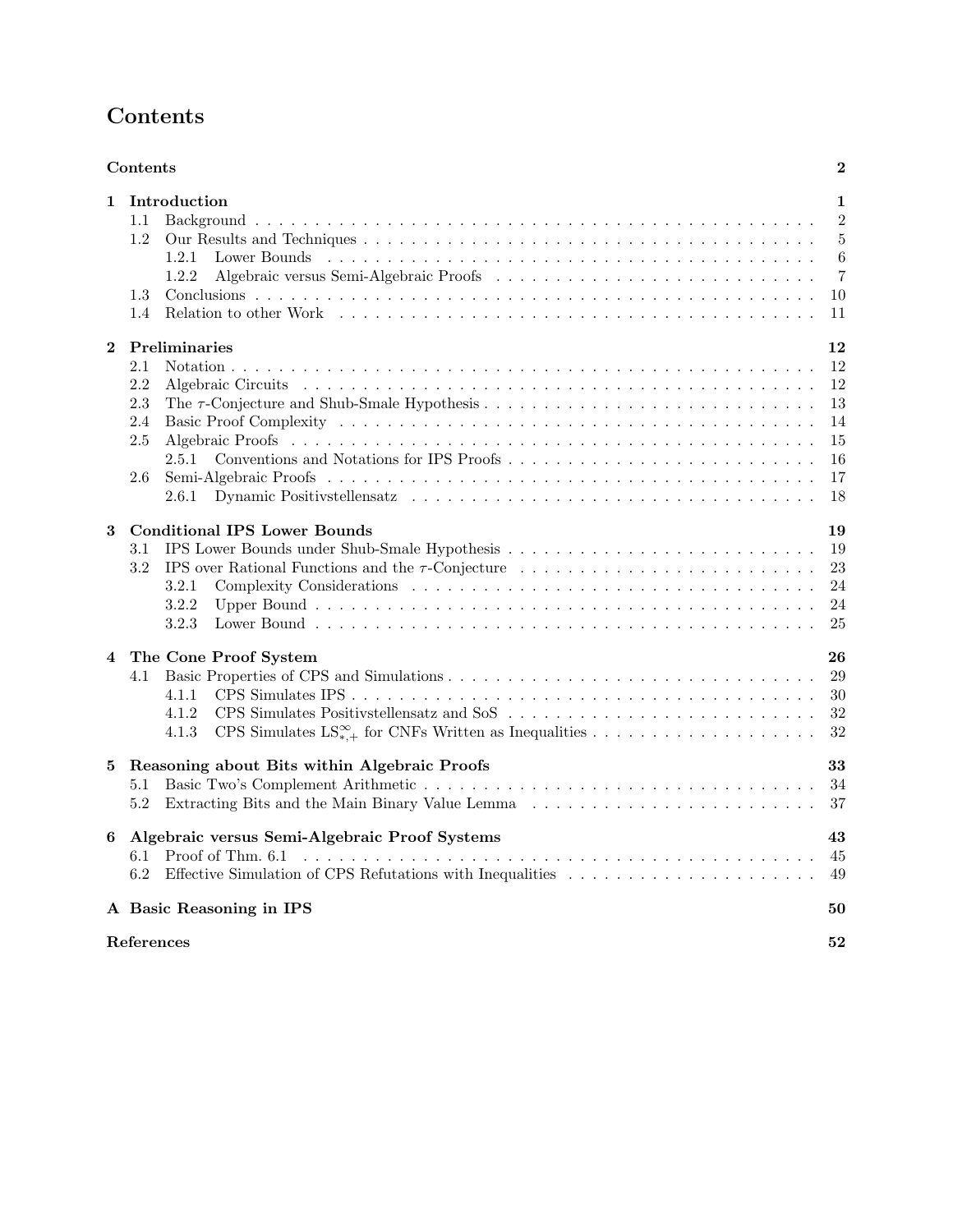## <span id="page-2-0"></span>1 Introduction

This work connects three separate objects of study in computational complexity: algebraic proof systems, semi-algebraic proof systems and algebraic circuit complexity. The connecting point is a subset-sum instance expressing that the value of a natural number given in binary is nonnegative. We will show that this instance captures the advantage of semi-algebraic reasoning over algebraic reasoning in the regime of sufficiently strong proof systems, and is expected to be hard even for very strong algebraic proof systems. We begin with a general discussion about proof complexity, and then turn to algebraic and semi-algebraic proofs and their inter-relations, and the connection between circuit lower bounds and proof-size lower bounds.

Narrowly construed, proof complexity can be seen as a stratification of the NP vs. coNP question, whereby one aims to understand the complexity of stronger and stronger propositional proof systems as a gradual approach towards separating NP from coNP (and hence, also P from NP). This mirrors circuit complexity in which different circuit classes are analyzed in the hope to provide general super-polynomial circuit lower bounds. Broadly understood however, proof complexity serves as a way to study the computational resources required in different kind of reasoning, different algorithmic techniques and constraint solvers, as well as providing propositional analogues to weak first-order theories of arithmetic.

Algebraic proof systems have attracted immense amount of work in proof complexity, due to their simple nature, being a way to study the complexity of computer-algebra procedures such as the Gröbner basis algorithm, and their connection to different fragments of logical propositional proof systems with counting gates. Beginning with the fairly weak Nullstellensatz refutation system by Beame et al. [\[3\]](#page-53-1) and culminating in the very strong Ideal Proof System by Grochow and Pitassi [\[26\]](#page-54-0), many algebraic proof systems and variants have been studied. In such systems one basically operates with polynomial equations over a field using simple algebraic derivation rules such as additions of equations and multiplication of an equation by a variable, where variables are usually meant to range over  $\{0,1\}$  values.

Impagliazzo, Pudlák and Sgall  $[30]$ , following Razborov  $[44]$ , showed that the polynomial calculus, which is the standard dynamic algebraic proof system introduced in [\[12\]](#page-54-1), requires exponential-size refutations (namely, those using an exponential number of monomials) for the simple symmetric unsatisfiable subset-sum instance  $x_1 + \cdots + x_n = n + 1$ . Note that refuting (that is, showing the unsatisfiability of) a linear equation  $\sum_i \alpha_i x_i = \beta$  in which the variables  $x_i$  are boolean, establishes that there is no subset of the  $\alpha_i$  numbers that sums up to  $\beta$ , and hence is considered to be a refutation of a subset-sum instance. Forbes et al. [\[18\]](#page-54-2) showed that this symmetric subset-sum instance and its variants are hard for different subsystems of the very strong IPS algebraic proof system. Loosely speaking, IPS is a static Nullstellensatz refutation in which proof size is measured by algebraic circuit complexity instead of sparsity (that is, monomial size). In other words, IPS proofs are written as algebraic circuits, and thus can tailor the advantage that algebraic circuits have over sparse polynomials (somewhat reminiscent to the way Extended Frege can tailor the full strength of boolean circuits in comparison to resolution which operates merely with clauses).

The realm of semi-algebraic proof systems has emerged as an equally fruitful subject as algebraic proofs. Semi-algebraic proofs have been brought to the attention of complexity theory from optimization [\[35,](#page-55-2) [34\]](#page-55-3) by the works of Pudlák  $[42]$  and Grigoriev and Vorobojov [\[25\]](#page-54-3) (cf. [\[24\]](#page-54-4)), and more recently, through its connection to approximation algorithms with the work of Barak et al. [\[2\]](#page-53-2) (cf. [\[36\]](#page-55-5) and the new excellent survey by Fleming et al. [\[17\]](#page-54-5)). While algebraic proofs derive polynomials in the ideal of a given initial set of polynomials, semi-algebraic proofs extend it to allow deriving polynomials also in the cone of the initial polynomials (informally a cone is an "ideal that preserves positive signs"), hence potentially utilizing a stronger kind of reasoning. In particular [\[2\]](#page-53-2)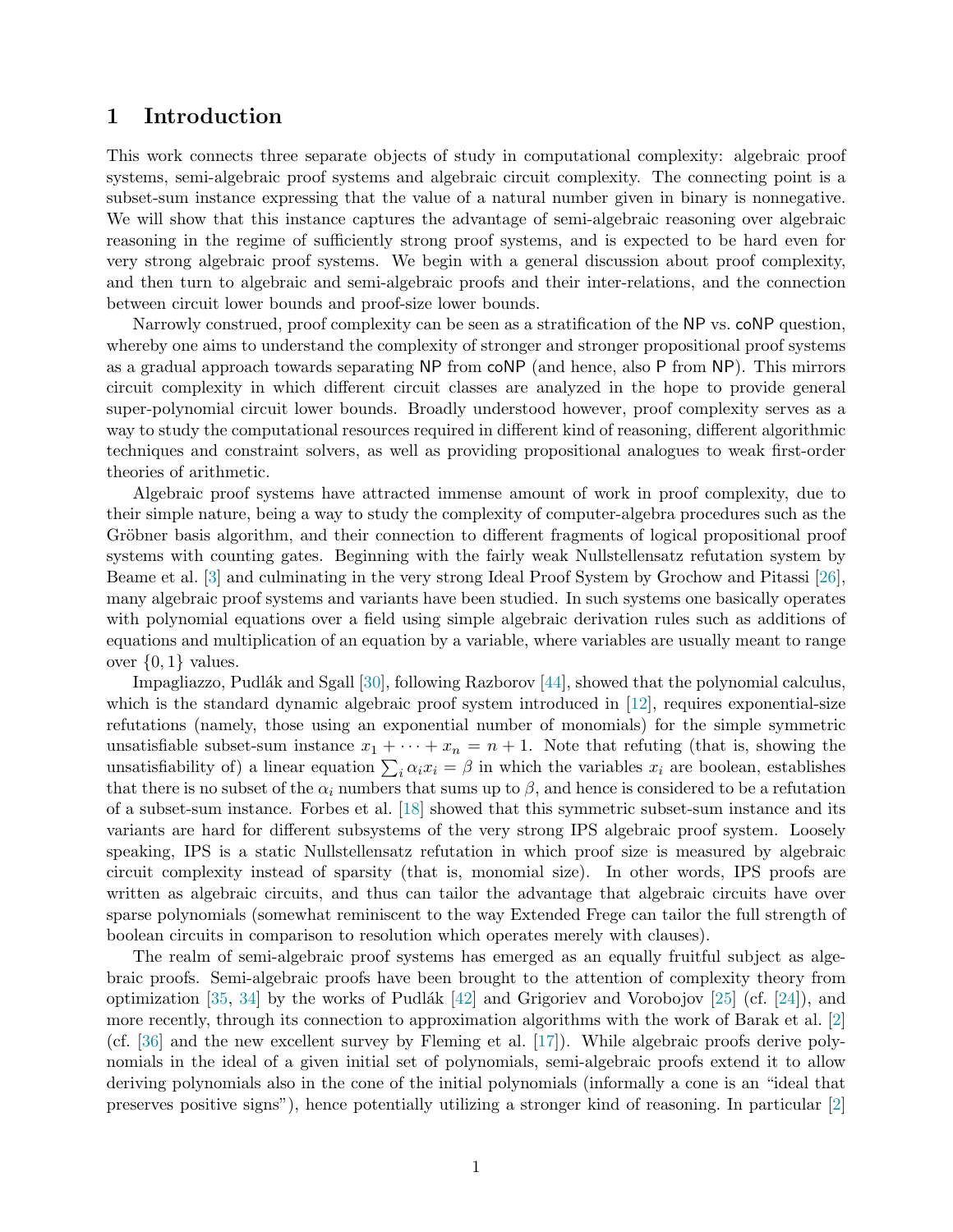considered the sum-of-squares refutation system (SoS for short). What makes SoS proofs important, for example to polynomial optimization, is the fact that the existence of a degree-d SoS certificate can be formulated as the feasibility of a semidefinite program (SDP), and hence can be solved in polynomial time. Berkholz  $[4]$  showed interestingly that in the regime of weak proof systems, even static semi-algebraic proofs, such as SoS, can simulate dynamic algebraic proof systems such as polynomial calculus. Grigoriev [\[22\]](#page-54-6) showed that in this weak regime semi-algebraic proofs are in fact strictly stronger (with respect to degrees) than algebraic proofs, where the separating instances are simple polynomials (for example, symmetric subset sum instances). However, it was not known in general (e.g., for strong systems) whether semi-algebraic reasoning is strictly stronger than algebraic reasoning.

Another established tradition in proof complexity is to seek synergies between proofs and circuit lower bounds. In particular, *proofs-to-circuits* transformations in the form of feasible interpolation, and other close concepts have been pivotal in the search for proof complexity lower bounds, as well as in circuit lower bounds themselves (see Göös et al.  $[20]$  for a recent example). In fact, the conception of IPS itself was motivated by the attempt to show that very strong proof complexity lower bounds would result in algebraic complexity class separations such as  $VP \neq VNP$  (see [\[26\]](#page-54-0) and the survey [\[41\]](#page-55-6)). Li et al. [\[33\]](#page-55-7) as well as Forbes et al. [\[18\]](#page-54-2) went in the other direction and showed that certain restricted algebraic circuit lower bounds imply size lower bounds on subsystems of IPS. In particular, [\[18\]](#page-54-2) devised a simple framework by which lower bounds on (subsystems of) IPS refutations are reduced to algebraic circuit lower bounds. [\[18\]](#page-54-2) used this framework to establish lower bounds on subsystems of IPS refutations of variants of symmetric subset-sum instances when the IPS refutations are written as read once algebraic branching programs and multilinear formulas. But lower bounds on the size of full IPS refutations were not known.

#### <span id="page-3-0"></span>1.1 Background

Algebraic Circuits. Algebraic circuits over some fixed chosen field or ring R compute formal polynomials in  $R[x_1, \ldots, x_n]$  via addition and multiplication gates, starting from the input variables  $\bar{x}$  and constants from R. Formally, an *algebraic circuit* C is a finite directed acyclic graph where edges are directed from leaves (in-degree 0 nodes) towards the output (out-degree 0 node). Input nodes are leaves that are labeled with a variable from  $x_1, \ldots, x_n$ ; every other leaf is labelled with a scalar in R. All the other nodes have in-degree two and are labeled with either  $+$  or  $\times$ . A leaf is said to compute the variable or scalar that labels itself.  $A + (or \times)$  gate is said to compute the addition (product, resp.) of the polynomials computed by its incoming nodes. C computes the polynomial computed by its output node. The **size** of an algebraic circuit  $C$  is the number of nodes in it denoted  $|C|$ , and the *depth* of a circuit is the length of the longest directed path in it. Note that the size of a field coefficient in this setting is 1 irrespective of the value of the coefficient. Sometimes it is important to consider the size of the coefficients appearing in the circuit (for instance, when we are concerned with the computational complexity of problems pertaining to algebraic circuits we need to have an efficient way to represent the circuits as bit strings). For this purpose we define a constant-free algebraic circuit to be an algebraic circuit in which the only constants used are 0, 1, −1. Other constants must be built up using algebraic operations, which then count towards the size of the circuit. Constant-free algebraic circuit computes a polynomial over  $\mathbb{Z}$ , but when we allow for constant sub-circuits (and only for constant sub-circuits) to contain division gates (in [Sect. 3\)](#page-20-0) we can also compute polynomials over Q with constant-free circuits.

<span id="page-3-1"></span>The  $\tau$ -Conjecture and Shub-Smale Hypothesis. Here we explain several important assumptions and conjectures that are known to lead to strong complexity lower bounds and complexity class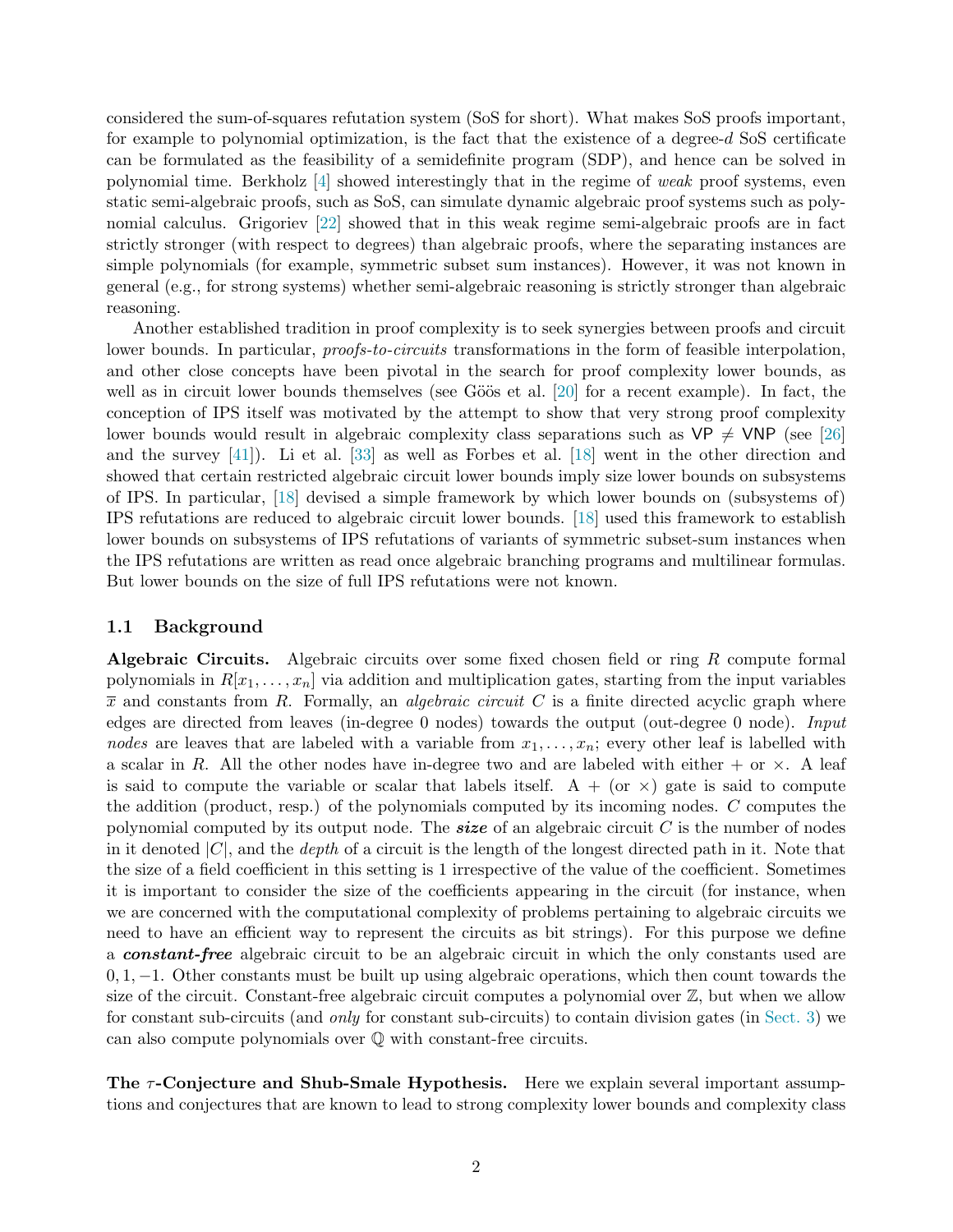separations, all of which will play a role in our work (cf. [\[48\]](#page-56-0)).

<span id="page-4-1"></span>**Definition 1** (τ-function [\[47\]](#page-56-1)). Let  $f \in \mathbb{Z}[\overline{x}]$  be a multivariate polynomial over  $\mathbb{Z}$ . Then  $\tau(f)$  is the minimal size of a constant-free algebraic circuit that computes f (that is, a circuit where the only possible constants that may appear on leaves are  $1, 0, -1$ .

When we focus on constant polynomials, that is, numbers  $n \in \mathbb{Z}$ ,  $\tau(n)$  is the minimal-size circuit that can construct  $n$  from 1 using additions, subtractions and multiplications (but not divisions; note that subtraction of a term A can be constructed by  $(-1) \cdot A$ ). We say that a family of (possibly constant) polynomials  $(f_n)_{n\in\mathbb{N}}$  is easy if  $\tau(f_n) = \log^{O(1)} n$ , for every  $n > 2$ , and **hard** otherwise.

A simple known upper bound on  $\tau$  is this [\[16\]](#page-54-8): for every integer  $m > 2$ ,  $\tau(m) \leq 2 \log m$ . This is shown by considering the binary expansion of  $m$ . For every integer  $m$ , the following lower bound is known  $\tau(m) \ge \log \log m$  [\[16\]](#page-54-8). It is not hard to show that  $(2^n)_{n \in \mathbb{N}}$  is easy. For instance, if n is a power of 2 then  $\tau(2^n) = \log n + 3$ , where log denotes the logarithm in the base 2. We start with 3 nodes to build  $2 = 1 + 1$  and then by log *n* repeated squaring we arrive at  $((2^2)^2)^2 \dots)^2 = 2^{2^{\log n}} = 2^n$ . On the other hand, it is known that  $(2^{2^n})_{n\in\mathbb{N}}$  is *hard*. While  $(2^n)_{n\in\mathbb{N}}$  is easy and  $(2^{2^n})_{n\in\mathbb{N}}$  is hard, it is not known whether  $(n!)_{n\in\mathbb{N}}$  is easy or hard, and as seen below, showing the hardness of  $\tau(m_n \cdot n!)$ , for every sequence  $(m_n \cdot n!)_{n \in \mathbb{N}}$  with  $m_n \in \mathbb{Z}$  any nonzero integers, has very strong consequences.

Let  $P_K$  and  $NP_K$  be the deterministic and nondeterministic versions of Turing machines in the Blum-Shub-Smale model [\[7\]](#page-53-4), respectively (see [Sect. 2.3\)](#page-14-0). Further, let  $VP^0$  be the "Valiant" class consisting of multivariate polynomial-families  $(f_n(\overline{x}))_{n\in\mathbb{N}}$  of polynomial degrees that can be computed by constant-free (and division-free) polynomial-size circuits, and let  $VNP<sup>0</sup>$  be the constant-free (and division-free) "Valiant NP class" (see definitions in [Sect. 2.2\)](#page-13-3). The following is a condition put forth by Shub and Smale [\[47\]](#page-56-1) (cf. [\[48\]](#page-56-0)) towards separating  $P_{\mathbb{C}}$  from  $\mathsf{NP}_{\mathbb{C}}$ , for  $\mathbb{C}$  the complex numbers:

**Shub-Smale Hypothesis** ([\[47,](#page-56-1) [48\]](#page-56-0)). For every nonzero integer sequence  $(m_n)_{n\in\mathbb{N}}$ , the sequence  $(m_n \cdot n!)_{n \in \mathbb{N}}$  is hard.

Shub and Smale, as well as Bürgisser, showed the following consequences of the Shub-Smale hypothesis:

<span id="page-4-0"></span>**Theorem 1.1** ([\[47,](#page-56-1) [8\]](#page-54-9)). 1. If the Shub-Smale hypothesis holds then  $P_{\mathbb{C}} \neq NP_{\mathbb{C}}$ .

2. If the Shub-Smale Hypothesis holds then  $VP^0 \neq \text{VNP}^0$ . In other words, Shub-Smale Hypothesis implies that the permanent does not have polynomial size constant-free algebraic circuits.

It is open whether the Shub-Smale hypothesis holds. What is known is that if Shub-Smale hypothesis does not hold then factoring of integers can be done in (nonuniform) polynomial time (cf. Blum et al.  $[6, p.126]$  and  $[11]$ ).

Another related important assumption in algebraic complexity is the  $\tau$ -conjecture. Let  $f \in \mathbb{Z}[x]$ be a univariate polynomial with integer coefficients, denote by  $z(f)$  the number of distinct integer roots of f.

 $\tau$ -Conjecture ([\[47,](#page-56-1) [48\]](#page-56-0)). There is a universal constant c, such that for every univariate polynomial  $f \in \mathbb{Z}[x] : (1 + \tau(f))^c \geq z(f)$ .

The consequences of the  $\tau$ -conjecture are similar to the Shub-Smale Hypothesis:

<span id="page-4-2"></span>**Theorem 1.2** ([\[47,](#page-56-1) [8\]](#page-54-9)). If the  $\tau$ -conjecture holds then both  $P_{\mathbb{C}} \neq NP_{\mathbb{C}}$  and  $VP^0 \neq VNP^0$  hold.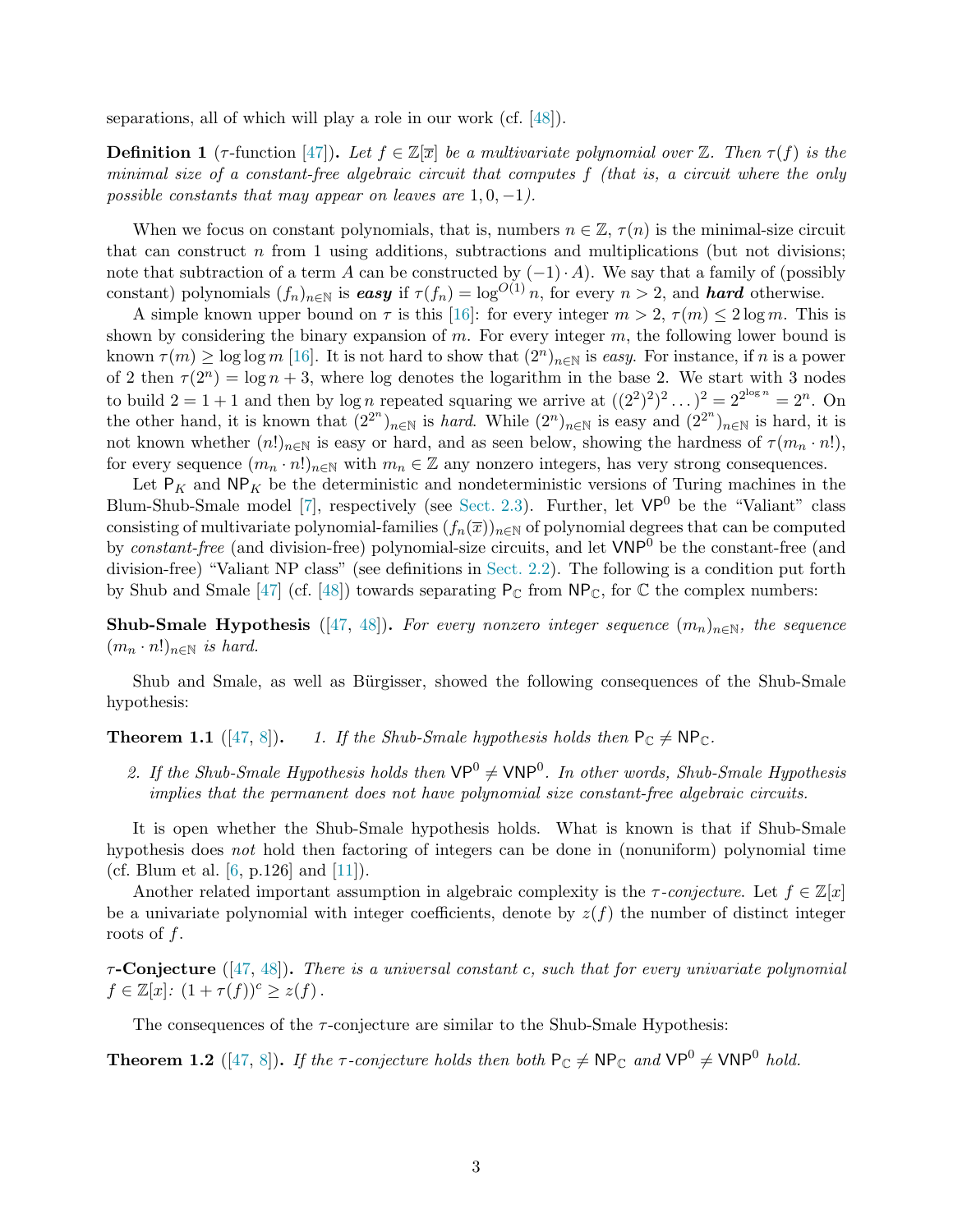<span id="page-5-0"></span>Algebraic Proof Systems. A propositional proof system (following [\[15\]](#page-54-11)) is a polynomial-time predicate  $V(\pi, x)$  that verifies purported proofs  $\pi$  (encoded naturally in binary) for propositional formulas x (also encoded in binary), such that  $\exists \pi (V(\pi, x) = \text{true})$  iff x is a tautology. In the setting of algebraic proof systems, one can use a broader definition of a proof system: instead of  $V(\pi, x)$ being a polynomial-time predicate it is a coRP predicate (since polynomial identity testing is in coRP), and instead of providing proofs for propositional tautologies the system establishes proofs (in fact refutations) for sets of polynomial equations with no  $\{0, 1\}$  solutions.

Grochow and Pitassi [\[26\]](#page-54-0), following [\[39\]](#page-55-8), suggested the following algebraic proof system which is essentially a Nullstellensatz proof system [\[3\]](#page-53-1) written as an algebraic circuit (this was showed in [\[18\]](#page-54-2)). A proof in the Ideal Proof System is given as a single polynomial. We provide below the boolean version of IPS (which includes the boolean axioms), namely the version that establishes the unsatisfiability over 0-1 of a set of polynomial equations. (In what follows we follow the notation in [\[18\]](#page-54-2)):

<span id="page-5-3"></span>**Definition 2** ((boolean) Ideal Proof System (IPS), Grochow-Pitassi [\[26\]](#page-54-0)). Let  $f_1(\overline{x}), \ldots, f_m(\overline{x}), p(\overline{x})$ be a collection of polynomials in  $\mathbb{F}[x_1,\ldots,x_n]$  over the field  $\mathbb{F}$ . An **IPS proof of**  $p(\overline{x})=0$  **from**  ${f_j(\overline{x}) = 0}_{j=1}^m$ , showing that  $p(\overline{x}) = 0$  is semantically implied from the assumptions  ${f_j(\overline{x}) = 0}_{j=1}^m$ over 0-1 assignments, is an algebraic circuit  $C(\overline{x}, \overline{y}, \overline{z}) \in \mathbb{F}[\overline{x}, y_1, \ldots, y_m, z_1, \ldots, z_n]$  such that (the equalities in what follows stand for formal polynomial identities<sup>2</sup>):

- <span id="page-5-1"></span>1.  $C(\overline{x}, \overline{0}, \overline{0}) = 0$ ; and
- 2.  $C(\overline{x}, f_1(\overline{x}), \ldots, f_m(\overline{x}), x_1^2 x_1, \ldots, x_n^2 x_n) = p(\overline{x}).$

The size of the IPS proof is the size of the circuit C. If C is assumed to be constant-free, we refer to the size of the proof as the **size of the constant-free IPS proof.** The variables  $\bar{y}, \bar{z}$  are called the placeholder variables since they are used as placeholders for the axioms. An IPS proof  $C(\overline{x}, \overline{y}, \overline{z})$ of  $1 = 0$  from  $\{f_j(\overline{x}) = 0\}_{j \in [m]}$  is called an **IPS refutation** of  $\{f_j(\overline{x}) = 0\}_{j \in [m]}$  (note that in this case it must hold that  $\{f_j(\overline{x}) = 0\}_{j=1}^m$  have no common solutions in  $\{0,1\}^n$ ).

Notice that the definition above adds the equations  $\{x_i^2 - x_i = 0\}_{i=1}^n$ , called the set of **boolean axioms** denoted  $\overline{x}^2 - \overline{x}$ , to the system  $\{f_j(\overline{x}) = 0\}_{j=1}^m$ . This allows to refute over  $\{0, 1\}^n$  unsatisfiable systems of equations. Also, note that the first equality in the definition of IPS means that the polynomial computed by C is in the ideal generated by  $\overline{y}, \overline{z}$ , which in turn, following the second equality, means that C witnesses the fact that 1 is in the ideal generated by  $f_1(\overline{x}), \ldots, f_m(\overline{x}), x_1^2-x_1, \ldots, x_n^2-x_n$ (the existence of this witness, for unsatisfiable set of polynomials, stems from the Nullstellensatz theorem [\[3\]](#page-53-1)). In order to use IPS as a propositional proof system for refuting unsatisfiable CNF formulas we fix the usual encoding of clauses as algebraic circuits [\(Definition 11\)](#page-17-1).

<span id="page-5-2"></span>**Semi-Algebraic Proofs.** The *Positivstellensatz* proof system, as defined by Grigoriev and Vorobo-jov [\[25\]](#page-54-3), is a static refutation system for establishing the unsatisfiability over the reals  $\mathbb R$  of a system consisting of both polynomial equations  $\overline{\mathcal{F}} = \{f_i(\overline{x}) = 0\}_{i \in I}$  and polynomial inequalities  $\overline{\mathcal{H}} = \{h_j(\overline{x}) \geq 0\}_{j \in J}$ , respectively. In Positivstellensatz one essentially derives a polynomial in the cone of the initial equalities and inequalities, in contrast to algebraic proofs in which one derives polynomial in the ideal of the initial polynomial equations. Loosely speaking, the cone serves as a non-negative closure of a set of polynomials, or in other words as a "positive ideal" (see [Definition 12](#page-18-1) and discussion in [Sect. 2.6\)](#page-18-0).

We will distinguish between the *real* Positivstellensatz in which variables are meant to range over the reals and *boolean* Positivstellensatz in which variables range over  $\{0, 1\}$ .

<sup>&</sup>lt;sup>2</sup>That is,  $C(\overline{x}, \overline{0}, \overline{0})$  computes the zero polynomial and  $C(\overline{x}, f_1(\overline{x}), \ldots, f_m(\overline{x}), x_1^2 - x_1, \ldots, x_n^2 - x_n)$  computes the polynomial  $p(\overline{x})$ .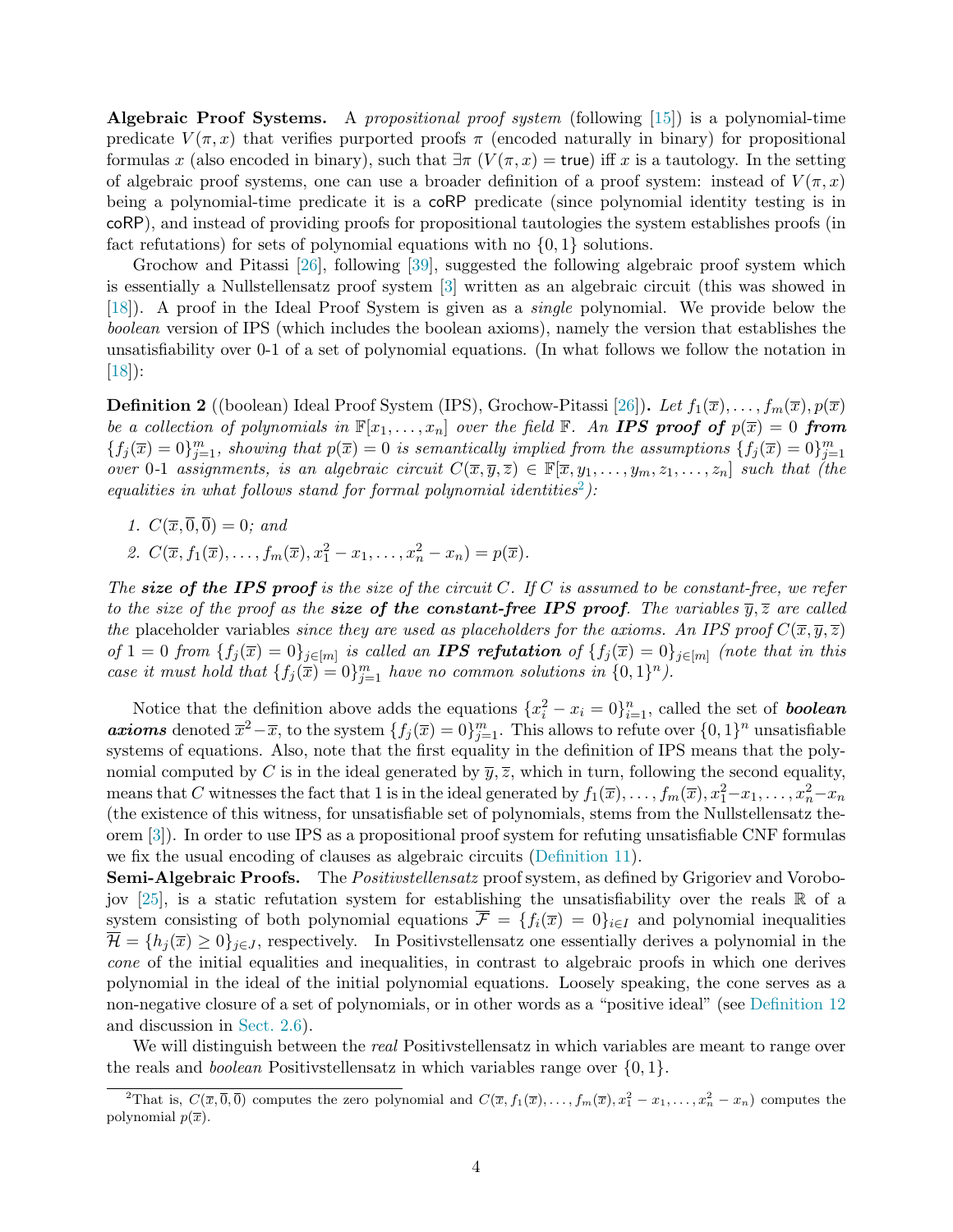<span id="page-6-3"></span>**Definition 3** (real Positivstellensatz proof system (real PS) [\[25\]](#page-54-3)). Let  $\overline{\mathcal{F}} := \{f_i(\overline{x}) = 0\}_{i\in I}$  be a set of polynomial equations and let  $\overline{\mathcal{H}} := \{h_j(\overline{x}) \geq 0\}_{j \in J}$  be a set of polynomial inequalities, where all polynomials are from  $\mathbb{R}[x_1,\ldots,x_n]$ . Assume that  $\overline{\mathcal{F}}, \overline{\mathcal{H}}$  have no common real solutions. A Positivstellensatz refutation of  $\overline{\mathcal{F}}, \overline{\mathcal{H}}$  is a collection of polynomials  $\{p_i\}_{i\in I}$  and  $\{s_{i,\zeta}\}_{i,\zeta}$  (for  $i \in \mathbb{N}$ ,  $\zeta \subseteq J$  and  $I_{\zeta} \subseteq \mathbb{N}$ ) in  $\mathbb{R}[x_1,\ldots,x_n]$  such that the following formal polynomial identity holds:

<span id="page-6-1"></span>
$$
\sum_{i \in I} p_i \cdot f_i + \sum_{\zeta \subseteq J} \left( \prod_{j \in \zeta} h_j \cdot \left( \sum_{i \in I_\zeta} s_{i,\zeta}^2 \right) \right) = -1. \tag{1}
$$

The **monomial size** of a Positivistellensatz refutation is the combined total number of monomials in  $\{p_i\}_{i\in I}$  and  $\sum_{i\in I_{\zeta}} s_{i,\zeta}^2$ , for all  $\zeta \subseteq J$ , that is,  $\sum_{i\in I} |p_i|_{\#\text{monomials}}} + \sum_{\zeta \subseteq J}$   $\sum_{i\in I_\zeta} s_{i,\zeta}^2$  $\bigg\vert_{\text{\#monomials}}$ .

In order to use Positivstellensatz as a refutation system for collections of equations  $\overline{\mathcal{F}}$  and inequalities  $\overline{\mathcal{H}}$  that are unsatisfiable over 0-1 assignments, we need to include simple so-called boolean axioms. This is done in slightly different ways in different works (see for example [\[24,](#page-54-4) [1\]](#page-53-6)). One way to do this, which is the way we follow, is the following:

<span id="page-6-2"></span>Definition 4 ((boolean) Positivstellensatz proof system (boolean PS)). A boolean Positivstel**lensatz proof** from a set of polynomial equations  $\overline{\mathcal{F}}$ , and polynomial inequalities  $\overline{\mathcal{H}}$ , is an algebraic Positivstellensatz proof in which the following **boolean axioms** are part of the axioms: the polynomial equations  $x_i^2 - x_i = 0$  (for all  $i \in [n]$ ) are included in  $\overline{\mathcal{F}}$ , and the polynomial inequalities  $x_i \geq 0$ ,  $1 - x_i \geq 0$  (for all  $i \in [n]$ ) are included in  $\overline{\mathcal{H}}$ .

In this way,  $\overline{\mathcal{F}}, \overline{\mathcal{H}}$  have no common 0-1 solutions iff there exists a boolean Positivstellensatz refutation of  $\overline{\mathcal{F}}, \overline{\mathcal{H}}$ . Eventually, to define the boolean Positivstellensatz as a propositional proof system for the unsatisfiable CNF formula we consider CNF formulas to be encoded as polynomial equalities according to [Definition 11.](#page-17-1) This version is sometimes called *propositional Positivstellensatz*. As a default when referring to Positivstellensatz we mean the boolean Positivstellensatz version.

In recent years, starting mainly with the work of Barak, Brandao, Harrow, Kelner, Steurer and Zhou [\[2\]](#page-53-2), a special case of the Positivstellensatz proof system has gained much interest due to its application in complexity and algorithms (cf.  $[36]$ ). This is the **sum-of-squares** proof system (SoS), which is defined as follows:

**Definition 5** (sum-of-squares proof system (SoS)). A sum-of-squares proof (SoS for short) is a Positivstellensatz proof in which in [eq. 5](#page-18-2) in [Definition 13](#page-18-3) we restrict the index sets  $\zeta \subseteq J$  to be singletons, namely  $|\zeta| = 1$ , hence, disallowing arbitrary products of inequalities within themselves. The real, boolean and propositional versions of SoS are defined similar to Positivstellensatz.

#### <span id="page-6-0"></span>1.2 Our Results and Techniques

We consider the following subset-sum instance written as an unsatisfiable linear equation with large coefficients, expressing the fact that natural numbers written in binary cannot be negative:

**Definition 6** (Binary Value Principle BVP<sub>n</sub>). The binary value principle over the variables  $x_1, \ldots, x_n$ , BVP<sub>n</sub> for short, is the following unsatisfiable (over  $\{0,1\}$  assignments) linear equation:

 $x_1 + 2x_2 + 4x_3 + \cdots + 2^{n-1}x_n = -1$ .

At times we use a more general principle denoted  $BVP_{n,M}$ , which we call the *generalized binary* value principle:  $x_1 + 2x_2 + 4x_3 + \cdots + 2^{n-1}x_n = -M$ , for a positive integer M.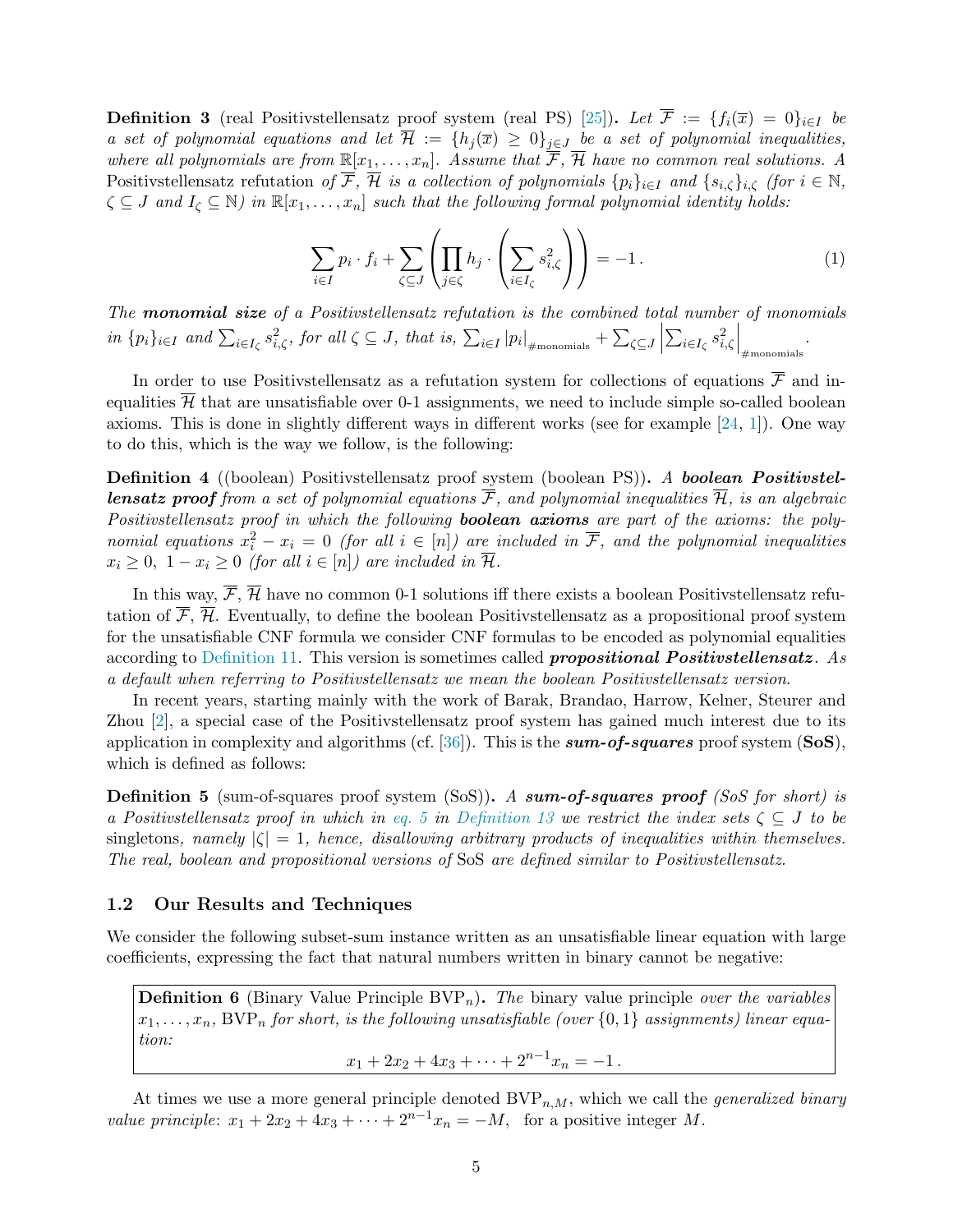#### <span id="page-7-0"></span>1.2.1 Lower Bounds

We show two kinds of conditional super-polynomial lower bounds against IPS proofs. The first is over the rationals and the integers and the second is over the field of rational functions of univariate polynomials in the variable y, denoted  $\mathbb{Q}[y]$  (see [Definition 20\)](#page-24-1). We start with the first lower bound.

<span id="page-7-3"></span>**Theorem** [\(Thm. 3.3\)](#page-22-0). Under the Shub and Smale hypothesis, there are no poly $(n)$ -size constant-free (boolean) IPS refutations of the binary value principle  $BVP_n$  over  $\mathbb Q$ .

This result can be viewed as pushing forward to full IPS the paradigm initiated by Forbes et al. [\[18\]](#page-54-2) wherein proof complexity lower bound questions were reduced to algebraic circuit size lower bound questions: an IPS proof written as a circuit from a class  $\mathcal C$  is obtained by reducing the problem to a lower bound on a polynomial computed in class  $\mathcal{C}$ . In [\[18\]](#page-54-2) the IPS lower bounds were unconditional. For unconditional lower bounds we can only hope to be able to lower bound IPS refutations that are represented with a restricted circuit class for which we already know lower bounds. In other words, in this approach we cannot hope to unconditionally prove full IPS lower bounds without first solving the corresponding circuit lower bound question, namely without providing (explicit) algebraic circuit lower bounds such as  $VP \neq VNP$ <sup>3</sup>

Proof sketch of [Thm. 3.3:](#page-22-0) First, we show in [Cor. 3.2](#page-22-1) that it is enough to consider IPS refutations over Z instead of Q. An IPS refutation over Z is a proof of a nonzero integer M instead of  $-1$ . Let  $S_n := \sum_{i=1}^n 2^{i-1}x_i$  so that BVP is  $S_n + 1 = 0$ , and assume that the IPS refutation of BVP is written as follows (this can be assumed without loss of generality by a result of [\[18\]](#page-54-2)):

<span id="page-7-1"></span>
$$
Q(\overline{x}) \cdot (S_n + 1) + \sum_{i=1}^n H(\overline{x}) \cdot (x_i^2 - x_i) = M.
$$
 (2)

Since the IPS refutation is over  $\mathbb Z$  we know in particular that  $Q(\overline x)$  is an integer polynomial. Let us consider now only  $\{0, 1\}$  assignments to [eq. 2.](#page-7-1) Since under  $\{0, 1\}$  assignments the boolean axioms  $x_i^2 - x_i$  vanish we get from [eq. 2:](#page-7-1)

<span id="page-7-2"></span>
$$
Q(\overline{x}) \cdot (S_n + 1) = M. \tag{3}
$$

Observe that the image of  $S_n+1$  under boolean assignments is the set of all possible natural numbers between 1 to  $2^n$ . In other words, for every number  $b \in [2^n]$ , there exists an assignment  $\overline{\alpha} \in \{0,1\}^n$ , such that  $(S_n + 1)(\overline{\alpha}) = b$ . Since  $Q(\overline{x})$  is an integer polynomial, it evaluates to an integer under every  $\{0,1\}$  assignment. Therefore, by [eq. 3](#page-7-2) M is a product of every natural number between 1 to  $2<sup>n</sup>$ . This already brings us close to the conditional lower bound: we assume contra-positively that there is a polynomial-size constant-free circuit that computes  $Q(\overline{x})$ , which implies that there exists a polynomial-size constant-free and variable-free circuit that computes  $M$  (because fixing any boolean assignment to the variables we get such a circuit over over  $\mathbb Z$  computing M). We then show that if there exists a poly(n)-size constant-free circuit for  $M \in \mathbb{Z}$ , such that M is divisible by every number in [2<sup>n</sup>], then there exists a poly(n)-size circuit that computes (2<sup>n</sup>)!.

Consider the poly(n)-size circuit for  $M^{2^n}$  that is obtained by n repeated squaring of M. Since M is divided by every natural number in  $[2^n]$  it is in particular divisible by every *prime* number in  $[2<sup>n</sup>]$ . It is possible to show that the power of every prime number in the prime factorisation of  $(2<sup>n</sup>)!$ is at most  $2^n$ , from which we can conclude that  $M^{2^n}$  is an integer product of  $(2^n)!$ . We thus obtain a constant-free poly(n)-size circuit for a nonzero integer product of  $(2^n)!$ . From this it is easy to

<sup>&</sup>lt;sup>3</sup>Though, it should be mentioned that in proof complexity even non-explicit lower bounds are not known, and will constitute a breakthrough in the field; hence moving from non-explicit (and thus known) circuit lower bounds to (possibly also non-explicit) proof complexity lower bounds cannot be ruled out entirely.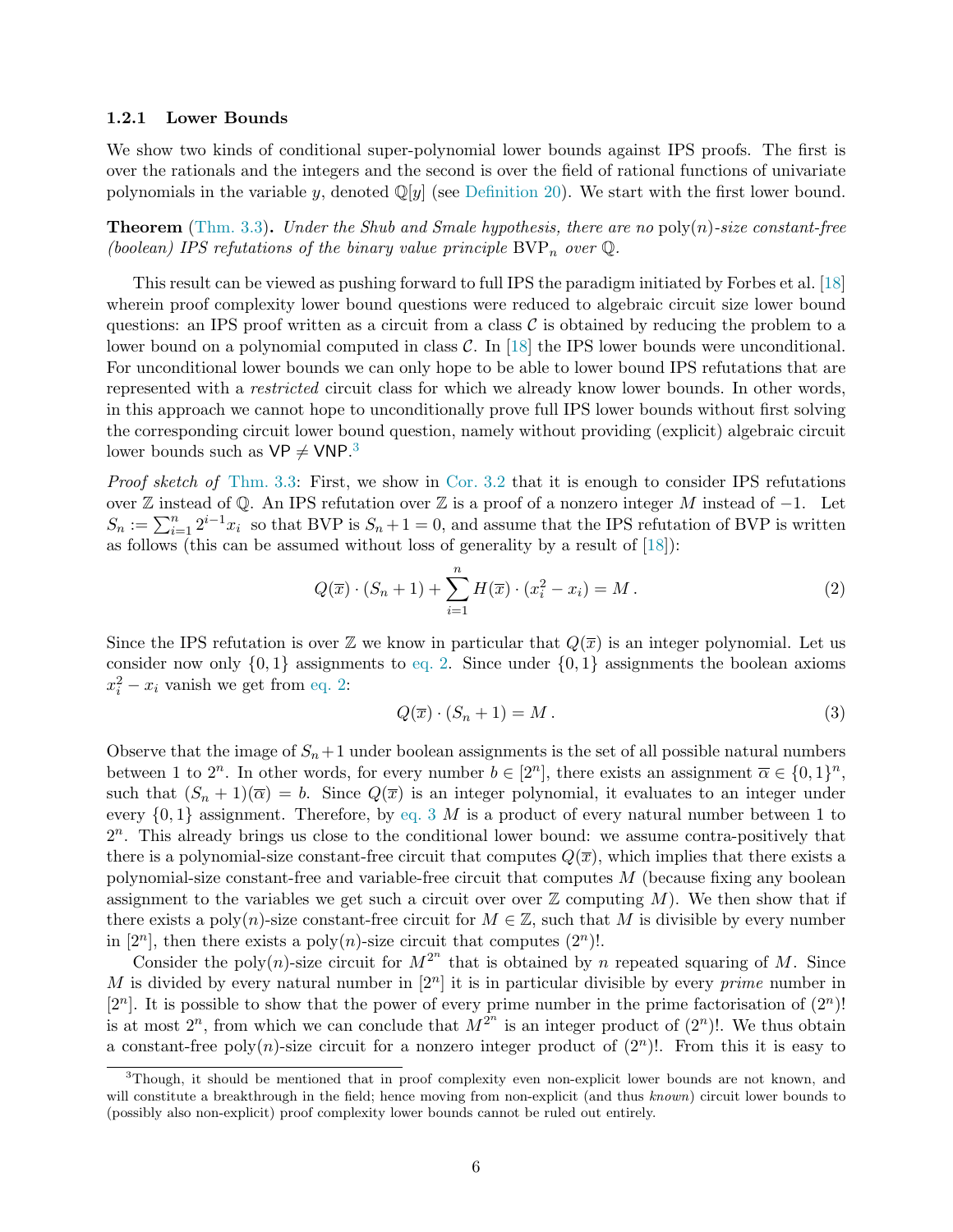show that for every m with  $2^{n-1} \le m \le 2^n$  there is a poly $(n)$ -size constant-free circuit computing a nonzero integer product of m!, hence that sequence  $(c_m \cdot m!)_{m=1}^{\infty}$  admits a  $\log^{O(1)} m$ -size family of constant-free circuits, in contrast to the Shub-Smale hypothesis.  $\Box$ 

<span id="page-8-1"></span>Rational field lower bounds. Here we prove an IPS lower bound based on the τ-conjecture. Our lower bound is in fact proved for IPS refutations in which the placeholder variables have individual degree at most 1, namely the IPS certificate is multilinear in the  $\bar{y}$ -variables. This variant is denoted IPS-LIN [\(Definition 21\)](#page-24-2) in Forbes et al. [\[18\]](#page-54-2), and was proved to be polynomially equivalent to IPS ([\[18,](#page-54-2) Theorem 4.4]). Nonetheless, we state the lower bound for IPS-LIN and not IPS because our IPS refutations are constant-free, and we have not verified that the equivalence of IPS with IPS-LIN carries over to the model of constant-free refutations (though we believe it does).

**Theorem** [\(Thm. 3.9\)](#page-26-1). Suppose a system of polynomial equations  $F_0(\overline{x}) = F_1(\overline{x}) = F_2(\overline{x}) = \cdots$  $F_n(\bar{x}) = 0, F_i \in \mathbb{Q}(y)[x_1, \ldots, x_n],$  where  $F_0(\bar{x}) = y + \sum_{i=1}^{i=n} 2^{i-1}x_i$  and  $F_i(\bar{x}) = x_i^2 - x_i$ , has an IPS-LIN<sub>Q(y)</sub> certificate  $H_0(\overline{x}), \ldots, H_n(\overline{x})$ , where each  $H_i(\overline{x})$  can be computed by a  $\mathbb{Q}(y)[x_1, \ldots, x_n]$ algebraic circuit of size  $\text{poly}(n)$ . Then, the  $\tau$ -conjecture is false.

We have seen that refuting  $\sum_{i=1}^{n} x_i 2^{i-1} + 1 = 0$  is possibly hard for IPS. Moreover, when simulating CPS over  $\mathbb Q$  we may come to any similar inequality  $\sum_{i=1}^n x_i 2^{i-1} + M = 0$  for a positive integer M. Can we in principle refute them all in an uniform manner?

Actually, we cannot even formulate such a statement over Q, as expressing an inequality of unbounded range using equalities is hard. (Although we could formulate the negation as  $\prod_{N=0}^{2^n-1}(\sum_{i=1}^n x_i2^{i-1} - N) = 0.$  We introduce a system where we can formulate things that are close to this statement. Namely, this is IPS over  $\mathbb{Q}(y)$ , the field of rational functions of a single variable y. Once we refute  $\sum_{i=1}^{n} x_i 2^{i-1} + y = 0$  in this system, we can substitute y in this refutation by any constant that does not appear in the denominators in the (finite!) proof thus getting a refutation for all but a finite number of integers. Indeed, this is possible and it would be even efficient for small coefficients instead of  $2^{i-1}$ . However, the case of exponential coefficients remains hard, now under the  $\tau$ -conjecture. We prove this conditional lower bound in [Sect. 3.2.](#page-24-0)

The proof roughly extracts denominators from the refutation and obtains the efficient circuit that has all *n*-bit nonnegative integers as its roots and thus cannot exist under  $\tau$ -conjecture.

#### <span id="page-8-0"></span>1.2.2 Algebraic versus Semi-Algebraic Proofs

We exhibit the importance of the binary value principle by showing that it captures in a manner made precise the strength of semi-algebraic reasoning in the regime of strong (to very strong) proof systems, and formally those systems that can efficiently reason about bit arithmetic. Note that already Frege system can reason about bit arithmetic (see [\[19\]](#page-54-12) following [\[9\]](#page-54-13)); however, this alone is not sufficient to simulate semi-algebraic systems. Specifically, we show that short refutations of the binary value principle would bridge the gap between very strong algebraic reasoning captured by the ideal proof system and its semi-algebraic analogue that we introduce in this work, which we call the Cone Proof System (CPS for short).

Whereas IPS is devised to capture derivations in the *ideal* of initial given polynomials, CPS is defined so to exhibit derivations in the cone [\(Definition 12\)](#page-18-1) of these polynomials. The cone proof system establishes that a collection of polynomial equations  $\overline{\mathcal{F}} := \{f_i = 0\}_i$  and polynomial inequalities  $\overline{\mathcal{H}} := \{h_i \geq 0\}$  are unsatisfiable over 0-1 assignments (or over real-valued assignments, when desired). In the spirit of IPS [\[26\]](#page-54-0) we define a refutation in CPS as a *single* algebraic circuit. This circuit computes a polynomial that results from positive-preserving operations such as addition and product applied between the inequalities  $\overline{\mathcal{H}}$  and themselves, as well as the use of nonnegative scalars and arbitrary squared polynomials. In order to simulate in CPS the free use of equations from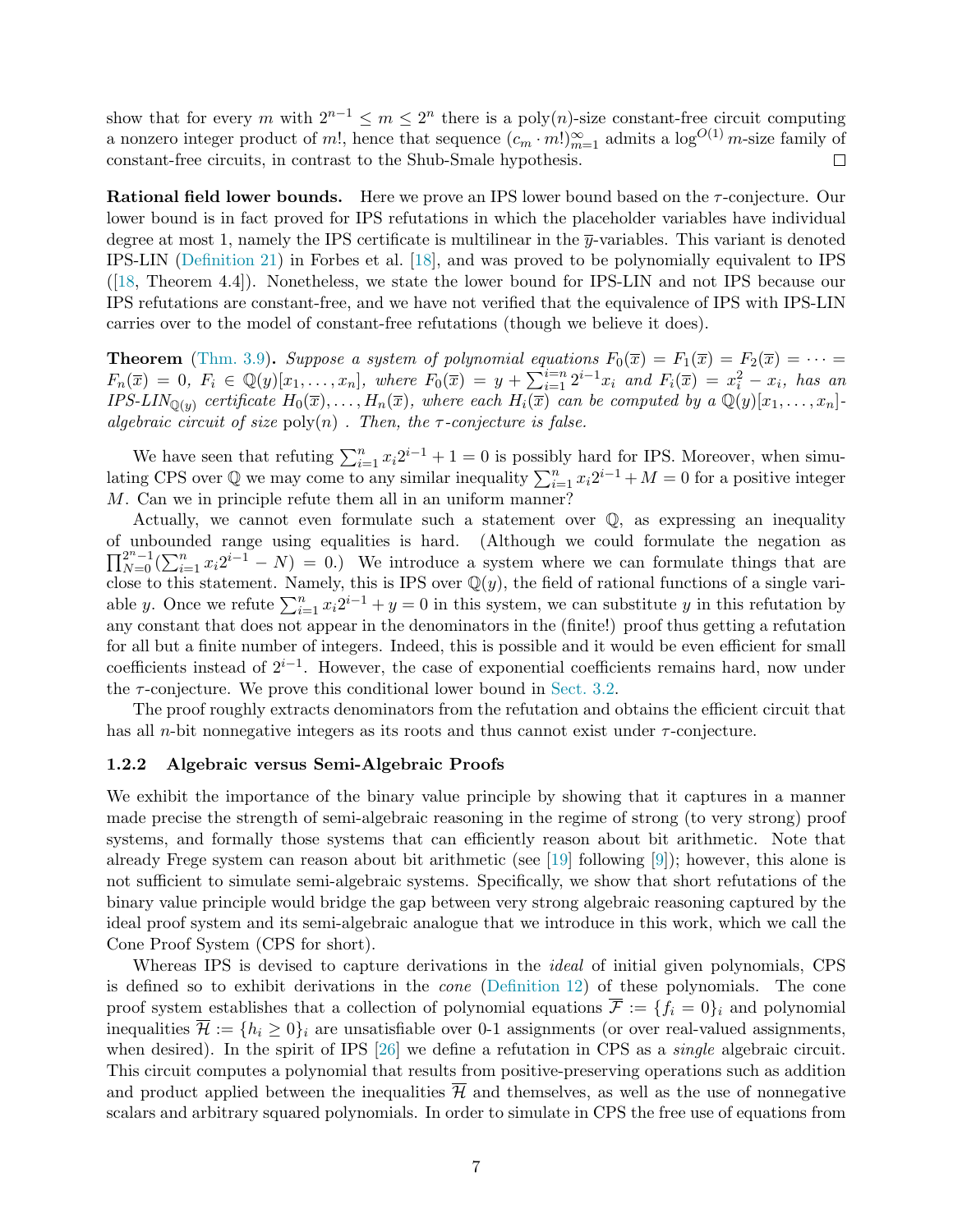$\overline{\mathcal{F}}$  we incorporate in the set of inequalities  $\overline{\mathcal{H}}$  the inequalities  $f_i \geq 0$  and  $-f_i \geq 0$  for each  $f_i = 0$  in  $\mathcal F$  (we show that this enables one to add freely products of the polynomial  $f_i$  in CPS proofs, namely working in the ideal of  $\overline{\mathcal{F}}$  (in addition to working in the cone of  $\overline{\mathcal{H}}$ ); see [Sect. 4.1.1\)](#page-31-0).

We first formalize the concept of a cone as an algebraic circuit. Let  $C$  be a circuit and  $v$  be a node in C. We call v a **squaring gate** if v is a product gate of which two incoming edges are emanating from the same node.

**Definition 7** ( $\overline{y}$ -conic circuit). Let R be an ordered ring. We say that an algebraic circuit C computing a polynomial over  $R[\overline{x}, \overline{y}]$  is a **conic circuit with respect to**  $\overline{y}$ , or  $\overline{y}$ -**conic** for short, if for every negative constant or a variable  $x_i \in \overline{x}$ , that appears as a leaf u in C, the following holds: every path p from u to the output gate of  $C$  contains a squaring gate.

Informally, a  $\overline{y}$ -conic circuit is a circuit in which we assume that the  $\overline{y}$ -variables are nonnegative, and any other input that may be negative (that is, a negative constant or an  $\bar{x}$ -variable) must be part of a squared sub-circuit.

CPS is defined roughly in the same way as IPS only that instead of circuits we use conic circuits:

Definition 8 ((boolean) Cone Proof System (CPS)). Consider a collection of polynomial equations  $\overline{\mathcal{F}}:=\{f_i(\overline{x})=0\}_{i=1}^m,$  and a collection of polynomial inequalities  $\overline{\mathcal{H}}:=\{h_i(\overline{x})\geq 0\}_{i=1}^\ell,$  where all polynomials are from  $\mathbb{R}[x_1,\ldots,x_n]$ . Assume that the following **boolean axioms** are included in the assumptions:  $\overline{\mathcal{F}}$  includes  $x_i^2 - x_i = 0$ , and  $\overline{\mathcal{H}}$  includes the inequalities  $x_i \geq 0$  and  $1 - x_i \geq 0$ , for every variable  $x_i \in \overline{x}$ . Suppose further that  $\overline{\mathcal{H}}$  includes (among possibly other inequalities) the two inequalities  $f_i(\overline{x}) \geq 0$  and  $-f_i(\overline{x}) \geq 0$  for every equation  $f_i(\overline{x}) = 0$  in  $\overline{\mathcal{F}}$  (including the equations  $x_i^2-x_i=0$ ). A CPS proof of  $p(\overline{x})$  from  $\overline{\mathcal{F}}$  and  $\overline{\mathcal{H}}$ , showing that  $\overline{\mathcal{F}}, \overline{\mathcal{H}}$  semantically imply the polynomial inequality  $p(\bar{x}) \geq 0$  over 0-1 assignments, is an algebraic circuit  $C(\bar{x}, \bar{y})$  computing a polynomial in  $\mathbb{R}[\overline{x}, y_1, \ldots, y_\ell]$ , such that:<sup>4</sup>

1.  $C(\overline{x}, \overline{y})$  is a  $\overline{y}$ -conic circuit; and

2. 
$$
C(\overline{x}, \overline{\mathcal{H}}) = p(\overline{x}),
$$

where equality 2 above is a formal polynomial identity<sup>5</sup> in which the left hand side means that we substitute  $h_i(\overline{x})$  for  $y_i$ , for all  $i = 0, \ldots, \ell$ . The **size** of a CPS proof is the size of the circuit C. The variables  $\bar{y}$  are the placeholder variables since they are used as a placeholder for the axioms. A CPS proof of  $-1$  from  $\overline{\mathcal{F}}, \overline{\mathcal{H}}$  is called a **CPS** refutation of  $\overline{\mathcal{F}}, \overline{\mathcal{H}}$ .

To refute CNF formulas in CPS we use the algebraic translation of CNFs [\(Definition 11\)](#page-17-1) into a set of polynomial equalities (we can equally express CNFs as inequalities; see [Prop. 4.13\)](#page-34-1). The real version of CPS, called **real CPS**, is defined similar to CPS only without the boolean axioms.

**Remark 1.3.** Formally, CPS proves only consequences from an initial set of inequalities  $\overline{\mathcal{H}}$  and not equalities  $\overline{\mathcal{F}}$ . However, we are not losing any power doing this. First, observe that an assignment satisfies  $\overline{\mathcal{F}}, \overline{\mathcal{H}}$  iff it satisfies  $\overline{\mathcal{H}}$  (in the case of boolean CPS an assignment that satisfies either  $\overline{\mathcal{F}}$  or  $\overline{\mathcal{H}}$ must be a  $\{0,1\}$  assignment). Second, we encode equalities  $f_i(\overline{x}) = 0 \in \overline{\mathcal{F}}$  using the two inequalities  $f_i(\overline{x}) \geq 0$  and  $-f_i(\overline{x}) \geq 0$  in  $\overline{\mathcal{H}}$ . As shown in [Thm. 4.7](#page-31-1) this way we can derive any polynomial in the ideal of  $\overline{\mathcal{F}}$ , and not merely in the cone of  $\overline{\mathcal{F}}$ , as is required for equations (and similar to the definition of SoS), with at most a polynomial increase in size (when compared to IPS).

In contrast to IPS where a short refutation for  $BVP_n$  would imply strong computational consequences, the binary value principle is trivially refutable in CPS (as well as in SoS):

<sup>&</sup>lt;sup>4</sup>Note that formally we do not make use of the assumptions  $\bar{\mathcal{F}}$  in CPS, as we assume always that the inequalities that correspond to the equalities in  $\overline{\mathcal{F}}$  are present in  $\overline{\mathcal{H}}$ . Thus, the indication of  $\overline{\mathcal{F}}$  is done merely to maintain clarity and distinguish (semantically) between two kinds of assumptions: equalities and inequalities.

<sup>&</sup>lt;sup>5</sup>That is,  $C(\overline{x}, \overline{\mathcal{H}})$  computes the polynomial  $p(\overline{x})$ .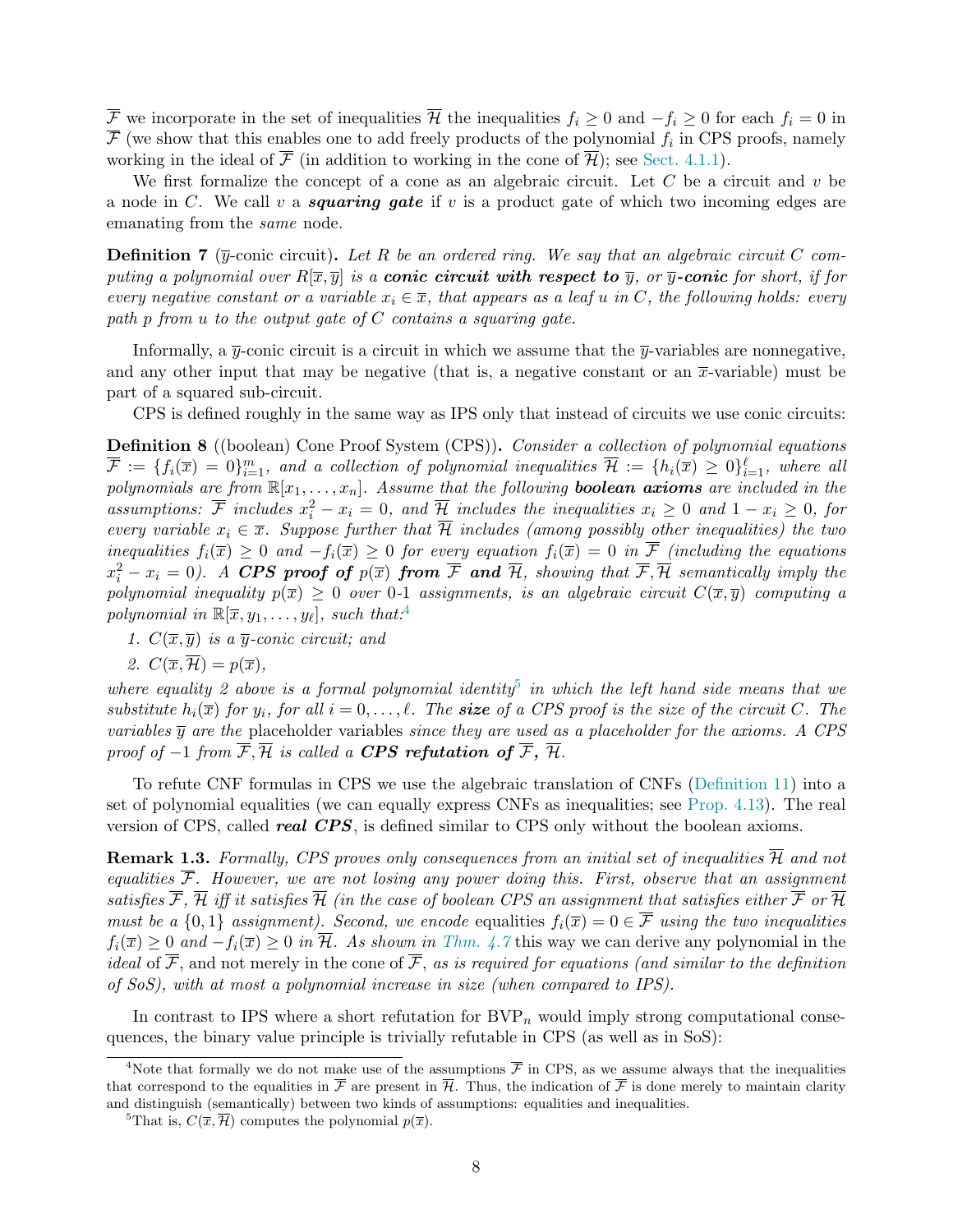#### **Proposition** [\(Prop. 4.1\)](#page-29-0). CPS admits a linear size refutation of the binary value principle  $BVP_n$ .

We show that IPS and CPS simulate each other if there exist small IPS refutations of the binary value principle. This provides a characterisation of semi-algebraic reasoning in terms of the binary value principle. In what follows,  $IPS_{\mathbb{Z}}^{\star}$  and  $CPS_{\mathbb{Z}}^{\star}$  stand for *boolean* versions of IPS and CPS, where both are proof systems for refuting unsatisfiable sets of polynomial equalities (not necessarily CNFs) and where the "\*' superscript means that possible values that are computed along the IPS or CPS proofs (as circuits) are not super-exponential (when the input variables range over  $\{0, 1\}$ ), namely, that the bit-size of these values are polynomial in the proof size (see [Sect. 6\)](#page-44-0).

- **Corollary** (BVP characterizes the strength of boolean CPS, [Cor. 6.4\)](#page-46-1). 1. Constant-free IPS<sub> $z$ </sub><sup>\*</sup> is polynomially equivalent to constant-free  $CPS^*_{\mathbb{Z}}$  iff constant-free  $IPS^*_{\mathbb{Z}}$  admits  $\text{poly}(t)$ -size refutations of  $BVP_t$ .
- 2. Constant-free IPS $_{\mathbb{Q}}^{\star}$  is polynomially equivalent to constant-free CPS $_{\mathbb{Q}}^{\star}$  iff for every positive integer M constant-free  $\tilde{\text{IPS}}_{\mathbb{Q}}^{\star}$  admits  $\text{poly}(t, \tau(M))$ -size refutations of  $\text{BVP}_{t,M}^{\star}$ .

*Proof idea for part 1.* ( $\Leftarrow$ ) To show that IPS<sub>Z</sub><sup>\*</sup> simulates CPS<sup>\*</sup><sub>Z</sub><sup>\*</sup> assuming short refutations of BVP<sub>t</sub><sup>\*</sup> we do the following: let  $C(\overline{x}, \overline{\mathcal{F}}) = -1$  be the CPS<sub> $\mathbb{Z}$ </sub> refutation of  $\overline{\mathcal{F}}$ . Then, as a polynomial identity  $C(\overline{x}, \overline{\mathcal{F}}) = -1$  is basically freely provable in IPS<sub> $\mathbb{Z}$ </sub>. We now use the ability of IPS to do efficient bit arithmetic, that we demonstrate formally in this work. Define  $\text{VAL}(\overline{w}) = w_1 + 2w_2 + ... 2^{n-2}w_{n-1}$  $2^{n-1}w_n$  to be the value of an integer number given by the n boolean bits  $\overline{w}$  in the two's complement scheme (where  $w_n$  is the sign bit). Our main novel technical lemma with respect to bit arithmetic in algebraic proofs is the following: for any circuit f, IPS has a  $poly(|f|)$ -size proof of

<span id="page-10-0"></span>
$$
VAL\left(BIT_1(f)\cdots BIT_n(f)\right) = f,\tag{4}
$$

where  $\text{BIT}_i(f)$  is the polynomial that computes the *i*th bit of the number computed by f as a function of the variables  $\bar{x}$  to f that range over  $\{0, 1\}$  values. The novelty here is in connecting the value of a polynomial to its bit vector expressed as a function of the variables.

Denote  $C(\overline{x}, \overline{\mathcal{F}})$  by C for short. By [eq. 4](#page-10-0) we have  $C = \text{VAL}(\text{BIT}_1(C) \cdots \text{BIT}_n(C)) = -1$ . Since C is a conic circuit and thus preserves positive signs we can prove that the sign bit  $BIT_n(C) = 0$ . We are thus left with the need to refute that the value of a positive number written in binary  $\mathrm{BIT}_1(C) \cdots \mathrm{BIT}_{n-1}(C)$  is non-negative, which is efficiently provable in  $\mathrm{IPS}^{\star}_{\mathbb{Z}}$  by assumption.  $\Box$ 

<span id="page-10-1"></span>The relative strength of proof systems. [Figure 1](#page-11-1) below provides a picture of the relative strength of algebraic and semi-algebraic proof systems giving the context for our results.

Note that CPS is among the strongest concrete proof systems for boolean tautologies to be formalized to date: it simulates IPS [\(Thm. 4.7\)](#page-31-1) which is already considerably strong. Like IPS it can prove freely polynomial identities [\(Fact A.1\)](#page-51-1), and so it "subsumes" in this sense polynomial identities (accordingly, CPS proofs needs the full power of coRP to be verified). It is unclear whether even ZFC (as a proof system for propositional logic) can simulate CPS (it is not hard to show that this would imply that polynomial identity testing is in P). Indeed, we are unaware of any concrete propositional proof system (even those that are only coRP-verifiable) that can simulate CPS.

Grigoriev [\[22\]](#page-54-6) showed that algebraic proofs like PC cannot simulate semi-algebraic proofs like SoS because symmetric subset-sum instances such as  $x_1 + \cdots + x_n = -1$  require linear degrees (and exponential monomial size) [\[30\]](#page-55-0), and Forbes et al. [\[18\]](#page-54-2) extended these lower bounds on symmetric subset-sum instances to stronger algebraic proof systems, namely to subsystems of IPS. Our work [\(Thm. 3.3\)](#page-22-0) extends this gap further, showing that even the strongest algebraic proof system known to date IPS cannot fully simulate even a weak proof system like SoS, assuming Shub-Smale hypothesis.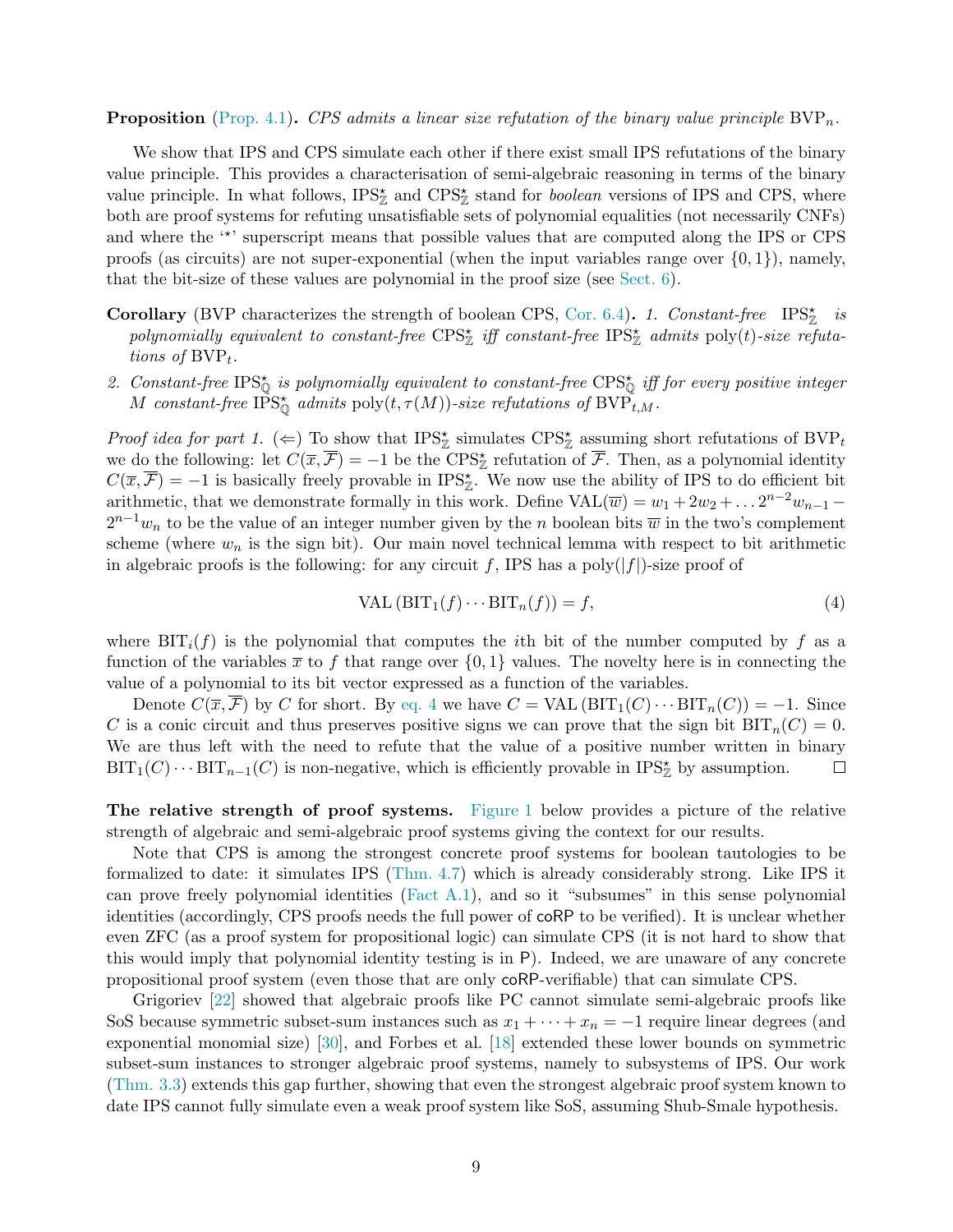<span id="page-11-1"></span>

Figure 1: Relative strength of propositional proof systems (partial). An arrow  $Q \rightarrow P$  means that P simulates Q. While  $Q \stackrel{s}{\rightarrow} P$  means "strictly stronger", i.e.,  $P$  simulates  $Q$  but  $Q$  does not simulate P. Dashed line  $Q$  – – – P means that Q and  $P$  are incomparable:  $P$  cannot simulate  $Q$ and Q cannot simulate P. The three coloredshaded vertical blocks indicate proof systems for languages of increasing expressiveness (from right to left): systems for propositional logic, for polynomial equations with 0/1 variables (including encodings of propositional logic) and both polynomial equations and inequalities with 0/1 variables. The informal qualifications of strength mean roughly the following: weak systems are those we know super-polynomial lower bounds against, and their strength and limitations are quite well understood via feasible interpolation results and random CNFs lower bounds. Medium strength systems are those with some known lower bounds, but their strength is less well understood; e.g., feasible interpolation is not known for them. Strong systems are those with no known lower bounds. Very strong proof systems are those strong systems whose verification is done in coRP, and they can prove freely any polynomial identity (written as an algebraic circuit).

Exponential size lower bounds for semi-algebraic proof systems are known since [\[24\]](#page-54-4), and such bounds for propositional versions of static Lovasz-Schrijver and constant degree Positivstellensatz systems were proved in [\[31\]](#page-55-9). Beame, Pitassi and Segerlind [\[38\]](#page-55-10) started the study of lower bounds for semantic threshold systems, that include in particular tree-like Lovász-Schrijver systems. This line of research culminated in [\[21\]](#page-54-14), where strong lower bounds were proved using critical block sensitivity, a notion introduced in [\[28\]](#page-55-11).

#### <span id="page-11-0"></span>1.3 Conclusions

This work demonstrates that a simple subset-sum principle, written as a linear equation, captures, in the boolean case (i.e., when variables range over  $\{0, 1\}$ ), the apparent advantage of semi-algebraic proofs over algebraic proofs in the following sense: it is necessary for any boolean algebraic proof system that simulates full boolean semi-algebraic proofs to admit short refutations of the principle; and if the algebraic proof system is strong enough to be able to efficiently perform basic bit arithmetic, this condition is also sufficient to achieve such a simulation. To formalize these results we introduce a very strong proof system CPS that derives polynomials in the cone of initial axioms instead of in the ideal.

We show that CPS is expected to be stronger than even the very strong algebraic Ideal Proof System (IPS) formulated by Grochow and Pitassi in [\[26\]](#page-54-0), since our subset-sum principle is hard for IPS assuming the hardness of computing factorials [\[47\]](#page-56-1). We establish a related lower bounds on IPS refutation-size based on the  $\tau$ -conjecture [\[47\]](#page-56-1). These lower bounds push forward the paradigm introduced by Forbes et al. [\[18\]](#page-54-2): whereas [\[18\]](#page-54-2) showed how to obtain restricted IPS lower bounds for certain subset-sum instances, based on known lower bounds against restricted circuit classes, we show how to obtain general IPS lower bounds based on specific hardness assumptions from algebraic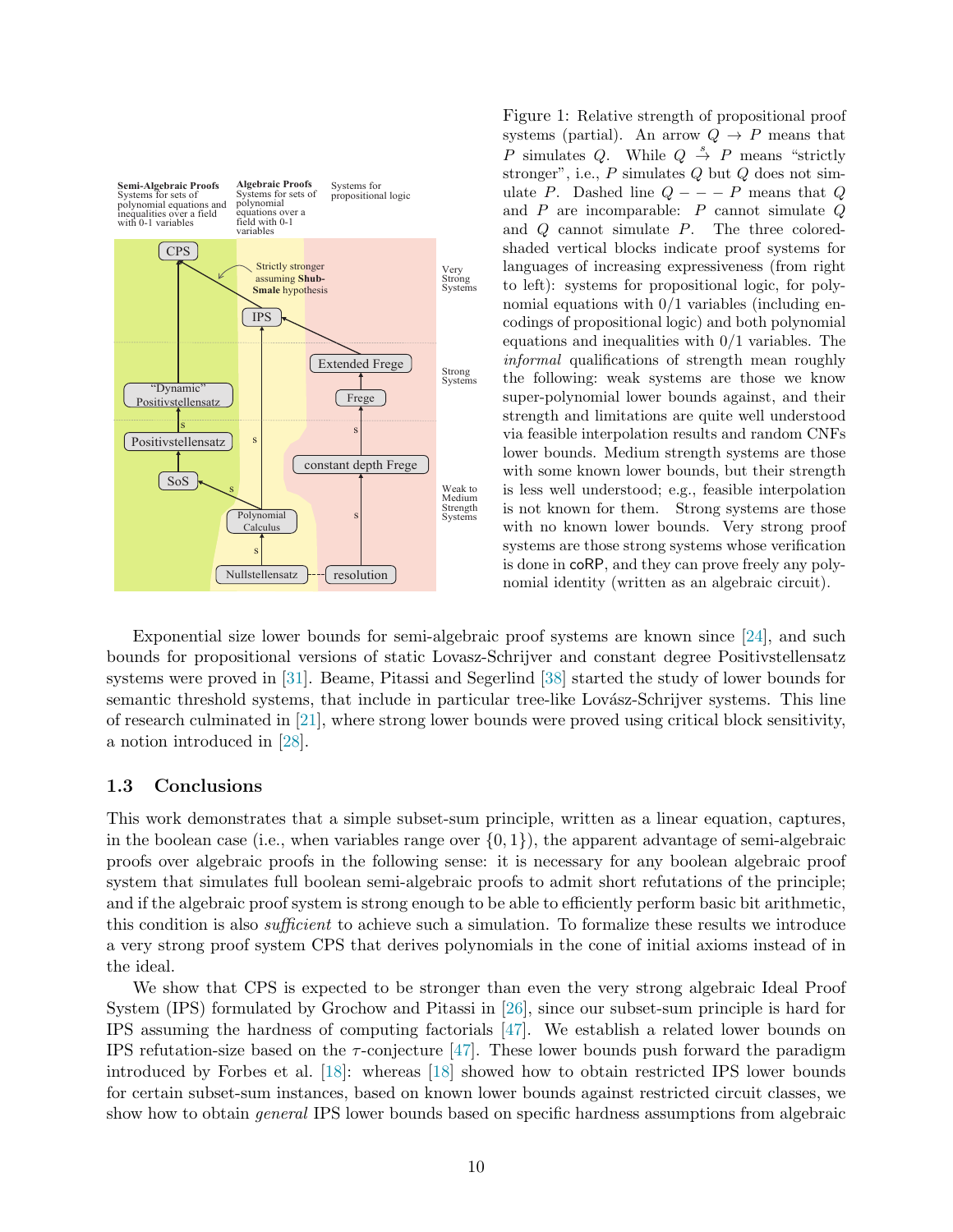<span id="page-12-0"></span>complexity.<sup>6</sup>

#### 1.4 Relation to other Work

<span id="page-12-1"></span>Bit arithmetic and semi-algebraic proofs. In [Sect. 5](#page-34-0) we show how to reason about the bits of polynomial expressions within algebraic proofs. Bit arithmetic in proof complexity has already been used in Frege system (see [\[19\]](#page-54-12) following [\[9\]](#page-54-13)). Independently of our work, Impagliazzo et al. [\[29\]](#page-55-12) considered the possibility to effectively simulate weak semi-algebraic proofs using medium-strength algebraic proofs. They have also considered expressing and reasoning with the bits of algebraic expressions, as we do in [Sect. 5.](#page-34-0) However, their proof methods and results are fundamentally different from ours: first, they work in the weak proof systems regime, while we work in the strong systems regime. I.e., they aim to effectively simulate weak proof systems like constant degree sum-of-squares (in which polynomials are written as sum of monomials), while we aim to simulate very strong proof systems such as CPS (essentially, Positivstellensatz written as algebraic circuits). Second, they use a different way to express bits in their work. This is done in order to be able to reason about bits with bounded-depth algebraic circuits, while we do not need this mechanism. Third, they show only effective simulation and not simulation (namely, before the algebraic proofs can simulate a system of polynomial equations or inequalities, the equations and inequalities need to be pre-processed, that is, translated "off-line" to their bit-vector representation). Fourth, they do not consider the VAL function nor the binary value principle, while our work shows that essentially this is a necessary ingredient in a full simulation of strong semi-algebraic proof systems. In fact, we have the following:

Assuming the Shub-Smale hypothesis, our results *rule out the possibility that even a very strong* algebraic proof system such as IPS simulates (in contrast to the weaker notion of an effective simulation) even a weak semi-algebraic proof system like constant degree SoS measured by monomial size. In other words, assuming Shub-Smale hypothesis, we rule-out the possibility that the arguments in [\[29\]](#page-55-12) (or any other argument) can yield a simulation of constant degree SoS by algebraic proofs operating with constant depth algebraic circuits (depth-d PC in [\[29\]](#page-55-12)). It remains however open whether depth-d PC simulates constant degree SoS for the language of unsatisfiable CNF formulas or for unsatisfiable sets of linear equations with small coefficients.

<span id="page-12-2"></span>Subset-sum lower bounds in proofs complexity. Different instances of the subset sum problem have been considered as hard instances for algebraic proof systems. For example, Impagliazzo et al. [\[30\]](#page-55-0) provided an exponential size lower bound on the symmetric subset sum instance  $x_1 + \cdots + x_n =$  $n+1$ , for boolean  $x_i$ 's in the polynomial calculus refutation system. Grigoriev [\[22\]](#page-54-6) proved that the version  $\sum_{i=1}^{n} x_i = r$  for a non-integer  $r \approx \frac{n}{2}$  $\frac{n}{2}$  requires linear degrees to refute in Positivstellensatz, [\[24\]](#page-54-4) later transformed this idea into an exponential lower bound proof both for Positivstellensatz and static high-degree Lovasz-Schrijver proof systems.

Moreover, as discussed before, our lower bounds can be seen as an extension to the case of general IPS refutations of the approach introduced in Forbes et al. [\[18\]](#page-54-2).

The work of Part and Tzameret [\[37\]](#page-55-13) established unconditional exponential lower bounds on the size of resolution over linear equations refutations of the binary value principle, over any sufficiently large field  $\mathbb{F}$ , denoted Res(lin<sub>F</sub>). The proof techniques in [\[37\]](#page-55-13) are completely different from the current work, but these results demonstrate that using instances with large coefficients in proof complexity provides new insight into the complexity of proof systems.

 $6$ Note that extending the paradigm in [\[18\]](#page-54-2) to IPS operating with general circuits must result in conditional lower bounds, as long as explicit super-polynomial algebraic circuit lower bounds are open.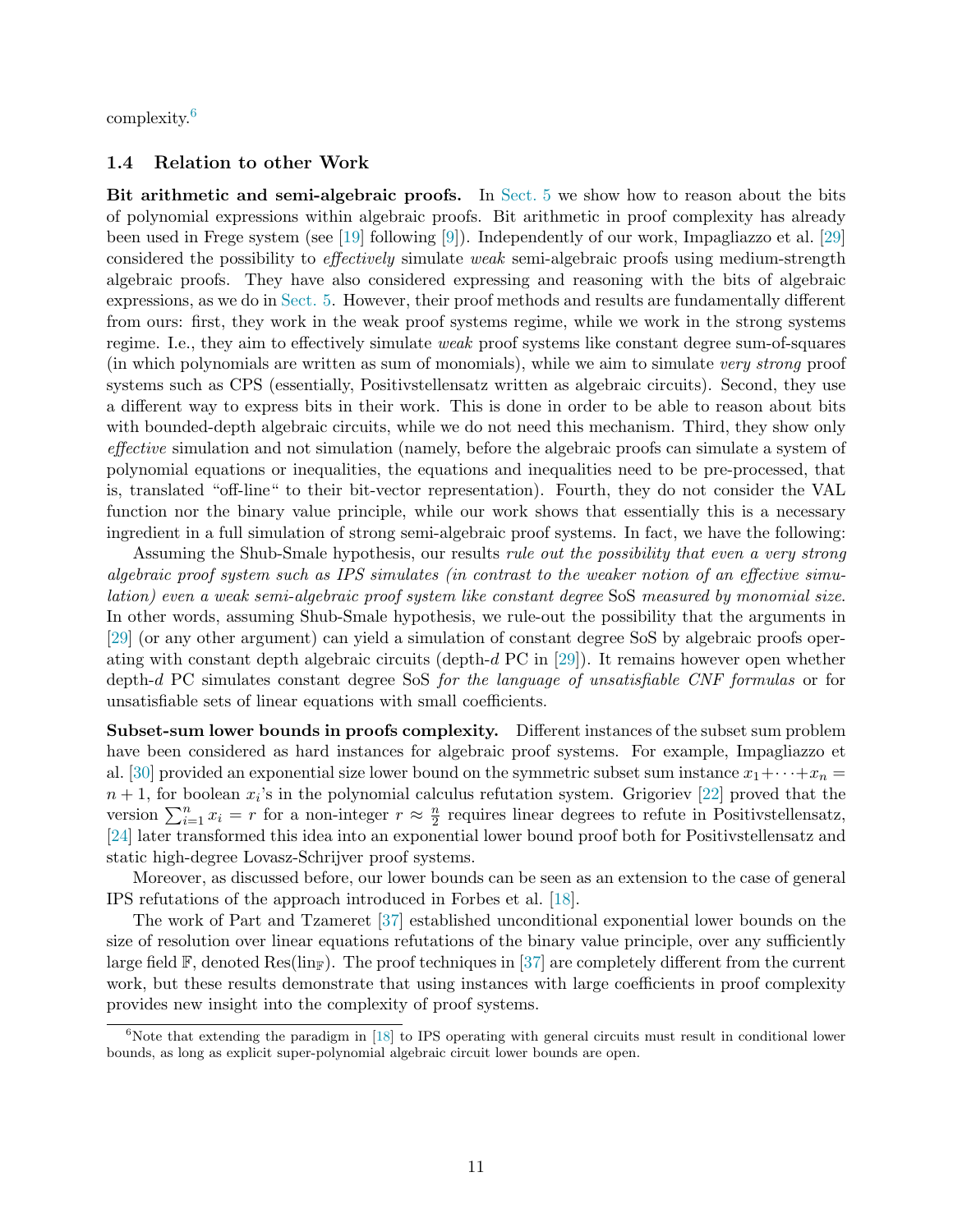## <span id="page-13-1"></span><span id="page-13-0"></span>2 Preliminaries

#### 2.1 Notation

For a natural number we let  $[n] = \{1, \ldots, n\}$ . Let R be a ring. Denote by  $R[x_1, \ldots, x_n]$  the ring of multivariate polynomials with coefficients from R and variables  $x_1, \ldots, x_n$ . We usually denote by  $\overline{x}$ the vector of variables  $x_1, \ldots, x_n$ . We treat polynomials as *formal* linear combination of monomials, where a monomial is a product of variables. Hence, when we talk about the zero polynomial we mean the polynomial in which the coefficients of all monomials are zero. Similarly, two polynomials are said to be *identical* if their monomials have the same coefficients. The *number of monomials* in a polynomial  $f$  is the number of monomials with nonzero coefficients denoted  $|f|_{\#monomials}$ . The *degree* of a multivariate polynomial (or total degree) is the maximal sum of variable powers in a monomial with a nonzero coefficient in the polynomial. We write  $poly(n)$  to denote a polynomial growth in n, namely a function that is upper bounded by  $cn^c$ , for some constant c independent of n. Similarly,  $\text{poly}(n_1,\ldots,n_s)$  for some constant s, means a polynomial growth that is at most  $kn_1^{c_1}\cdots n_s^{c_s}$ , for k and  $c_{ji}$ 's that are constants independent of  $n_1, \ldots, n_s$ .

For S a set of polynomials from  $R[x_1, \ldots, x_n]$ , we denote by  $\langle S \rangle$  the *ideal generated by S*, namely the minimal set containing S such that if  $f, g \in \langle S \rangle$  then also  $\alpha f + \beta g \in \langle S \rangle$ , for any  $\alpha, \beta \in R$ .

#### <span id="page-13-2"></span>2.2 Algebraic Circuits

Algebraic circuits over some fixed chosen field or ring R compute polynomials in  $R[x_1, \ldots, x_n]$  via addition and multiplication gates, starting from the input variables  $\bar{x}$  and constants from the field. More precisely, an *algebraic circuit* C is a finite directed acyclic graph where edges are directed from leaves (that is, in-degree 0 nodes) towards the output nodes (that is out-degree 0 nodes). By default, there is a single output node. Input nodes are in-degree 0 nodes that are labeled with a variable from  $x_1, \ldots, x_n$ ; every other in-degree zero node is labelled with a scalar element in R. All the other nodes have in-degree two (unless otherwise stated) and are labeled with either  $+$  or  $\times$ . An in-degree 0 node is said to *compute* the variable or scalar that labels itself. A + (or  $\times$ ) gate is said to compute the addition (product, resp.) of the polynomials computed by its incoming nodes. The size of an algebraic circuit C is the number of nodes in it denoted  $|C|$ , and the *depth* of a circuit is the length of the longest directed path in it. Note that the size of a field coefficient in this setting is 1 irrespective of the value of the coefficient. Sometimes it is important to consider the size of the coefficients appearing in the circuit (for instance, when we are concerned with the computational complexity of problems pertaining to algebraic circuits we need to have an efficient way to represent the circuits as bit strings). For this purpose it is standard to define a **constant-free** algebraic circuit to be an algebraic circuit in which the only constants used are  $0, 1, -1$ . Other constants must be built up using algebraic operations, which then count towards the size of the circuit.

An algebraic circuit is said to be a *multi-output* circuit if it has more than one output node, namely, more than one node of out-degree zero. Given a single-output algebraic circuit  $F(\bar{x})$  we denote by  $\widehat{F}(\overline{x}) \in R[\overline{x}]$  the polynomial computed by  $F(\overline{x})$ . We define the *degree* of a circuit C (similarly a node) as the total degree of the polynomial C computed by C, denoted deg(C).

We will also use circuits that have division gates; when we need them, we define them explicitly.

<span id="page-13-3"></span>Algebraic Complexity Classes. We now recall some basic notions from algebraic complexity (for more details see [\[46,](#page-55-14) Sec. 1.2]). Over a ring R,  $VP_R$  (for "Valiant's P") is the class of families  $f = (f_n)_{n=1}^{\infty}$  of formal polynomials  $f_n$  such that  $f_n$  has  $poly(n)$  input variables, is of  $poly(n)$  degree, and can be computed by algebraic circuits over R of poly $(n)$  size.  $VNP_R$  (for "Valiant's NP") is the class of families g of polynomials  $g_n$  such that  $g_n$  has  $poly(n)$  input variables and is of  $poly(n)$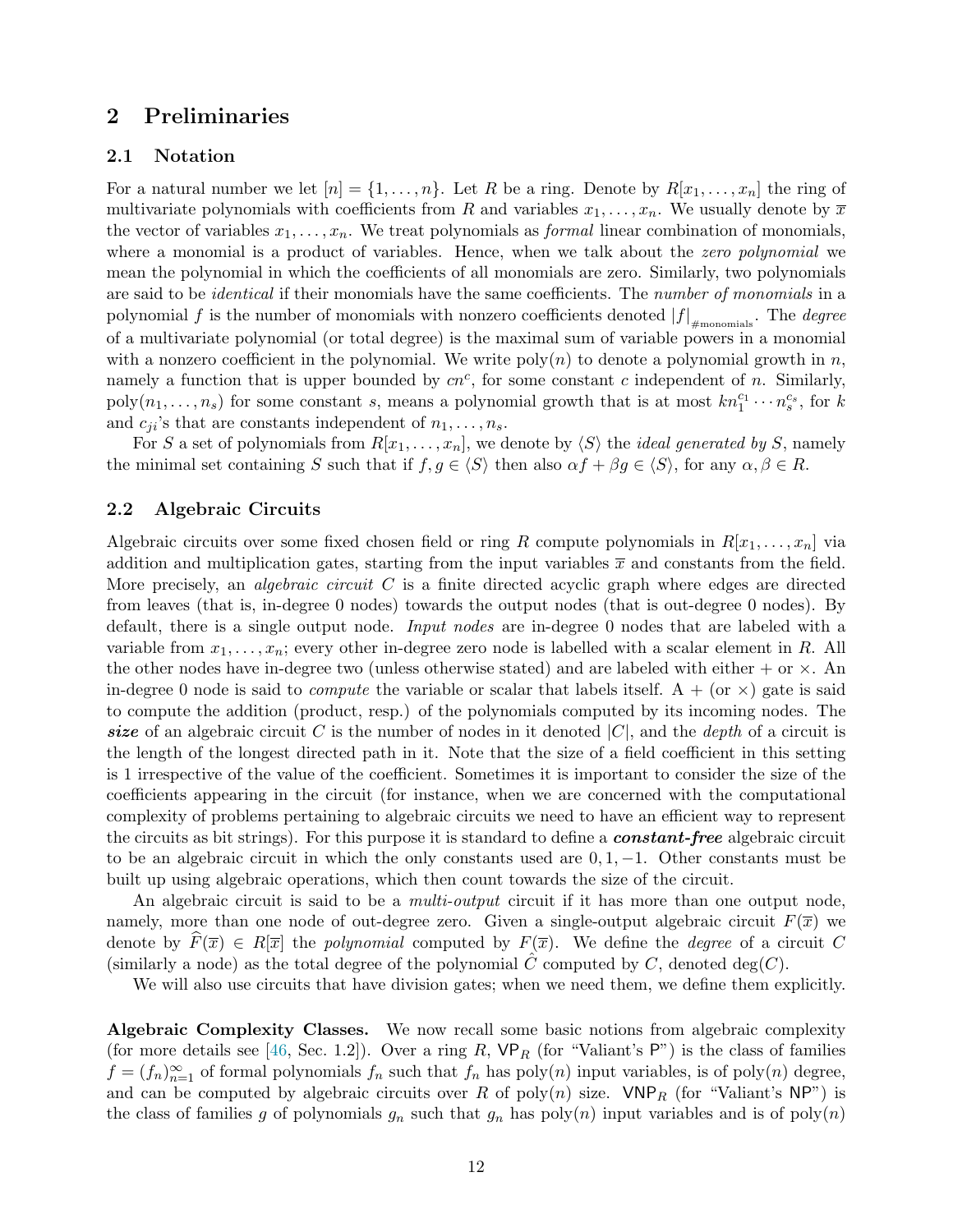degree, and can be written as

$$
g_n\left(x_1,\ldots,x_{\text{poly}(n)}\right)=\sum_{\overline{e}\in\{0,1\}^{\text{poly}(n)}}f_n(\overline{e},\overline{x})
$$

for some family  $(f_n) \in \mathsf{VP}_R$ . A major question in algebraic complexity theory is whether the permanent polynomial can be computed by algebraic circuits of polynomial size. Since the permanent is complete for VNP (under a suitable concept of algebraic reductions that are called p-projections), showing that no polynomial-size circuit can compute the permanent amounts to showing  $VP\neq VNP$ (cf.  $[51, 52, 53]$  $[51, 52, 53]$  $[51, 52, 53]$  $[51, 52, 53]$ ).

Similarly, we can consider the *constant-free* versions of  $VP$  and  $VNP$ : we denote by  $VP^0$  and  $VNP^0$ the class of polynomial-size and polynomial-degree constant-free algebraic circuits and the class of VNP polynomials as above in which the family of polynomials  $(f_n) \in VP^0$ . In these definitions of  $VP^0$ and  $VNP<sup>0</sup>$  we assume also that no division gate occur in the circuits, hence  $VP<sup>0</sup>$  and  $VNP<sup>0</sup>$  compute polynomials over  $\mathbb{Z}$ . We shall also consider in [Sect. 3](#page-20-0) constant-free circuits *over*  $\mathbb{Q}$ : these will be constant-free circuits in which constant sub-circuits (and only constant sub-circuits) may contain division gates.

#### <span id="page-14-0"></span>2.3 The  $\tau$ -Conjecture and Shub-Smale Hypothesis

Here we explain several important assumptions and conjectures that are known to lead to strong complexity lower bounds and complexity class separations, all of which are relevant to our work. See for example Smale's list of "mathematical problems for the next century" [\[48\]](#page-56-0) for a short description and discussion about these problems.

<span id="page-14-1"></span>**Definition 9** ( $\tau$ -function [\[47\]](#page-56-1)). Let  $f \in \mathbb{Z}[\bar{x}]$  be a multivariate polynomial over  $\mathbb{Z}$ . Then  $\tau(f)$  is the minimal size of a constant-free algebraic circuit that computes f (that is, a circuit where the only possible constants that may appear on leaves are  $1, 0, -1$ .

When we focus on constant polynomials, that is, numbers  $n \in \mathbb{Z}$ ,  $\tau(n)$  is the minimal-size circuit that can construct n from 1 using additions, subtractions and multiplications (but not divisions; note that subtraction of a term A can be constructed by  $-1 \cdot A$ ).

We say that a family of (possibly constant) polynomials  $(f_n)_{n\in\mathbb{N}}$  is easy if  $\tau(f_n) = \log^{O(1)} n$ , for every  $n > 2$ , and **hard** otherwise.<sup>7</sup>

The following are some known facts about  $\tau(\cdot)$ :

- $(2^n)_{n\in\mathbb{N}}$  is easy. For instance, if n is a power of 2 then  $\tau(2^n) = \log n + 3$ , where  $\log$  denotes the logarithm in the base 2. We start with 3 nodes to build  $2 = 1 + 1$  and then by log n repeated squaring we arrive at  $((2^2)^2)^2 \dots)^2 = 2^{2^{\log n}} = 2^n$ .
- $(2^{2^n})_{n\in\mathbb{N}}$  is hard. This is clear from the straightforward upper bound on the largest integer that can be computed with  $k$  multiplication/addition/subtraction gates.
- A simple known upper bound on  $\tau$  is this [\[16\]](#page-54-8): for every integer  $m > 2$ ,  $\tau(m) \leq 2 \log m$ . This is shown by considering the binary expansion of  $m$ .
- For every integer m, the following lower bound is known  $\tau(m) > \log \log m$  [\[16\]](#page-54-8).

<sup>&</sup>lt;sup>7</sup>We put the condition  $n > 2$  instead of  $n > 1$ , because unlike [\[47\]](#page-56-1) we do not add the constant 2 to the constants available in the circuit, hence to keep the same known upper bounds of  $\tau$  we skip the cases  $n = 1, 2$ .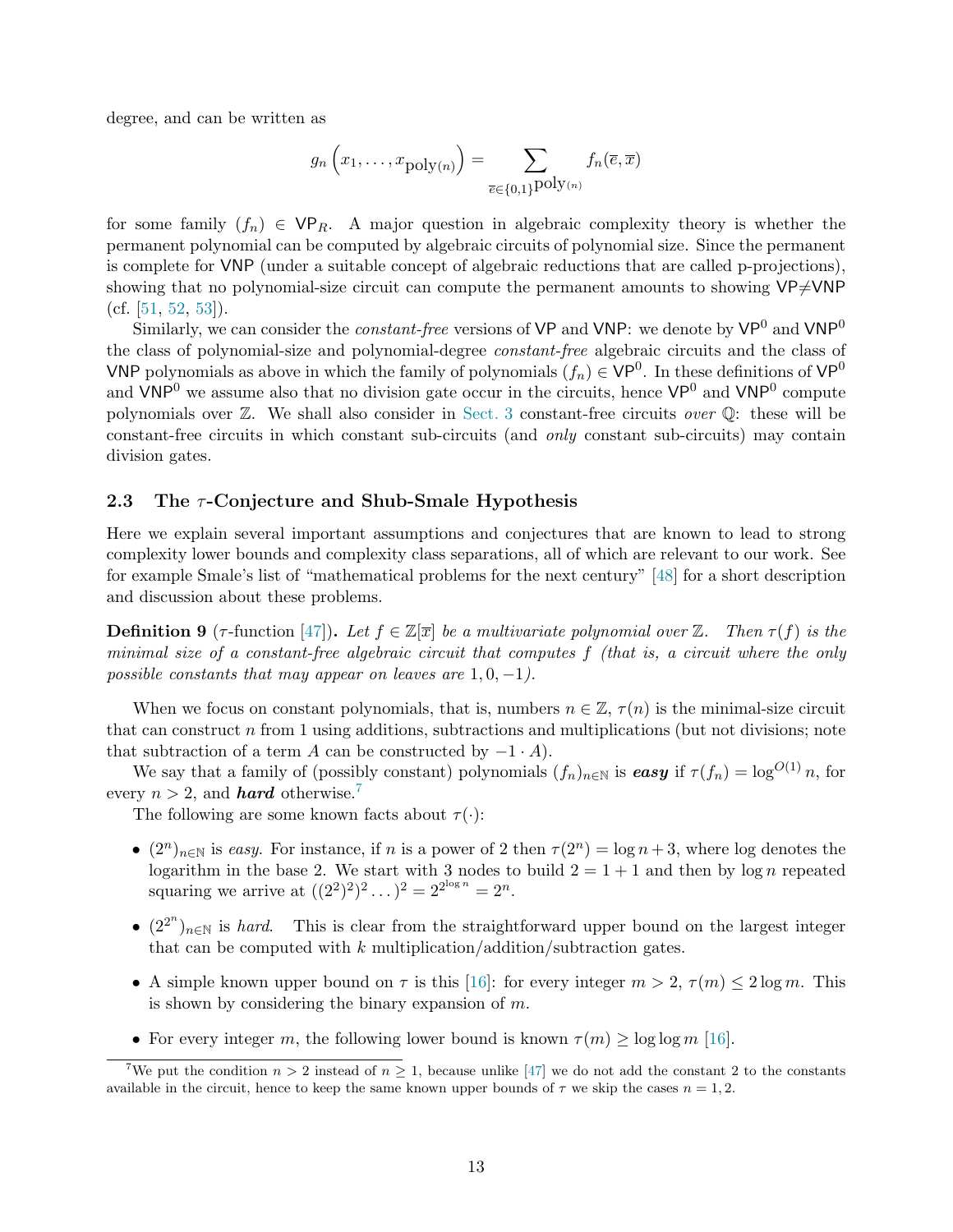While  $(2^n)_{n\in\mathbb{N}}$  is easy and  $(2^{2^n})_{n\in\mathbb{N}}$  is hard, it is not known whether  $(n!)_{n\in\mathbb{N}}$  is easy or hard, and as seen below, showing the hardness of  $\tau(m_n \cdot n!)$ , for every sequence  $(m_n \cdot n!)_{n \in \mathbb{N}}$  with  $m_n \in \mathbb{Z}$  any nonzero integers, has very strong consequences.

Blum, Shub and Smale [\[7\]](#page-53-4) introduced an algebraic version of Turing machines that has access to a field K (Poizat observed that their model can be defined as algebraic circuits in which selection gates  $s(z, x, y)$  can be used; where a selection gate outputs x in case  $z = 0$  and y in case  $z = 1$ ). In this model one can formalise and study a variant of the P vs. NP problem for languages solvable by polynomial-time machines with access to  $K$ , denoted  $P<sub>K</sub>$ , versus nondeterministic polynomial-time machines with access to  $K$ , denoted  $\mathsf{NP}_K$ .

The following is a condition put forth by Shub and Smale [\[47\]](#page-56-1) (cf. [\[48\]](#page-56-0)) towards separating  $P_C$ from  $\mathsf{NP}_{\mathbb{C}}$ , for  $\mathbb C$  the complex numbers:

Shub-Smale Hypothesis ([\[47,](#page-56-1) [48\]](#page-56-0)). For every nonzero integer sequence  $(m_n)_{n\in\mathbb{N}}$ , the sequence  $(m_n \cdot n!)_{n \in \mathbb{N}}$  is hard.

Shub and Smale, as well as Bürgisser, showed the following consequences of the Shub-Smale hypothesis:

<span id="page-15-1"></span>**Theorem 2.1** ([\[47,](#page-56-1) [8\]](#page-54-9)). 1. If the Shub-Smale hypothesis holds then  $P_{\mathbb{C}} \neq NP_{\mathbb{C}}$ .

2. If the Shub-Smale Hypothesis holds then  $VP^0 \neq VNP^0$ . In other words, Shub-Smale Hypothesis implies that the permanent does not have polynomial size constant-free algebraic circuits over Z.

It is open whether the Shub-Smale hypothesis holds. What is known is that if Shub-Smale hypothesis does not hold then factoring of integers can be done in (nonuniform) polynomial time (cf. Blum et al.  $[6, p.126]$  and  $[11]$ ).

Another related important assumption in algebraic complexity is the  $\tau$ -conjecture. Let  $f \in \mathbb{Z}[x]$ be a univariate polynomial with integer coefficients, denote by  $z(f)$  the number of distinct integer roots of f.

 $\tau$ -Conjecture ([\[47,](#page-56-1) [48\]](#page-56-0)). There is a universal constant c, such that for every univariate polynomial  $f \in \mathbb{Z}[x]$ :

$$
(1+\tau(f))^c \geq z(f).
$$

The consequences of the  $\tau$ -conjecture are similar to the Shub-Smale Hypothesis:

<span id="page-15-2"></span>**Theorem 2.2** ([\[47,](#page-56-1) [8\]](#page-54-9)). If the  $\tau$ -conjecture holds then both  $P_{\mathbb{C}} \neq NP_{\mathbb{C}}$  and  $VP^0 \neq VNP^0$  hold.

#### <span id="page-15-0"></span>2.4 Basic Proof Complexity

In the standard setting of propositional proof complexity, a propositional proof system [\[15\]](#page-54-11) is a polynomial-time predicate  $V(\pi, x)$  that verifies purported proofs  $\pi$  (encoded naturally in, say, binary) for propositional formulas x (also encoded naturally in binary), such that  $\exists \pi (V(\pi, x) = \text{true})$  iff x is a tautology.<sup>8</sup> Hence, a propositional proof system is a complete and sound proof system for propositional logic in which a proof can be checked for correctness in polynomial time (though, note that a proof  $\pi$  may be exponentially larger than the tautology x it proves).

<sup>&</sup>lt;sup>8</sup>Historically, Cook and Reckhow [\[15\]](#page-54-11) defined a propositional proof systems as a polynomial-time computable surjective mapping of bit strings (encoding purported proofs) onto the set of propositional tautologies (encoded as bit-strings as well). This is equivalent to the definition of propositional proof systems we presented, up to polynomial factors.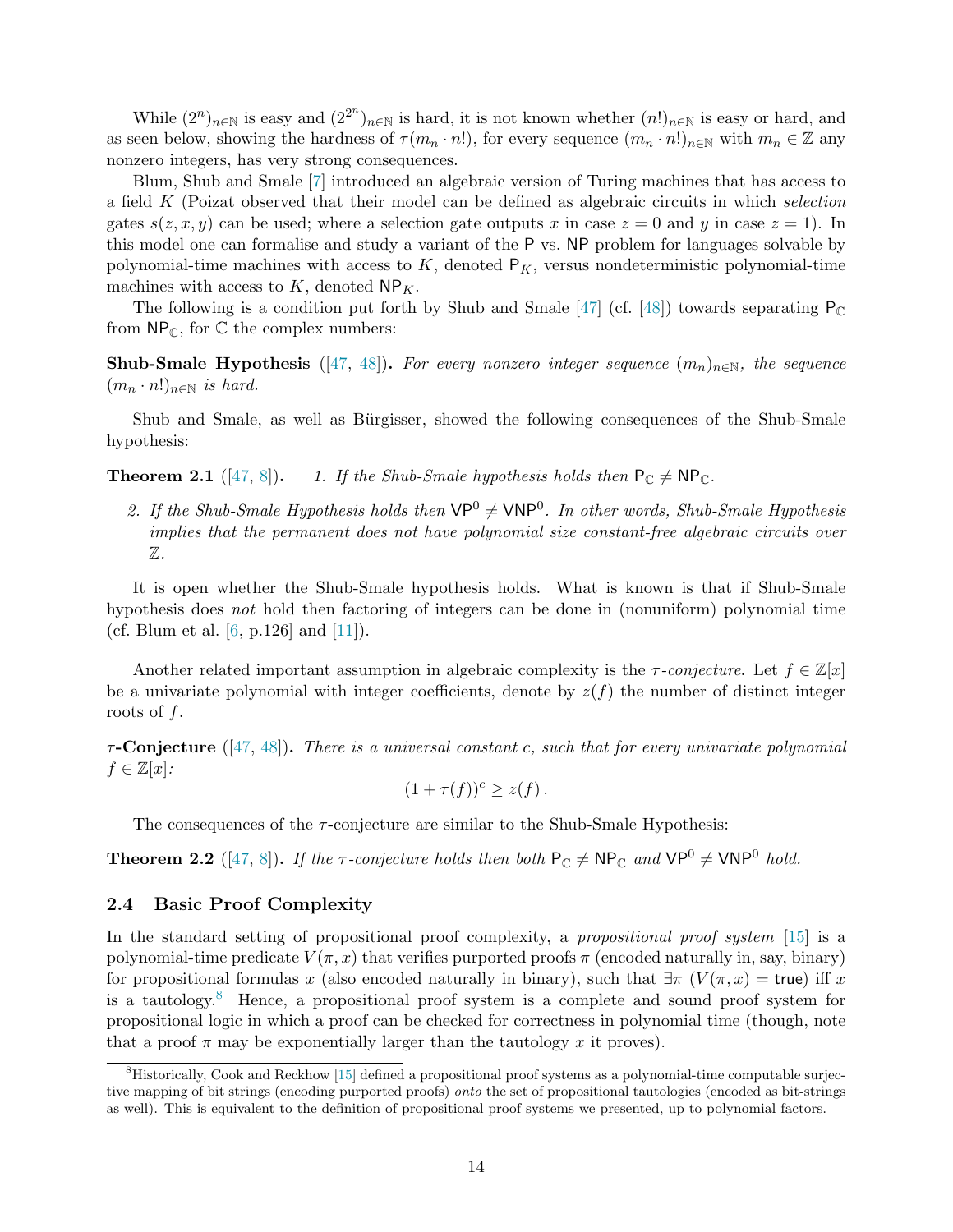When considering algebraic proof systems that operate with algebraic circuits, such as IPS, it is common to relax the notion of a propositional proof system, so to require that the relation  $V(\pi, x)$  is in probabilistic polynomial time, instead of deterministic polynomial time (since polynomial identities can be verified in coRP, while not known to be verified in P).

Furthermore, the language that a given proof system proves, namely the set of instances that the proof system proves to be tautological, or always satisfied, can be different from the set of propositional tautologies. First, we can consider a propositional proof system to be a refutation system in which a proof establishes that the initial set of axioms (e.g., clauses) is unsatisfiable, instead of always satisfied (i.e., tautological). For most cases, considering a propositional proof system to be a refutation system preserves all properties of the proof system, and thus the notions of refutation and proofs are used as synonyms. Second, we can define a proof system to be complete and sound for languages different or larger than unsatisfiable propositional formulas. For instance, in algebraic proof systems we usually consider proof systems that are sound and complete for the language of unsatisfiable sets of polynomial equations.

For the purpose of comparing the relative complexity of different proof systems we have the concept of simulation: given two proof systems  $P, Q$  for the same language, we say that P simulates  $Q$  if there is a function f that maps  $Q$ -proofs to P-proofs of the same instances with at most a polynomial blow-up in size. If f can be computed in polynomial time, this is called a  $p\text{-}simulation$ . If P and Q simulate each other we say that P and Q are polynomially-equivalent. If P and Q are two proof systems for different languages, prima facie we cannot compare their strength via the notion of simulation. However, if both  $P$  and  $Q$  prove (or refute) propositional instances like formulas in conjunctive normal form, or boolean tautologies, while encoding them in different ways (namely, they use different representations for essentially the same propositional formulas), we can fix a polynomialtime computable translation from one representation to the other. Under this translation we can consider P and Q to be proof systems for the same language, allowing us to use the notion of simulation between P and Q.

#### <span id="page-16-0"></span>2.5 Algebraic Proofs

Grochow and Pitassi [\[26\]](#page-54-0) suggested the following algebraic proof system which is essentially a Nullstellensatz proof system ([\[3\]](#page-53-1)) written as an algebraic circuit. A proof in the Ideal Proof System is given as a single polynomial. We provide below the boolean version of IPS (which includes the boolean axioms), namely the version that establishes the unsatisfiability over 0-1 of a set of polynomial equations. In what follows we follow the notation in [\[18\]](#page-54-2):

<span id="page-16-1"></span>Definition 10 ((boolean) Ideal Proof System (IPS), Grochow-Pitassi [\[26\]](#page-54-0)). Let  $f_1(\overline{x}), \ldots, f_m(\overline{x}), p(\overline{x})$  be a collection of polynomials in  $\mathbb{F}[x_1, \ldots, x_n]$  over the field  $\mathbb{F}$ . An **IPS** proof of  $p(\overline{x}) = 0$  from  $\{f_j(\overline{x}) = 0\}_{j=1}^m$ , showing that  $p(\overline{x}) = 0$  is semantically implied from the assumptions  $\{f_j(\overline{x}) = 0\}_{j=1}^m$  over 0-1 assignments, is an algebraic circuit  $C(\overline{x}, \overline{y}, \overline{z}) \in \mathbb{F}[\overline{x}, y_1, \ldots, y_m, z_1, \ldots, z_n]$  such that (the equalities in what follows stand for formal  $polynomial$  identities<sup>9</sup>):

- <span id="page-16-2"></span>1.  $C(\overline{x}, \overline{0}, \overline{0}) = 0$ ; and
- 2.  $C(\overline{x}, f_1(\overline{x}), \ldots, f_m(\overline{x}), x_1^2 x_1, \ldots, x_n^2 x_n) = p(\overline{x}).$

The size of the IPS proof is the size of the circuit C. If C is assumed to be constant-free, we refer to the size of the proof as the **size of the constant-free IPS proof.** The variables  $\overline{y}, \overline{z}$  are called

<sup>&</sup>lt;sup>9</sup>That is,  $C(\overline{x}, \overline{0}, \overline{0})$  computes the zero polynomial and  $C(\overline{x}, f_1(\overline{x}), \ldots, f_m(\overline{x}), x_1^2 - x_1, \ldots, x_n^2 - x_n)$  computes the polynomial  $p(\overline{x})$ .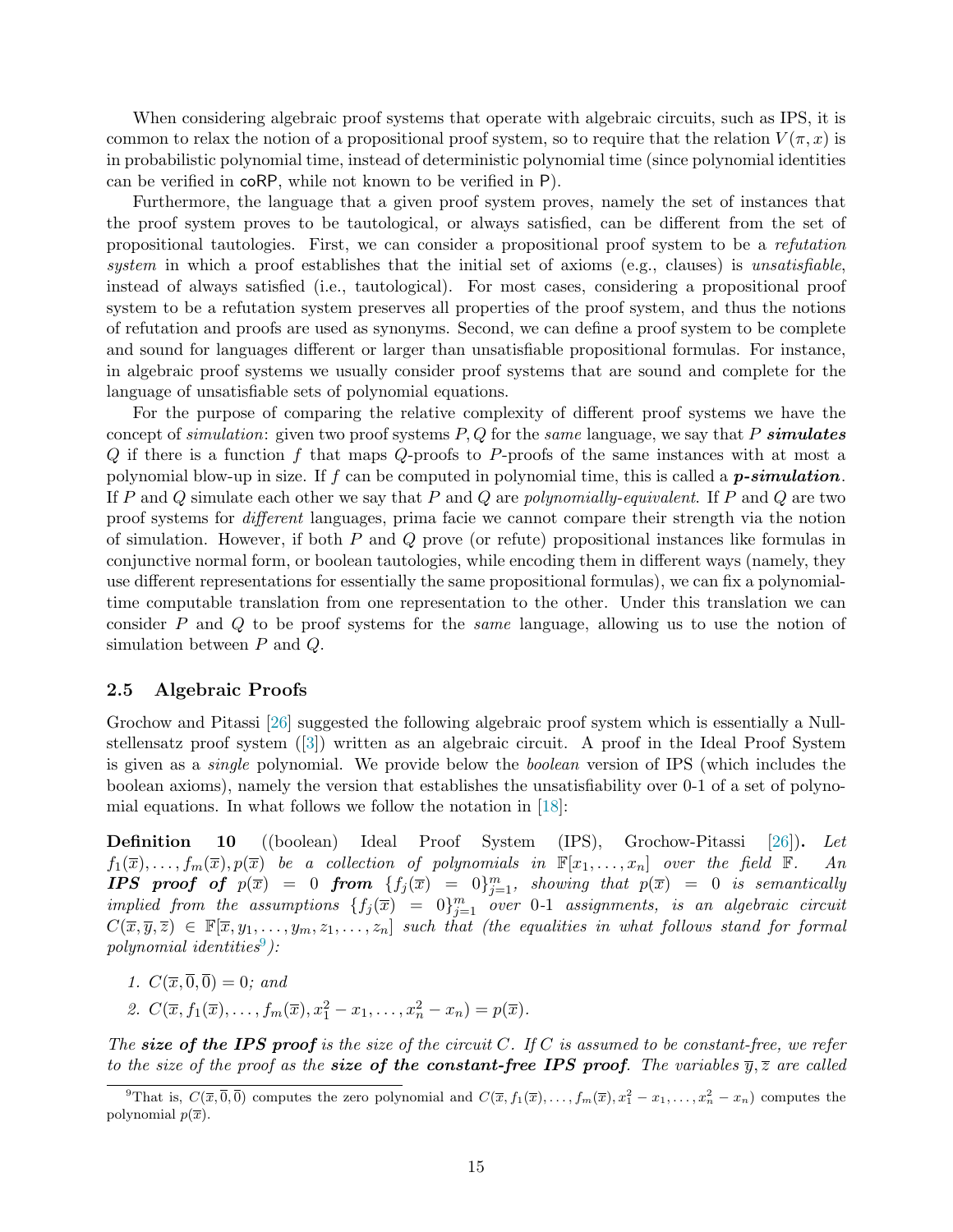the placeholder variables since they are used as placeholders for the axioms. An IPS proof  $C(\overline{x}, \overline{y}, \overline{z})$ of  $1 = 0$  from  $\{f_j(\overline{x}) = 0\}_{j \in [m]}$  is called an **IPS refutation** of  $\{f_j(\overline{x}) = 0\}_{j \in [m]}$  (note that in this case it must hold that  $\{f_j(\overline{x}) = 0\}_{j=1}^m$  have no common solutions in  $\{0,1\}^n$ ).

Notice that the definition above adds the equations  $\{x_i^2 - x_i = 0\}_{i=1}^n$ , called the set of **boolean axioms** denoted  $\overline{x}^2 - \overline{x}$ , to the system  $\{f_j(\overline{x}) = 0\}_{j=1}^m$ . This allows to refute over  $\{0, 1\}^n$  unsatisfiable systems of equations. Also, note that the first equality in the definition of IPS means that the polynomial computed by C is in the ideal generated by  $\bar{y}, \bar{z}$ , which in turn, following the second equality, means that C witnesses the fact that 1 is in the ideal generated by  $f_1(\overline{x}), \ldots, f_m(\overline{x}), x_1^2$  $x_1, \ldots, x_n^2 - x_n$  (the existence of this witness, for unsatisfiable set of polynomials, stems from the Nullstellensatz theorem [\[3\]](#page-53-1)).

In order to use IPS as a propositional proof system (namely, a proof system for propositional tautologies), we need to fix the encoding of clauses as algebraic circuits.

<span id="page-17-1"></span>**Definition 11** (algebraic translation of CNF formulas). Given a CNF formula in the variables  $\overline{x}$ , every clause  $\bigvee_{i\in P} x_i \vee \bigvee_{j\in N} \neg x_j$  is translated into  $\prod_{i\in P} (1-x_i) \cdot \prod_{j\in N} x_j = 0$ . (Note that these terms are written as algebraic circuits as displayed, where products are not multiplied out.)

Notice that in this way a 0-1 assignment to a CNF is satisfying iff the assignment is satisfying all the equations in the algebraic translation of the CNF.

Therefore, using [Definition 11](#page-17-1) to encode CNF formulas, boolean IPS is considered as a propositional proof system for the language of unsatisfiable CNF formulas, sometimes called **propositional** IPS. We say that an IPS proof is an *algebraic IPS* proof, if we do not use the boolean axioms  $\overline{x}^2 - \overline{x}$  in the proof. As a default when referring to IPS we mean the boolean IPS version.

#### <span id="page-17-0"></span>2.5.1 Conventions and Notations for IPS Proofs

An IPS proof over a specific field or ring is sometimes denoted IPS<sub>F</sub> noting it is over  $\mathbb{F}$ . For two algebraic circuits F, G, we define the *size of the equation*  $F = G$  to be the total circuit size of F and G, namely,  $|F| + |G|$ .

Let  $\overline{\mathcal{F}}$  denote a set of polynomial equations  $\{f_i(\overline{x})=0\}_{i=1}^m$ , and let  $C(\overline{x}, \overline{y}, \overline{z}) \in \mathbb{F}[\overline{x}, \overline{y}, \overline{z}]$  be an IPS proof of  $f(\overline{x})$  from  $\overline{\mathcal{F}}$  as in Definition [Definition 10.](#page-16-1) Then we write  $C(\overline{x}, \overline{\mathcal{F}}, \overline{x}^2 - \overline{x})$  to denote the circuit C in which  $y_i$  is substituted by  $f_i(\overline{x})$  and  $z_i$  is substituted by the boolean axiom  $x_i^2 - x_i$ . By a slight abuse of notation we also call  $C(\overline{x}, \overline{\mathcal{F}}, \overline{x}^2 - \overline{x}) = f(\overline{x})$  an IPS proof of  $f(\overline{x})$  from  $\overline{\mathcal{F}}$  and  $\bar{x}^2 - \bar{x}$  (that is, displaying  $C(\bar{x}, \bar{y}, \bar{z})$  after the substitution of the placeholder variables  $\bar{y}, \bar{z}$  by the axioms in  $\overline{\mathcal{F}}$  and  $\overline{x}^2 - \overline{x}$ , respectively).

For two polynomials  $f(\overline{x}), g(\overline{x})$ , an IPS proof of  $f(\overline{x}) = g(\overline{x})$  from the assumptions  $\overline{\mathcal{F}}$  is an IPS proof of  $f(\overline{x}) - g(\overline{x}) = 0$  (note that in case  $f(\overline{x})$  and  $g(\overline{x})$  are identical as polynomials this is trivial to prove; see [Fact A.1\)](#page-51-1).

We denote by  $C: \overline{\mathcal{F}} \vdash_{\text{IPS}}^s p = 0$  (resp.  $C: \overline{\mathcal{F}} \vdash_{\text{IPS}}^s p = g$ ) the fact that  $p = 0$  (resp.  $p = g$ ) has an IPS proof  $C(\overline{x}, \overline{y}, \overline{z})$  of size s from assumptions  $\overline{\overline{\mathcal{F}}}$ . We may also suppress "= 0" and write simply  $C: \overline{\mathcal{F}} \vdash_{\text{IPS }}^s p \text{ for } C: \overline{\mathcal{F}} \vdash_{\text{IPS }}^s p = 0.$  Whenever we are only interested in claiming the existence of an IPS proof of size s of  $p = 0$  from  $\overline{F}$  we suppress the C from the notation. Similarly, we can suppress the size parameter s from the notation. If F is a circuit computing a polynomial  $\hat{F} \in \mathbb{F}[\bar{x}]$ , then we can talk about an IPS proof C of F from assumptions  $\overline{\mathcal{F}}$ , in symbols  $C : \overline{\mathcal{F}} \vdash_{\text{IPS}} F$ , meaning an IPS proof of  $\hat{F}$ . Accordingly, for two circuits  $F, F'$  such that  $\hat{F} = \hat{F}'$ , we may speak about an an IPS proof C of F from assumptions  $\overline{\mathcal{F}}$  to refer to an IPS proof of F' from assumptions  $\overline{\mathcal{F}}$ .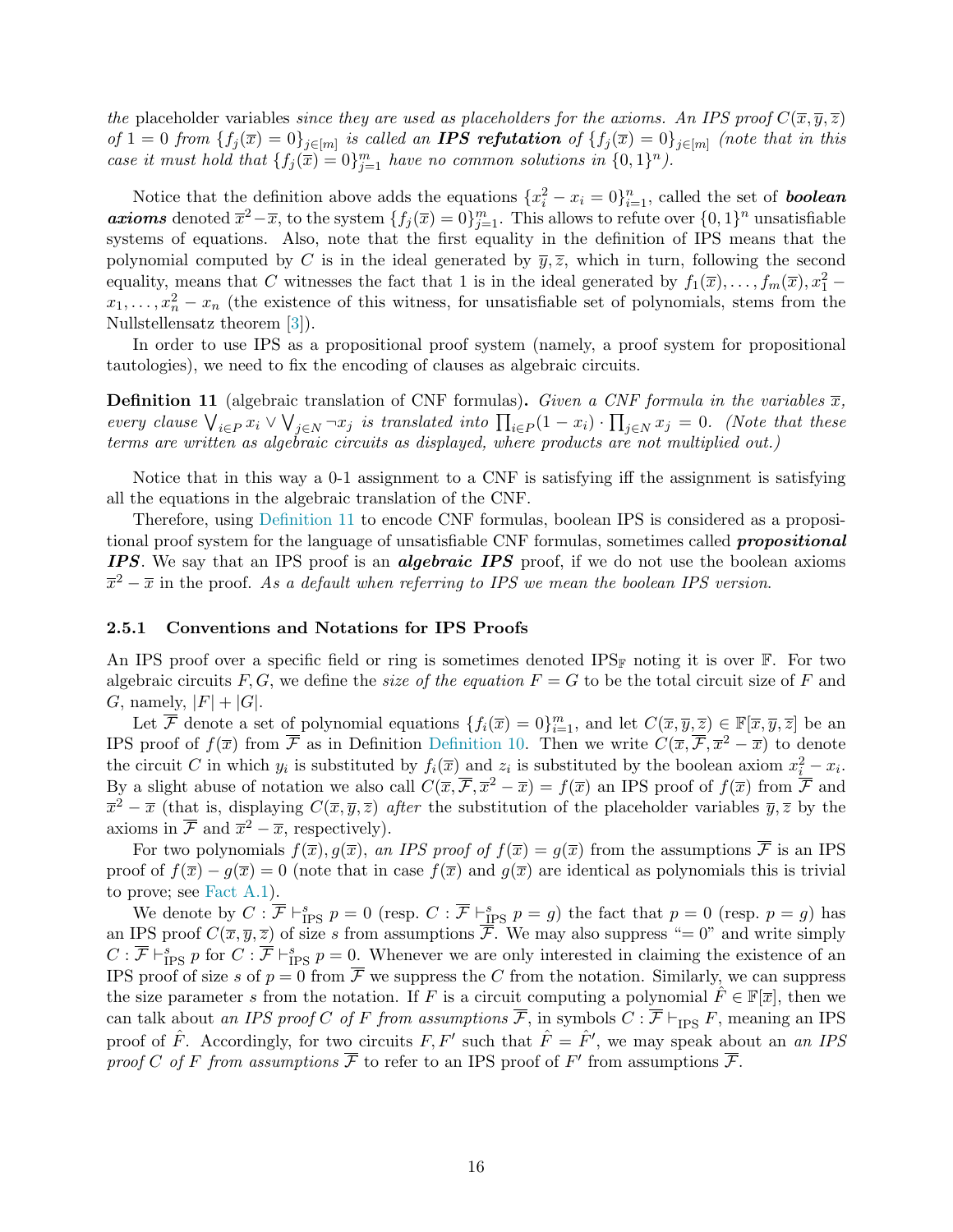#### <span id="page-18-0"></span>2.6 Semi-Algebraic Proofs

The Positivstellensatz proof system, as defined by Grigoriev and Vorobojov [\[25\]](#page-54-3), is a refutation system for establishing the unsatisfiability over the reals  $\mathbb R$  of a system consisting of both polynomial equations  $\overline{\mathcal{F}} = \{f_i(\overline{x}) = 0\}_{i \in I}$  and polynomial inequalities  $\overline{\mathcal{H}} = \{h_j(\overline{x}) \geq 0\}_{j \in J}$ , respectively. It is based on a restricted version of the Positivstellensatz theorem [\[32,](#page-55-15) [49\]](#page-56-5). In order to formulate it, we need to define the notion of a cone, as in [\[25\]](#page-54-3), which serves as a non-negative closure of a set of polynomials, or informally the notion of a "positive ideal". Usually the cone is defined as the set closed under non-negative linear combinations of polynomials (cf. [\[5\]](#page-53-7)), but following [\[25\]](#page-54-3) we are going to use a more general formulation which is sometimes called the sos cone.

<span id="page-18-1"></span>**Definition 12** (cone). Let  $\overline{\mathcal{H}} \subseteq R[\overline{x}]$  be a set of polynomials over an ordered ring R. Then the cone of  $\overline{\mathcal{H}}$ , denoted cone( $\overline{\mathcal{H}}$ ), is defined to be the smallest set  $S \subseteq R[\overline{x}]$  such that:

- 1.  $\overline{\mathcal{H}} \subseteq S$ ;
- <span id="page-18-4"></span>2. for any polynomial  $s \in R[\overline{x}]$ ,  $s^2 \in S$ ;
- <span id="page-18-5"></span>3. for any positive constant  $c > 0$ ,  $c \in S$ ;
- 4. if  $f, g \in S$ , then both  $f + g \in S$  and  $f \cdot g \in S$ .

Note that we have formulated the cone for any ordered ring (item [item 3](#page-18-4) would be superfluous for reals). This is because we are going to use this notion in the context of  $\mathbb Z$  and  $\mathbb Q$  (although the Positivstellensatz theorem does not hold for these rings, it is still possible to use Positivstellensatz refutations in the presence of the boolean axioms, namely as a refutation system for instances unsatisfiable over 0-1 value).

Note also that every sum of squares (that is, every sum of squared polynomials  $\sum_i s_i^2$ ) is contained in every cone. Specifically,  $cone(\emptyset)$  contains every sum of squares.

Similar to the way the Nullstellensatz proof system [\[3\]](#page-53-1) establishes the unsatisfiability of sets of polynomial equations based on the Hilbert's Nullstellensatz theorem [\[27\]](#page-55-16) from algebraic geometry, the Positivstellensatz proof system is based on the Positivstellensatz theorem from semi-algebraic geometry:

<span id="page-18-6"></span>**Theorem 2.3** (Positivstellensatz theorem [\[32,](#page-55-15) [49\]](#page-56-5), restricted version). Let  $\overline{\mathcal{F}} := \{f_i(\overline{x}) = 0\}_{i\in I}$ be a set of polynomial equations and let  $\overline{\mathcal{H}} := \{h_j(\overline{x}) \geq 0\}_{j \in J}$  be a set of polynomial inequalities, where all polynomials are from  $\mathbb{R}[x_1,\ldots,x_n]$ . There exists a pair of polynomials  $f \in \langle \{f_i(\overline{x})\}_{i\in I} \rangle$ and  $h \in \text{cone}(\{h_j(\overline{x})\}_{j\in J})$  such that  $f + h = -1$  if and only if there is no assignment that satisfies both  $\overline{\mathcal{F}}$  and  $\overline{\mathcal{H}}$ .

The Positivstellensatz proof system is now natural to define. We shall distinguish between the real Positivstellensatz in which variables are meant to range over the reals and boolean Positivstellensatz in which variables range over  $\{0, 1\}.$ 

<span id="page-18-3"></span>**Definition 13** (real Positivstellensatz proof system (real PS) [\[25\]](#page-54-3)). Let  $\overline{\mathcal{F}} := \{f_i(\overline{x}) = 0\}_{i\in I}$  be a set of polynomial equations and let  $\overline{\mathcal{H}} := \{h_j(\overline{x}) \geq 0\}_{j \in J}$  be a set of polynomial inequalities, where all polynomials are from  $\mathbb{R}[x_1,\ldots,x_n]$ . Assume that  $\overline{\mathcal{F}}, \overline{\mathcal{H}}$  have no common real solutions. A Positivstellensatz refutation of  $\overline{\mathcal{F}}, \overline{\mathcal{H}}$  is a collection of polynomials  $\{p_i\}_{i\in I}$  and  $\{s_{i,\zeta}\}_{i,\zeta}$  (for  $i \in \mathbb{N}$ ,  $\zeta \subseteq J$  and  $I_{\zeta} \subseteq \mathbb{N}$ ) in  $\mathbb{R}[x_1,\ldots,x_n]$  such that the following formal polynomial identity holds:

<span id="page-18-2"></span>
$$
\sum_{i \in I} p_i \cdot f_i + \sum_{\zeta \subseteq J} \left( \prod_{j \in \zeta} h_j \cdot \left( \sum_{i \in I_\zeta} s_{i,\zeta}^2 \right) \right) = -1. \tag{5}
$$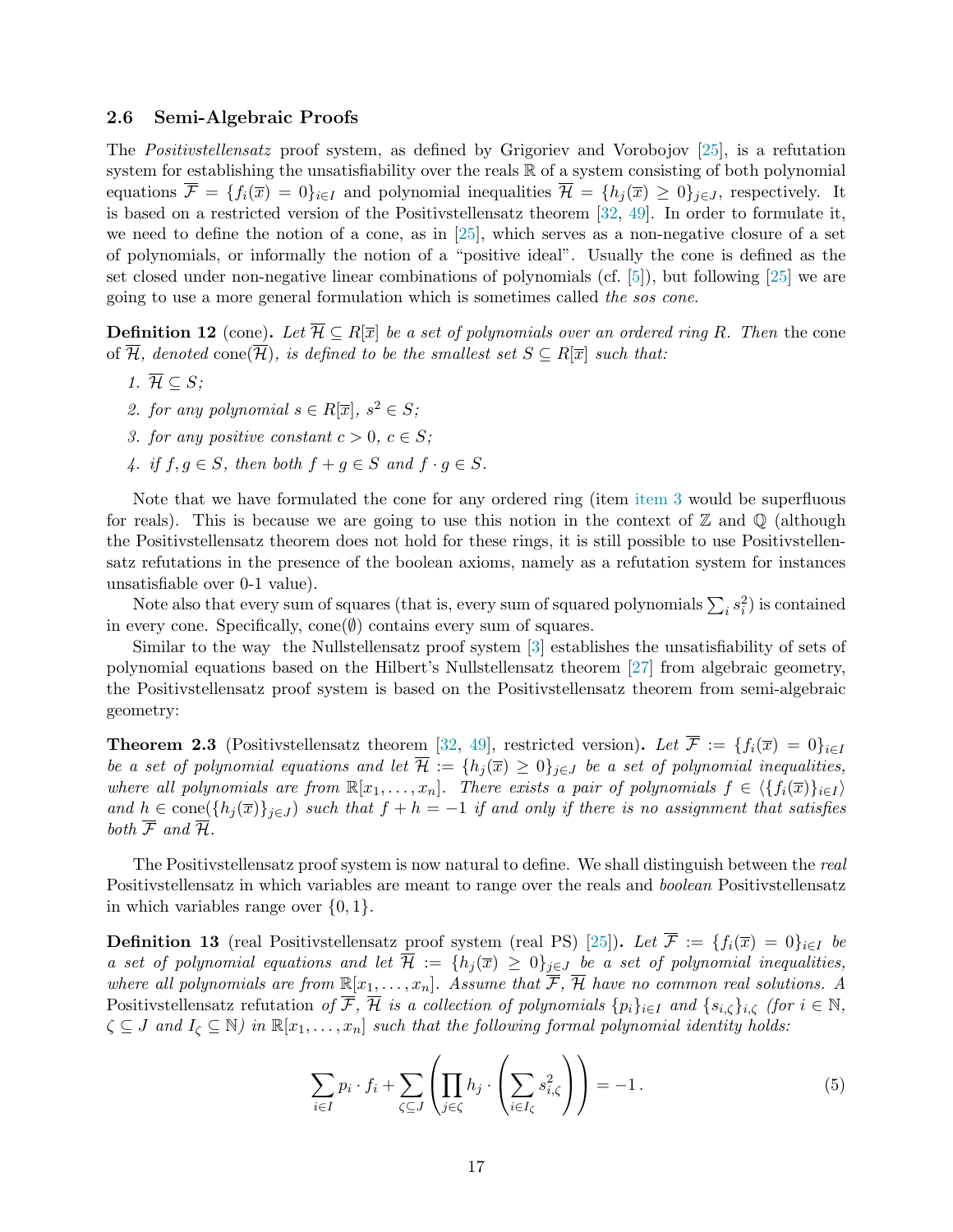The **monomial size** of a Positivistellensatz refutation is the combined total number of monomials in  $\{p_i\}_{i\in I}$  and  $\sum_{i\in I_{\zeta}} s_{i,\zeta}^2$ , for all  $\zeta \subseteq J$ , that is,  $\sum_{i\in I} |p_i|_{\#\text{monomials}}} + \sum_{\zeta \subseteq J}$   $\sum_{i\in I_\zeta} s_{i,\zeta}^2$  $\Big|_{\text{\#monomials}}^{\bullet}$ . 10

Note that Grigoriev et al. [\[24\]](#page-54-4) defined the size of Positivstellensatz proofs slightly differently: they included in the size of proofs both the number of monomials and the size of the coefficients of monomials written in binary (while this does not matter for their lower bounds). This is more natural when considering Positivstellensatz as a propositional proof system (which is polynomially verifiable).

In order to use Positivstellensatz as a refutation system for collections of equations  $\overline{\mathcal{F}}$  and inequalities  $\overline{\mathcal{H}}$  that are unsatisfiable over 0-1 assignments, we need to include simple so-called boolean axioms. This is done in slightly different ways in different works (see for example [\[24,](#page-54-4) [1\]](#page-53-6)). One way to do this, which is the way we follow, is the following:

<span id="page-19-1"></span>Definition 14 ((boolean) Positivstellensatz proof system (boolean PS)). A boolean Positivstel**lensatz proof** from a set of polynomial equations  $\overline{\mathcal{F}}$ , and polynomial inequalities  $\overline{\mathcal{H}}$ , is an algebraic Positivstellensatz proof in which the following **boolean axioms** are part of the axioms: the polynomial equations  $x_i^2 - x_i = 0$  (for all  $i \in [n]$ ) are included in  $\overline{\mathcal{F}}$ , and the polynomial inequalities  $x_i \geq 0$ ,  $1 - x_i \geq 0$  (for all  $i \in [n]$ ) are included in  $\overline{\mathcal{H}}$ .

In this way,  $\overline{\mathcal{F}}, \overline{\mathcal{H}}$  have no common 0-1 solutions iff there exists a boolean Positivstellensatz refutation of  $\overline{\mathcal{F}}, \overline{\mathcal{H}}$ . Eventually, to define the boolean Positivstellensatz as a propositional proof system for the unsatisfiable CNF formula we consider CNF formulas to be encoded as polynomial equalities according to [Definition 11.](#page-17-1) This version is sometimes called **propositional Positivitellensatz**. As a default when referring to Positivstellensatz we mean the boolean Positivstellensatz version.

In recent years, starting mainly with the work of Barak, Brandao, Harrow, Kelner, Steurer and Zhou [\[2\]](#page-53-2), a special case of the Positivstellensatz proof system has gained much interest due to its application in complexity and algorithms (cf.  $[36]$ ). This is the **sum-of-squares** proof system (SoS), which is defined as follows:

<span id="page-19-2"></span>**Definition 15** (sum-of-squares proof system). A sum-of-squares proof (SoS for short) is a Positivstellensatz proof in which in [eq. 5](#page-18-2) in [Definition 13](#page-18-3) we restrict the index sets  $\zeta \subset J$  to be singletons, namely  $|\zeta| = 1$ , hence, disallowing arbitrary products of inequalities within themselves. The real, boolean and propositional versions of SoS are defined similar to Positivstellensatz.

For most interesting cases SoS is also complete (and sound) by a result of Putinar [\[43\]](#page-55-17).

#### <span id="page-19-0"></span>2.6.1 Dynamic Positivstellensatz

Here we follow Grigoriev, Hirsch and Pasechnik [\[24\]](#page-54-4) to define what is, to the best of our knowledge, the most general propositional Positivstellensatz- (or SoS-) based semi-algebraic proof system defined to date. It can be viewed as the generalization of (dynamic) Lovasz-Schrijver proof systems [\[35,](#page-55-2) [34\]](#page-55-3) that have been put in the context of propositional proof complexity by Pudlák  $[42]$ , and constitutes essentially a dynamic version of propositional Positivstellensatz (the proof size is measured by the total number of monomials appearing in the proof).

The translation of propositional formulas here is different from the algebraic translation [\(Definition 11\)](#page-17-1). For higher degree proof systems, [Definition 11](#page-17-1) and the definition that follows can be

 $10$ The definition of size measure for Positivstellensatz and SoS proofs is slightly less standard than degree measure (see discussion in [\[1\]](#page-53-6)). We define the monomial size measure of Positivstellensatz proofs to count the monomials in  $p_i$ and  $s_{i,\zeta}^2$ , while ignoring the monomials in the initial axioms in  $\overline{\mathcal{F}}, \overline{\mathcal{H}}$ . This choice of definition is closer to the definition of size of IPS proofs, which ignores the size of the initial axioms.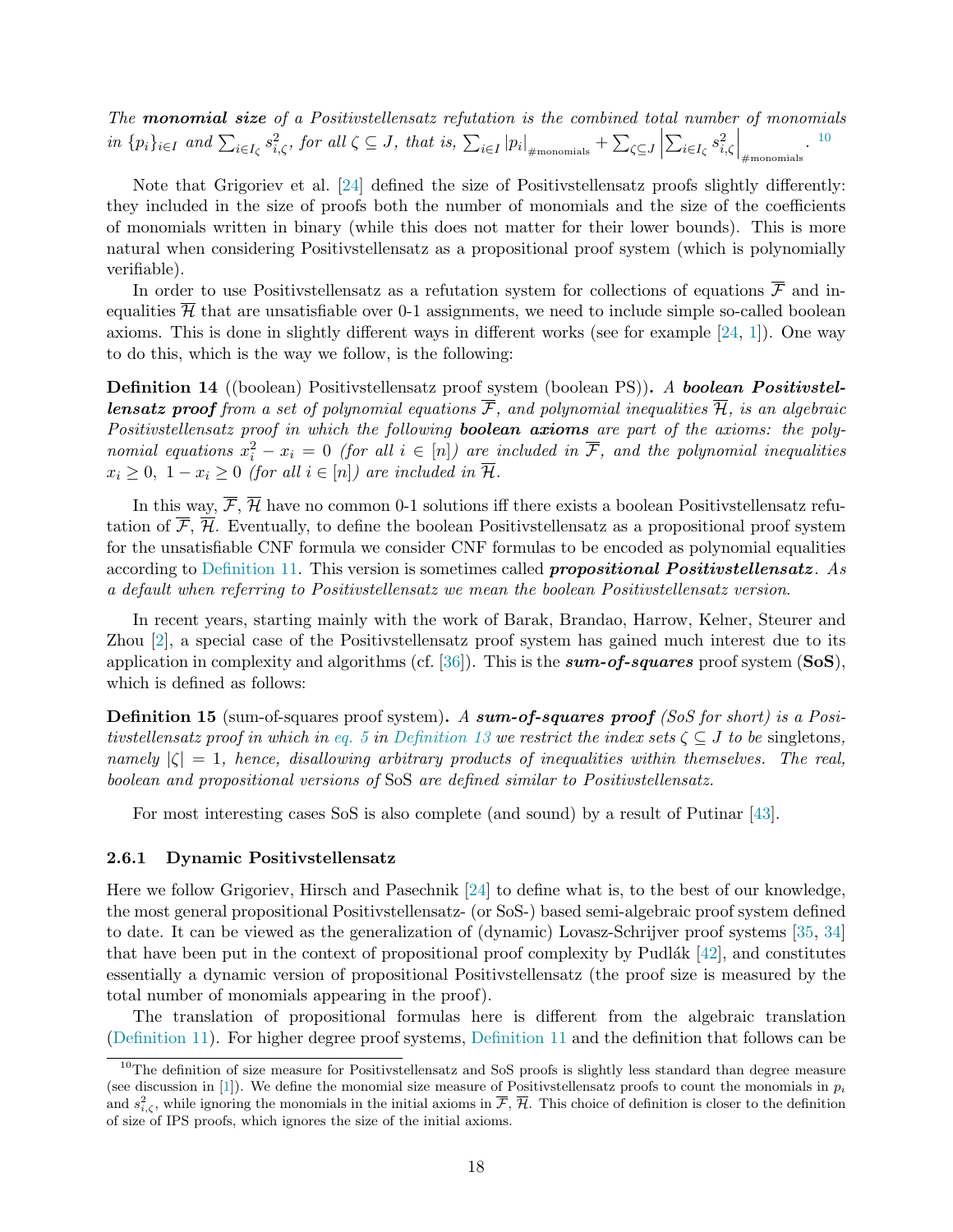reduced to one another (within the proof system, as long as both translations can be written down efficiently); however, we provide [Definition 16](#page-20-2) for the sake of consistency with earlier work.

<span id="page-20-2"></span>Definition 16 (semi-algebraic translation of CNF formulas). Given a CNF formula in the variables  $\overline{x}$ , every clause  $\bigvee_{i \in P} x_i \vee \bigvee_{j \in N} \neg x_j$  is translated into  $\sum_{i \in P} x_i + \sum_{j \in N} (1 - x_j) \geq 1$ .

Notice that in this way a 0-1 assignment to a CNF formula is satisfying iff the assignment satisfies all the inequalities in the semi-algebraic translation of the CNF formula.

<span id="page-20-4"></span>**Definition 17** (LS<sup>∞</sup>, [\[24\]](#page-54-4)). Consider a boolean formula in conjunctive normal form and translate it into inequalities as in [Definition 16.](#page-20-2) Take these inequalities as axioms, add the axioms  $x \geq 0$ ,  $1-x \geq 0, x^2-x \geq 0, x-x^2 \geq 0$  for each variable x. Allow also  $h^2 \geq 0$  as an axiom, for any polynomial h of degree at most d. An  $\mathrm{LS}_{*,+}^d$  proof of the original formula is a derivation of  $-1\geq 0$ from these axioms using the following rules:

$$
\frac{f \ge 0, \quad g \ge 0}{f + g \ge 0} \qquad \qquad \frac{f \ge 0}{\alpha f \ge 0} \text{ (for } \alpha \text{ a nonnegative integer)} \qquad \qquad \frac{f \ge 0, \quad g \ge 0}{f \cdot g \ge 0}.
$$

In particular,  $LS_{*,+}^{\infty}$  is such a proof without the restriction on the degree. Note that we have to write polynomials as sums of monomials (and not as circuits or formulas), so the verification of such proof is doable in deterministic polynomial-time.

The proof of the following simulation follows by definition and we omit the details:

**Proposition 2.4.** LS<sup>∞</sup><sub>\*,+</sub> simulates boolean Positivstellensatz.

## <span id="page-20-1"></span><span id="page-20-0"></span>3 Conditional IPS Lower Bounds

#### 3.1 IPS Lower Bounds under Shub-Smale Hypothesis

Here we provide a super-polynomial conditional lower bound on the size of (boolean) IPS refutations of the binary value principle over the rationals based on the Shub-Smale Hypothesis [\(Sect. 2.3\)](#page-14-0).

The conditional lower bound is first established for constant-free IPS proofs over Z and then we extract a lower bound over Q as a corollary using [Cor. 3.2](#page-22-1) below. Notice that we can consider IPS proofs also over rings, and not only fields. In the case of IPS over Z we cannot anymore assume that refutations are proofs of the polynomial 1, rather we define refutations in IPS over  $\mathbb Z$  to be proofs of any nonzero constant polynomial (cf. [\[10,](#page-54-15) Definition 2.1]):

**Definition 18** (IPS<sub>Z</sub>). An IPS<sub>Z</sub> proof of  $g(\overline{x}) \in \mathbb{Z}[\overline{x}]$  from a set of assumptions  $\overline{\mathcal{F}} \subseteq \mathbb{Z}[\overline{x}]$  is an IPS proof of  $g(\overline{x})$  from  $\overline{\mathcal{F}}$ , as in [Definition 10,](#page-16-1) where  $\mathbb{F} = \mathbb{Z}$  and all the constants in the IPS proof are from Z. An IPS<sub>Z</sub> refutation of  $\overline{\mathcal{F}}$  is a proof of M, for  $M \in \mathbb{Z} \setminus \{0\}$ . (The definition is similar for the boolean and algebraic IPS versions.)

We will need to define a constant-free circuit over Q.

<span id="page-20-3"></span>**Definition 19.** A constant-free circuit over  $\mathbb{O}$  is a constant-free algebraic circuit as in [Sect. 2.2](#page-13-2) that has additionally division gates  $\div$ , where  $u \div v$  means that the polynomial computed by u is divided by the polynomial computed by v, such that for every division gate  $u \div v$  in C the circuit v contains no variables and computes a nonzero constant. A constant-free IPS proof over  $\mathbb Q$  is an IPS proof written with a constant-free circuit over Q.

The following proposition is proved by a simple induction on the circuit size, using sufficient products to cancel out the denominators in the circuit over  $\mathbb{Q}$ , turning it into a circuit over  $\mathbb{Z}$ .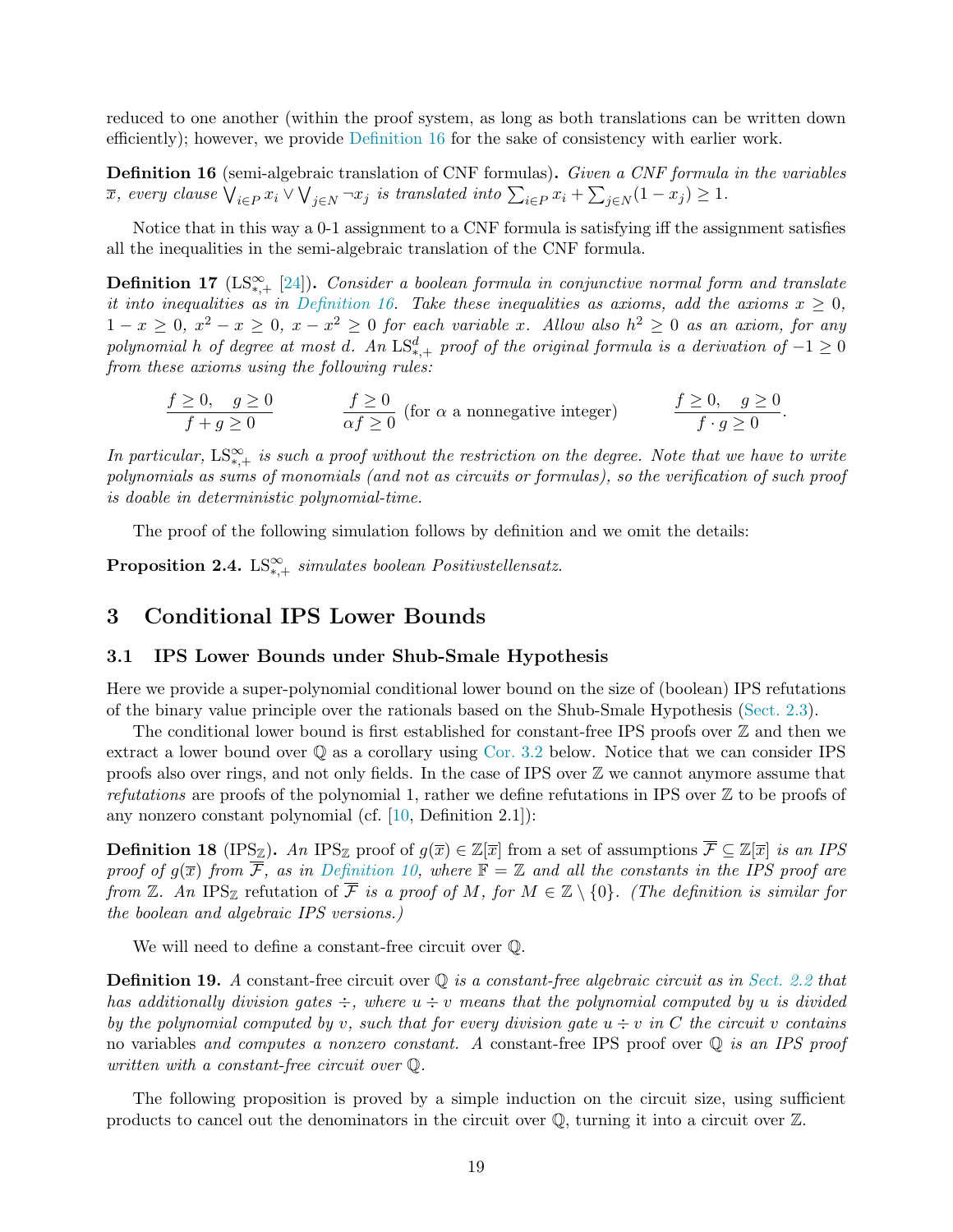<span id="page-21-3"></span>**Proposition 3.1** (from Q-circuit to Z-circuit). Let C be a size-s constant-free circuit over  $\mathbb{Q}$ . Then there exists a size  $\leq 4s$  constant-free circuit computing  $M \cdot \widehat{C}$ , for some  $M \in \mathbb{Z}\backslash\{0\}$ , with  $\tau(M) \leq 4s$ .

*Proof:* We choose any topological order  $g_1, g_2, \ldots, g_i, \ldots, g_{|C|}$  on the gates of the constant-free circuit C over Q (that is, if  $g_j$  has a directed path to  $g_k$  in C then  $j < k$ ) and proceed by induction on |C| to eliminate rationals from the circuit (identifying the gate  $g_i$  with the sub-circuit of C for which  $g_i$ is its root).

**Induction statement:** Let  $g_1, \ldots, g_s$  be the topologically ordered gates of a constant-free circuit C over  $\mathbb Q$ , where  $s = |C|$ . Then, there exists a division-free constant-free circuit consisting of the corresponding topologically ordered gates  $g_{11}, \ldots, g_{1a_1}, g_{21}, \ldots, g_{2a_2}, \ldots, g_{s1}, \ldots, g_{sa_s}$ , such that for every  $i \leq s$ :

- <span id="page-21-0"></span>1.  $a_i \leq 4$  and  $g_{ia_i}$  computes the polynomial  $M_i \cdot g_i$ , for some nonzero integer  $M_i$  (again, identifying the gate  $g_{ia_i}$  with the sub-circuit for which it is a root);
- <span id="page-21-1"></span>2. The integer  $M_i$  is constructed as a part of the circuit (except for the trivial case  $M_i = 1$ ). More precisely, there exists a division-free constant-free and variable-free (sub-)circuit  $g_{i,\ell}$ , for  $j \leq i, \ell \leq 4$  that computes  $M_i$ . In particular  $\tau(M_i) \leq 4i$ ;
- <span id="page-21-2"></span>3. Sub-circuits with no division gates remain intact: if  $g_i$  is a division-free constant-free circuit then  $M_i = 1$  and  $g_i$  is a sub-circuit of the new circuit. That is,  $g_{i1} = g_i$ ,  $a_i = 1$ , and all gates in  $g_1, \ldots, g_i$  that are part of the sub-circuit  $g_i$  in C occur also as gates  $g_{j\ell}$  (for some  $j \leq i, \ell \leq 4$ ) in the new circuit  $g_{i1}$ .

Base case:  $g_i$  is a variable or a constant in  $\{-1,0,1\}$ . Hence, we put  $g_{i1} := g_i$ ,  $a_i = 1$ , and  $M_i = 1$ .

Induction step: In the case of a binary gate  $g_i = g_j \circ g_\ell$ , for  $\circ \in \{\times, +, \div\}$  (where  $j, \ell < i$ ), by induction hypothesis we already have division-free constant-free circuits  $g_{ja_j}$  and  $g_{\ell a_\ell}$  computing the polynomials  $M_j g_j$  and  $M_\ell g_\ell$ , respectively, for some integers  $M_j, M_\ell$  that are also computed as part of the circuit.

**Case 1:**  $g_i$  is a division gate computing  $g_j/g_\ell$ , where, by definition of circuits over  $\mathbb{Q}$ ,  $g_\ell$  is a division-free constant-free circuit computing a nonzero constant that contains no variables.

By induction hypothesis [item 1](#page-21-0) we have already constructed the two gates  $g_{ja_j}$  and  $g_{la_\ell}$ , where  $g_{ja_j}$  computes the polynomial  $M_jg_j$  for some nonzero integer  $M_j$ . By [item 2,](#page-21-1)  $M_j$  is already computed by one of the gates in the circuit. Finally, since  $g_{\ell}$  does not have division gates by definition, [item 3](#page-21-2) means that  $g_{\ell a_{\ell}} = g_{\ell}$  (and  $a_{\ell} = a_1$  and  $M_{\ell} = 1$ ), and specifically  $g_{\ell}$  is a constant-free variable-free circuit.

We put  $g_{i2} := g_{ja_j}$  and  $g_{i1} := M_j \cdot g_{\ell a_\ell} = M_j \cdot g_\ell$  (that is,  $g_{i1}$  is a product gate that connects to the two previously constructed gates that compute the two integers  $M_i$  and  $g_\ell$ ),  $a_i = 2$  and  $M_i = M_j g_\ell$ is an integer. Hence,  $g_{i2}$  computes the polynomial  $g_{ja_j} = M_j g_j = g_{\ell} \cdot ((M_j g_j)/g_{\ell}) = g_{\ell} \cdot M_j \cdot (g_j/g_{\ell}) =$  $(g_{\ell} \cdot M_j) \cdot g_i = M_i \cdot g_i$  and  $M_i = M_j g_{\ell}$  is an integer that is computed (as a constant-free variable-free circuit) by the gate  $g_{i1}$  as required.

**Case 2:**  $g_i = g_j \cdot g_\ell$ . In this case  $a_i = 2$  and  $M_i = M_j M_\ell$ , and we put  $g_{i2} := g_{j a_j} \cdot g_{\ell a_\ell}$  and  $g_{i1} := M_i \cdot M_j$ , where  $M_i, M_j$  are two integers that are computed already in the circuit (with a constant-free division-free and variable-free sub-circuit).

**Case 3:**  $g_i = g_j + g_\ell$ . In this case  $a_i = 4$ ,  $M_i = M_j M_\ell$ , and we put  $g_{i4} := M_\ell \cdot g_{ja_j} + M_j \cdot g_{\ell a_\ell}$ , namely, we add three gates  $g_{i2}, g_{i3}, g_{i4}$  (two products, both of which connects to previous gates, and one addition to add these two products). Finally, we put  $g_{i1} := M_i \cdot M_j$ , where  $M_i, M_j$  are two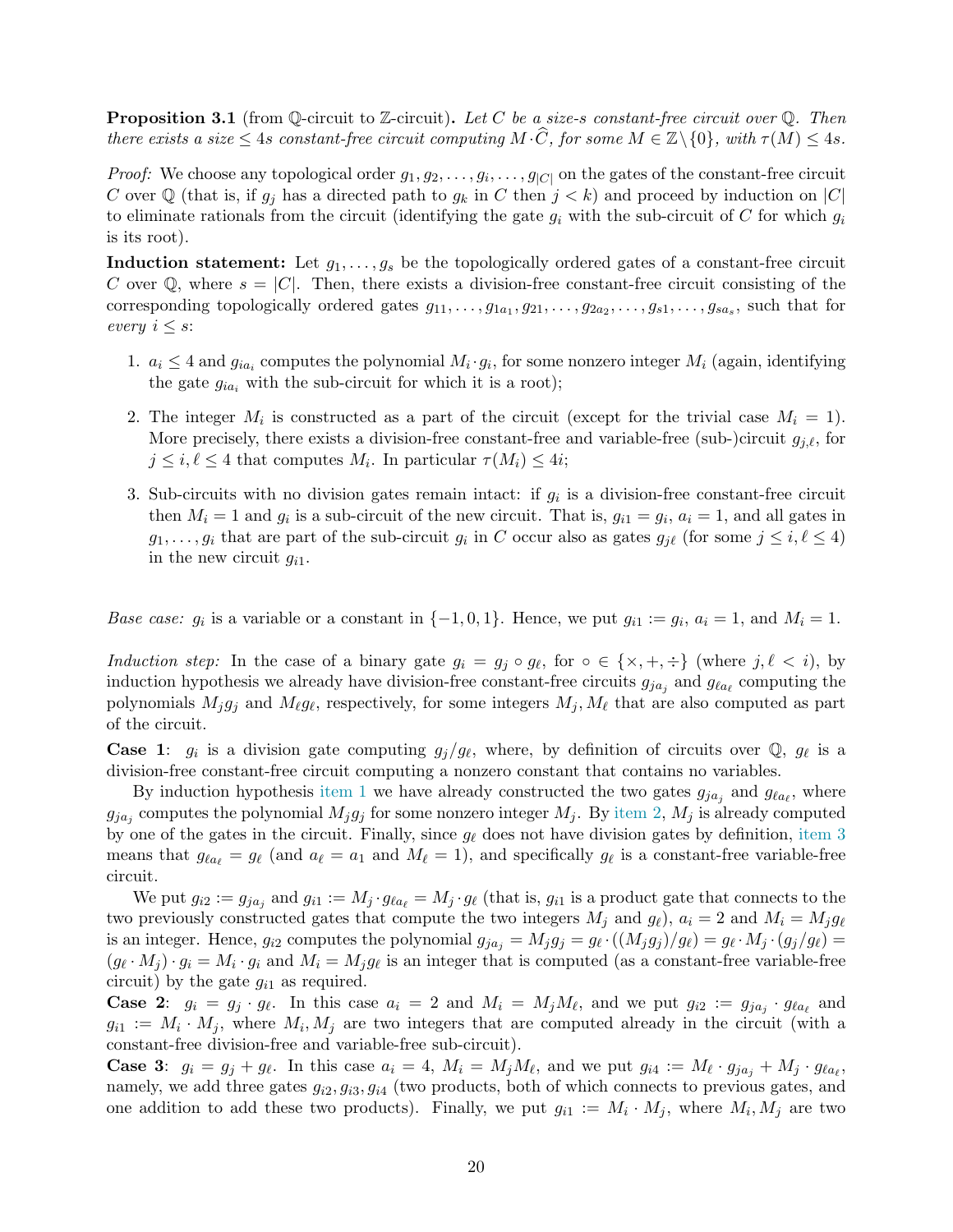integers that are computed already in the circuit (with a constant-free division-free and variable-free sub-circuit).  $\Box$ 

An immediate corollary of [Prop. 3.1](#page-21-3) is:

<span id="page-22-1"></span>Corollary 3.2 (from IPS<sub>Q</sub> to IPS<sub>Z</sub>). Boolean IPS<sub>Z</sub> simulates boolean IPS<sub>Q</sub>, in the following sense: if there exists a size-s constant-free boolean IPS proof over Q from  $\overline{\mathcal{F}}$  of H, for  $\overline{\mathcal{F}}$  a set of assumptions written as constant-free algebraic circuits over  $\mathbb Z$  and  $H$  a constant-free algebraic circuit over  $\mathbb Z$ , then there exists a size  $\leq 4$ s constant-free boolean IPS<sub>Z</sub> proof of M · H, for some  $M \in \mathbb{Z} \setminus \{0\}$ , such that  $\tau(M) \leq 4s$ .

<span id="page-22-0"></span>**Theorem 3.3.** Under the Shub and Smale Hypothesis, there are no  $poly(n)$ -size constant-free (boolean) IPS refutations of the binary value principle  $BVP_n$  over  $\mathbb{Q}$ .

*Proof:* Given [Cor. 3.2,](#page-22-1) it suffices to prove the statement for constant-free (boolean)  $IPS_{\mathbb{Z}}$ .

We proceed to prove the contrapositive. Suppose that the binary value principle  $1+\sum_{i=1}^{i=n} 2^{i-1}x_i$ 0 has a constant-free IPS<sub>Z</sub> refutation (using only the boolean axioms) of size poly $(n)$ . We will show that there is a sequence of nonzero natural numbers  $c_m$  such that  $\tau(c_m m!) \leq (\log m)^c$ , for all  $m \geq 2$ , where c is a constant independent of m. In other words, we will show that  $(c_m m!)_{m=1}^{\infty}$  is easy.

 $\sum_{i=1}^{i=n} 2^{i-1}x_i = 0$  (here we only have a single placeholder variable y for the single non-boolean axiom, Assume that  $C(\overline{x}, y, \overline{z})$  is the polynomial-size constant-free boolean IPS<sub>Z</sub> refutation of 1 + that is, the binary value principle). For simplicity, denote  $G(\overline{x}) = 1 + \sum_{i=1}^{i=n} 2^{i-1}x_i$ ,  $F_i(\overline{x}) = x_i^2 - x_i$ , and  $\overline{F}(\overline{x}) = \overline{x}^2 - \overline{x}$ .

We know that there exists an integer constant  $M \neq 0$  such that

<span id="page-22-2"></span>
$$
C\left(\overline{x}, G(\overline{x}), \overline{F}(\overline{x})\right) = M.
$$
\n(6)

For every integer  $0 \leq k < 2^n$  we denote by  $\bar{b}_k := (b_{k1}, \ldots, b_{kn}) \in \{0, 1\}^n$  its (positive, standard) binary representation, that is,  $k = \sum_{i=1}^{i=n} b_{ki} 2^{i-1}$ . Then,  $F_i(\bar{b}_k) = 0$  and  $G(\bar{b}_k) = 1 + k$ , for all  $1 \leq i \leq n, 0 \leq k < 2<sup>n</sup>$ . Hence, by [eq. 6:](#page-22-2)

<span id="page-22-3"></span>
$$
C(b_{k1},\ldots,b_{kn},1+k,\overline{0})=M,\ \text{ for every integer }0\leq k<2^n. \tag{7}
$$

Claim 3.4. M is divisible by every prime number less than  $2^n$ .

*Proof of claim:* For a fixed  $0 \leq k < 2^n$  and its binary representation  $b_{k1}, \ldots, b_{kn}$ , consider  $g(y)$  $C(b_{k1},\ldots,b_{kn},y,\overline{0})$  as a univariate polynomial in  $\mathbb{Z}[y]$ . Then,  $g(1+k)=M$  by [eq. 7,](#page-22-3) and  $g(0)=0$ holds since  $C(b_{k1},\ldots,b_{kn},0,\overline{0})=0$ , by the definition of IPS. Because  $g(0)=0$ , we know that  $g(y) = y \cdot g^*(y)$ , for some  $g^*(y) \in \mathbb{Z}[y]$ , meaning that  $g(1+k) = (1+k) \cdot g^*(1+k) = M$ . Since  $g^*(y)$ is an integer polynomial, this implies that M is a product of  $1 + k$ .

Overall, this argument shows that for every  $1 \leq p \leq 2<sup>n</sup>$ , M is divisible by p, and in particular M is divisible by every prime number less than  $2^n$ .  $\blacksquare$ <sub>Claim</sub>

Note that once we substitute the all-zero assignment  $\overline{0}$  into [eq. 6,](#page-22-2) we obtain a constant-free algebraic circuit of size poly(n) with no variables computing M, thus  $\tau(M) = \text{poly}(n)$ . Then we can compute  $M^{2^n}$  using a constant-free algebraic circuit of size poly $(n)$  by taking M to the power 2, n many times (that is, using n repeated squaring), yielding  $\tau(M^{2^n}) = \text{poly}(n)$ .

<span id="page-22-4"></span>**Claim 3.5.** The power of every prime factor in  $(2^n)!$  is at most  $2^n$ .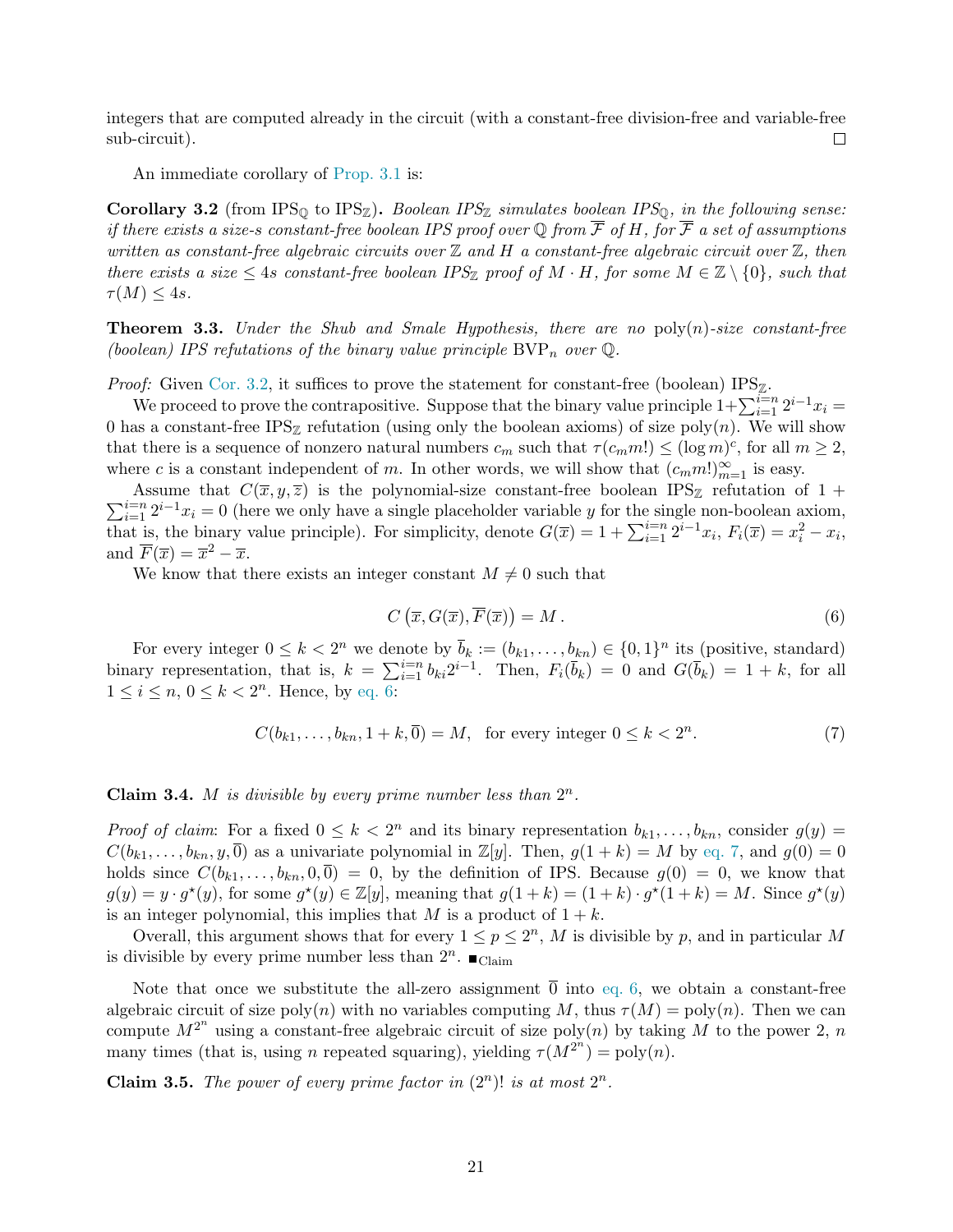*Proof of claim:* We show that for every number  $k \in \mathbb{N}$ , the power of every prime factor of k! is at most k. Let  $p_1^{t_1} \cdots p_r^{t_r}$  be the prime factorisation of k!, namely  $k! = p_1^{t_1} \cdots p_r^{t_r}$  where each  $p_i$  is a prime number and  $p_i \neq p_j$ , for all  $i \neq j$ . To compute  $t_i$  we consider the k products  $k, (k - 1), \ldots, 1$ , in  $k! = k \cdot (k-1) \cdots 1$ , out of which only each  $p_i$ th number is divisible by  $p_i$ , hence only  $\lfloor \frac{k}{n} \rfloor$  $\frac{k}{p_i}$ numbers are divisible by  $p_i$ . Consider now only these  $\lfloor \frac{k}{n} \rfloor$  $\frac{k}{p_i}$  numbers in k! which are divisible by  $p_i$ , and write them as  $p_i \cdot \lfloor \frac{k}{p_i} \rfloor, p_i \cdot (\lfloor \frac{k}{p_i} \rfloor$  $\frac{k}{p_i}$  | - 1, ...,  $p_i \cdot 1$ . Now we need once again to factor out the  $p_i$  products in  $\lfloor \frac{k}{p_i} \rfloor$  $\frac{k}{p_i}$   $\rfloor, \lfloor \frac{k}{p_i}$  $\frac{k}{p_i}$  – 1,..., 1. Hence, as before, we conclude that in these  $\lfloor \frac{k}{p_i} \rfloor$  $\frac{k}{p_i}$  mumbers only  $\lfloor \frac{\lfloor \frac{k}{p_i} \rfloor}{n_i} \rfloor$  $\left[\frac{\overline{p_i}\, \mathsf{J}}{p_i} \right] \;=\; \big\lfloor \frac{k}{p_i^2} \big\rfloor$  $\frac{k}{p_i^2}$  are divisible by  $p_i$ . Continuing in a similar fashion we obtain the equation  $t_i = \lfloor \frac{k}{n} \rfloor$  $\frac{k}{p_i}$ ] +  $\lfloor \frac{k}{p_i^2}$  $\frac{k}{p_i^2}\rfloor+\lfloor\frac{k}{p_i^3}\rfloor$  $\frac{k}{p_i^3}$   $\rfloor + \cdots \leq \frac{k}{p-1}$ .  $\blacksquare$  Claim

Consider the poly(n)-size circuit for  $M^{2^n}$  that exists by assumption. Since M is divisible by every prime number between 1 and  $2^n$ , and since every prime factor of  $(2^n)!$  is clearly at most  $2^n$ , we get that  $M^{2^n}$  is divisible by the  $2^n$ -th power of each prime factor of  $(2^n)!$ . By [Claim 3.5](#page-22-4) the power of every prime factor of  $(2^n)!$  is at most  $2^n$ , and so  $M^{2^n}$  is divisible by  $(2^n)!$ . We conclude that there are nonzero numbers  $c_n \in \mathbb{N}$  such that the sequence  $\{c_n \cdot (2^n)!\}_{n=1}^{\infty}$  is computable by a sequence of constant-free algebraic circuits of size  $poly(n)$ , that is,  $\tau(c_n \cdot (2^n)!) \leq n^c$  for some constant c independent of n. It remains to show that not only the multiples of factorials of powers of 2 are easy, but also the multiples of factorials of all natural numbers are easy.

For every natural number m, let  $n \in \mathbb{N}$  be such that  $2^{n-1} \le m \le 2^n$ . Because  $(2^n)!$  is clearly divisible by m!, there exists some  $c_m \in \mathbb{N}$ , such that  $c_n \cdot (2^n)! = c_m \cdot m!$ , where  $c_n$  is the natural number for which we have showed the existence of  $poly(n)$ -size constant-free circuit computing  $c_n \cdot (2^n)!$ . Hence, this same circuit also computes  $c_m \cdot m!$ , meaning that  $\tau(c_m \cdot m!) \leq n^b \leq (\log(2m))^b \leq (\log m)^c$ , for some constants b and c independent of  $m$ .  $\Box$ 

<span id="page-23-0"></span>Why does an IPS lower bound on BVP not lead to EF lower bounds? Given that IPS (of possibly exponential degree) simulates Extended Frege (EF) [\[26,](#page-54-0) [41\]](#page-55-6), it is interesting to consider why our conditional IPS lower bound for the BVP does not imply a conditional EF lower bound. Simply put, the answer is that the BVP is not a propositional tautology (or a direct translation of one). More precisely, there is no apparent way to translate the BVP into a propositional tautology for which a short EF proof translates into a short IPS refutation of the BVP. In other words, we can encode the BVP as a propositional tautology stating that the carry-save addition of the  $n$  numbers in the BVP has sign-bit 0 (and hence the addition is positive), but the problem is that there is no apparent way to efficiently derive in IPS this encoding from the BVP principle itself (!), because from an equation like  $f = 0$  we cannot in general efficiently derive in IPS that the sign-bit of f is zero, as we now explain.

One can think of the following translation of the BVP into a propositional tautology: we consider the addition of n numbers  $2^{i-1}x_i$ , for  $x_i \in \{0,1\}$  and  $i=1,\ldots,n$ . Each  $2^{i-1}x_i$  is written as a bit vector  $v_i$  of at most n bits, in the two's complement notation. Each bit in  $v_i$  can be written as a polynomial-size boolean circuit in the single boolean variable  $x_i$ . Using carry-save addition we can construct a polynomial-size in  $n$  boolean circuit  $C$  computing the sign-bit of the addition of these n bit-vectors  $\sum_{i=1}^{n} \mathbf{v}_i$  (this is done as in [Sect. 5\)](#page-34-0). Now, the BVP can be encoded as the tautology  $C \equiv \perp$  (namely, the sign bit of the addition is logically equivalent to *false* (equivalently, 0); note that since  $2^{i-1} \geq 0$ , for all *i*, this is indeed a tautology).

Apparently, there is a polynomial-size in n EF proof of  $C \equiv \perp$  (using basically the same ideas as in [Sect. 5\)](#page-34-0). The question is whether we can turn this short EF proof into a short IPS refutation of the BVP. And apparently the answer is "no!". The reason is that for this to work we first need to derive in IPS from the BVP the (arithmetization of the boolean circuit)  $C \equiv \perp$ . But such a derivation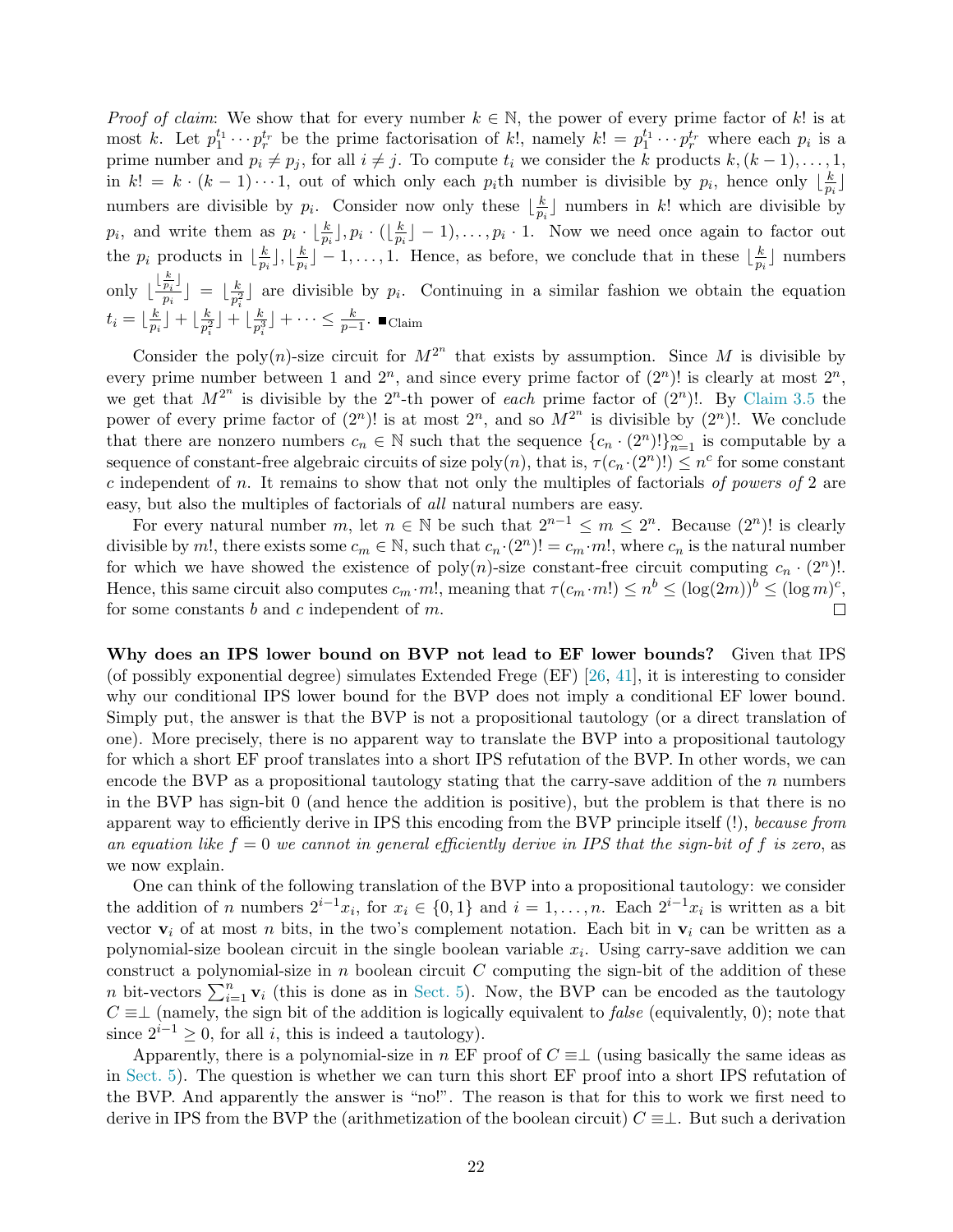is already morally equivalent to refuting the BVP itself. In other words, there is no apparent way to efficiently derive from the given BVP equation  $\sum_{i=1}^{n} 2^{i-1}x_i + 1 = 0$  any statement expressing a specific property pertaining to a *single* bit in the bit vector representation of  $\sum_{i=1}^{n} 2^{i-1}x_i + 1$  (as a function of the input boolean variables  $\overline{x}$ ), and specifically no apparent way to derive  $C \equiv \perp$ . Our main technical [Lemma 5.1](#page-38-1) in [Sect. 5,](#page-34-0) shows only that we can efficiently derive in IPS from the BVP equation a statement about the *collective value of the bits*, namely that if  $\sum_{i=1}^{n} 2^{i-1}x_i + 1$  is denoted by  $f$  we have the following:

if (i) the bits of f (computed as polynomial-size circuits of the input variables  $\bar{x}$ ) are  $z_1, \ldots, z_m$ ; and (ii) we know that  $f = 0$ ; then (iii)  $\sum_{i=1}^{m-1} 2^{i-1}z_i - 2^{m-1}z_m = 0$  (where the left hand side is the value of the bit-vector  $z_1, \ldots, z_m$  that represents an integer in the two's complement scheme).

But from the equation in (iii) we apparently cannot conclude anything about the individual sign-bit  $z_m$ .

### <span id="page-24-0"></span>3.2 IPS over Rational Functions and the  $\tau$ -Conjecture

In what follows we define another proof system that allows us to formulate a version of the binary value principle for *almost every* appropriate integer in a single equality:  $\sum_{i=1}^{n} 2^{i-1}x_i = y$  for a new variable y (that would be a trivial task for inequalities: just two inequalities  $\sum_{i=1}^{n} 2^{i-1} x_i \leq -1$  and  $\sum_{i=1}^{n} 2^{i-1}x_i \geq 2^n$  cover all contradictory cases). We then prove a lower bound for it, subject to the  $\tau$ -conjecture. The system is IPS with rational functions in "variable" y as its basic field, and we will use this "variable" in the input as well. (We put the word "variable" in quotes to distinguish it from the input variables.)

<span id="page-24-1"></span>**Definition 20** (Q-rational functions). We will use the field  $\mathbb{Q}(y)$  of Q-rational functions in y, that is, all functions  $f(y)$  such that there exist Q-polynomials  $P(y)$  and (nonzero)  $Q(y)$  with  $f(y) = \frac{P(y)}{Q(y)}$ .

In particular, in this system one can consider refutations of  $\sum_{i=1}^{n} 2^{i-1}x_i + y = 0$ , where  $x_i$  are boolean variables (the boolean axioms  $x_i^2 - x_i = 0$  are included in the input). In this section we will be using the concept of a linear IPS refutation, defined in Forbes et al. [\[18\]](#page-54-2):

<span id="page-24-2"></span>**Definition 21** ([\[18\]](#page-54-2)). An IPS-LIN<sub>Q(y)</sub>-certificate of the unsatisfiability of a system of polynomial equations  $F_1(\overline{x}) = F_2(\overline{x}) = \cdots = F_m(\overline{x}) = 0$  is a set of polynomials  $(H_1(\overline{x}), \ldots H_m(\overline{x}))$ , where each  $H_i(\overline{x}) \in \mathbb{Q}(y)[x_1,\ldots,x_n]$ , such that  $F_1(\overline{x}) \cdot H_1(\overline{x}) + \cdots + F_m(\overline{x}) \cdot H_m(\overline{x}) = 1$  (as a formal polynomial equation).

Given that the algebraic closure of  $\mathbb{Q}(y)$  involves infinite series, we restrict ourselves to a computationally meaningful case of boolean  $x_i$ 's, that is, we assume that  $F_j$ 's include  $x_i^2 - x_i$  for every variable  $x_i$ . The system is complete for this case, as discussed in the next subsection.

Note that once we have an IPS-LIN<sub>Q(y)</sub>-certificate for the boolean axioms and  $\sum x_i a_i = y$ , we can substitute for y any constant except for the finite number of roots of the denominators of  $H_i$ 's and get a valid IPS-LIN<sub>Q</sub> refutation. *Thus an IPS-LIN*<sub>Q(y)</sub>-certificate can be viewed as a single proof for all but finitely many values of y.

To show this concept is meaningful, we first show a short IPS-LIN<sub>Q(y)</sub> proof of  $\sum_{i=1}^{n} a_i x_i = y$  for small scalars  $a_i$ . Then we demonstrate a lower bound for  $a_i = 2^{i-1}$  modulo  $\tau$ -conjecture.

However, we start with precise definitions of the complexity of  $IPS-LIN_{\mathbb{Q}(y)}$ -proofs and related completeness issues.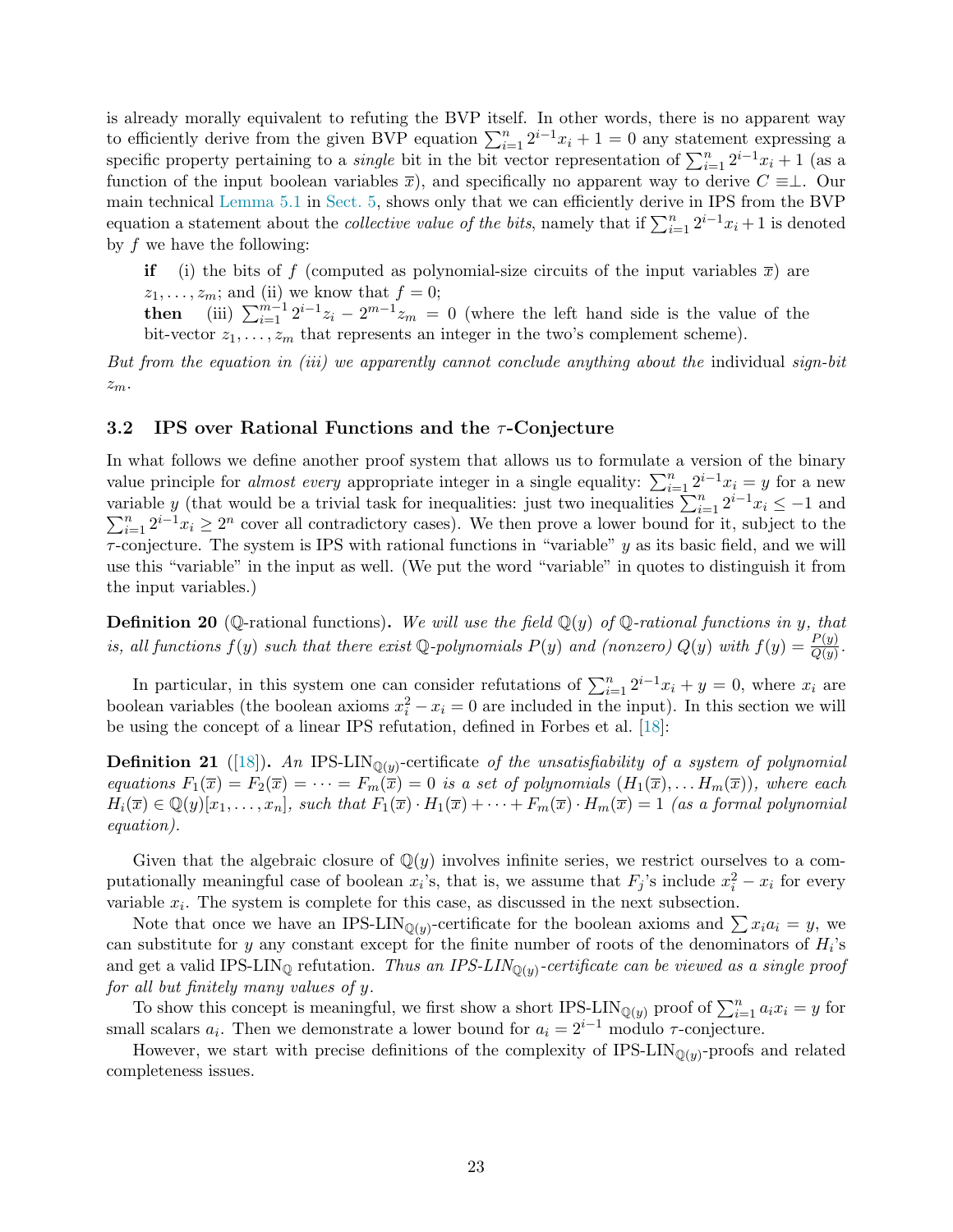#### <span id="page-25-0"></span>3.2.1 Complexity Considerations

To compute elements of  $\mathbb{Q}(y)$ , we extend the definition of a constant-free circuit by allowing the use of gates for y. The definition of a constant-free circuit over  $\mathbb{Q}(y)$  thus mimics [Definition 19,](#page-20-3) but we allow now the constant y in addition to  $-1, 0, 1$  (note that y is indeed a constant in terms of polynomials in  $\mathbb{Q}(y)[x_1, \ldots, x_n]$ .

Note that the system we consider is complete for the boolean case, that is, for every inconsistent (over  $\{0,1\}$ ) system of polynomial equations involving coefficients in  $\mathbb{Q}(y)$  that contains the boolean equation  $x^2 - x = 0$  for every variable x, there is an IPS-LIN<sub>Q(y)</sub> certificate. Indeed, the system remains inconsistent in the algebraic closure of  $\mathbb{Q}(y)$  (as every solution must satisfy  $x^2 - x = 0$ ), and thus by Hilbert's Nullstellensatz the linear system that has  $H_i$ 's coefficients as variables and expresses that  $H_i$ 's form a valid certificate, has a solution. Since the coefficients of this linear system are in  $\mathbb{Q}(y)$ , so must be (some) solution.

<span id="page-25-2"></span>Remark 3.6. In [\[18\]](#page-54-2) Forbes et al prove that IPS is polynomially equivalent to IPS-LIN when the scalars are given for free (that is, do not count towards the proof size). We believe that a similar transformation can be made for the constant-free model to establish the equivalence between  $IPS_{\mathbb{O}(y)}$ and IPS-LIN<sub>Q(y)</sub>; however, we did not verify the details.

#### <span id="page-25-1"></span>3.2.2 Upper Bound

**Proposition 3.7.** Suppose we have a system of polynomial equations  $F_0(\overline{x}) = F_1(\overline{x}) = F_2(\overline{x}) =$  $\cdots = F_n(\overline{x}) = 0, F_i \in \mathbb{Q}(y)[x_1, \ldots, x_n],$  where  $F_0(\overline{x}) = y + \sum_{i=1}^{i=n} a_i x_i, a_i \in \mathbb{N}$  and  $F_i(\overline{x}) = x_i^2 - x_i$ . Then there is an IPS-LIN<sub>Q(y)</sub> certificate of this system consisting of  $H_0(\overline{x}), \ldots, H_{n+1}(\overline{x})$ , where each  $H_i(\overline{x})$  can be computed by a constant-free algebraic circuit over  $\mathbb{Q}(y)$  of size  $\text{poly}(a_1 + \cdots + a_n)$ .

*Proof:* We will construct our proof by induction:

**Base case:** suppose  $G_{0,t}(\overline{x}) = y + t$ ,  $t \in \mathbb{N}$ ,  $t \le \sum_{i=1}^n a_i$ . Then we can take  $H_{0,0,t}(\overline{x}) = \frac{1}{y+t}$  and  $H_{0,i,t} = 0$  where  $1 \leq i \leq n, i \in \mathbb{N}$  as an IPS-LIN<sub> $\mathbb{O}(y)$ </sub> certificate for a system of polynomial equations  $G_{0,t}(\overline{x}) = F_1(\overline{x}) = F_2(\overline{x}) = \cdots = F_n(\overline{x}) = 0.$ 

**Induction step:** suppose we have already built certificates  $H_{k,0,t}(\overline{x}), \ldots, H_{k,n,t}(\overline{x})$  for the systems of polynomial equations  $G_{k,t}(\overline{x}) = F_1(\overline{x}) = F_2(\overline{x}) = \cdots = F_n(\overline{x}) = 0$  where  $G_{k,t}(\overline{x}) = y + t +$  $a_1x_1 + \ldots a_kx_k, t \in \mathbb{Z}, 0 \le t \le \sum_{i=k+1}^n a_i$ . Now we will build certificates  $H_{k+1,0,t}(\overline{x}), \ldots, H_{k+1,n,t}(\overline{x})$ for the systems of polynomial equations  $G_{k+1,t}(\overline{x}) = F_1(\overline{x}) = F_2(\overline{x}) = \cdots = F_n(\overline{x}) = 0$  where  $G_{k+1,t}(\overline{x}) = y+t + a_1x_1 + \ldots + a_{k+1}x_{k+1}, t \in \mathbb{Z}, 0 \leq t \leq \sum_{i=k+2}^{n} a_i$ . There are the following cases:

1. If  $i > k+1$ , then we will take  $H_{k+1,i,t}(\overline{x}) = 0$ .

- 2. If  $i = k + 1$ , then we will take  $H_{k+1,i,t}(\overline{x}) = a_{k+1}(H_{k,0,t}(\overline{x}) H_{k,0,t+a_{k+1}}(\overline{x})).$
- 3. If  $0 \leq i < k+1$ , then we will take  $H_{k+1,i,t}(\overline{x}) = x_{k+1}H_{k,i,t+a_{k+1}}(\overline{x}) + (1-x_{k+1})H_{k,i,t}(\overline{x})$ .

The main idea of this construction is the case analysis for  $x_{k+1} = 0$ ,  $x_{k+1} = 1$ , that is,

$$
(y+t+a_1x_1+\ldots+a_{k+1}x_{k+1})x_{k+1}-a_{k+1}(x_{k+1}^2-x_{k+1})=(y+t+a_{k+1}+a_1x_1+\ldots+a_kx_k)x_{k+1}
$$

and

$$
(y+t+a_1x_1+\ldots+a_{k+1}x_{k+1})(1-x_{k+1})+a_{k+1}(x_{k+1}^2-x_{k+1})=(y+t+a_1x_1+\ldots+a_kx_k)(1-x_{k+1}).
$$

which means that (using the induction hypothesis)

$$
((y+t+a_1x_1+\ldots a_{k+1}x_{k+1})x_{k+1}-a_{k+1}(x_{k+1}^2-x_{k+1}))H_{k,0,t+a_{k+1}}(\overline{x})+ +(x_1^2-x_1)x_{k+1}H_{k,1,t+a_{k+1}}(\overline{x})+\ldots+(x_k^2-x_k)x_{k+1}H_{k,k,t+a_{k+1}}(\overline{x})=x_{k+1}
$$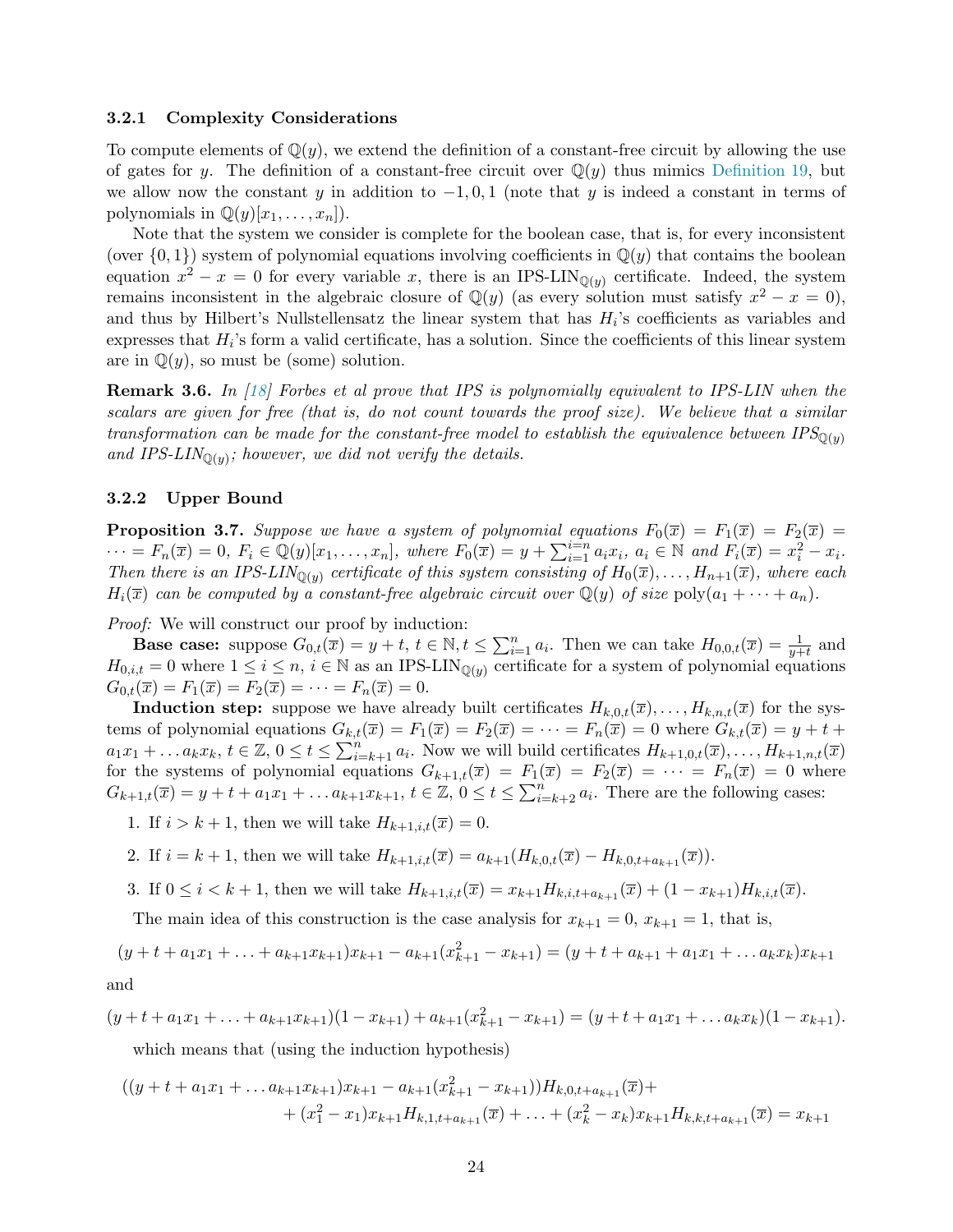and

$$
((y+t+a_1x_1+\ldots a_{k+1}x_{k+1})(1-x_{k+1})+a_{k+1}(x_{k+1}^2-x_{k+1}))H_{k,0,t}(\overline{x})+ +(x_1^2-x_1)(1-x_{k+1})H_{k,1,t}(\overline{x})+\ldots+(x_k^2-x_k)(1-x_{k+1})H_{k,k,t}(\overline{x})=1-x_{k+1}
$$

Summing up the equations for both cases, due to the fact that  $(1 - x_{k+1}) + x_{k+1} = 1$  we get  $G_{k+1,t}H_{k+1,0,t} + \sum_{i=1}^{n} F_i H_{k+1,i,t} = 1.$ 

On each step of our induction we create no more than  $\text{poly}(a_1 + \cdots + a_n)$  new gates computing algebraic circuits for  $\mathbb{Q}(y)[x_1,\ldots,x_n]$ -polynomials  $H_{k,0,t}(\overline{x}),\ldots,H_{k,n,t}(\overline{x})$ . Then we can take  $H_0(\overline{x})$  =  $H_{n,0,0}(\overline{x}), \ldots, H_n(\overline{x}) = H_{n,n,0}(\overline{x})$  to conclude our proof.

## <span id="page-26-0"></span>3.2.3 Lower Bound

**Lemma 3.8.** Suppose we have a constant-free circuit C over  $\mathbb{Q}(y)$  of size M computing a polynomial in  $\mathbb{Q}(y)[x_1,\ldots,x_n]$  that is a rational function  $f(y,x_1,\ldots,x_n)$ . Then there are two constant-free circuits over  $\mathbb Z$  of size less than 3M computing polynomial functions  $P(y, x_1, \ldots, x_n) \in \mathbb Z[y, x_1, \ldots, x_n]$ and  $Q(y) \in \mathbb{Z}[y]$  such that  $f(y, x_1, \ldots, x_m) = \frac{P(y, x_1, \ldots, x_n)}{Q(y)}$ .

*Proof:* Consider any topological order  $g_1, \ldots, g_M$  on the gates of C. We will gradually rewrite our circuit starting from  $g_1$ . Assume that we have already done the job for  $g_1, \ldots, g_k$ , that is, for each  $i \leq$ k there are appropriate algebraic circuits for polynomial functions  $P_i(y, x_1, \ldots, x_n) \in \mathbb{Z}[y, x_1, \ldots, x_n]$ and  $Q_i(y) \in \mathbb{Z}[y]$  such that  $g_i = \frac{P_i}{Q_i}$  $\frac{P_i}{Q_i}$ . We now augment these circuits to compute the polynomials for  $g_k$ .

Here are all possible cases:

- 1.  $g_1$  is a variable  $x_j$ , then  $P = x_j$ ,  $Q = 1$ .
- 2.  $g_1$  is a constant from  $\mathbb{Q}(y)$  (that is,  $0, -1, 1, y$ ), then P computes this constant, and  $Q = 1$ .
- 3.  $g_{k+1} = \frac{g_i}{g_i}$  $\frac{g_i}{g_j}$ , where  $i, j \leq k$ . In this case  $P_i \in \mathbb{Q}(y)$  because of the structure of our  $\mathbb{Q}(y)[x_1,\ldots,x_n]$ -circuit. Then  $Q_{k+1} = Q_i P_j$  and  $P_{k+1} = P_i Q_j$  and sizes of the circuits for  $P_{k+1}$  and  $Q_{k+1}$  are less than  $3 \cdot (k+1)$ .
- 4.  $g_{k+1} = g_i \cdot g_j$ , where  $i, j \leq k$ . Then  $Q_{k+1} = Q_i Q_j$  and  $P_{k+1} = P_i P_j$  and sizes of the circuits for  $P_{k+1}$  and  $Q_{k+1}$  are less than  $3 \cdot (k+1)$ .
- 5.  $g_{k+1} = g_i + g_j$ . Then  $P_{k+1} = P_i Q_j + P_j Q_i$  and  $Q_k = Q_i Q_j$  and sizes of the circuits for  $P_{k+1}$ and  $Q_{k+1}$  are less than  $3 \cdot (k+1)$ .

We can conclude our proof by taking  $P_M$  and  $Q_M$  as P and Q, respectively.

$$
\Box
$$

 $\Box$ 

<span id="page-26-1"></span>**Theorem 3.9.** Suppose a system of polynomial equations  $F_0(\overline{x}) = F_1(\overline{x}) = F_2(\overline{x}) = \cdots = F_n(\overline{x}) = 0$ ,  $F_i \in \mathbb{Q}(y)[x_1,\ldots,x_n],$  where  $F_0(\overline{x}) = y + \sum_{i=1}^{i=n} 2^{i-1}x_i$  and  $F_i(\overline{x}) = x_i^2 - x_i$ , has an IPS-LIN<sub>Q(y)</sub> certificate  $H_0(\overline{x}), \ldots, H_n(\overline{x})$ , where each  $H_i(\overline{x})$  can be computed by a poly(n)-size constant-free algebraic circuit over  $\mathbb{Q}(y)$ . Then, the  $\tau$ -conjecture is false.

*Proof:* Based on the above lemma, we can say that there are polynomials  $P_i(y, x_1, \ldots, x_n) \in$  $\mathbb{Z}[y, x_1, \ldots, x_n]$  and  $Q_i(y) \in \mathbb{Z}[y]$  such that  $H_i = \frac{P_i}{Q_i}$  $\frac{P_i}{Q_i}$  for every *i*. Also we know that

$$
(y+x_1+\cdots+2^{n-1}x_n)\frac{P_0}{Q_0}+(x_1^2-x_1)\frac{P_1}{Q_1}+\cdots+(x_n^2-x_n)\frac{P_n}{Q_n}=1
$$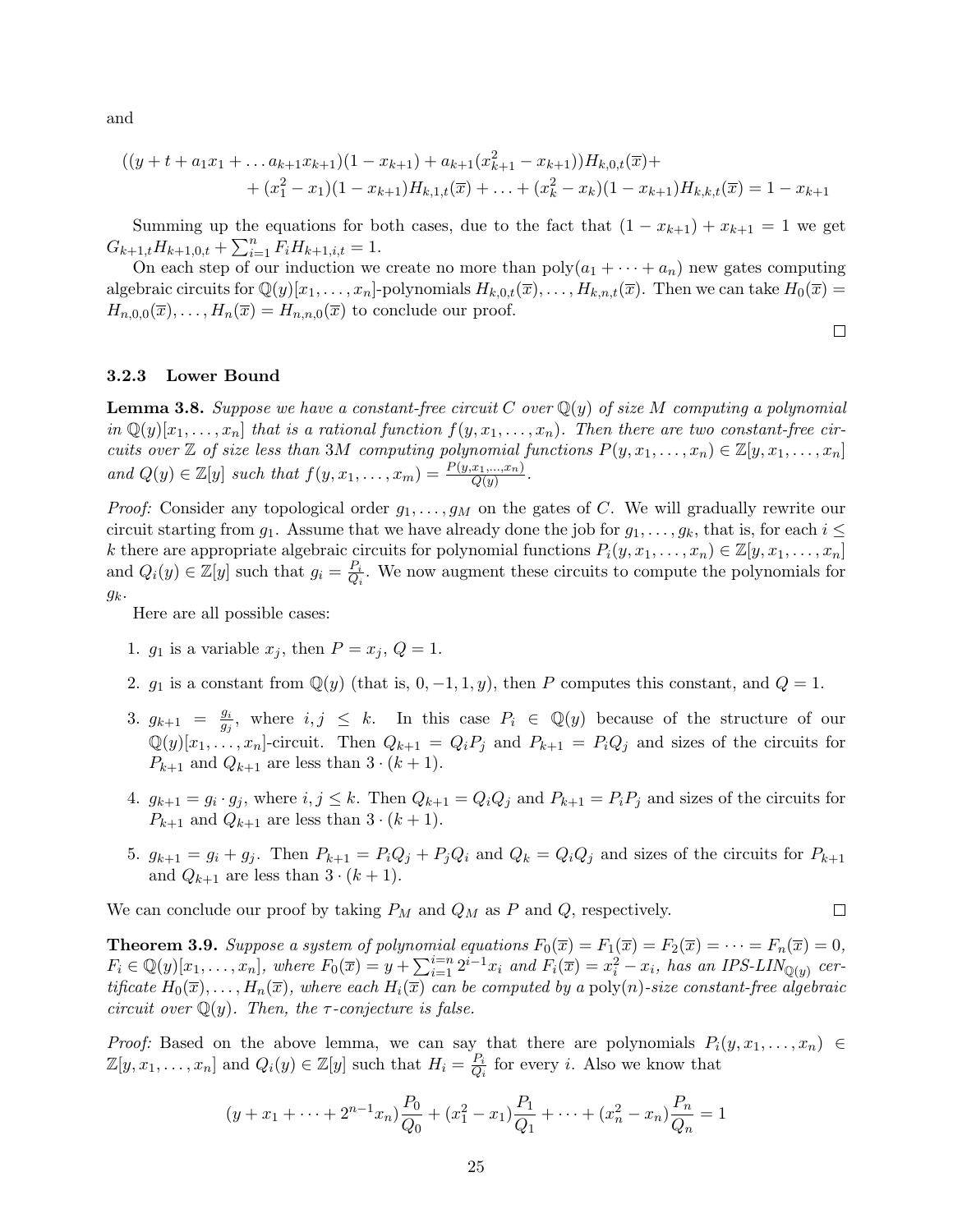So we can derive that

<span id="page-27-1"></span>
$$
(y+x_1+\cdots+2^{n-1}x_n)P_0\prod_{j=1}^n Q_j + (x_1^2-x_1)P_1Q_0\prod_{j=2}^n Q_j + \cdots + (x_n^2-x_n)P_n\prod_{j=0}^{n-1} Q_j = \prod_{j=0}^n Q_j
$$
 (8)

Denote  $\prod_{j=0}^n Q_j$  by  $Q(y)$ . From the above lemma we know that there is a constant-free circuit over Z of size poly(n) for  $Q(y)$ . Furthermore, for any integer y such that  $0 \ge y > -2^n$ , there are values for  $x_i$  (namely, the bit expansion of  $-y$ ) such that the left hand side of [eq. 8](#page-27-1) is zero, and hence  $Q(y) = 0$ . However, it contradicts the  $\tau$ -conjecture.  $\Box$ 

## <span id="page-27-0"></span>4 The Cone Proof System

Here we define a very strong semi-algebraic proof system under the name Cone Proof System (CPS for short). Similarly to other semi-algebraic systems, CPS establishes that a collection of polynomial equations  $\overline{\mathcal{F}} := \{f_i = 0\}_i$  and polynomial inequalities  $\overline{\mathcal{H}} := \{h_i \geq 0\}_i$  are unsatisfiable over 0-1 assignments (or over real-valued assignments, when desired [\(Definition 24\)](#page-28-0)). In the spirit of the Ideal Proof System (IPS) of Grochow and Pitassi [\[26\]](#page-54-0) we are going to define a refutation in CPS as a single algebraic circuit. Specifically, a CPS refutation is a circuit  $C$  that computes a polynomial that results from monotone operations such as addition and product applied between the inequalities  $\overline{\mathcal{H}}$  and themselves, as well as the use of nonnegative scalars and arbitrary squared polynomials. In order to simulate in CPS the free use of equations from  $\bar{\mathcal{F}}$  we incorporate in the set of inequalities  $\overline{\mathcal{H}}$  the inequalities  $f_i \geq 0$  and  $-f_i \geq 0$  for each  $f_i = 0$  in  $\overline{\mathcal{F}}$  (we show that this enables to add freely products of the polynomial  $f_i$  in CPS proofs, namely working n the ideal of  $\mathcal{F}$ ; see [Sect. 4.1.1\)](#page-31-0).

We need to formalise the concept of a cone as an algebraic circuit. For this we first introduce the notion of a *squaring gate*: let C be a circuit and v be a node in C. We call v a *squaring gate* if  $v$  is a product gate whose two incoming edges are emanating from the *same* node. Therefore, if we denote by w the single node that has two outgoing edges to the squaring gate  $v$ , then  $v$  computes  $w^2$  (that is, the square of the polynomial computed at node w).

The following is a definition of a circuit computing polynomials in the cone of the  $\overline{y}$  variables:

**Definition 22** ( $\overline{y}$ -conic circuit). Let R be an ordered ring. We say that an algebraic circuit C computing a polynomial over  $R[\overline{x}, \overline{y}]$  is a **conic circuit with respect to**  $\overline{y}$ , or  $\overline{y}$ -**conic** for short, if for every negative constant or a variable  $x_i \in \overline{x}$ , that appears as a leaf u in C, the following holds: every path  $p$  from  $u$  to the output gate of  $C$  contains a squaring gate.

Informally, a  $\overline{\eta}$ -conic circuit is a circuit in which we assume that the  $\overline{\eta}$ -variables are nonnegative, and any other input that may be negative (that is, a negative constant or an  $\bar{x}$ -variable) must be part of a squared sub-circuit. Here are examples of  $\overline{y}$ -conic circuits (over Z):  $y_1$ ,  $y_1 \cdot y_2$ ,  $3 + 2y_1$ ,  $(-3)^2$ ,  $x_1^2$ ,  $(3 \cdot -x_1+1)^2$ ,  $(x_1y_2+y_1)^2$ ,  $y_1+\cdots+y_n$ . On the other hand,  $-1$ ,  $x_1$ ,  $x_1 \cdot y_2$ ,  $-1 \cdot y_1+4$ are examples of non  $\bar{y}$ -conic circuits.

Note that if the  $\bar{y}$ -variables of a  $\bar{y}$ -conic circuit are assumed to take on non-negative values, then a  $\bar{y}$ -conic circuit computes only non-negative values. It is evident that  $\bar{y}$ -conic circuits can compute all and only polynomials that are in the cone of the  $\bar{y}$  variables. In other words, if  $\bar{y}$  are the variables  $y_1, \ldots, y_m$ , then there exists a  $\overline{y}$ -conic circuit  $C(\overline{x}, \overline{y})$  that computes the polynomial  $p(\overline{x}, \overline{y})$  iff  $p(\overline{x}, \overline{y}) \in \text{cone}(y_1, \ldots, y_m) \subseteq R[\overline{x}, \overline{y}]$ . Similarly, if  $\overline{f}(\overline{x})$  is a sequence of polynomials  $f_1(\overline{x}), \ldots, f_m(\overline{x})$ , then there exists a  $\overline{y}$ -conic circuit  $C(\overline{x}, \overline{y})$  such that  $C(\overline{x}, f(\overline{x})) = p(\overline{x})$  iff  $p(\overline{x})$  computes a polynomial in cone  $(\overline{f}(\overline{x})) \subseteq R[\overline{x}].$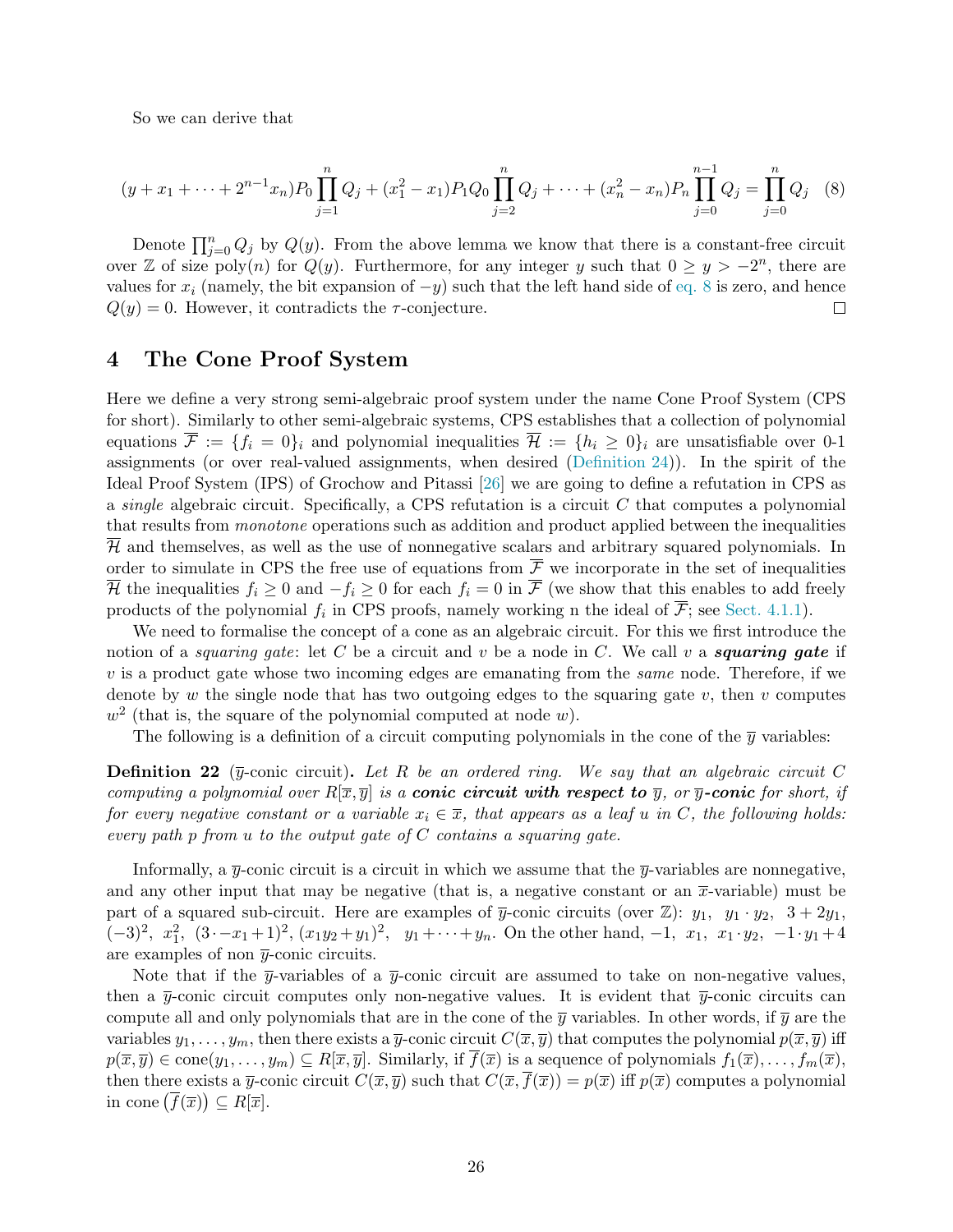Deciding if a given circuit is  $\bar{y}$ -conic is in deterministic polynomial-time (see [Claim 4.5](#page-30-1) in [Sect. 4.1\)](#page-30-0).

Similar to IPS, we start by defining a boolean version for the Cone Proof System [\(Definition 23\)](#page-28-1), which is a refutation system for sets of polynomial equations and inequalities with no  $\{0, 1\}$  solutions. It is easy to define the corresponding real version of CPS that refutes sets of polynomial equations and inequalities that are unsatisfiable *over the reals*. This is done simply by taking out the boolean axioms from the system [\(Definition 24\)](#page-28-0).

By default, when referring to CPS we will be speaking about the boolean version.

<span id="page-28-1"></span>Definition 23 ((boolean) Cone Proof System (CPS)). Consider a collection of polynomial equations  $\overline{\mathcal{F}}:=\{f_i(\overline{x})=0\}_{i=1}^m,$  and a collection of polynomial inequalities  $\overline{\mathcal{H}}:=\{h_i(\overline{x})\geq 0\}_{i=1}^\ell,$  where all polynomials are from  $\mathbb{R}[x_1,\ldots,x_n]$ . Assume that the following **boolean axioms** are included in the assumptions:  $\overline{\mathcal{F}}$  includes  $x_i^2 - x_i = 0$ , and  $\overline{\mathcal{H}}$  includes the inequalities  $x_i \geq 0$  and  $1 - x_i \geq 0$ , for every variable  $x_i \in \overline{x}$ . Suppose further that  $\overline{\mathcal{H}}$  includes (among possibly other inequalities) the two inequalities  $f_i(\overline{x}) \geq 0$  and  $-f_i(\overline{x}) \geq 0$  for every equation  $f_i(\overline{x}) = 0$  in  $\overline{F}$  (including the equations  $x_i^2-x_i=0$ ). A CPS proof of  $p(\overline{x})$  from  $\overline{\mathcal{F}}$  and  $\overline{\mathcal{H}}$ , showing that  $\overline{\mathcal{F}}, \overline{\mathcal{H}}$  semantically imply the polynomial inequality  $p(\overline{x}) \geq 0$  over 0-1 assignments, is an algebraic circuit  $C(\overline{x}, \overline{y})$  computing a polynomial in  $\mathbb{R}[\overline{x}, y_1, \ldots, y_\ell]$ , such that:<sup>11</sup>

- 1.  $C(\overline{x}, \overline{y})$  is a  $\overline{y}$ -conic circuit; and
- 2.  $C(\overline{x}, \overline{\mathcal{H}}) = p(\overline{x})$ ,

where equality 2 above is a formal polynomial identity<sup>12</sup> in which the left hand side means that we substitute  $h_i(\overline{x})$  for  $y_i$ , for  $i = 0, \ldots, \ell$ .

The size of a CPS proof is the size of the circuit C. The variables  $\overline{y}$  are the placeholder variables since they are used as a placeholder for the axioms. A CPS proof of  $-1$  from  $\overline{\mathcal{F}}, \overline{\mathcal{H}}$  is called a CPS refutation of  $\overline{\mathcal{F}}$ ,  $\overline{\mathcal{H}}$ .

In what follows, we will write "conic" instead of " $\overline{y}$ -conic" where the meaning of  $\overline{y}$  is clear from the context.

In order to refute propositional formulas in conjunctive normal form (CNF) in CPS we use the algebraic translation of CNFs [\(Definition 11\)](#page-17-1), which is expressed as a set of polynomial equalities. We show in [Prop. 4.13](#page-34-1) that CPS can efficiently translate CNF formulas written as polynomial equalities to the standard way in which CNF formulas are written as polynomial inequalities. The real version of CPS is defined as follows:

<span id="page-28-0"></span>**Definition 24** (Real CPS). The real CPS system is defined similarly to boolean CPS except that boolean axioms are not included in the assumptions. That is,  $\overline{\mathcal{F}}$  does not include  $x_i^2 - x_i = 0$ , and  $\overline{\mathcal{H}}$  does not include the inequalities  $x_i \geq 0$  and  $1 - x_i \geq 0$  (for variables  $x_i \in \overline{x}$ ).

#### Remark about CPS.

1. CPS should be thought of as a way to derive valid polynomial inequalities from a set of polynomial equations and inequalities from  $\mathbb{R}[\overline{x}]$ . Loosely speaking, it is a circuit representation of the Positivstellensatz proof system [\(Definition 13\)](#page-18-3), though in CPS the assumptions  $\overline{\mathcal{F}}, \overline{\mathcal{H}}$ (more precisely, placeholder variables of which) may have powers greater than one. That is, whereas [eq. 5](#page-18-2) is *multilinear* in the  $h_i$  variables, CPS is not.

<sup>&</sup>lt;sup>11</sup>Note that formally we do not make use of the assumptions  $\bar{\mathcal{F}}$  in CPS, as we assume always that the inequalities that correspond to the equalities in  $\overline{\mathcal{F}}$  are present in  $\overline{\mathcal{H}}$ . Thus, the indication of  $\overline{\mathcal{F}}$  is done merely to maintain clarity and distinguish (semantically) between two kinds of assumptions: equalities and inequalities.

<sup>&</sup>lt;sup>12</sup>That is,  $C(\overline{x}, \overline{\mathcal{H}})$  computes the polynomial  $p(\overline{x})$ .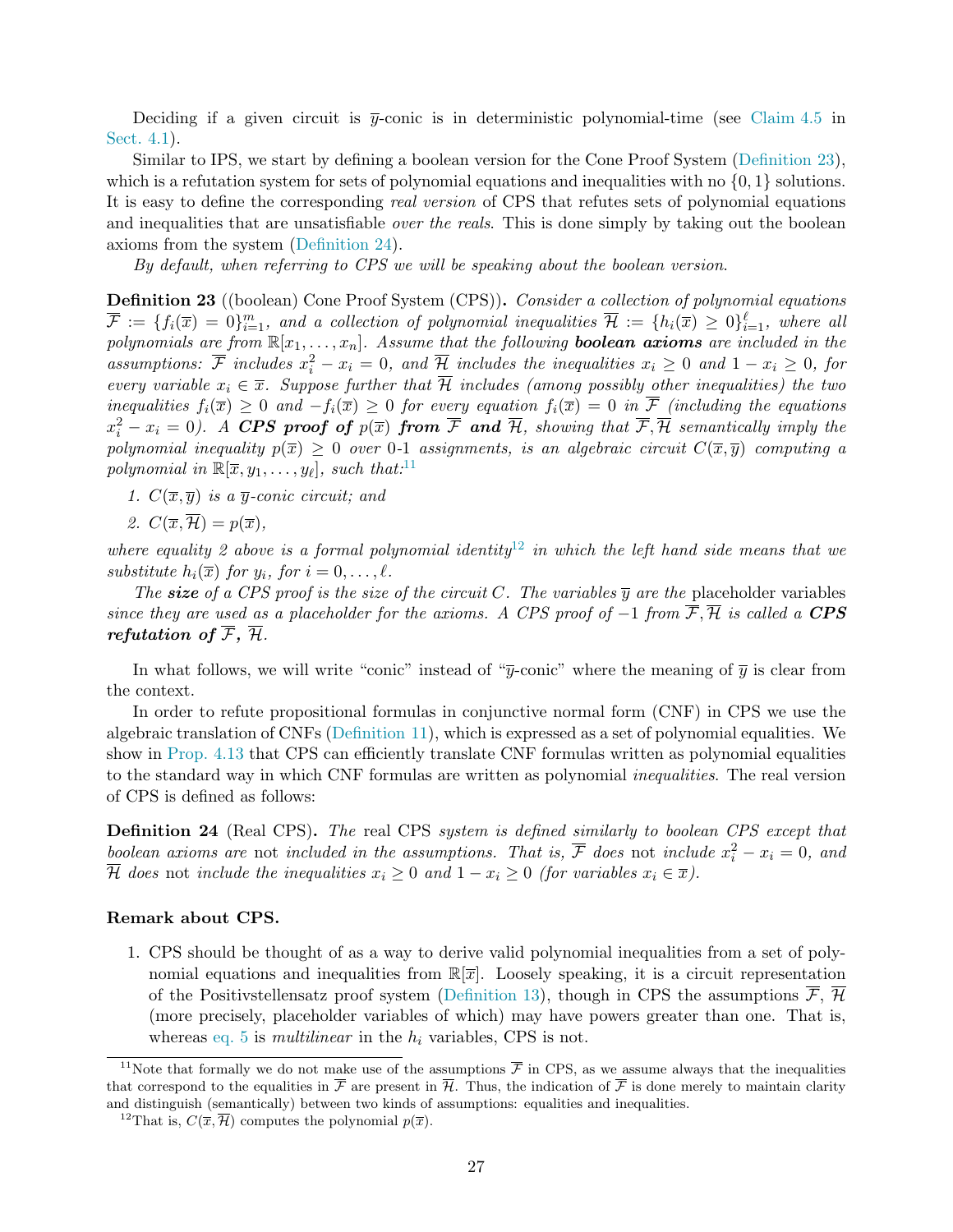- 2. We add the boolean axioms  $x_i^2 x_i \ge 0$ ,  $x_i x_i^2 \ge 0$ ,  $x_i \ge 0$  and  $1 x_i \ge 0$  to  $\overline{\mathcal{H}}$  as a default. Hence, the system can refute any set of inequalities (and equalities) that is unsatisfiable over 0-1 assignments.
- 3. Formally, CPS proves only consequences from an initial set of inequalities  $\overline{\mathcal{H}}$  and not equalities  $\overline{\mathcal{F}}$ . However, we are not losing any power doing this. First, observe that:

An assignment satisfies  $\overline{\mathcal{F}}, \overline{\mathcal{H}}$  iff it satisfies  $\overline{\mathcal{H}}$  (in the case of boolean CPS an assignment that satisfies either  $\overline{\mathcal{F}}$  or  $\overline{\mathcal{H}}$  must be a 0-1 assignment).

Second, we encode equalities  $f_i(\overline{x}) = 0 \in \overline{\mathcal{F}}$  using the two inequalities  $f_i(\overline{x}) \ge 0$  and  $-f_i(\overline{x}) \ge 0$ in  $\overline{\mathcal{H}}$ . As shown in [Thm. 4.7](#page-31-1) this way we can derive any polynomial in the ideal of  $\overline{\mathcal{F}}$ , and not merely in the cone of  $\overline{\mathcal{F}}$ , as is required for equations (and similar to the definition of SoS), with at most a polynomial increase in size (when compared to IPS).

To derive polynomials in the ideal of F we need to be able to multiply  $f_i$  and  $-f_i$  (from H) by any (positive) polynomial in the  $\bar{x}$  variables. There are two ways to achieve this in boolean CPS: the first, is to use the boolean axiom  $x_i \geq 0$  in  $\overline{\mathcal{H}}$ . This allows to product  $f_i$  and  $-f_i$  by any polynomial in the  $\bar{x}$ -variables. The second way, the one we use in [Prop. 4.6](#page-31-2) to show that CPS simulates IPS in [Thm. 4.7,](#page-31-1) is different and does not necessitate the addition of the axiom  $x_i \geq 0$  to  $\overline{\mathcal{H}}$ . Since the second way does not use the boolean axiom  $x_i \geq 0$  in  $\overline{\mathcal{H}}$  we can use it in real CPS, hence allowing the derivation of polynomials in the ideal of  $\overline{\mathcal{F}}$  within real CPS.

To exemplify a proof in CPS we provide the following simple proposition:

<span id="page-29-0"></span>**Proposition 4.1.** CPS admits a linear size refutation of the binary value principle  $BVP_n$ .

*Proof:* To simplify notation we put  $S := \sum_{i=1}^{n} 2^{i-1} \cdot x_i + 1$ . Let  $\overline{\mathcal{F}}$ :=  $\{S=0, x_1^2-x_1=0,\ldots,x_n^2-x_n=0\}$ . Then by the definition of CPS  $\overline{\mathcal{H}}$  contains the following correspondent  $4n + 2$  axioms ( $4n$  boolean axioms, and two axioms for the single non-boolean axiom in  $\overline{\mathcal{F}}$ :

$$
\overline{\mathcal{H}} := \left\{ x_1 \ge 0, \dots, \ x_n \ge 0, \ -S \ge 0, \ S \ge 0, \ x_1^2 - x_1 \ge 0, \dots, x_n^2 - x_n \ge 0, \right.\n -(x_1^2 - x_1) \ge 0, \dots, \ - (x_n^2 - x_n) \ge 0, \ 1 - x_1 \ge 0, \dots, \ 1 - x_n \ge 0 \right\}.
$$

Therefore, the CPS refutation of the binary value principle is defined as the following  $\bar{y}$ -conic circuit:

<span id="page-29-1"></span>
$$
C(\overline{x}, \overline{y}) := \left(\sum_{i=1}^{n} 2^{i-1} \cdot y_i\right) + y_{n+1},\tag{9}
$$

where the placeholder variables  $y_1, y_2, \ldots, y_{4n+2}$  correspond to the axioms in  $\overline{\mathcal{H}}$  in the order they appear above. Observe indeed that  $C(\overline{x}, \overline{\mathcal{H}}) = C(\overline{x}, x_1, \ldots, x_n, -S, \ldots) = (\sum_{i=1}^n 2^{i-1} \cdot x_i) + (-S) =$ −1.  $\Box$ 

Observing the CPS refutation in [eq. 9](#page-29-1) we see that it is in fact already an SoS refutation:

**Corollary 4.2.** SoS admits a linear monomial size refutation of the binary value principle  $BVP_n$ .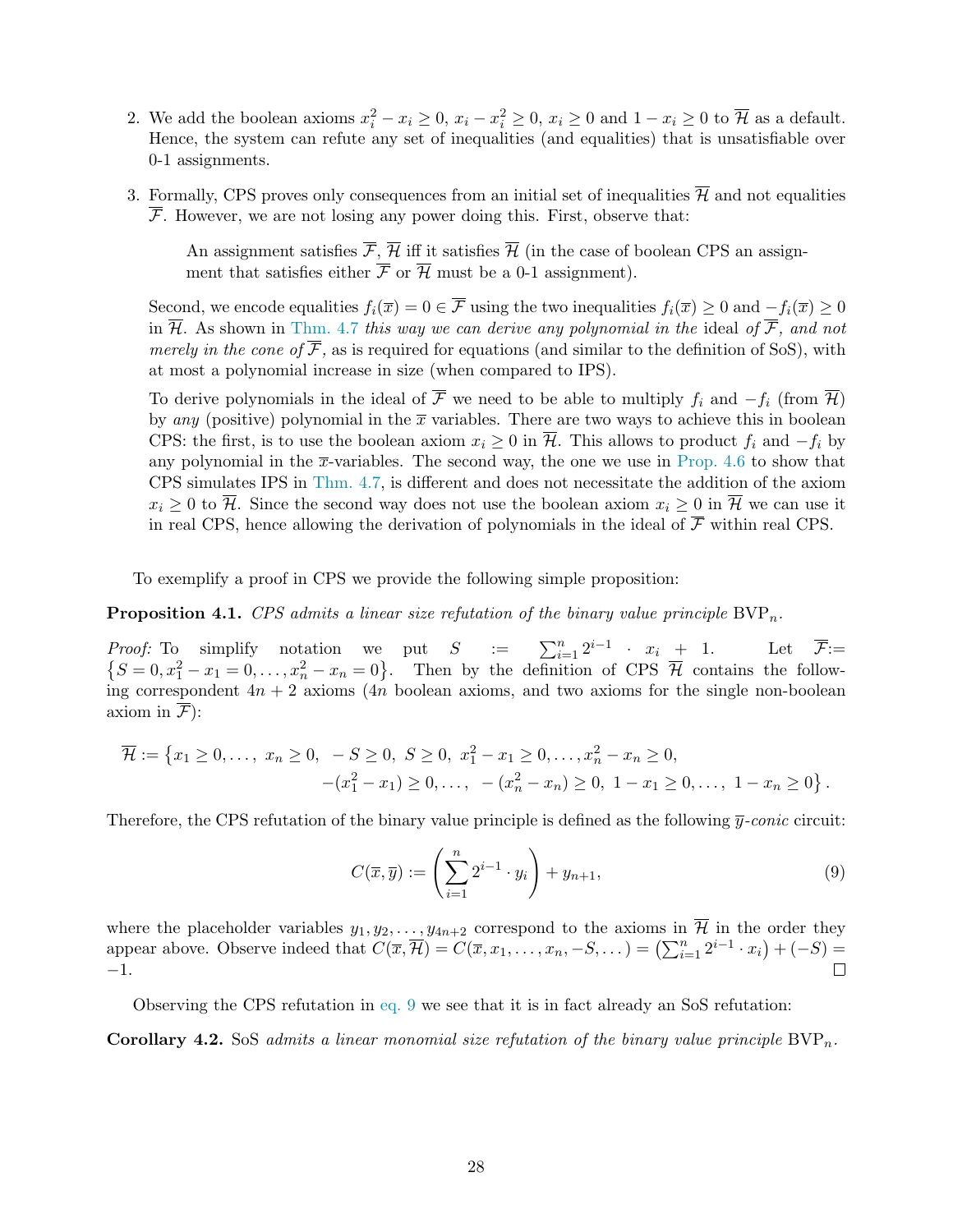#### <span id="page-30-0"></span>4.1 Basic Properties of CPS and Simulations

CPS is a very strong proof system. In fact, of all proof systems with randomized polynomial-time verification, given concretely, to the best of our knowledge CPS is the strongest to have been defined to this date. CPS simulates IPS as shown below, while we show that IPS simulates CPS only under the condition that there are short IPS refutations of the binary value principle.

<span id="page-30-2"></span>**Proposition 4.3** (CPS is sound and complete). Let R be an ordered ring. CPS (resp., real CPS) is a complete and sound proof system for the language of sets of polynomial equations and inequalities over R that have no 0-1 (resp. R-solutions) solutions. More precisely, given two sets of polynomial equalities and inequalities  $\overline{\mathcal{F}}, \overline{\mathcal{H}},$  respectively, where all polynomials are from  $R[x_1, \ldots, x_n]$ , there exists a CPS (resp. real CPS) refutation of  $\overline{\mathcal{F}}, \overline{\mathcal{H}},$  iff there is no  $\{0,1\}$  assignment (resp. R-assignment) satisfying both  $\overline{\mathcal{F}}$  and  $\overline{\mathcal{H}}$  (iff there is no  $\{0,1\}$  assignment (resp. R-assignment) satisfying  $\overline{\mathcal{H}}$ ).

Proof: The completeness of boolean CPS follows from the simulation of propositional Positivstellensatz below [\(Thm. 4.10\)](#page-33-2). The soundness of boolean CPS stems from the following. Assume that  $C(\overline{x}, \overline{y})$  is a CPS refutation of  $\overline{\mathcal{F}}, \overline{\mathcal{H}}$ . Recall that an assignment satisfies  $\overline{\mathcal{F}}, \overline{\mathcal{H}}$  iff it satisfies  $\overline{\mathcal{H}}$ . Assume by a way of contradiction that  $\overline{\alpha}$  is a 0-1 assignment to  $\overline{x}$  that satisfies  $\overline{\mathcal{F}}, \overline{\mathcal{H}}$ . The circuit  $C(\overline{x}, \overline{y})$  is  $\overline{y}$ -conic and hence  $C(\overline{\alpha}, \overline{\mathcal{H}}(\overline{\alpha}))$  is non-negative assuming that the inputs to the  $\overline{y}$  variables (that is,  $\overline{\mathcal{H}}(\overline{\alpha})$ ) are non-negative. Since  $\overline{\alpha}$  satisfies  $\overline{\mathcal{H}}$  we know that indeed  $h_i(\overline{\alpha}) \geq 0$ , for every  $h_i(\overline{x}) \in \overline{\mathcal{H}}$ . Therefore,  $\widehat{C}(\overline{\alpha}, \overline{\mathcal{H}}(\overline{\alpha})) > 0$ , which contradicts our assumption that  $C(\overline{\alpha}, \overline{\mathcal{H}}(\overline{\alpha})) = -1$ . The completeness for real CPS follows by similar arguments.  $\Box$ 

<span id="page-30-3"></span>**Proposition 4.4.** A CPS proof (either real of boolean) can be checked for correctness in probabilistic polynomial-time.

*Proof:* Similar to IPS, we can verify condition 2 in [Definition 23,](#page-28-1) that is  $C(\overline{x}, \overline{\mathcal{H}}) = p(\overline{x})$ , in probabilistic polynomial-time (formally, in coRP). For condition 1 we need to check that C is a  $\bar{y}$ -conic circuit, which can be done in P via the following claim:

<span id="page-30-1"></span>**Claim 4.5.** There is a polynomial-time algorithm to determine if a circuit  $C(\overline{x}, \overline{y})$  is a  $\overline{y}$ -conic circuit or not.

*Proof of claim:* We say that a directed path from a leaf u in C holding either a negative constant or an  $\bar{x}$  variable to the output gate of C is bad if the path does not contain any squaring gate.

For each leaf u in C holding either a negative constant or an  $\bar{x}$  variable we can determine the following property in  $NL$ : there exists a bad path from u to the output gate of C. This algorithm is in  $NL$  simply because nondeterministically we can go along a directed path from  $u$  to the output gate and check that no squaring gate was encountered along the way (we only need to record the current node and the current length of the path so to know when to terminate). This means that the complement problem of deciding that there does not exist a bad path from u to the output gate is in coNL which is known to be contained in P.

Our algorithm thus checks that each of the leaves holding negative constants do not possess any bad path to the output gate, which can be done in polynomial-time by the argument above.  $\blacksquare$  $\Box$ 

As a corollary of [Prop. 4.3](#page-30-2) and [Prop. 4.4](#page-30-3) we get that, similar to IPS, if CPS is p-bounded (namely, admits polynomial-size refutations for every unsatisfiable CNF formula) then coNP is in MA, yielding in particular the polynomial hierarchy collapse to the third level (cf. [\[39,](#page-55-8) [26\]](#page-54-0)).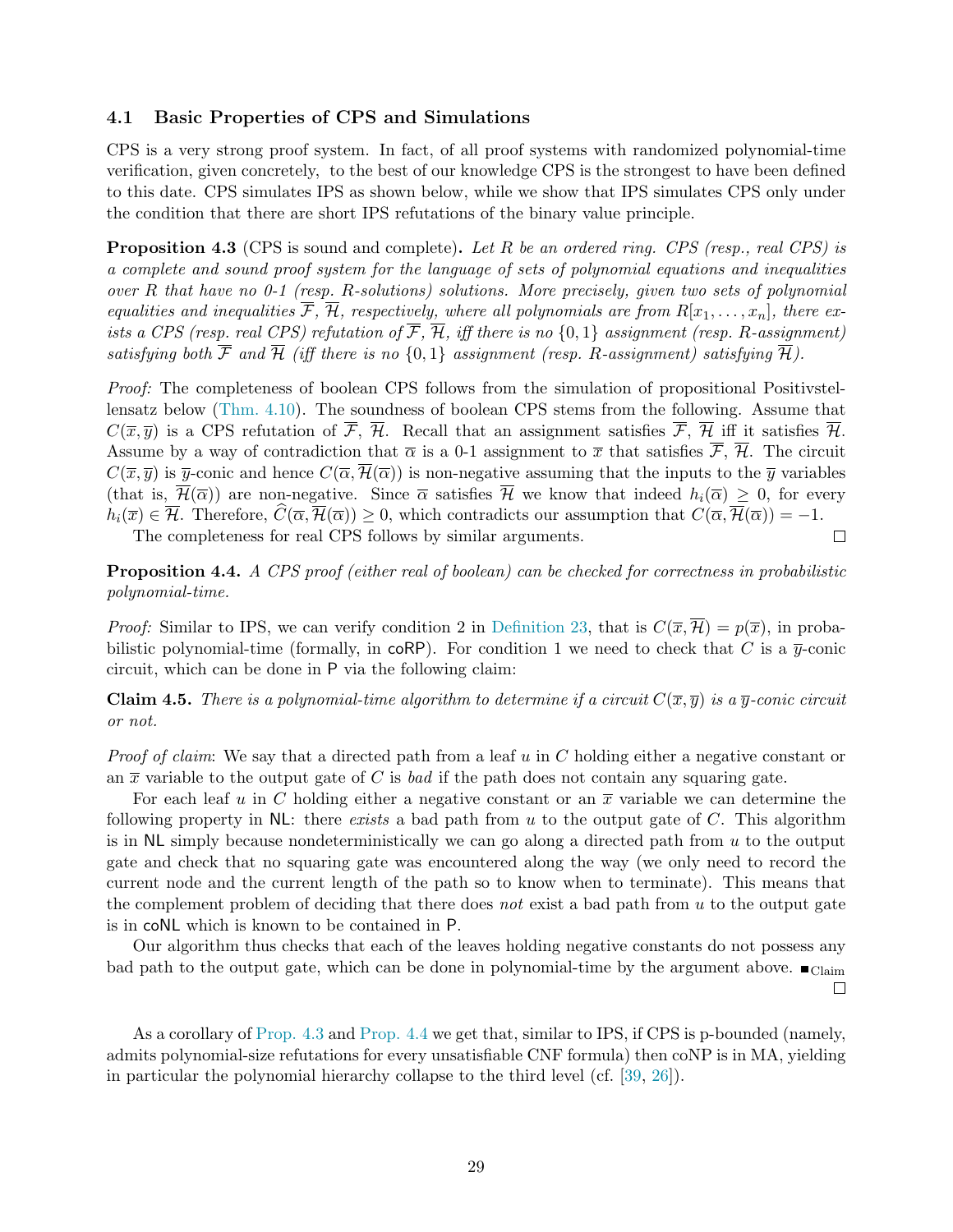#### <span id="page-31-0"></span>4.1.1 CPS Simulates IPS

We now show that boolean CPS simulates boolean IPS for the language of  $\{0, 1\}$ -unsatisfiable sets of polynomial equations over any ordered ring. Similarly, real CPS simulates algebraic IPS over Q. We translate an input equality  $f_i(\overline{x}) = 0$  into a pair of inequalities  $f_i(\overline{x}) \geq 0$  and  $-f_i(\overline{x}) \geq 0$ , Note that an IPS proof is written as a general algebraic circuit (computing an element of an ideal), while a CPS proof is written as a more restrictive algebraic circuit, namely as a  $\bar{y}$ -conic circuit (computing an element of a cone). This means that a priori we cannot (obviously) multiply an inequality by an arbitrary polynomial in CPS. We thus demonstrate how to do it when we have opposite-sign inequalities. In order to do this, we represent an arbitrary polynomial as the difference of two nonnegative expressions.

<span id="page-31-2"></span>**Proposition 4.6** (minus gate normalisation). Let  $G(\overline{x})$  be an algebraic circuit computing a polynomial in the  $\bar{x}$  variables over Q. Then, there is an algebraic circuit of the form  $G_P(\bar{x}) - G_N(\bar{x})$ computing the same polynomial as  $G(\bar{x})$  where  $G_P$  and  $G_N$  are  $\emptyset$ -conic. The size of  $G_P$ ,  $G_N$  is at most linear in the size of G.

Proof: This is somewhat reminiscent of Strassen's conversion of a circuit with division gate to a circuit with only a single division gate at the top [\[50\]](#page-56-6). We are going to break inductively each node into a pair of nodes computing the positive and negative parts of the polynomial computed in that node. Formally, we define the circuits  $G_P$ ,  $G_N$  (that may have common nodes) by induction on the size of G as follows:

**Case 1:**  $G = x_i$ , for  $x_i \in \overline{x}$ . Then,  $G_P := \frac{1}{2}(x_i^2 + 1), G_N := \frac{1}{2}(x_i - 1)^2$ . **Case 2:**  $G = \alpha$ , for  $\alpha$  a constant in the ring. Then

$$
G_P := \alpha, \ G_N := 0, \quad \text{if } \alpha \ge 0; \\ G_P := 0, \ G_N := \alpha, \quad \text{if } \alpha < 0.
$$

**Case 3:**  $G = F + H$ . Then,  $G_P := F_P + H_P$  and  $G_N := F_N + H_N$ . **Case 4:**  $G = F \cdot H$ . Then,  $G_P := F_P \cdot G_P + F_N \cdot G_N$  and  $G_N := F_P \cdot G_N + F_N \cdot G_P$ .

The size of both  $G_P$ ,  $G_N$  is  $O(|G|)$ , namely linear in the size of G. This is because we only add constantly many new nodes in  $G_P$ ,  $G_N$  for any original node in  $G$ ; note that since we construct a new *circuit* computing the same polynomial as  $G$ , we can re-use nodes computed already, in case 4: for example,  $F_P$  is the same node used in  $G_P$  and  $G_N$  (hence, indeed, the number of new added nodes for every original node in G is constant).  $\Box$ 

<span id="page-31-1"></span>Theorem 4.7. Real CPS simulates algebraic IPS as a proof system for the language of unsatisfiable sets of polynomial equations over Q. In other words, there exists a constant c such that for any polynomial  $p(\overline{x})$  and a set of polynomial equations  $\overline{\mathcal{F}}$ , if  $p(\overline{x})$  has an IPS proof of size s from  $\overline{\mathcal{F}}$  then there is a CPS proof of  $p(\overline{x})$  from  $\overline{\mathcal{F}}$  of size at most s<sup>c</sup>. Furthermore, boolean CPS simulates boolean IPS (for any ordered ring).

**Remark 4.8.** It is easy to see that fractional  $\mathbb{Q}$  coefficients are not needed in the case of boolean systems, as Case 1 in [Prop. 4.6](#page-31-2) above simplifies to  $G_P := x_i, G_N := 0$  when  $x_i$ 's are nonnegative. This is the reason boolean CPS simulates boolean IPS over any ordered ring.

Specifically, if  $\overline{\mathcal{F}}$  is a set of polynomial equations with no 0-1 satisfying assignments and suppose that there is an IPS refutation of  $\overline{\mathcal{F}}$  with size s, then there is a CPS refutation of  $\overline{\mathcal{F}}$  with size at most  $s^c$ .

*Proof of [Thm. 4.7.](#page-31-1)* We are going to simulate both the boolean and the algebraic versions of IPS. The proof in both cases is the same.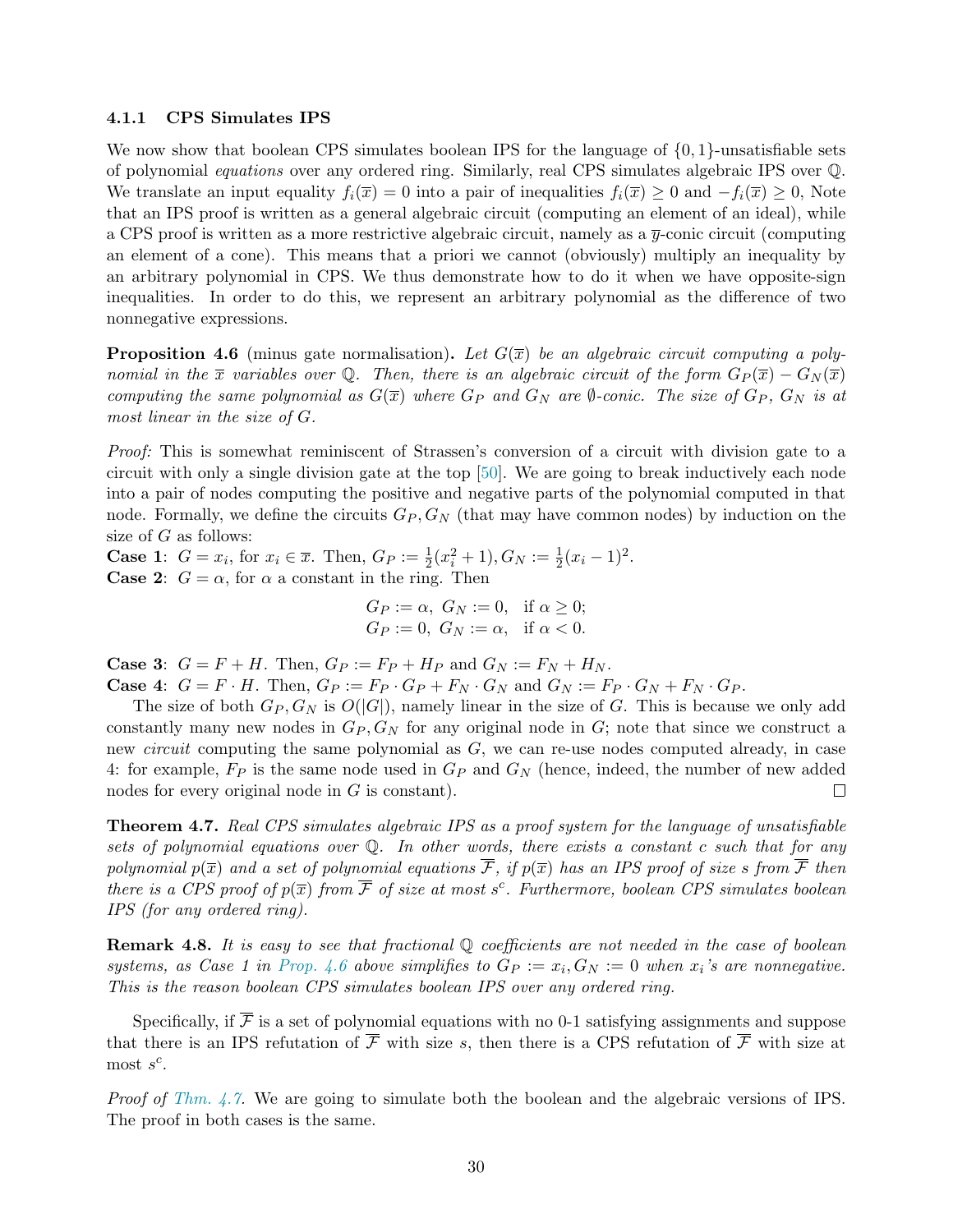Assume that  $C(\overline{x}, \overline{y})$  is the IPS proof of  $p(\overline{x})$  from  $\overline{\mathcal{F}} = \{f_i(\overline{x}) = 0\}_{i=1}^{\ell}$ , of size s, and let  $\overline{y} = \{y_1, \ldots, y_\ell\}$  be the placeholder variables for the equations in  $\overline{\mathcal{F}}$ . We assume for simplicity that if we simulate the *boolean* version of IPS the boolean axioms  $\overline{x}^2 - \overline{x}$  are also part of  $\overline{\mathcal{F}}$  (while if we simulate the *algebraic* version of IPS these axioms are not part of  $\overline{\mathcal{F}}$ ). We use the following claim:

**Claim 4.9.** Let  $C(\overline{x}, \overline{y})$  be a circuit of size s, where  $\overline{y} = \{y_1, \ldots, y_\ell\}$  and such that  $C(\overline{x}, \overline{0}) = 0$ . Then C can be written as a sum of circuits with only a polynomial increase in size as follows:  $C(\overline{x}, \overline{y}) = \sum_{i=1}^{\ell} y_i \cdot C_i(\overline{x}, \overline{y}).$ 

*Proof of claim:* We proceed by a standard process to factor out the  $\bar{y}$  variables one by one. Beginning with  $y_1$  we get:

$$
C(\overline{y}, \overline{x}) = y_1 \cdot (C(1, \overline{y}', \overline{x}) - C(0, \overline{y}', \overline{x})) + C(0, \overline{y}', \overline{x}),
$$

where  $\bar{y}'$  denotes the vector of variables  $(y_2, \ldots, y_\ell)$ . In a similar manner we factor out the variable  $y_2$  from  $C(0, \overline{y}', \overline{x})$ . Continuing in a similar fashion we conclude the claim. Notice that the size of the resulting circuit is  $O(|C|^2)$ , and that in the final iteration of the construction we factor out  $y_\ell$  from  $C(\overline{0}, y_\ell, \overline{x})$  it must hold that  $C(\overline{0}, y_\ell, \overline{x}) = y_1 \cdot (C(\overline{0}, 1, \overline{x}) - C(\overline{0}, 0, \overline{x})) + C(\overline{0}, 0, \overline{x}) = y_1 \cdot C(\overline{0}, 1, \overline{x}),$ because by assumption  $C(\overline{0}, 0, \overline{x}) = 0$ .  $\blacksquare$  Claim

By this claim we have

$$
C(\overline{x}, \overline{y}) = \sum_{i=1}^{\ell} y_i \cdot C_i(\overline{x}, \overline{y})
$$
  
= 
$$
\sum_{i=1}^{\ell} y_i \cdot C_{i,P}(\overline{x}, \overline{y}) - \sum_{i=1}^{\ell} y_i \cdot C_{i,N}(\overline{x}, \overline{y}),
$$
 (10)

where  $C_{i,P}(\overline{x},\overline{y}), C_{i,N}(\overline{x},\overline{y})$  are the positive and negative parts of  $C_i(\overline{x},\overline{y})$ , respectively, that exist by [Prop. 4.6,](#page-31-2) written as circuits in which no negative constants occur (we do not need to distinguish between the variables  $\bar{x}$  and  $\bar{y}$  here).

We wish to construct now a CPS refutation of  $\overline{\mathcal{F}}$ . Our corresponding set of inequalities  $\overline{\mathcal{H}}$  will consist of  $f_i(\overline{x}) \geq 0, -f_i(\overline{x}) \geq 0$ , for every  $i \in [\ell]$ . In total,  $|\overline{\mathcal{H}}| = 2\ell$ . Accordingly, our CPS refutation of  $\overline{\mathcal{F}}, \overline{\mathcal{H}},$  will have 2 $\ell$  placeholder variables for the axioms in  $\overline{\mathcal{H}}$  denoted as follows:  $\overline{y}_P$  are the  $\ell$ placeholder variables  $y_{i,P}$  corresponding to  $f_i(\overline{x}) \geq 0$ ,  $i \in [l], \overline{y}_N$  are the  $\ell$  placeholder variables  $y_{i,N}$ corresponding to  $-f_i(\overline{x}) \geq 0, i \in [l].$ 

Since  $C_{i,P}$  and  $C_{i,N}$  are  $\emptyset$ -conic circuits,

$$
\sum_{i=1}^{\ell} y_{i,P} \cdot C_{i,P}(\overline{x}, \overline{y}_P, \overline{y}_N) + \sum_{i=1}^{\ell} y_{i,N} \cdot C_{i,N}(\overline{x}, \overline{y}_P, \overline{y}_N)
$$

is a  $(\overline{y}_P, \overline{y}_N)$ -conic circuit. It constitutes a CPS proof of  $p(\overline{x})$  from the assumptions  $f_i(\overline{x}) \ge$  $0, -f_i(\overline{x}) \geq 0$ , for  $i \in [\ell]$  of size linear in |C| (as before, we denote by  $\overline{\mathcal{F}}$  the vector  $f_1(\overline{x}), \ldots, f_\ell(\overline{x})$ ):

$$
\sum_{i=1}^{\ell} f_i(\overline{x}) \cdot C_{i,P}(\overline{x}, \overline{\mathcal{F}}) + \sum_{i=1}^{\ell} (-f_i(\overline{x})) \cdot C_{i,N}(\overline{x}, \overline{\mathcal{F}})
$$
  
= 
$$
\sum_{i=1}^{\ell} f_i(\overline{x}) \cdot (C_{i,P}(\overline{x}, \overline{\mathcal{F}}) - C_{i,N}(\overline{x}, \overline{\mathcal{F}}))
$$
  
= 
$$
\sum_{i=1}^{\ell} f_i(\overline{x}) \cdot C_i(\overline{x}, \overline{\mathcal{F}}) = C(\overline{x}, \overline{\mathcal{F}}) = p(\overline{x}).
$$

 $\Box$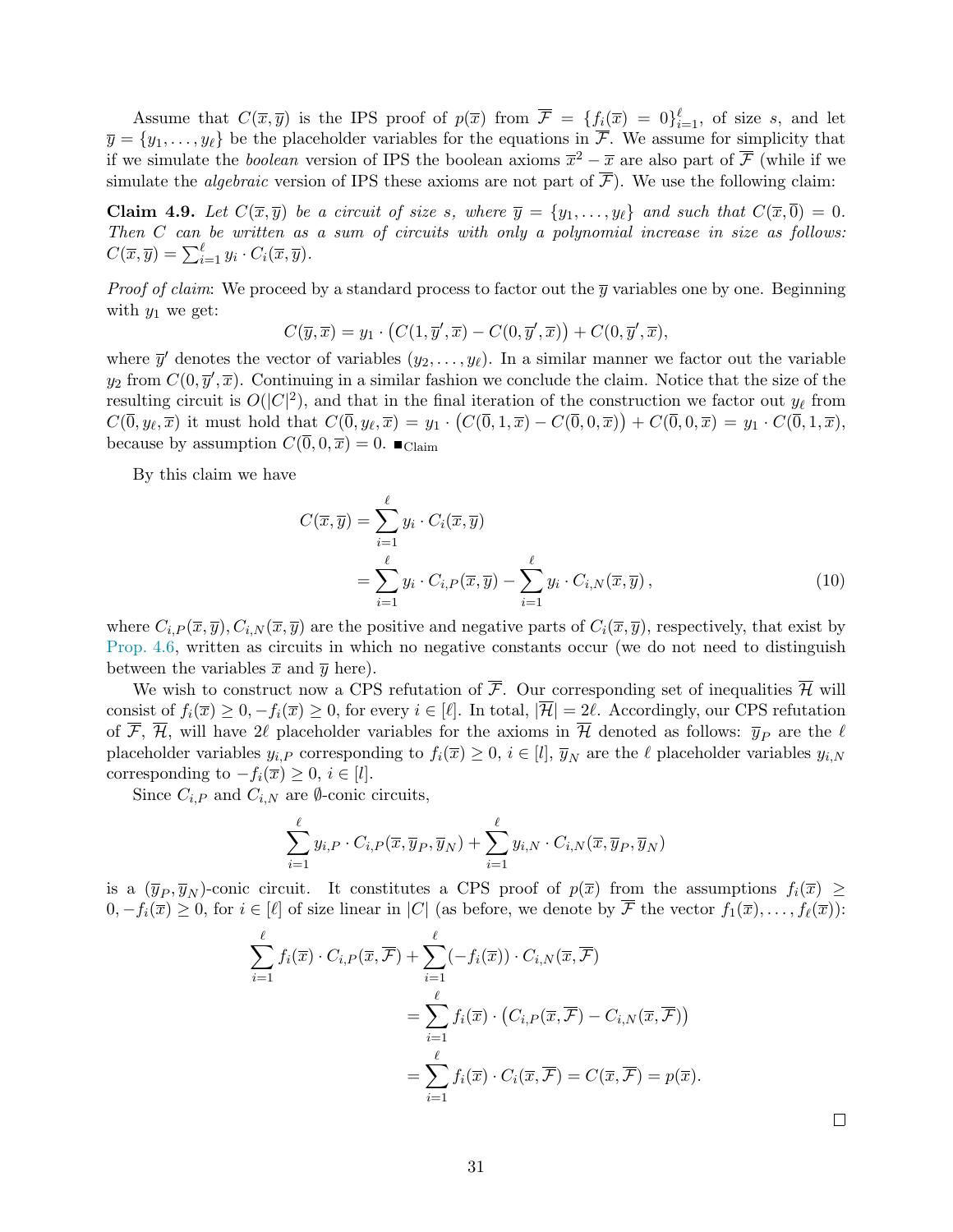#### <span id="page-33-0"></span>4.1.2 CPS Simulates Positivstellensatz and SoS

The following theorem is immediate from the definitions.

<span id="page-33-2"></span>Theorem 4.10. Real CPS simulates Positivstellensatz (and hence also SoS) proof system over the same ordered ring.

Proof: This follows immediately from the fact that CPS is a circuit representation of the second big sum in [eq. 5.](#page-18-2) More formally, let  $\overline{\mathcal{F}} := \{f_i(\overline{x}) = 0\}_{i \in I}$  be a set of polynomial equations and let  $\overline{\mathcal{H}} := \{h_j(\overline{x}) \geq 0\}_{j \in J}$  be a set of polynomial inequalities, where all polynomials are from  $\mathbb{R}[x_1, \ldots, x_n].$ Consider the following Positivstellensatz refutation of  $\overline{\mathcal{F}}, \overline{\mathcal{H}},$  where  $\{p_i\}_{i\in I}$  and  $\{s_{i,\zeta}\}_{i,\zeta}$  (for  $i \in \mathbb{N}$ and  $\zeta \subseteq J$ ) are collections of polynomials in  $\mathbb{R}[x_1, \ldots, x_n]$ :

<span id="page-33-3"></span>
$$
\sum_{i \in I} p_i \cdot f_i + \sum_{\zeta \subseteq J} \left( \prod_{j \in \zeta} h_j \cdot \left( \sum_{i \in I_\zeta} s_{i,\zeta}^2 \right) \right) = -1. \tag{11}
$$

The size of the Positivstellensatz refutation is the combined total number of monomials in  $\{p_i\}_{i\in I}$ and  $\sum_{i\in I_{\zeta}} s_{i,\zeta}^2$ , for all  $\zeta \subseteq J$  (see [Definition 13\)](#page-18-3).

By definition every  $f_i(\overline{x}) = 0 \in \overline{\mathcal{F}}$  has corresponding two inequalities in  $\overline{\mathcal{H}}$ ,  $f_i(\overline{x}) \geq 0$  and  $-f_i(\overline{x}) > 0$ . Let the variables  $\overline{y}$  (to be used as placeholder variables) be partitioned into three disjoint parts:  $\bar{y} = \{y_i\}_{i \in I} \cup \{y_{i'}\}_{i' \in I'} \cup \{y_j\}_{j \in J}$ , where  $\{y_i\}_{i \in I}$  are the placeholder variables for  ${f_i(\overline{x}) \geq 0}_{i \in I}$  in H,  ${y_i \}_{i' \in I'}$  are the placeholder variables for  ${-f_i(\overline{x}) \geq 0}_{i \in I}$  in H and  ${y_j\}_{j \in J}$ are the placeholder variables for  $\{h_i(\overline{x}) \geq 0\}_{i\in J}$  in  $\overline{\mathcal{H}}$ . Assume also that for every  $i \in I$ ,  $p_{i,P}$  is the sum of all non-negative monomials in  $p_i$  and  $p_{i,N}$  is the sum of all negative monomials in  $p_i$ . Define

$$
C(\overline{x}, \overline{y}) := \sum_{i \in I} p_{i,P} \cdot y_i + \sum_{i' \in I'} p_{i,N} \cdot y_i + \sum_{\zeta \subseteq J} \left( \prod_{j \in \zeta} y_j \cdot \left( \sum_i s_{i,\zeta}^2 \right) \right),
$$

where each of the three big sums is written as a sum of monomials.

Hence,  $C(\overline{x}, \overline{\mathcal{H}}) = -1$  by [eq. 11](#page-33-3) and the size of  $C(\overline{x}, \overline{y})$  is linear in  $\sum_{i \in I} |p_i|_{\# \text{monomials}}$  +  $s_{i,\zeta}^2$  $\bigg|_{\text{\#monomials}}$  .  $\sum_{\zeta \subseteq J} \sum_{i \in I_{\zeta}}$  $\Box$ 

Corollary 4.11. Boolean CPS simulates SoS and Positivstellensatz for inputs that include the boolean axioms.

## <span id="page-33-1"></span>4.1.3 CPS Simulates  $\text{LS}^{\infty}_{*,+}$  for CNFs Written as Inequalities

CPS can simulate the strongest semi-algebraic proof system as defined in [Definition 17.](#page-20-4)

<span id="page-33-4"></span>**Theorem 4.12.** Boolean CPS simulates  $LS_{*,+}^{\infty}$  (that is, "dynamic Positivstellensatz" from [Definition 17\)](#page-20-4).

Recall that CPS uses the algebraic translation of CNFs [\(Definition 11\)](#page-17-1) as equations while earlier semi-algebraic systems historically used the semi-algebraic translation of CNFs [\(Definition 16\)](#page-20-2) as inequalities. We will show below that one can be efficiently converted into the other. Modulo this proposition the proof of [Thm. 4.12](#page-33-4) is almost trivial.

Proof sketch of [Thm. 4.12.](#page-33-4) It suffices to observe that the derivation rules (adding and multiplying two inequalities, taking a square of an arbitrary polynomial) are the same as the rules of constructing the conic circuit. Therefore, following the  $LS_{*,+}^{\infty}$  proof we construct a conic circuit that, given the axioms on the input, computes -1.  $\Box$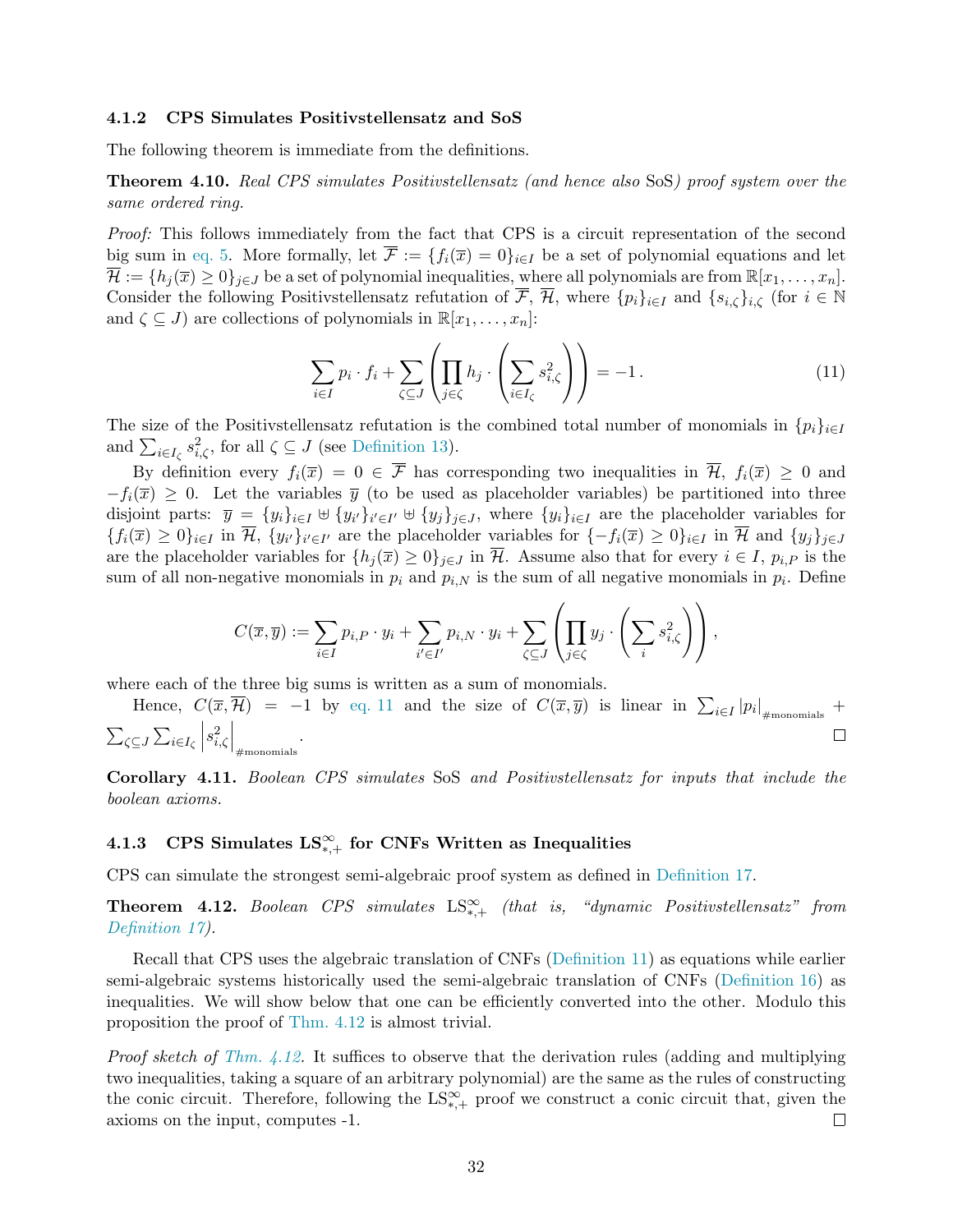<span id="page-34-1"></span>Proposition 4.13. There is a polynomial-size propositional CPS proof that starts from the algebraic translation of a clause as the two inequalities  $\prod_{i\in P}(1-x_i)\cdot \prod_{j\in N} x_j \geq 0$  and  $-\left(\prod_{i\in P}(1-x_i)\cdot \prod_{j\in N}x_j\right)\geq 0$ , and derives the semi-algebraic translation of the clause  $\sum_{i\in P}x_i +$  $\sum_{j\in N} (1-x_j) - 1 \ge 0.$ 

Recall that CPS works with inequalities, whereas equalities  $f = 0$  in  $\overline{\mathcal{F}}$  are interpreted as the two inequalities  $f \geq 0$  and  $-f \geq 0$  in  $\overline{\mathcal{H}}$ . Hence, [Prop. 4.13](#page-34-1) suffices to show that a clause given as an equality in  $\overline{\mathcal{F}}$  can be translated efficiently in CPS to its semi-algebraic translation.

Proof of [Prop. 4.13.](#page-34-1) We proceed by induction on the number of variables in the clause.

Base case: We start with one of the (algebraic) clauses  $x_1$  or  $1 - x_1$ . In the former case, we start from  $-x_1$  which is in  $\overline{\mathcal{H}}$  by the definition of CPS, and we need to derive  $(1-x_1)-1$ , which is equal to  $-x_1$ , hence we are done. In the latter case, we start from  $-(1-x_1)$  which is  $x_1 - 1$ , hence we are done again.

#### Induction step:

**Case 1:** We start from the clause  $(1 - x_n) \cdot \prod_{i \in P} (1 - x_i) \cdot \prod_{i \in N} x_i$  as a given equation (namely, in  $\overline{\mathcal{F}}$ ; formally, the two corresponding inequalities are in  $\overline{\mathcal{H}}$ ), and we need to derive  $x_n + \sum_{i \in P} x_i +$  $\sum_{i\in\mathbb{N}}(1-x_i)-1$  in CPS. We consider the two cases  $x_n=0$  and  $x_n=1$ , and then use reasoning by boolean cases in CPS. Reasoning by boolean cases in propositional CPS is doable in polynomial-size by [Prop. A.5](#page-51-2) which states this for IPS and since propositional CPS simulates IPS by [Thm. 4.7](#page-31-1) for the language of polynomial equations  $\overline{\mathcal{F}}$  (in our case the initial clauses are indeed given as equations, and thus CPS simulates IPS' reasoning by boolean cases).

In case  $x_n = 0$ ,  $(1-x_n) \cdot \prod_{i \in P} (1-x_i) \cdot \prod_{i \in N} x_i = \prod_{i \in P} (1-x_i) \cdot \prod_{i \in N} x_i$ , from which, by induction hypothesis we can derive in CPS with a polynomial-size proof  $\sum_{i\in P} x_i + \sum_{i\in N} (1 - x_i) - 1$ . Since  $x_n = 0$  we can add  $x_n$  to this expression obtaining  $x_n + \sum_{i \in P} x_i + \sum_{i \in N} (1 - x_i) - 1$ , and we are done.

In case  $x_n = 1$ , we have  $x_n + \sum_{i \in P} x_i + \sum_{i \in N} (1 - x_i) - 1 = 1 + \sum_{i \in P} x_i + \sum_{i \in N} (1 - x_i) - 1 = 1$  $\sum_{i\in P} x_i + \sum_{i\in N} (1-x_i)$ . But  $\sum_{i\in P} x_i + \sum_{i\in N} (1-x_i)$  is easily provable in propositional CPS because we have the axioms  $x_i \geq 0$  and  $1 - x_i \geq 0$  in  $H$ , for every variable  $x_i$ , by definition.

**Case 2:** We start from the clause  $x_n \cdot \prod_{i \in P} (1 - x_i) \cdot \prod_{i \in N} x_i$ , and we need to derive  $(1 - x_n)$  +  $\sum_{i\in P} x_i + \sum_{i\in N} (1-x_i) - 1$  in CPS. This is similar to Case 1 above with the two boolean sub-cases  $x_n = 0$  and  $x_n = 1$  flipped.

## <span id="page-34-0"></span>5 Reasoning about Bits within Algebraic Proofs

In what follows we define a number of circuits implementing arithmetic in the two's complement notation (see below for the details). Namely, we will define the following polynomial-size circuits:

- $\text{BIT}_i(f)$ : if f is a circuit in the variables  $\bar{x}$  then  $\text{BIT}_i(f)$  computes the *i*th bit of the integer computed by f (as a function of the input variables  $\bar{x}$  where the variables  $\bar{x}$  range over 0-1 values).
- $\text{BIT}(f)$ : a multi-output operation that computes the bit vector of f (as a function of the input variables  $\bar{x}$  where the variables  $\bar{x}$  range over 0-1 values).
- ADD $(\overline{y}, \overline{z})$ : a multi-output carry-lookahead circuit that computes the bit vector of the sum of  $\overline{y}$  and  $\overline{z}$ .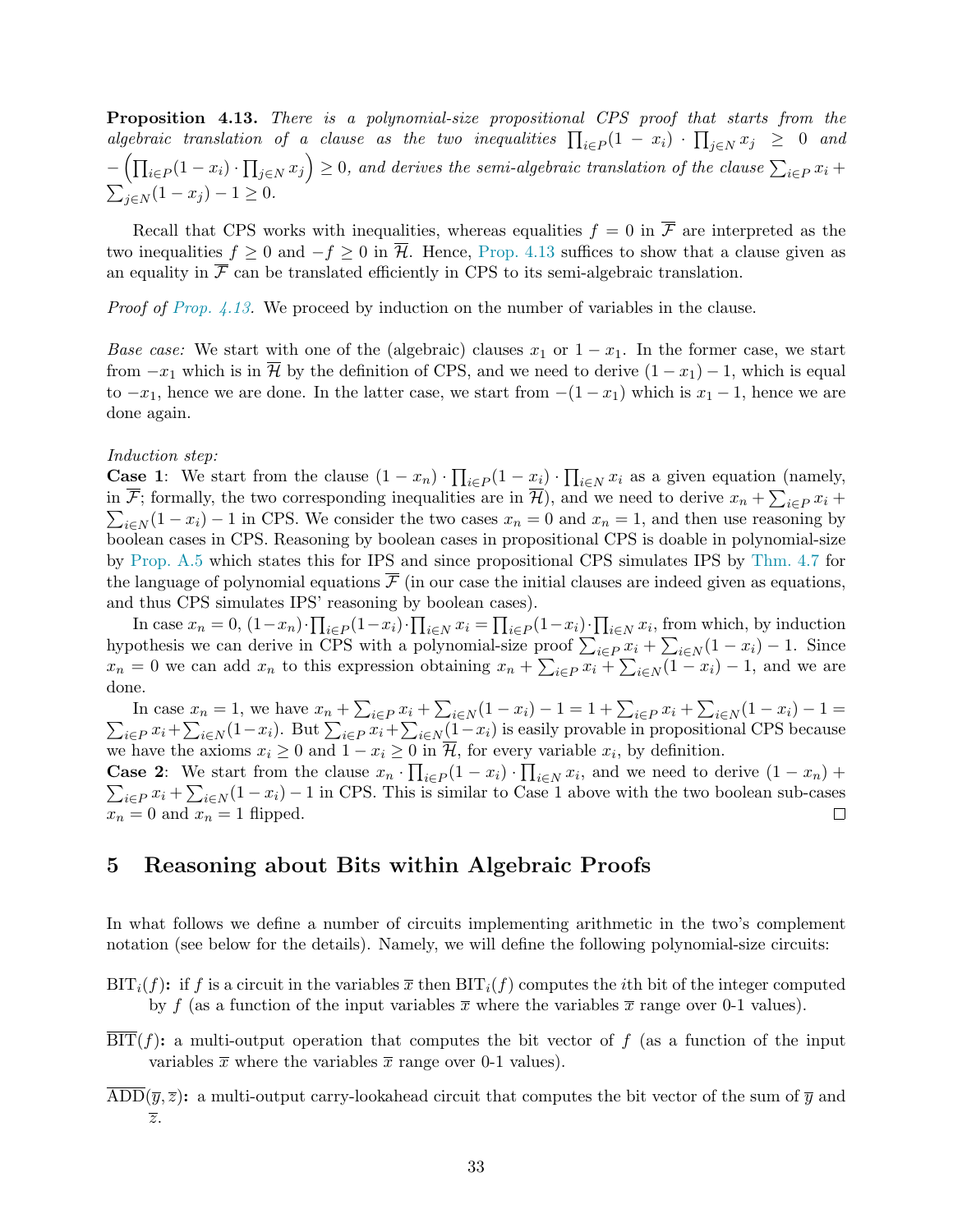$ADD_i(\overline{y}, \overline{z})$ : the circuit that computes the *i*th output bit in the carry-lookahead circuit  $\overline{ADD}(\overline{y}, \overline{z})$ .

CARRY<sub>i</sub> $(\overline{y}, \overline{z})$ : the carry for bit *i* when adding two bit vectors  $\overline{y}, \overline{z}$ .

 $\overline{\text{PROD}}(\overline{y},\overline{z})$ : the multi-output circuit computing binary multiplication of two bit vectors  $\overline{y}$  and  $\overline{z}$ .

- $\overline{\text{PROD}}_+(\overline{y},\overline{z})$ : the multi-output circuit computing binary multiplication of two nonnegative bit vectors  $\overline{y}$  and  $\overline{z}$ .
- VAL $(\overline{z})$ : the valuation function that converts  $\overline{z}$  encoding an integer in the two's complement representation to its integer value (see below).
- $\text{ABS}(\overline{x})$ : The multi-output circuit computing the two's complement binary representation of the absolute value of an input integer  $\bar{x}$  given in two's complement.

We construct the  $\text{BIT}_i$  function by induction on the size of f. In general this cannot be done for algebraic variables, but in our case we are assuming that the variables  $x_1, \ldots, x_n$  are boolean variables, and this allows us to carry out the constructions below, yielding a circuit of size which is polynomial in the size of the algebraic circuit of f where ring scalars are encoded in binary.

#### <span id="page-35-0"></span>5.1 Basic Two's Complement Arithmetic

Integer numbers are encoded in the two's complement scheme since this scheme makes standard binary addition work for both positive and negative numbers, which simplifies the construction slightly. In the two's complement scheme the value represented by the bit string  $\overline{w} \in \{0,1\}^k$  is determined by a function from  $\{0,1\}^k$  to  $\mathbb Z$  as follows:

**Definition 25** (the binary value operation VAL). Given a bit vector  $w_0 \cdots w_{k-1}$  of variables, denoted  $\overline{w}$ , ranging over 0-1 values, define the following algebraic circuit with integer coefficients<sup>13</sup>:

$$
VAL(\overline{w}) := \sum_{i=0}^{k-2} 2^i \cdot w_i - 2^{k-1} \cdot w_{k-1}.
$$

The most significant bit (msb)  $w_{k-1}$  is called the **sign bit** of  $\overline{w}$ .

Thus,  $\text{VAL}(\overline{w}) = \sum_{i=0}^{k-2} 2^i \cdot w_i$  in case the sign bit  $w_{k-1} = 0$  (hence,  $\overline{w}$  encodes a positive integer), and  $\text{VAL}(\overline{w}) = \sum_{i=0}^{k-2} 2^i \cdot w_i - 2^{k-1}$ , in case the sign bit  $w_{k-1} = 1$  (hence,  $\overline{w}$  encodes a negative integer).

We will represent the integers computed inside the original algebraic circuit by variable length bit vectors (that is, different bit vectors may have different lengths). For each gate in a given circuit we will assign a number that is sufficiently large to store the bit vector of the integer it computes when the input variables range over 0-1 values; this number will be called the **syntactic length** of the gate (or equivalently, of the circuit whose output gate is this gate). The syntactic length of a gate is not necessarily the minimal number of bits needed to store a number, since we will find it convenient to use slightly more bits than is actually required at times. For instance, the product of two t-bit binary numbers can be stored with only  $2t - 1$  bits, but we will use  $2t + 3$  bits for a product. Given the syntactic length of algebraic gates such as  $+$ ,  $\times$  as functions of the syntactic length of their incoming edges, we can compute by induction on circuit size the syntactic length of

<sup>&</sup>lt;sup>13</sup>We assumed that algebraic circuits have fan-in two, hence VAL is written as a logarithmic depth circuit of addition gates (and product gates at the bottom of the circuit).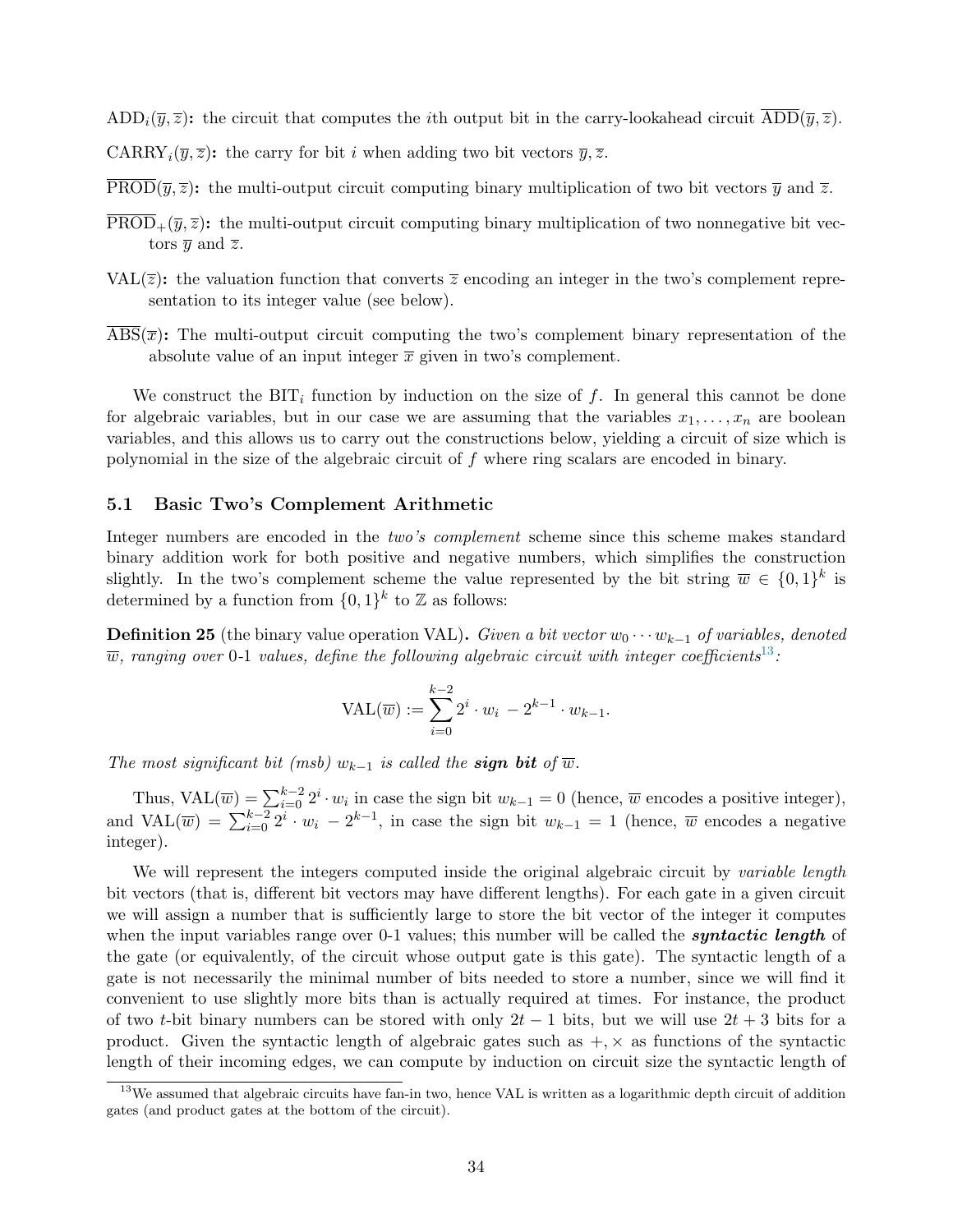any given gate in a circuit. It will be straightforward that the syntactic length of a constant-free (integer algebraic) circuit that has s gates and multiplicative depth  $D$  (that is, the longest directed path goes through at most D multiplications) is at most  $O(s2^D)$  (imagine repeated squaring of 2 as the worst case), and it is at most  $O(sd)$  for a constant-free circuit that has syntactic degree d (that is, it would compute a polynomial of total degree at most d if all constants  $-1$  are replaced by 1; surely,  $d \leq 2^D$ ).

When we need to make an operation over integers of different bit-length, we pad the shorter one (in the two's complement scheme, a number is always padded by its sign bit, and it is immediate to see that such padding preserves the value of the number as computed by VAL).

We will use the boolean connectives  $\wedge$ ,  $\vee$ ,  $\oplus$ , which stand for AND, OR and XOR, respectively. In order to use boolean connectives inside algebraic circuits, we define the arithmetization of connectives as follows:

<span id="page-36-4"></span>**Definition 26** (arithmetization operation arit(.)). For a variable  $y_i$ , arit $(y_i) := y_i$ . For the truth values false  $\perp$  and true  $\top$  we put  $\text{arit}(\perp) := 0$  and  $\text{arit}(\top) := 1$ . For logical connectives we define  $arit(A \wedge B) := arit(A) \cdot arit(B)$ ,  $arit(A \vee B) := 1 - (1 - arit(A)) \cdot (1 - arit(B))$ , and for the XOR operation we define  $\text{arit}(A \oplus B) := \text{arit}(A) + \text{arit}(B) - 2 \cdot \text{arit}(A) \cdot \text{arit}(B)$ .

In this way, for every boolean circuit  $F(\overline{x})$  with n variables and a boolean assignment  $\overline{\alpha} \in \{0,1\}^n$ ,  $arit(F)$   $(\overline{\alpha}) = 1$  iff  $F(\overline{\alpha}) =$  true.

In what follows, we sometimes omit arit( $\cdot$ ) from our formulas and simply write  $\wedge$ ,  $\vee$ ,  $\oplus$  meaning the corresponding polynomials or algebraic circuits.

Addition is done with a carry lookahead adder as follows:

<span id="page-36-0"></span>**Definition 27** (CARRY<sub>i</sub>, ADD<sub>i</sub>, ADD). When we use an adder for vectors of different size, we pad the extra bits of the shorter one by its sign bit. Suppose that we have a pair of length-t vectors of variables  $\overline{y} = (y_0, \ldots, y_{t-1}), \overline{z} = (z_0, \ldots, z_{t-1})$  of the same size. We first pad the two vectors by a single additional bit  $y_k = y_{k-1}$  and  $z_t = z_{t-1}$ , respectively (this is the way to deal with a possible overflow occurring while adding the two vectors). Define

<span id="page-36-1"></span>
$$
\text{CARRY}_{i}(\overline{y},\overline{z}) := \begin{cases} (y_{i-1} \wedge z_{i-1}) \vee ((y_{i-1} \vee z_{i-1}) \wedge \text{CARRY}_{i-1}(\overline{y},\overline{z})), & i=1,\ldots,t; \\ 0, & i=0, \end{cases}
$$
(12)

and

$$
\text{ADD}_i(\overline{y}, \overline{z}) := y_i \oplus z_i \oplus \text{CARN}_i(\overline{y}, \overline{z}), \ i = 0, \dots, t.
$$

Finally, define

<span id="page-36-2"></span>
$$
\overline{\mathrm{ADD}}(\overline{y}, \overline{z}) := \mathrm{ADD}_t(\overline{y}, \overline{z}) \cdots \mathrm{ADD}_0(\overline{y}, \overline{z}) \tag{13}
$$

(that is,  $\overline{ADD}$  is a multi-output circuit with  $t + 1$  output bits).

It is worth noting that by [Definition 27](#page-36-0) we have (where the equality means that the polynomials are identical, though the circuits for them is different):

<span id="page-36-3"></span>
$$
CARRY_i(\overline{y},\overline{z}) = \begin{cases} \bigvee_{r(14)
$$

Let s be a bit, and denote by  $e(s)$  the bit vector in which all bits are s (that is,  $e(s) = s \cdots s$ ) and where the length of the vector is understood from the context. In the two's complement scheme inverting a positive number is a two-step process: first flip its bits (that is, XOR with the all-1 vector) and then add 1 to the result. Hence, in what follows, to *invert a negative* number, and extract its absolute value, we first subtract 1 and then flip its bits: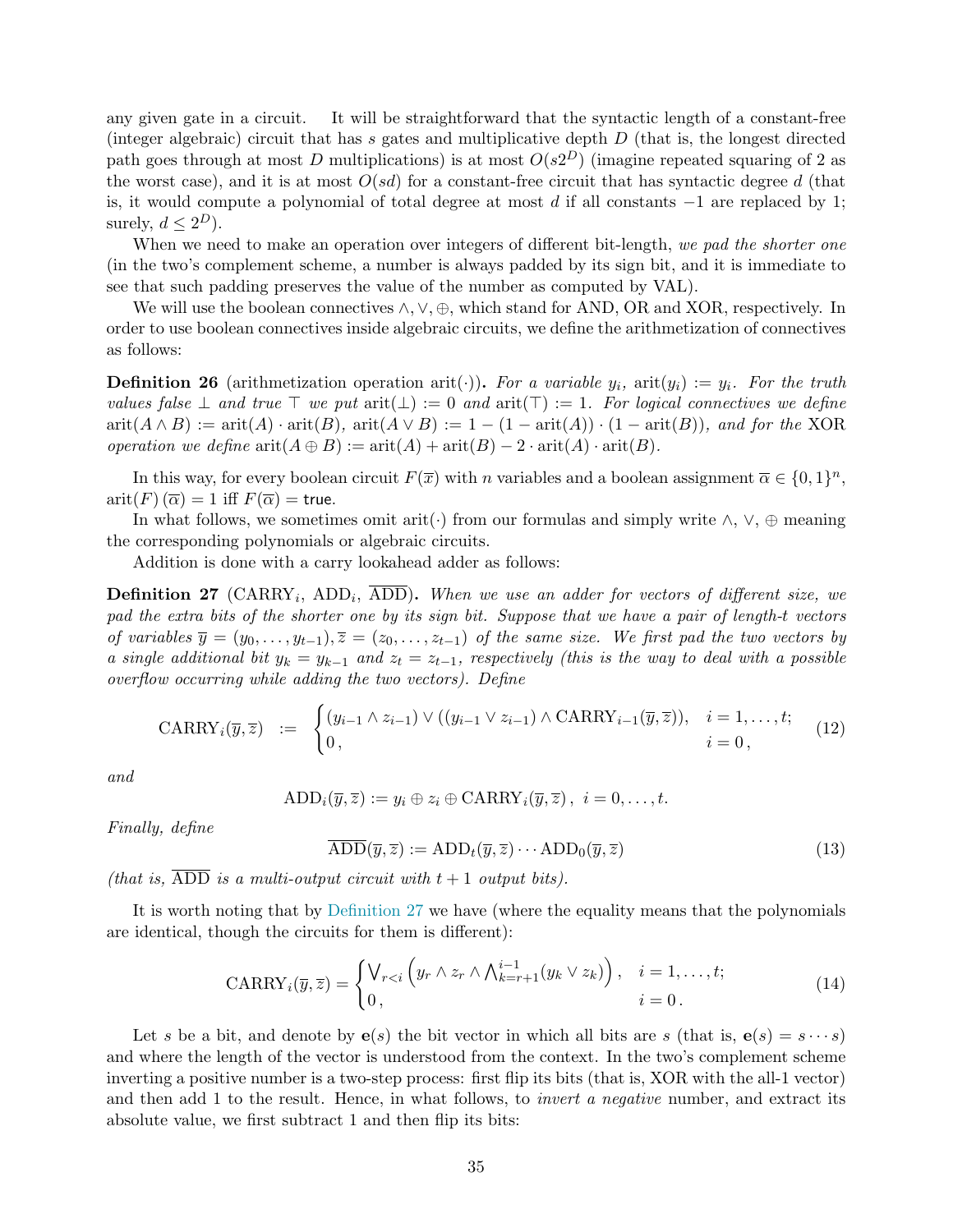<span id="page-37-1"></span>**Definition 28** (absolute value operation ABS). Let  $\bar{x}$  be a t-bit vector representing an integer in two's complement. Let s be its sign bit, and let  $\overline{m} = e(s)$  be the t-bit vector all of which bits are s. Define  $\overline{\text{ABS}}(\overline{x})$  as the multi-output circuit that outputs  $t+1$  bits<sup>14</sup> as follows (where  $\oplus$  here is bit-wise XOR):

$$
\overline{\rm ABS}(\overline{x}):=\overline{\rm ADD}(\overline{x},\overline{m})\oplus \overline{m}.
$$

For the sake of the clarity of the proof, we compute the product of two  $t$ -bit numbers in the two's complement notation somewhat less efficiently than it is usually done: we define the product of nonnegative numbers in the standard way, apply it to the absolute values of the numbers and then apply the appropriate sign bit. This way we get a slightly greater number of bits than needed to keep the value.

To define the multiplication of two t-bit integers in the two's complement notation we first define an unsigned multiplication operator  $\overline{PROD}_+$  which is easy to implement. It takes two non-negative integers (that is, their sign bit is zero, and this assumption is required for the circuit to work correctly), and performs the standard non-negative multiplication by performing  $i = 0, \ldots, t - 1$ iterations, where the ith iteration consists of multiplying the first integer by the single i-th bit of the second integer, and then padding this product by i zeros to the right.

**Definition 29** (product of two nonnegative numbers in binary  $\overline{PROD}_+$ ). Let  $\overline{a}$  and  $\overline{b}$  be two t-bit integers where the sign bit of both  $\overline{a}, \overline{b}$  is zero. We define t iterations  $i = 0, \ldots, t - 1$ ; the result of the ith iteration is defined as the  $(t + i)$ -length vector  $\overline{s}_i = s_{i,t+i-1}s_{i,t+i-2}\cdots s_{i,0}$  where

$$
s_{ij} := a_{j-i} \wedge b_i,
$$
  
\n
$$
s_{ij} := 0
$$
  
\nfor  $i \le j \le t - 1 + i$ ,  
\nfor  $0 \le j < i$ .

(Note that we use the sign bits  $a_{t-1}, b_{t-1}$  in this process although we assume it is zero; this is done in order to preserve uniformity with other parts of the construction.) The product of the two nonnegative t-bit numbers is defined as the sequential addition of all the results in all iterations:

$$
\overline{\text{PROD}}_{+}(\overline{a},\overline{b}) := \overline{\text{ADD}}\left(\overline{s}_{t-1}, \overline{\text{ADD}}\left(\overline{s}_{t-2}, \ldots, \overline{\text{ADD}}\left(\overline{s}_{1}, \overline{s}_{0}\right)\right) \ldots\right).
$$

The number of output bits of  $\overline{\text{PROD}}_+$  is formally 2t including the sign bit.

<span id="page-37-0"></span>**Definition 30** (product of two numbers in binary PROD). Let  $\overline{y}$  and  $\overline{z}$  be two t-bit integers in the two's complement notation. Define the product of  $\overline{y}$  and  $\overline{z}$  by first multiplying the absolute values of the two numbers and then applying the corresponding sign bit:

$$
\overline{\text{PROD}}(\overline{y},\overline{z}) := \overline{\operatorname{ADD}}\left(\overline{\text{PROD}}_+ \left(\overline{\text{ABS}}(\overline{y}), \overline{\text{ABS}}(\overline{z})\right) \oplus \overline{m}, s\right),
$$

where  $s = y_{t-1} \oplus z_{t-1}$  and  $\overline{m} = e(s)$ , with  $y_{t-1}, z_{t-1}$  the sign bits of  $\overline{y}, \overline{z}$  as bit vectors in the two's complement notation, respectively.

Note that the number of bits that  $\overline{\text{PROD}}$  outputs is  $2t + 3$ : given a t-bit number, its ABS is of size  $t + 1$  (including the zero sign bit), the nonnegative product  $PROD_+$  of  $ABS(\overline{x})$  and  $ABS(\overline{y})$  has size  $2(t+1)$ , bitwise XOR does not change the length, and adding s augments the result by one more bit.

Note that given the bit vectors  $\overline{x}, \overline{y}$  of length t, the size of the circuit for  $CARRY_i(\overline{x}, \overline{y})$  is  $O(t)$ by [eq. 12,](#page-36-1) for  $\text{ADD}_i(\overline{x}, \overline{y})$  it is  $O(t)$  as well, and for  $\text{ADD}(\overline{x}, \overline{y})$  it is still  $O(t)$  because in [eq. 13](#page-36-2) we can re-use CARRY<sub>i</sub>. The size of  $\text{ABS}(\overline{x})$  is also  $O(t)$  (this is addition and linear-size bitwise XOR) and finally  $\overline{\text{PROD}}(\overline{x}, \overline{y})$  is of size  $O(t^2)$ : we perform an addition of  $O(t)$  bit vectors of size  $O(t)$  each.

<sup>&</sup>lt;sup>14</sup>Note that since the largest (in absolute value) negative number that can be represented by a  $t$ -bit binary vector in the two's complement scheme is  $2^{t-1}$ , while the largest positive number that can be represented in such a way is only  $2^{t-1} - 1$ , we need to store the absolute number of a t-bit integer in the two's complement scheme using  $t + 1$  bits.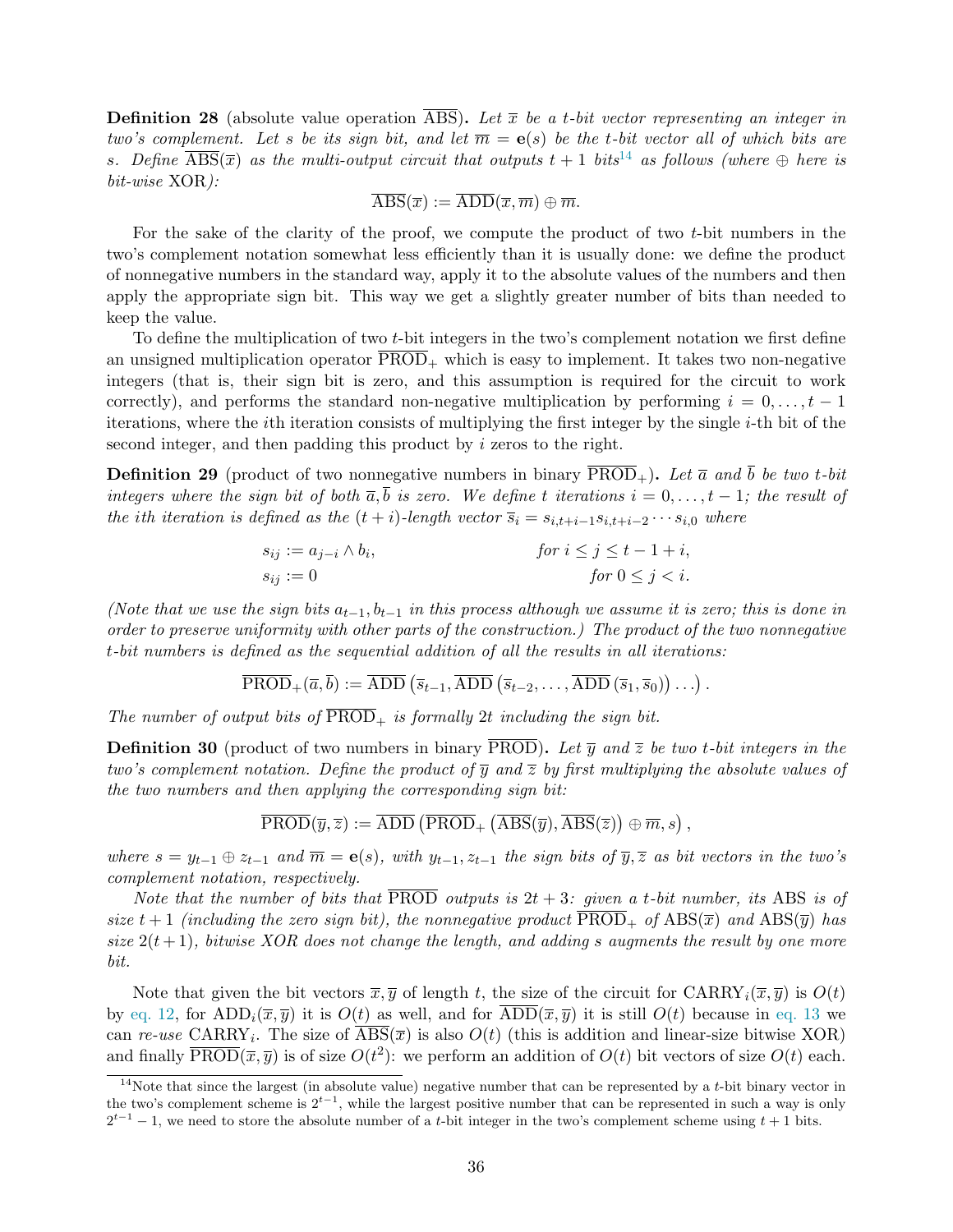#### <span id="page-38-0"></span>5.2 Extracting Bits and the Main Binary Value Lemma

We are now ready to define the algebraic circuit  $\text{BIT}$ , in which  $\text{BIT}_i$  is the *i*th bit, that extracts the bit vector of the output of a given algebraic circuit (as a function of the input variables, where the variables are considered to range over 0-1).

<span id="page-38-2"></span>**Definition 31** (the bit vector extraction operation  $\overline{BIT}$ ). Let F be an algebraic circuit with t its syntactic length. Assume that  $0 \leq i \leq t-1$ . We define  $\text{BIT}_i(F)$  to be the circuit computing the ith bit of F recursively as follows (note that  $\text{BIT}_i$  is a circuit, that is, in the induction step of the construction we may re-use the same nodes more than once).

**Case 1:**  $F = x_j$  for an input  $x_j$ . Then,  $\text{BIT}_0(F) := x_j$ ,  $\text{BIT}_1(F) := 0$  (in this case there are just two bits).

**Case** 2:  $F = \alpha$ , for  $\alpha \in \mathbb{Z}$ . Then, BIT<sub>i</sub> is defined to be the ith bit of  $\alpha$  in two's complement notation, with at most t bits (i.e.,  $i < t$ ).

**Case** 3:  $F = G + H$ . Then  $\overline{\text{BIT}}(F) := \overline{\text{ADD}}(\overline{\text{BIT}}(G), \overline{\text{BIT}}(H))$ , and  $\text{BIT}_i(F)$  is defined to be the ith bit of  $\text{BIT}(F)$ .

**Case 4:**  $F = G \cdot H$ . Then  $\overline{BIT}(F) := \overline{PROD(BIT)}(G), \overline{BIT}(H))$ , and  $BIT_i(F)$  is defined to be the ith bit of  $\overline{\text{BIT}}(F)$ .

Recall that in the latter two cases the shorter number is padded to match the length of the longer number by copying the sign bit before applying ADD or PROD.

Note that both  $|BIT_i(F)|$  and  $|\overline{BIT}(F)|$  have size  $O(t^2 \cdot |F|)$  (for t the syntactic length of F). To understand this upper bound, observe that every node in the circuit for  $\overline{BIT}(F)$  belongs to either a sub-circuit computing the *i*th bit of  $ADD(\overline{x}, \overline{y})$  (i.e.,  $ADD_i(\overline{x}, \overline{y})$ ) or to a sub-circuit computing the *i*th bit of  $\overline{\text{PROD}(\bar{x}, \bar{y})}$ , for some  $0 \leq i \leq t$  and some two vectors of bits  $\bar{x}, \bar{y}$  that were already computed by the circuit (since this is a circuit, once the vectors  $\overline{x}, \overline{y}$  were computed we can use their result as many times as we like, without the need to compute them again). Hence, each addition gate in F contributes  $O(t)$  nodes to  $\overline{\text{BIT}}(F)$  and each product gate in F contributes  $O(t^2)$  nodes to  $\overline{\text{BIT}}(F)$ . This accounts for the size  $O(t^2 \cdot |F|)$  for  $\overline{\text{BIT}}(F)$  (as well as for  $\text{BIT}_i(F)$ ).

For technical reasons we need the following definition:

**Definition 32** (IPS sub-proof; multi-output IPS proofs). Let  $C(\overline{x}, \overline{y})$  be an IPS proof from a set of polynomial equations as assumptions  $\overline{\mathcal{F}}$  of  $p(\overline{x})$  (that is,  $C(\overline{x}, \overline{\mathcal{F}}) = p(\overline{x})$  and  $C(\overline{x}, \overline{0}) = 0$ ), and suppose that  $C'(\overline{x},\overline{y})$  is a sub-circuit of  $C(\overline{x},\overline{y})$  such that  $C'(\overline{x},\overline{y})$  is an IPS proof of  $g(\overline{x})$  (that is,  $C'(\overline{x}, \overline{\mathcal{F}}) = g(\overline{x})$  and  $C'(\overline{x}, \overline{0}) = 0$ .<sup>15</sup> Then, we say that  $C'(\overline{x}, \overline{y})$  is a sub-proof of  $C(\overline{x}, \overline{y})$ , and also (by slight abuse of terminology) that  $q(\overline{x})$  is a sub-proof of the IPS proof C of  $p(\overline{x})$  from  $\overline{\mathcal{F}}$ .

Furthermore, a multi-output circuit  $C(\overline{x}, \overline{y})$  is said to be an IPS proof from assumptions  $\overline{\mathcal{F}}$ , if each of its output gates computes an IPS proof.

For example, let the assumptions be  $\overline{\mathcal{F}} = \{x_2,(1+x_1x_2)\}\$ . The two-output circuit  $C(\overline{x},\overline{x})$  defined as  $(x_1 \cdot y_1, x_1 \cdot y_2)$ , where  $x_1$  is joined by the two sub-circuits  $x_1 \cdot y_1$  and  $x_1 \cdot y_2$ , is an IPS proof having two sub-proofs: the first is a sub-proof of  $x_1 \cdot x_2$  from  $\overline{\mathcal{F}}$ , and the second is a sub-proof of  $x_1 \cdot (1+x_1x_2)$ from  $\overline{\mathcal{F}}$ .

<span id="page-38-1"></span>**Lemma 5.1.** (main binary value lemma) Let  $F(\overline{x})$  be an algebraic circuit over  $\mathbb Z$  in the variables  $\overline{x} = \{x_1, \ldots, x_n\}$ , and suppose that the syntactic length of F is at most t. Then, there is an IPS proof of

$$
F = \text{VAL}(\overline{\text{BIT}}(F))
$$

<sup>&</sup>lt;sup>15</sup>Notice that not all sub-circuits of  $C$  are IPS proofs; e.g., if they are polynomials that are not in the ideal generated by  $\bar{y}$ , they are not sub-proofs.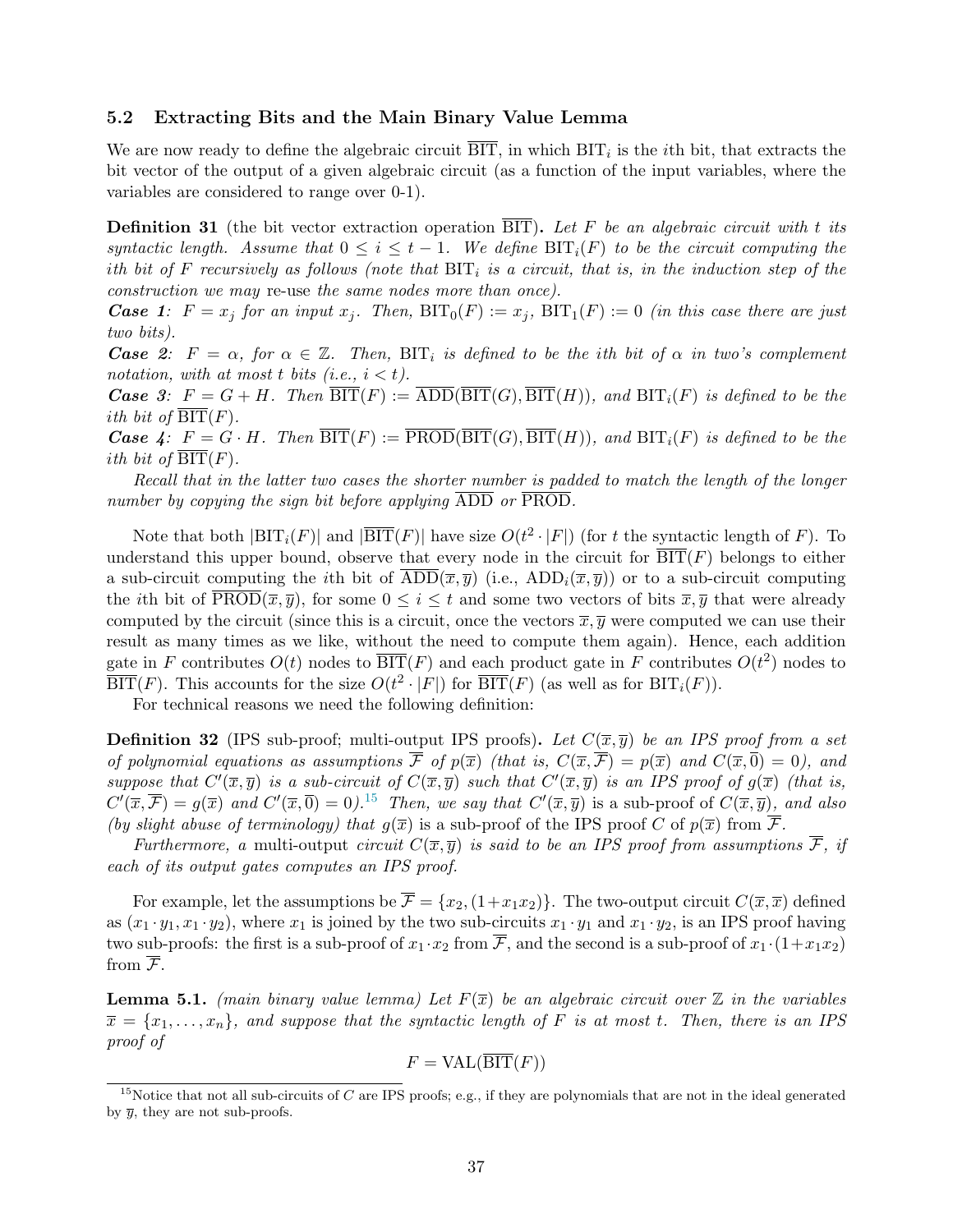of size  $\text{poly}(|F|, t)$  (there are no axioms for this IPS proof, except for the boolean axioms). Furthermore, if  $F(\overline{x})$  is constant-free, the poly(|F|, t)-size IPS proof is also constant-free.

*Proof:* We will proceed, essentially, by induction on the structure of  $F$ . For technical reasons (since we work with circuits of which sub-circuits can be re-used) we are going to state our induction hypothesis on an IPS proof that consists, as sub-proofs, of other IPS proofs.

More precisely, let  $F_1, \ldots, F_k$  be a set of sub-circuits of F. We denote by  $\lambda(F_1, \ldots, F_k)$  the size of the IPS proof we are to construct; this proof will consist (as sub-proofs) of IPS proofs of  $F_i = \text{VAL}(BIT(F_i))$ , for all  $i \in [k]$ . We let  $\lambda(\emptyset) := 0$ . We shall assume that at every step of the construction  $F_1$  is of maximal size, namely there is no  $F_i$  that has size bigger than  $F_1$  (possibly there are other  $F_i$ 's with the same size). In this way, we make sure that  $F_1$  is not a sub-circuit of any other  $F_i$ . The IPS proof is to be constructed by induction on  $|F_1|$  so that in each step of the induction we deal with a single sub-circuit  $F_1$  of F, such that  $|F_1| > 1$ . In the base case of the induction we thus have  $\lambda(F_1,\ldots,F_k)$  such that all  $F_i$ 's have size 1, namely, they are all the variables and constant gates that appear in F.

Note that since we treat the input to  $\lambda$  as a set we discard duplicate  $F_i$ 's from its input. For example,  $\lambda(G, H) = \lambda(G)$  in case  $G = H$ . (This is convenient in what follows, because F is a circuit and the IPS proof we construct is also a circuit, and hence can re-use multiple times the same IPS sub-proof; see below.)

We proceed by induction on  $|F_1|$ , the maximal size of a circuit in  $F_1, \ldots, F_k$ , to show the following: in case all  $F_1, \ldots, F_k$  are variables or constant nodes we show that

$$
\lambda(F_1,\ldots,F_k)\leq c_0kt,
$$

for some constant  $c_0$ .

In case  $F_1 = G \circ H$ , for  $\circ \in \{+, \cdot\}$ , we show that

$$
\lambda(F_1,\ldots,F_k) \leq \lambda(G,H,F_2,\ldots,F_k) + (t \cdot |F_1|)^b,
$$

for some constants b independent of  $|F_1|$  and t. This recurrence relation immediately implies that  $\lambda(F) \leq |F| \cdot (t \cdot |F|)^b$ , which is polynomial in  $|F|$  and t (informally, every node in F contributes the additive term  $c_0t$  or  $(t \cdot |F|)^b$  to the recurrence).

Base case: All  $F_1, \ldots, F_k$  are variables or constant nodes. We construct a multi-output IPS proof  $C(\overline{x}, \overline{y})$ , that consists of k disjoint proofs of  $VAL(\overline{BIT}(F_i)) = F_i$ , for  $j \in [k]$ .

**Case 1:**  $F_j = x_i$ , for  $i \in [n]$ . Thus, the syntactic length of  $F_j$  is 2 and by definition  $VAL(BIT(x_i)) :=$  $\text{VAL}(0x_i) := x_i - 2^1 \cdot 0$  (the left equality is by definition of  $\overline{\text{BIT}}$ , and the right equality is by definition of VAL). Hence,  $VAL(BIT(x_i)) = x_i$  is a true polynomial identity and so by [Fact A.1](#page-51-1) we have an IPS proof of size precisely the size of the circuit for  $x_i - 2^1 \cdot 0 - x_i$  which is at most, say, 20.

**Case 2:**  $F_j = \alpha$ , for  $\alpha \in \mathbb{Z}$ . Then, by [Definition 31,](#page-38-2) VAL( $\overline{\text{BIT}}(\alpha)$ ) :=  $\sum_{i=0}^{t-2} 2^i \alpha_i - 2^{t-1} \cdot \alpha_{t-1}$ , where  $\alpha_{t-1} \dots \alpha_0$  is the correct bit vector of  $\alpha$  in the two's complement notation (where t is the syntactic length of  $F_i$ ). Hence,  $VAL(BIT(\alpha)) = \alpha$  is a true polynomial identity of size at most  $c_0t$ , for some constant c<sub>0</sub>. By [Fact A.1](#page-51-1) we have an IPS proof of  $VAL(\overline{BIT}(\alpha)) = \alpha$  of size at most c<sub>0</sub>t.

Hence, the total size of all the proofs of  $VAL(BIT(F_j)) = F_j$ , for  $j \in [k]$ , amounts to  $\lambda(F_1,\ldots,F_k) \leq c_0kt$ , as required.

Induction step: We assume that the syntactic length of  $F_1$  is t. We show that, in case  $F_1 = G + H$ ,  $\lambda(F_1,\ldots,F_k) \leq \lambda(G,H,F_2,\ldots,F_k) + c_1 + (t \cdot |F_1|)^{b'}$ , for some constants  $b'$  and  $c_1$ , and in case  $F_1 = G \cdot H$  we show that  $\lambda(F_1, \ldots, F_k) \leq \lambda(G, H, F_2, \ldots, F_k) + (t \cdot |F_1|)^a + (t \cdot |F_1|)^b'$ , for some constants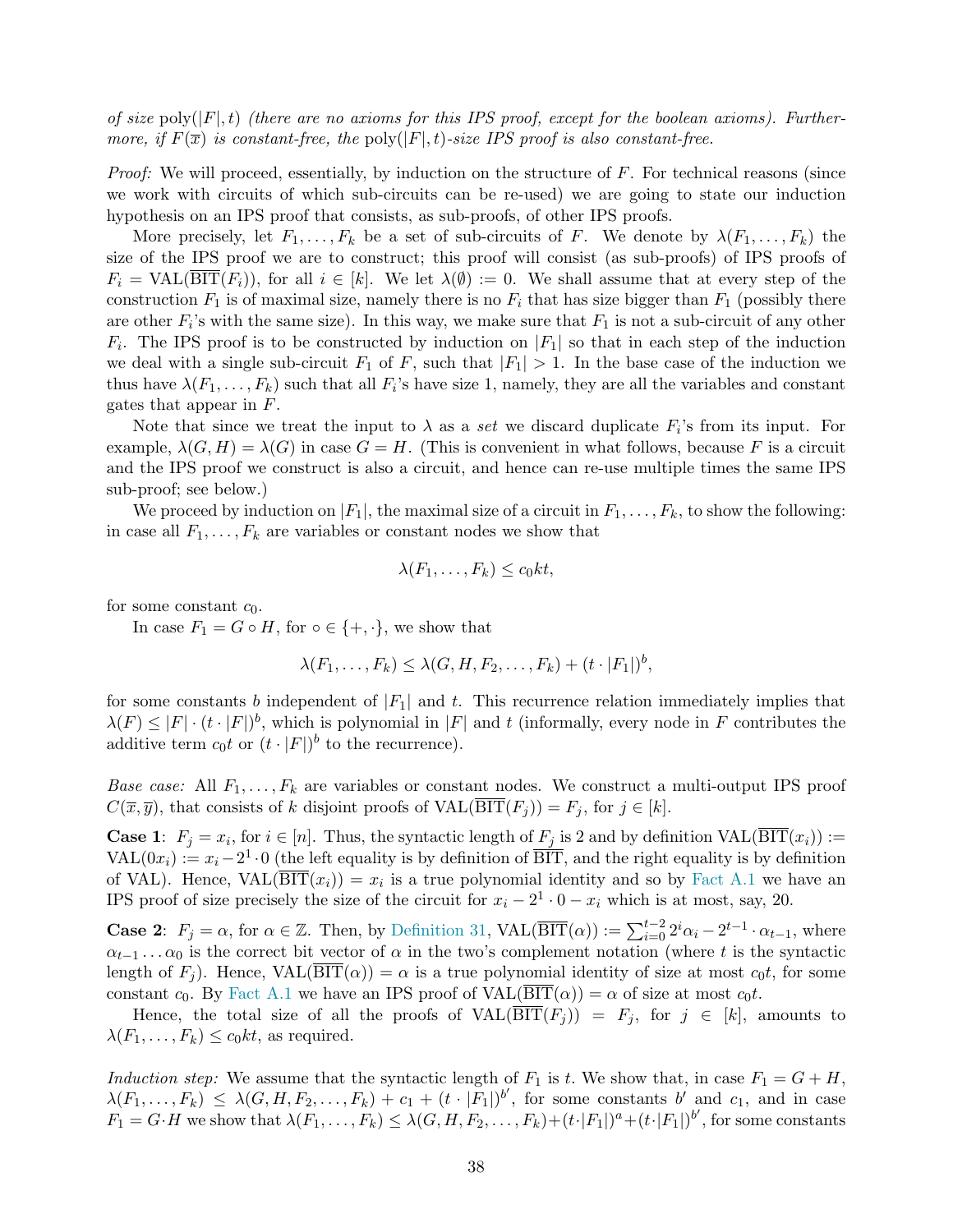b' and a independent of t and |F<sub>1</sub>|. Thus, choosing a big enough constant b, e.g.,  $b > 10 \cdot \max(a, b')$ , will conclude that  $\lambda(F) \leq |F| \cdot (t \cdot |F|)^b$ , and hence will conclude the proof.

**Case 1:**  $F_1 = G + H$ , with  $F_1$  of syntactic length t. Since the syntactic length of  $F_1$  is t, the syntactic length of  $\overline{\text{BIT}}(G), \overline{\text{BIT}}(H)$  is  $t-1$  (after padding  $\overline{\text{BIT}}(G), \overline{\text{BIT}}(H)$  to have the same size). We need to construct an IPS proof consisting of sub-proofs of  $\text{VAL}(\overline{\text{BIT}}(F_1)) = F_1, \ldots, \text{VAL}(\overline{\text{BIT}}(F_k)) = F_k$ . By induction hypothesis we have an IPS proof consisting of sub-proofs of  $G + H = \text{VAL}(\overline{\text{BIT}}(G)) +$  $VAL(\overline{\text{BIT}}(H))$  and  $F_i = \text{VAL}(\overline{\text{BIT}}(F_i))$ , for  $i = 2, ..., k$ , of total size  $\lambda(G, H, F_2, ..., F_k) + c_1$ , for some constant  $c_1$  (the constant  $c_1$  here is needed for the addition of the two proofs; see [Fact A.3](#page-51-3) in which  $c_1 = 1$ ). It thus suffices to prove

$$
\text{VAL}(\overline{\text{BIT}}(G)) + \text{VAL}(\overline{\text{BIT}}(H)) = \text{VAL}(\overline{\text{BIT}}(F_1))
$$

with an IPS proof of size at most  $(t \cdot |F_1|)^{b'}$ , for some constant b' independent of t.

For simplicity of notation, let us denote the circuits for bits  $\overline{\text{BIT}}(G)$  and  $\overline{\text{BIT}}(H)$ , by  $\overline{y}$  and  $\overline{z}$ , respectively, and the syntactic length of  $\overline{y}$ ,  $\overline{z}$  by  $r = t - 1$ . We proceed slightly informally within IPS as follows (recall that polynomial identities of size s have trivial IPS proofs of size s by Fact  $A.1$ ).

$$
VAL(\overline{y}) + VAL(\overline{z}) = \sum_{i=0}^{r-2} 2^{i} (y_i + z_i) - 2^{r-1} (y_{r-1} + z_{r-1}).
$$

On the other hand we have (recall the padded bits  $y_r = y_{r-1}$ ,  $z_r = z_{r-1}$  in the definition of ADD)

$$
\text{VAL}(\overline{\text{BIT}}(F_1)) = \text{VAL}(\text{ADD}_0(\overline{y}, \overline{z}) \dots \text{ADD}_r(\overline{y}, \overline{z})) \quad \text{(by definition of } \overline{\text{BIT}})
$$
\n
$$
= \sum_{i=0}^{r-1} 2^i (z_i \oplus y_i \oplus \text{CARRY}_i(\overline{y}, \overline{z})) - 2^r (z_{r-1} \oplus y_{r-1} \oplus \text{CARRY}_r(\overline{y}, \overline{z}))
$$
\n(by definition of ADD<sub>i</sub> and VAL).

Thus, to complete the case of addition, it remains to prove the following:

**Claim 5.2.** There is an IPS proof with size at most  $(r \cdot |F_1|)^{b''}$ , for a constant b'' (independent of r, and such that b' will be chosen so that  $b' > b''$  of the equation

$$
\sum_{i=0}^{r-2} 2^{i} (y_{i} + z_{i}) - 2^{r-1} (y_{r-1} + z_{r-1})
$$
  
= 
$$
\sum_{i=0}^{r-1} 2^{i} (z_{i} \oplus y_{i} \oplus \text{CARRY}_{i}(\overline{y}, \overline{z})) - 2^{r} (z_{r-1} \oplus y_{r-1} \oplus \text{CARRY}_{r}(\overline{y}, \overline{z})).
$$

Proof of claim: This is proved by induction on r as follows.

*Base case:*  $r = 2$ . It is easy to see (or can be verified by hand) that in this case the two sides of the claim are equal for every  $y_0, z_0, y_1, z_1 \in \{0, 1\}$ . Given that the number of bits in this case is constant, this is enough to conclude that there is an IPS proof of the above equation (using reasoning by boolean cases as in [Prop. A.5,](#page-51-2) over a constant number of possible truth assignments for  $y_0, z_0, y_1, z_1$ of size  $(2 \cdot |F|)^{b''}$ , for some constant  $b''$ .

Induction step: To prove this step, notice that using the induction hypothesis we see that the equality we need to prove is

$$
(z_{r-2}+y_{r-2})-(z_{r-1}+y_{r-1})=z_{r-2}\oplus y_{r-2}\oplus \mathrm{CARRY}_{r-1}(\overline{y},\overline{z})-z_{r-1}\oplus y_{r-1}\oplus \mathrm{CARRY}_r(\overline{y},\overline{z}).
$$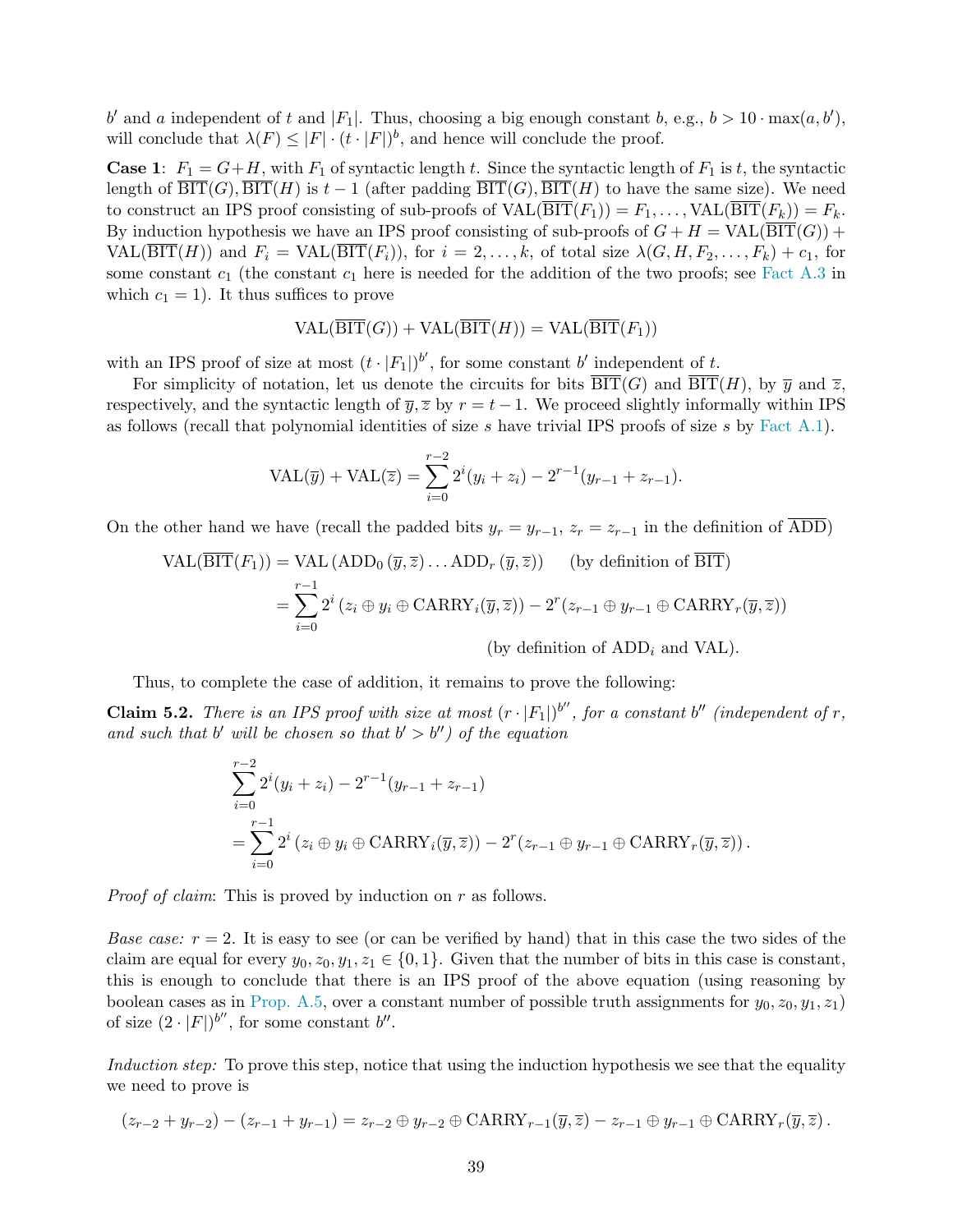Substituting the definition for  $CARRY_{r-1}$  and  $CARRY_r$ , we get a polynomial equation in five variables:  $z_{r-2}$ ,  $y_{r-2}$ ,  $z_{r-1}$ ,  $y_{r-1}$ , and C, where  $C = \text{CARRY}_{r-2}(\overline{y}, \overline{z})$ . Once it is verified by hand on {0, 1}, we conclude that the circuit size of the proof is polynomial in the size of the circuits provided that these five "variables" are indeed boolean. Four of them are boolean by the hypothesis of the lemma, and the equation  $C^2 - C = 0$  for the carry bit C is also easy to derive. Similarly to the above, we get an IPS proof of size at most  $(r \cdot |F|)^{b''}$ , for a constant  $b'$ .  $\blacksquare$  Claim

This concludes Case 1 (i.e., addition) of the induction step of the proof of [Lemma 5.1.](#page-38-1)

**Case 2:**  $F_1 = G \cdot H$ , with  $F_1$  of syntactic length t. We need to construct an IPS proof consisting of sub-proofs of  $\text{VAL}(\overline{\text{BIT}}(F_1)) = F_1, \ldots, \text{VAL}(\overline{\text{BIT}}(F_k)) = F_k$ , of size at most  $\lambda(G, H, F_2, \ldots, F_k) + (t \cdot$  $|F_1|$ <sup> $a$ </sup> +  $(t \cdot |F_1|)^{b'}$ , for constants a, b' independent of  $|F_1|$  and t. By induction hypothesis we have an IPS proof consisting of sub-proofs of  $G \cdot H = \text{VAL}(\overline{\text{BIT}}(G)) \cdot \text{VAL}(\overline{\text{BIT}}(H))$  and  $F_i = \text{VAL}(\overline{\text{BIT}}(F_i)),$ for  $i = 2, \ldots, k$ , of total size  $\lambda(G, H, F_2, \ldots, F_k) + |F_1| + c_2$ , for some constant  $c_2$  (the term  $|F_1| + c_2$ here is needed for the product of the two proofs  $G = \text{VAL}(BIT(G))$  and  $H = \text{VAL}(BIT(H))$ ; see [Fact A.4\)](#page-51-4). It thus suffices to prove

$$
VAL(\overline{BIT}(F_1)) = VAL(\overline{BIT}(G)) \cdot VAL(\overline{BIT}(H))
$$

with an IPS proof of size at most  $(t \cdot |F_1|)^{b'}$ , for a constant b'. Let r denote the syntactic length of G, H. Since the syntactic length of  $F_1$  is t we have  $t = 2r + 3$ .

In what follows, we use the notation from [Definition 30,](#page-37-0) namely,  $\overline{y} = \overline{BIT}(G)$  and  $\overline{z} = \overline{BIT}(H)$ . We first prove two simple statements about ABS.

<span id="page-41-1"></span>Claim 5.3. Let  $\bar{x}$  be a bit vector of length r representing an integer in two's complement and let s be the sign bit of  $\bar{x}$ . Then  $\text{VAL}(\bar{x}) = (1 - 2s) \cdot \text{VAL}(\overline{\text{ABS}}(\bar{x}))$  has an IPS proof from the boolean axioms, of size at most  $r^c$ , for some constant c independent of  $r$ .

*Proof of claim:* Recall that the size of  $\overline{ABS}(\overline{x})$  is  $O(r)$ . We will apply (slightly informally) [Prop. A.5](#page-51-2) for reasoning by boolean cases in IPS as follows. Consider the two cases for the sign bit s. In case  $s = 0$  the claim is not hard to check; we will show only the case  $s = 1$ .

Recall that inverting a negative number via  $\overline{ABS}$  is done by subtracting 1 (which is the same as adding the all-one vector) and then inverting all the bits in the resulting vector. Let  $\bar{y}$  be a bit vector and 1 be the all-one vector of the same length of  $\bar{y}$ , then

<span id="page-41-0"></span>
$$
VAL(\overline{y} \oplus 1) = \sum_{i=0}^{r-2} (1 - y_i) 2^i - (1 - y_{r-1}) 2^{r-1} = -1 - VAL(\overline{y}).
$$
\n(15)

Using this, we have

$$
(1 - 2s) \cdot \text{VAL}(\overline{\text{ABS}}(\overline{x})) = -1 \cdot \text{VAL}(\overline{\text{ADD}}(\overline{x}, 1) \oplus 1) \quad \text{(by definition of } \overline{\text{ABS}})
$$
\n
$$
= -1 \cdot (-1 - \text{VAL}(\overline{\text{ADD}}(\overline{x}, 1))) \quad \text{(by eq. 15 above)}
$$
\n
$$
= 1 + \text{VAL}(\overline{\text{ADD}}(\overline{x}, 1)).
$$

By the addition case (Case 1 above) we can construct an IPS proof of VAL  $(\overline{ADD}(\overline{x},1)) = \text{VAL}(\overline{x}) +$ VAL(1) = VAL( $\bar{x}$ ) – 1 of size at most  $r^{b'}$ , for some constant b'. This concludes the proof since we finally get  $1 + \text{VAL}(\overline{ADD}(\overline{x}, 1)) = \text{VAL}(\overline{x})$ , where the whole proof is of size at most  $r^c$ , for some constant c.  $\blacksquare$ <sub>Claim</sub>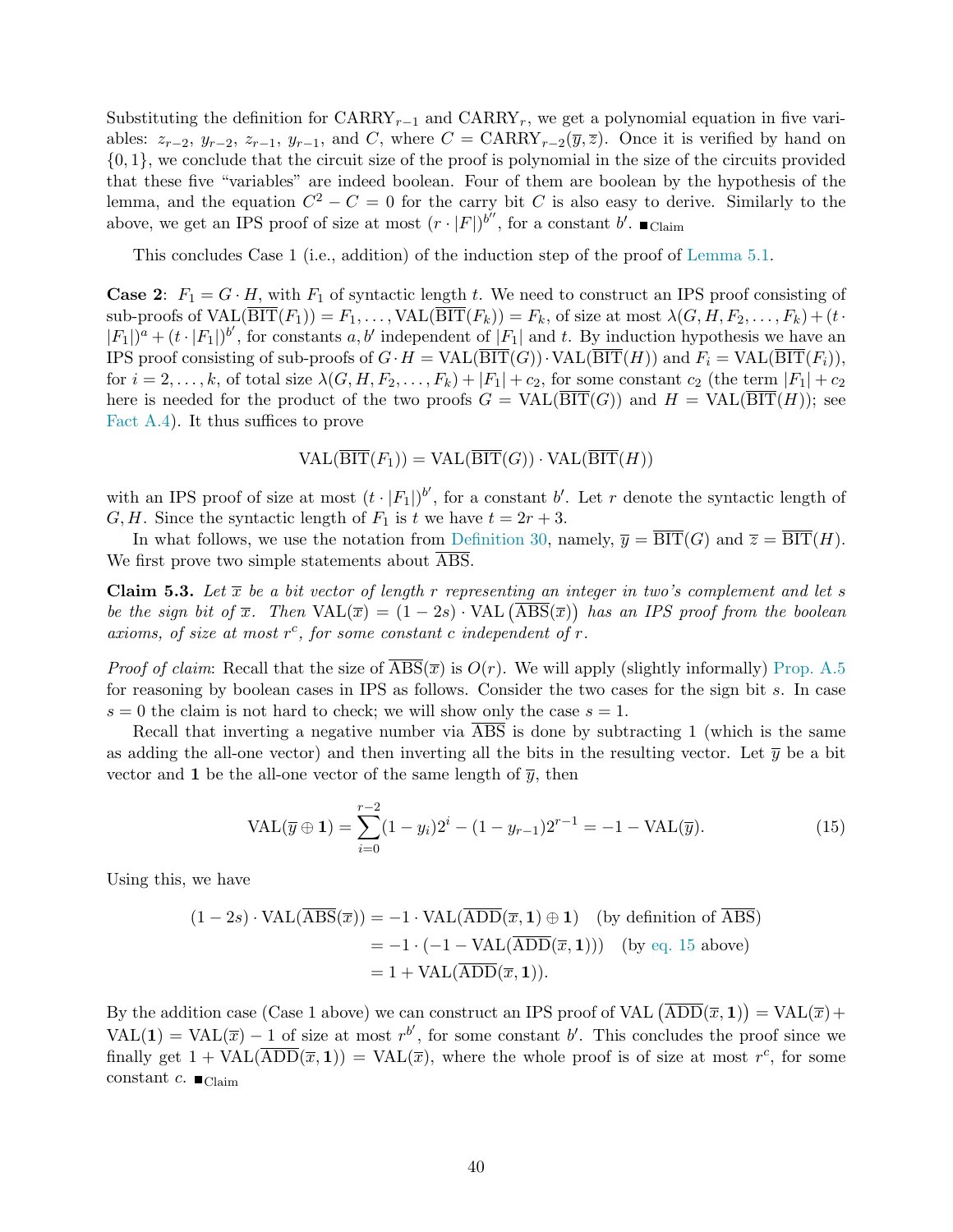<span id="page-42-0"></span>**Claim 5.4** (non-negativeness of  $\overline{ABS}$ ). Let  $\overline{x}$  be a bit vector of length r representing an integer in two's complement and let s be the circuit computing the sign bit of  $\overline{ABS}(\overline{x})$  according to [Definition 28.](#page-37-1) Then  $s = 0$  has a polynomial-size IPS proof (using only the boolean axioms).

*Proof of claim:* We proceed as before by considering the two cases of the sign of  $\bar{x}$ . The case of positive sign is easy to verify. In the case of a negative sign we have  $\text{ABS}(\overline{x}) = \text{ADD}(\overline{x}, 1) \oplus 1$ , where by the definition of ADD,  $\bar{x}$  is padded with an additional one bit  $x_r = x_{r-1} = 1$ , and hence the sign bit of  $\text{ABS}(\overline{x})$  is computed as  $\text{CARRY}_r(\overline{x}, 1) \oplus 1$  (note that ADD has one more bit than  $\overline{x}$ ). By [\(eq. 14\)](#page-36-3), CARRY<sub>r</sub>( $\overline{x}$ , 1) is equal to (the arithmetization of)  $\bigvee_{i \leq r} x_i$ . Since  $x_{r-1} = 1$ , we can prove in IPS by a simple substitution that the arithmetization of  $\bigvee_{i \leq r} x_i$  is the constant 1, leading to  $\mathrm{CARRY}_r(\overline{x},1) \oplus 1 = 0$ .  $\blacksquare_{\mathrm{Claim}}$ 

We consider then the case of the multiplication of nonnegative numbers.

<span id="page-42-4"></span>**Claim 5.5.** Let  $\overline{y}, \overline{z}$  be two bit vectors of length r in the two's complement notation. Then,

$$
\text{VAL}\left(\overline{\text{PROD}}_{+}\left(\overline{\text{ABS}}(\overline{y}),\overline{\text{ABS}}(\overline{z})\right)\right) = \text{VAL}\left(\overline{\text{ABS}}(\overline{y})\right) \cdot \text{VAL}\left(\overline{\text{ABS}}(\overline{z})\right)
$$

has an IPS derivation (from the boolean axioms) of size  $r^c$ , for a constant c independent of r.

*Proof of claim:* Let  $\overline{y}^+$  denote  $\overline{ABS}(\overline{y})$  and  $\overline{z}^+$  denote  $\overline{ABS}(\overline{z})$ , both of length  $r+1$  (we know from [Claim 5.4](#page-42-0) that the sign bits  $\overline{y}_r^+, \overline{z}_r^+$  of  $\overline{y}^+$  and  $\overline{z}^+$ , respectively, are zero). Recall [Definition 30](#page-37-0) of  $\overline{\text{PROD}}$ , in which we defined the vector  $\overline{s}_i$  to be the result of multiplying the *i*th bit of  $\overline{z}^+$ , denoted  $z_i^+$ , with  $\overline{y}^+$ , and then padding it with i zeros to the right. First, we show that IPS can prove that this multiplication step is correct, in the sense that IPS has an  $O(r)$ -size proof of:

<span id="page-42-3"></span><span id="page-42-2"></span><span id="page-42-1"></span>
$$
VAL(\overline{s}_i) = VAL(\overline{y}^+) \cdot z_i^+ \cdot 2^i,
$$
\n(16)

for every  $i = 0, \ldots, r$ . Indeed, for every  $i = 0, \ldots, r$ , by definition of  $\overline{s}_i$  we have the following polynomial identities:

$$
\text{VAL}(\overline{s}_i) = \sum_{j=i}^{r+i-1} (y_{j-i}^+ z_i^+) 2^j - (y_r^+ \cdot z_i^+) 2^{r+i} = \left( \sum_{j=0}^{r-1} y_j^+ 2^j \right) \cdot z_i^+ \cdot 2^i
$$
  
= 
$$
\text{VAL}(\overline{y}^+) \cdot z_i^+ \cdot 2^i
$$

(we have used  $y_r^+ = z_r^+ = 0$  here).

Second, based on the proof of the case of addition (Case 1 above), we can derive

$$
VAL(\overline{ADD}(\overline{s}_r, \overline{ADD}(\overline{s}_{r-1}, \dots, \overline{ADD}(\overline{s}_0, \overline{s}_1) \dots)))
$$
\n
$$
= VAL(\overline{s}_r) + VAL(\overline{ADD}(\overline{s}_{r-1}, \dots, \overline{ADD}(\overline{s}_0, \overline{s}_1) \dots)))
$$
\n
$$
\dots
$$
\n
$$
= VAL(\overline{s}_r) + \dots + VAL(\overline{s}_2) + VAL(\overline{ADD}(\overline{s}_0, \overline{s}_1))
$$
\n
$$
= \sum_{i=0}^r VAL(\overline{s}_i).
$$
\n(18)

Consider line [eq. 17:](#page-42-1) each  $\overline{ADD}$  there contributes  $O(r)$  gates. Thus, in total [eq. 17](#page-42-1) has a circuit of size  $O(r^2)$ . Since line [eq. 17](#page-42-1) is of size  $O(r^2)$ , every step in which we use the addition case of the induction statement (Case 1), takes  $r^{c'}$ , for some constant  $c' > 2$  independent of r. Hence, overall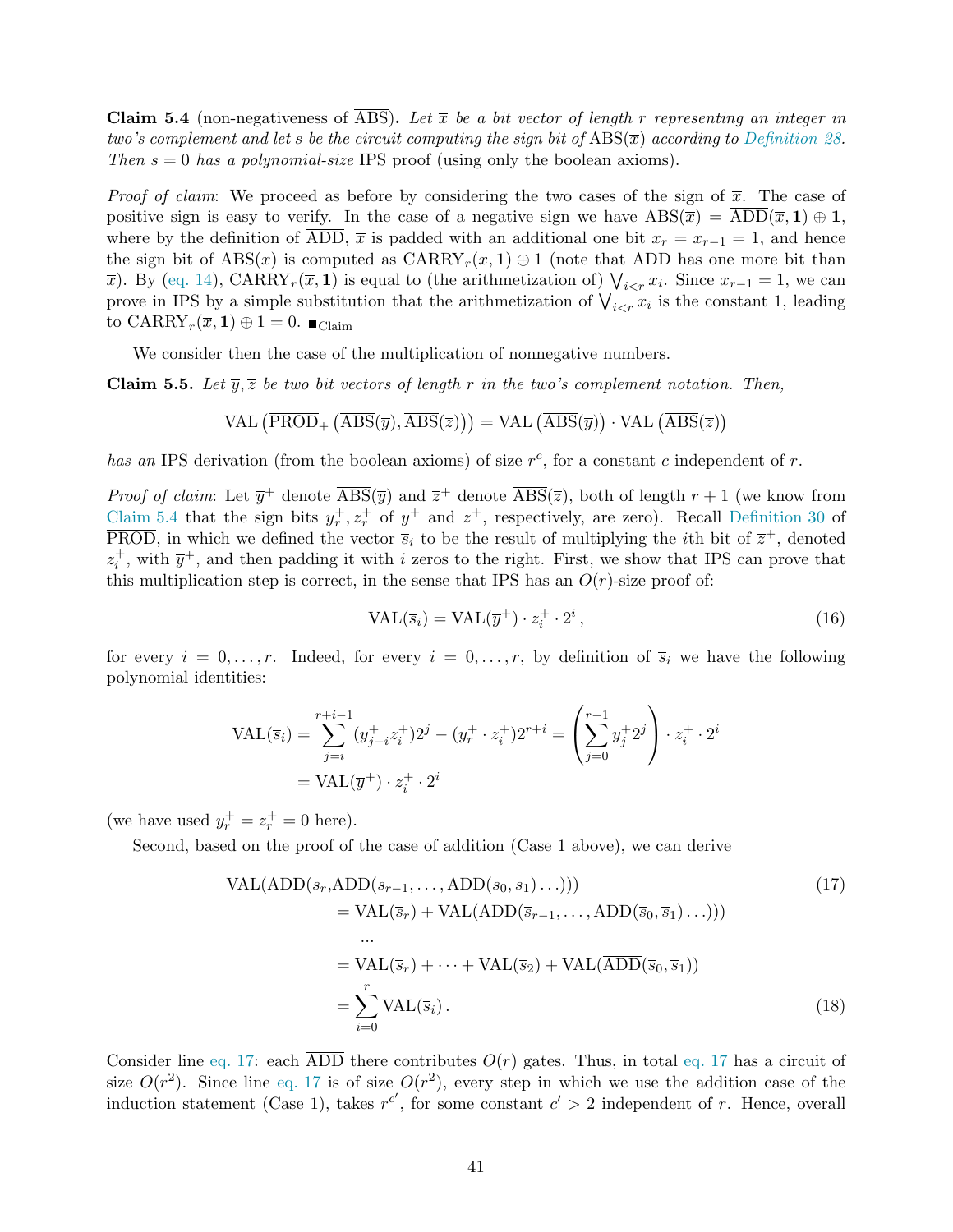we obtain an IPS proof of the equality between [eq. 17](#page-42-1) and [eq. 18,](#page-42-2) of size  $r^{b''}$ , for some constant  $b''$ independent of r.

Using [\(eq. 16\)](#page-42-3) and  $z_r^+ = 0$  we conclude with an IPS proof that [eq. 17](#page-42-1) above (which by [Definition 30](#page-37-0) is VAL  $(\overline{\text{PROD}}_{+}(\overline{y}^+, \overline{z}^+))$  equals

$$
\mathrm{VAL}(\overline{y}^+) \cdot \left( \sum_{i=0}^{r-1} z_i^+ 2^i \right),
$$

which in turn is equal to  $VAL(\overline{y}^+) \cdot \text{VAL}(\overline{z}^+)$ , by definition of VAL and the fact that  $z_r^+ = 0$ . This amounts to an IPS proof of total size  $r^c$ , for a constant c independent of r.  $\blacksquare$ <sub>Claim</sub>

Finally, we arrive at the main case of multiplying two possibly negative integers written in the two's complement scheme, each with bit vector of length r. Let  $s = y_{r-1} \oplus z_{r-1}$  and let  $\overline{m} = e(s)$  be a vector of length r in which every bit is s. Recall that

$$
\overline{\text{PROD}}(\overline{y},\overline{z}) = \overline{\text{ADD}}\left(\overline{\text{PROD}}_+\left(\overline{\text{ABS}}(\overline{y}),\overline{\text{ABS}}(\overline{z})\right) \oplus \overline{m},s\right).
$$

<span id="page-43-1"></span>Claim 5.6. VAL $(\overline{\text{PROD}}(\overline{y},\overline{z})) = (1-2s) \cdot \text{VAL}(\overline{\text{PROD}}_+ (\overline{\text{ABS}}(\overline{y}), \overline{\text{ABS}}(\overline{z})))$  has an IPS derivation from the boolean axioms of size  $r^c$ , for some constant c independent of r.

Proof of claim: Consider the following two cases.

**Case 1:**  $s = 1$ . Note that inverting all bits affects the value of a bit vector as follows: if  $\bar{x}$  is a length  $k$  bit vector, then

<span id="page-43-0"></span>
$$
VAL(\overline{x} \oplus \mathbf{e}(s)) = \sum_{i=0}^{k-2} (1 - x_i) 2^i - (1 - x_{k-1}) 2^{k-1} = -1 - \text{VAL}(\overline{x}). \tag{19}
$$

Hence, since  $s = 1$ ,

$$
VAL( \overline{PROD}(\overline{y}, \overline{z}) ) = VAL (\overline{ADD} (\overline{PROD}_{+} (\overline{ABS}(\overline{y}), \overline{ABS}(\overline{z})) \oplus \overline{m}, s ) ) \text{ by definition of } \overline{PROD} = VAL (\overline{PROD}_{+} (\overline{ABS}(\overline{y}), \overline{ABS}(\overline{z})) \oplus \overline{m}) + 1
$$

by Case 1 (addition) of induction statement

$$
= -1 - \text{VAL} \left( \overline{\text{PROD}}_{+} (\overline{\text{ABS}}(\overline{y}), \overline{\text{ABS}}(\overline{z})) \right) + 1 \qquad \text{by eq. 19}
$$
  
=  $(1 - 2s) \cdot \text{VAL} \left( \overline{\text{PROD}}_{+} (\overline{\text{ABS}}(\overline{y}), \overline{\text{ABS}}(\overline{z})) \right) \qquad \text{since } s = 1.$ 

**Case 2:**  $s = 0$ . This is an easier case, in which we show  $VAL(\overline{PROD}(\overline{y}, \overline{z}))$ =  $\text{VAL}(\overline{\text{PROD}}_+\left(\overline{\text{ABS}}(\overline{y}), \overline{\text{ABS}}(\overline{z})\right))$ , and so we are done by  $s = 0$ . We omit the details.

Using reasoning by boolean cases in IPS according to [Prop. A.5](#page-51-2) we conclude the claim.  $\blacksquare$ <sub>Claim</sub>

Taking together [Claim 5.6,](#page-43-1) [Claim 5.5](#page-42-4) and [Claim 5.3](#page-41-1) (for  $\bar{y}$  and for  $\bar{z}$  of length t) we get the desired equality for the product case, where  $s = y_{t-1} \oplus z_{t-1}$ :

VAL 
$$
(\overline{PROD}(\overline{y}, \overline{z}))
$$
  
\n=  $(1 - 2s) \cdot \text{VAL}(\overline{PROD}_{+}(\overline{ABS}(\overline{y}), \overline{ABS}(\overline{z})))$   
\n=  $(1 - 2s) \cdot \text{VAL}(\overline{ABS}(\overline{y})) \cdot \text{VAL}(\overline{ABS}(\overline{z}))$   
\n=  $(1 - 2y_{r-1}) \cdot \text{VAL}(\overline{ABS}(\overline{y})) \cdot (1 - 2z_{r-1}) \cdot \text{VAL}(\overline{ABS}(\overline{z}))$   
\n=  $\text{VAL}(\overline{y}) \cdot \text{VAL}(\overline{z}),$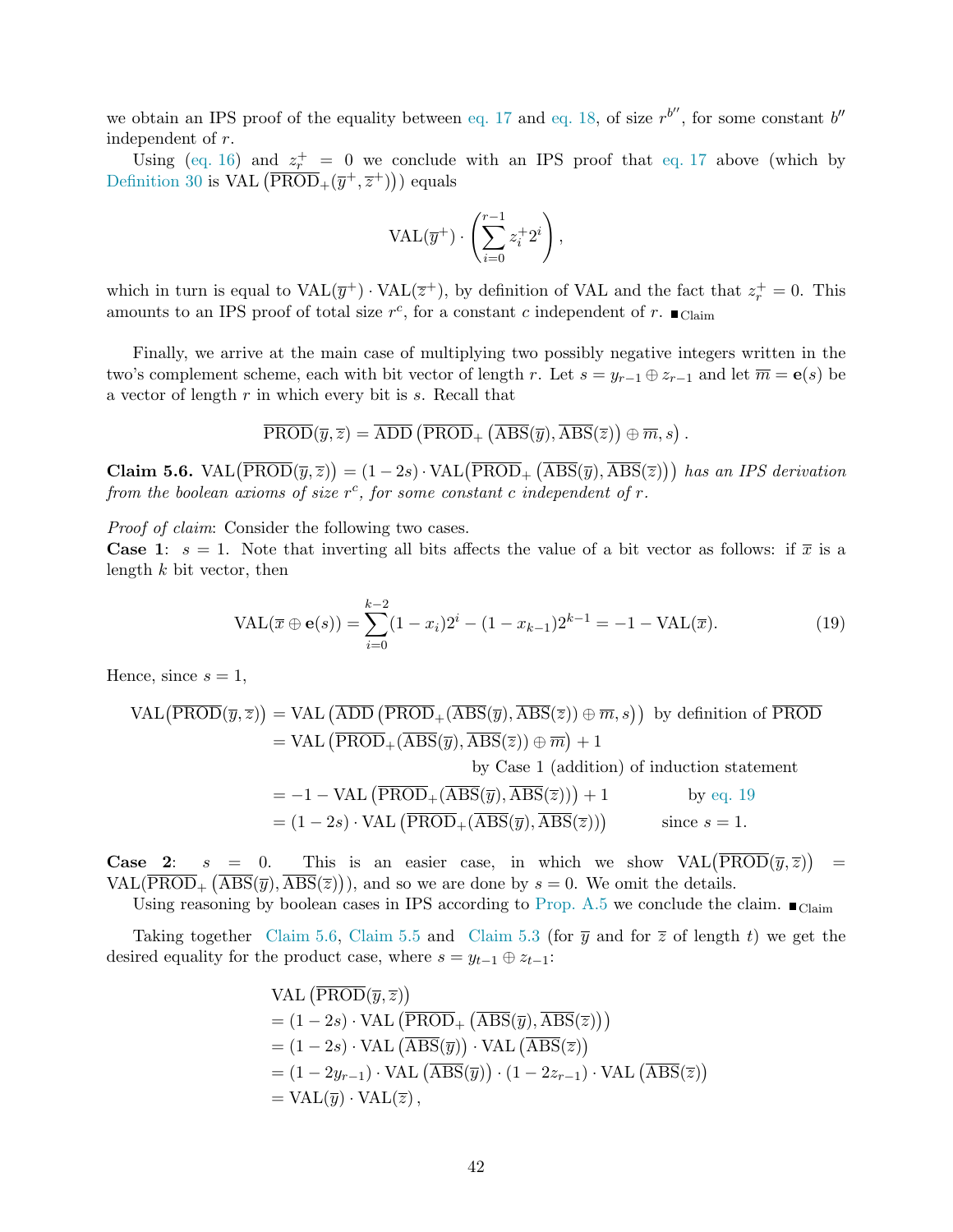where the penultimate equation stems from the polynomial identity  $(1 - 2y_{t-1}) \cdot (1 - 2z_{t-1}) =$  $1 - 2(y_{t-1} \oplus z_{t-1}).$ 

This concludes the proof of the first part of [Lemma 5.1.](#page-38-1) For the second part, assuming that  $F(\overline{x})$ is constant-free, the proof is identical, noting simply that in the IPS proof we constructed above all coefficients are at most exponential in n, and thus by the upper bound  $\tau(m) \leq O(\log m)$  for every  $m \in \mathbb{N}$ , we get a constant-free IPS proof of size poly $(n)$ .  $\Box$ 

## <span id="page-44-0"></span>6 Algebraic versus Semi-Algebraic Proof Systems

Here we show that IPS simulates CPS over Q assuming the existence of small IPS refutations for the generalized binary value principle (and the binary value principle for the case of  $\mathbb{Z}$ ). Under reasonable conditions we show that in fact IPS is polynomially equivalent to CPS assuming short IPS refutations of the (generalized) binary value principle, hence bridging the gap between algebraic and semi-algebraic proof systems in the regime of very strong proof systems. We work with the boolean versions of both CPS and IPS, meaning that the boolean axioms are present.

Moreover, we demonstrate two kinds of conditional simulations: a (standard) polynomial simulation for the language of unsatisfiable sets  $\overline{\mathcal{F}}$  of polynomial *equations*, and in [Sect. 6.2](#page-50-0) an *effective* simulation (in the sense of Pitassi-Santhanam [\[40\]](#page-55-18)) for the language of unsatisfiable sets containing both equations  $\overline{\mathcal{F}}$  and inequalities  $\overline{\mathcal{H}}$  over  $\mathbb{Z}$ ; similar reasoning works over Q). Note that we cannot hope to show a (standard) simulation of CPS by IPS for the language containing both polynomial equalities and polynomial inequalities, because inequalities are not expressible directly as polynomial equations in IPS; hence, for the sake of the second kind of simulation we first translate  $\overline{\mathcal{H}}$  to bit representation and only then simulate the CPS proof, yielding an effective simulation.

We now prove the simulation for constant-free proofs over  $\mathbb{Q}$ , and in [Sect. 6.2](#page-50-0) we will prove the effective simulation (over  $\mathbb{Z}$ , which implies the same result over  $\mathbb{Q}$ ).

Recall that  $IPS_{\mathbb{Q}}$  and  $CPS_{\mathbb{Q}}$  stand for IPS and CPS proofs over  $\mathbb{Q}$ , respectively, and that by [Prop. 3.1,](#page-21-3) given a constant-free circuit C over  $\mathbb Q$  we can turn it into a constant-free circuit C' over Z computing  $M \cdot \widehat{C}$ , for some nonzero integer M, with  $|C'| \leq 4|C|$  and  $\tau(M) \leq 4|C|$ .

<span id="page-44-2"></span>**Definition 33** (syntactic length of a circuit over  $\mathbb{Q}$ ). The syntactic length of a circuit C over  $\mathbb{Q}$  is the syntactic length of the corresponding circuit  $C'$  over  $\mathbb Z$  constructed from  $C$  in [Prop. 3.1.](#page-21-3)

The main technical theorem of this section is the following:

<span id="page-44-1"></span>**Theorem 6.1** (conditional simulation of constant-free boolean  $CPS<sub>Q</sub>$  by constant-free boolean IPS<sub>Q</sub>). Let  $\overline{\mathcal{F}}$  denote a system of polynomial equations over Q written as constant-free circuits  ${F_i(\overline{x}) = 0}_{i \in I}$  and let  $C(\overline{x}, \overline{\mathcal{F}}) = -1$  be a constant-free CPS<sub>Q</sub> refutation of  $\overline{\mathcal{F}}$  where  $C(\overline{x}, \overline{\mathcal{F}})$  is of size s and syntactic length t (as in [Definition 33\)](#page-44-2).<sup>16</sup> Assume that the binary value principle  $BVP_{t,M}$ has a size  $\leq r$  constant-free IPS<sub>Q</sub> refutation, for every given positive integer M with  $\tau(M) = O(s)$ . Then, there is a constant-free IPS<sub>Q</sub> refutation of  $\overline{\mathcal{F}}$  with size poly $(s, t, r)$ .

**Remark 6.2.** 1. By inspection of the proof of [Thm. 6.1](#page-44-1) one can see that the degree of the simulating IPS refutation can be exponential in the size of the resulting circuit (clearly, the degree cannot be larger than that).

<sup>&</sup>lt;sup>16</sup>We need to consider also the size of the CPS refutation *after* the substitution of  $\overline{\mathcal{F}}$  for the placeholder variables, that is,  $C(\overline{x}, \overline{\mathcal{F}})$ , because of the slightly peculiar nature of IPS (similar to CPS) in which the size of a refutation does not include directly the size of the assumptions it refutes.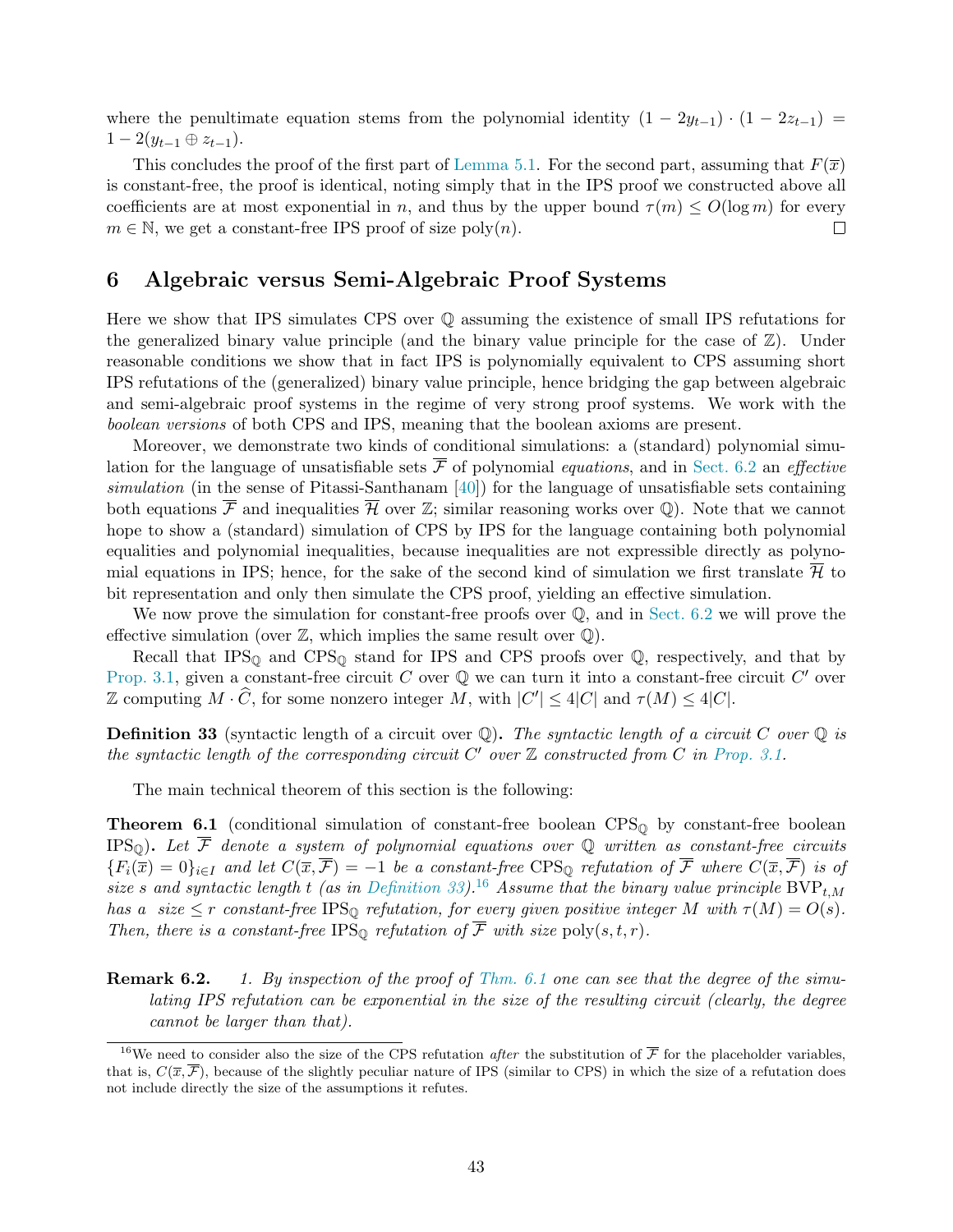2. Assuming that indeed propositional IPS simulates propositional CPS, by [Prop. 4.13](#page-34-1) propositional IPS also simulates any propositional CPS (or Positivstellensatz/SoS) refutation of CNF formulas given as inequalities. This is because if propositional CPS has a short refutation for a CNF given as inequalities [\(Definition 16\)](#page-20-2) then from Prop.  $4.13$ , propositional CPS also has a short refutation of the CNF given as equations [\(Definition 11\)](#page-17-1).

Since the simulation of CPS by IPS in Thm.  $6.1$  depends on the syntactic length t of the simulated CPS proof, if we aim to achieve a (polynomial) simulation we need to bound the syntactic length of the CPS proofs to be at most polynomial in the proof size. We denote this restricted proof system by  $CPS_{\mathbb{Z}}^{\star}$  and  $CPS_{\mathbb{Q}}^{\star}$ . In other words, a family  $\{\pi_i\}_{i=1}^{\infty}$  of  $CPS_{\mathbb{Z}}$  (resp.  $CPS_{\mathbb{Q}}$ ) proofs is said to be a family of  $\overline{CPS^*_{\mathbb{Z}}}$  (resp.  $\overline{CPS^*_{\mathbb{Q}}}$ ) proofs if there is a constant c such that for every  $i \in \mathbb{N}$ , the syntactic length of  $\pi_i$  is at most  $|\pi_i|^c$ . In other words, the maximal value (over  $\{0,1\}$ -assignments to the variables) of every gate in  $CPS^*_{\mathbb{Z}}$  proof-sequence  ${\{\pi_i\}}_{i=1}^{\infty}$  is bounded from above by  $2^{|\pi_i|^{O(1)}}$ .

It is important to note that most known examples of short semi-algebraic proofs of propositional formulas have polynomial syntactic length, as the multiplication of arbitrary inequalities is not used, and multiplying by x or by  $1 - x$  for a variable x increases the syntactic length additively. The use of division by scalars (for example, in the LS proof of PHP) can increase the syntactic length in [Prop. 3.1;](#page-21-3) however, as those scalars have at most exponential (actually, polynomial) values, the transformation from rational numbers to integers can bring at most  $(exp(poly(n)))^{proof-size}$  factor, thus a polynomial number of bits.

Recall the terminology in [Sect. 3.1:](#page-20-1) a refutation in  $IPS_{\mathbb{Z}}$  means a proof of M for some nonzero integer M. Further, we say that  $IPS_{\mathbb{Z}}$  simulates  $CPS_{\mathbb{Q}}$  if a size-s  $CPS_{\mathbb{Q}}$  proof of p from assumptions  $\overline{\mathcal{F}}$  over  $\mathbb Z$  implies that there is a poly(s)-size IPS<sub>Z</sub> proof of  $M \cdot p$  from  $\overline{\mathcal{F}}$ , for some nonzero integer  $M$ .

The binary value principle thus characterizes exactly the apparent advantage CPS has over IPS, in the following sense:

<span id="page-45-0"></span>Corollary 6.3 (BVP characterizes the strength of boolean CPS). In what follows, IPS and CPS stand for boolean IPS and boolean CPS, respectively, where both are proof systems for refuting unsatisfiable sets of polynomial equalities (not necessarily CNF formulas).

- 1. Constant-free  $IPS_{\mathbb{Z}}$  simulates constant-free  $CPS_{\mathbb{Z}}^*$  iff constant-free  $IPS_{\mathbb{Z}}$  admits  $\text{poly}(t)$ -size refutations of  $BVP_t$ .
- 2. Constant-free IPS<sub>Q</sub> simulates constant-free  $CPS^*_{\mathbb{Q}}$  iff for every positive integer M, constant-free IPS<sub>Q</sub> admits poly $(t, \tau(M))$ -size refutations of BVP<sub>t,M</sub>.
- Proof: We show the proof of [item 2](#page-46-2) (which includes all the ideas for the other case).

 $(\Leftarrow)$  Assume that for every positive integer M constant-free IPS<sub>Q</sub> admits poly $(t, \tau(M))$ -size refutations of BVP<sub>t,M</sub>. Then specifically for  $\tau(M) = O(s)$  there is a poly $(t, s)$  upper bound on the size of constant-free IPS<sub>Q</sub> refutations of BVP<sub>t,M</sub>. By [Thm. 6.1](#page-44-1) if there exists a syntactic-length t constant-free CPS<sub> $_{\mathbb{Q}}^{\star}$ </sub> refutation of  $\overline{\mathcal{F}}$  then there exists a constant-free IPS refutation of  $\overline{\mathcal{F}}$  with size  $poly(s, t, r) = poly(s)$ , because  $t = poly(s)$  by assumption and  $r = poly(s, t)$ .

 $(\Rightarrow)$  This follows from the CPS<sub>Z</sub> upper bound on BVP<sub>n</sub> demonstrated in [Prop. 4.1.](#page-29-0) More precisely, it suffices to show that given a positive integer M there are constant-free  $CPS^{\star}_{\mathbb{Q}}$  refutations of  $BVP_{t,M}$ having poly $(t, \tau(M))$ -size. Using the notation as in the proof of [Prop. 4.1,](#page-29-0) we claim that the conic circuit  $\frac{1}{M} \cdot (\sum_{i=1}^t 2^{i-1} \cdot y_i) + \frac{1}{M} \cdot y_{t+1}$  serves as such a refutation. Indeed, this conic circuit is easily written as an  $O(t \cdot \log t + \tau(M))$ -size constant-free circuit. This is because  $\tau(2^{i-1}) = \log(i-1)$ , for every  $i = 1, \ldots, t$ , and  $1/M$  is clearly of size  $2 + \tau(M)$ . That this conic circuit is a refutation of  $BVP_{t,M}$  follows immediately from the definition (see the proof of [Prop. 4.1\)](#page-29-0).

The proof of [item 1](#page-46-3) is similar and we omit the details.

 $\Box$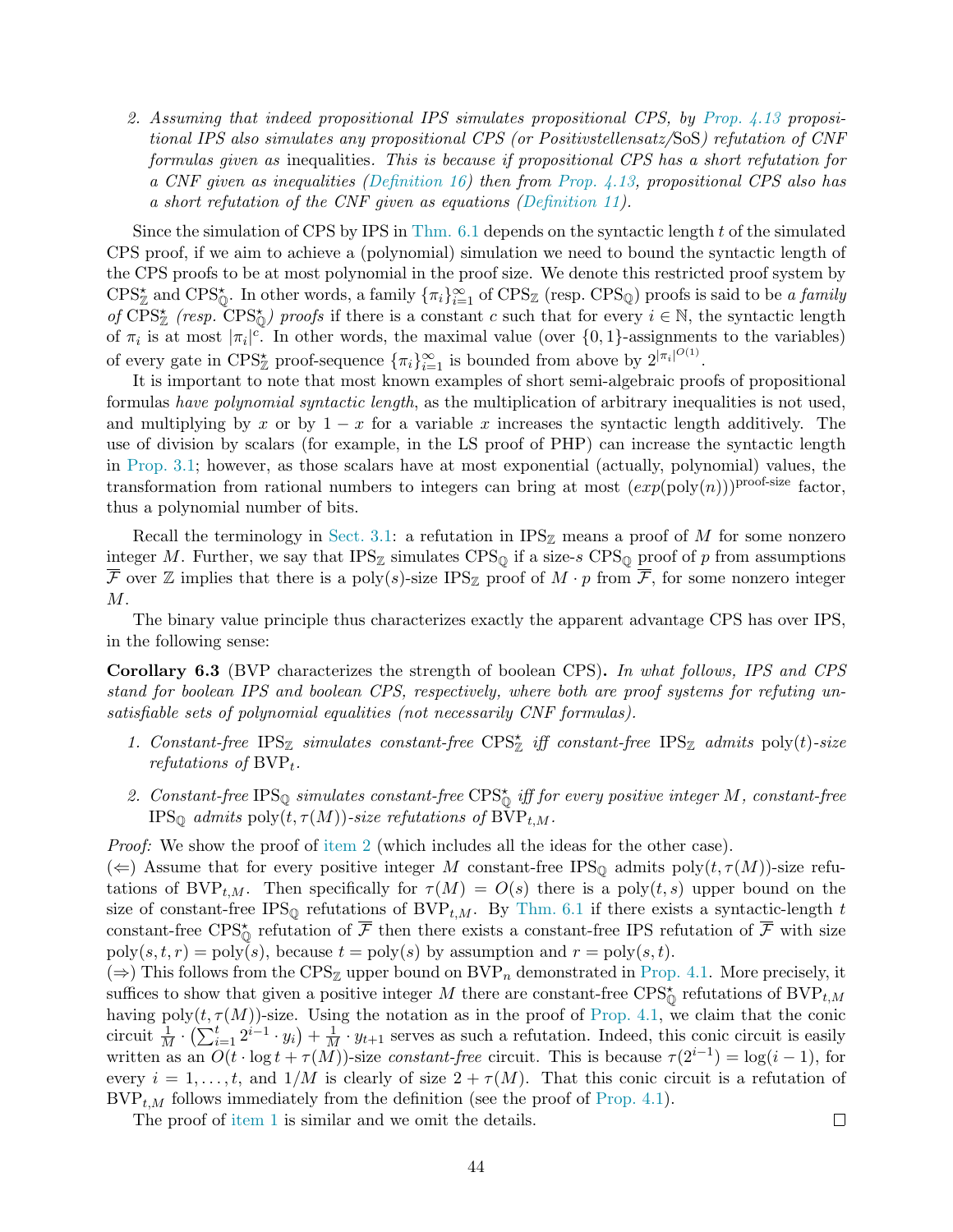By [Thm. 4.7](#page-31-1) CPS simulates IPS, hence when considering IPS proofs of which the syntactic-length grows polynomially in the size of the proofs, [Cor. 6.3](#page-45-0) characterizes when IPS and CPS can simulate each other. More precisely, similar to  $CPS^*_{\mathbb{Z}}$  and  $CPS^*_{\mathbb{Q}}$  we denote by  $IPS^*_{\mathbb{Z}}$  and  $IPS^*_{\mathbb{Q}}$  the proof systems consisting of IPS proofs in which the syntactic length grows polynomial in the size of proofs (over Z and Q, respectively). In other words, a family  $\{\pi_i\}_{i=1}^{\infty}$  of IPS<sub>Z</sub> (resp. IPS<sub>Q</sub>) proofs is said to be a family of  $IPS^*_{\mathbb{Z}}$  (resp.  $IPS^*_{\mathbb{Q}}$ ) proofs if there is a constant c such that for every  $i \in \mathbb{N}$ , the syntactic length of  $\pi_i$  is at most  $|\pi_i|^c$ .

<span id="page-46-1"></span>Corollary 6.4 (Conditional equivalence of strong algebraic and semi-algebraic proofs). In what follows, IPS and CPS stand for boolean IPS and boolean CPS, respectively, where both are proof systems for refuting unsatisfiable sets of polynomial equalities (not necessarily CNF formulas).

- <span id="page-46-3"></span>1. Constant-free  $\text{IPS}_{\mathbb{Z}}^{\star}$  is polynomially equivalent to constant-free  $\text{CPS}_{\mathbb{Z}}^{\star}$  iff constant-free  $\text{IPS}_{\mathbb{Z}}^{\star}$  admits poly(t)-size refutations of  $BVP_t$ .
- <span id="page-46-2"></span>2. Constant-free IPS $_{\mathbb{Q}}^*$  is polynomially equivalent to constant-free CPS $_{\mathbb{Q}}^*$  iff for every positive integer M constant-free IPS<sub>Q</sub> admits poly $(t, \tau(M))$ -size refutations of  $\text{BVP}_{t,M}$ .

Remark 6.5. The results above in [Thm. 6.1,](#page-44-1) [Cor. 6.3](#page-45-0) and [Cor. 6.4](#page-46-1) hold trivially also in the unitcost model, where we consider the size of coefficient in the ring or field to be 1. More precisely, if we replace the term "constant-free proof" with the term "proof" the results still hold. This is because we limit the syntactic length of the original CPS circuit, and the size of circuit families of polynomial syntactic length in the unit-cost model is smaller or equal than their size in the constant-free model. And if a family of constant-free circuits (proofs)  $C_n$  simulates a family of constant-free circuits with a polynomial syntactic length  $D_n$ , then the corresponding circuit family  $C'_n$  in the unit-cost model also simulates the corresponding circuit family  $D'_n$  in the unit-cost model (because  $|D_n| \leq \text{poly}(|D'_n|)$ ).

#### <span id="page-46-0"></span>6.1 Proof of [Thm. 6.1](#page-44-1)

We need to show that there is an IPS<sub>Z</sub> refutation of  $\overline{\mathcal{F}}$ . We first translate the setting to the integers, since this will allow us to use the main binary value [Lemma 5.1](#page-38-1) which is stated for  $\mathbb{Z}$ , as follows: we take the  $CPS_{\mathbb{Q}}$  refutation, turn it into a  $CPS_{\mathbb{Z}}$  refutation without increasing the size too much (the syntactic length stays the same by definition), and then simulate this refutation in  $IPS_{\mathbb{Z}}$ , that is, construct an IPS<sub>Z</sub> proof from  $\overline{\mathcal{F}}$  of a nonzero integer M. Dividing this IPS<sub>Z</sub> refutation by M we get the desired IPS<sub>Q</sub> refutation of  $\overline{\mathcal{F}}$ . We formalize this conversion in the following proposition:

<span id="page-46-4"></span>**Proposition 6.6** (going from constant-free CPS<sub>Q</sub> to constant-free CPS<sub>Z</sub>). Let  $\overline{\mathcal{F}}$  denote a system of polynomial equations over Q written as constant-free circuits  $\{F_i(\overline{x})=0\}_{i\in I}$  and let  $C(\overline{x},\overline{F})=-1$ be a constant CPS<sub>Q</sub> refutation of  $\overline{\mathcal{F}}$ , where  $C(\overline{x}, \overline{\mathcal{F}})$  has size s and syntactic length t. Then, there exists a set of polynomial equations over  $\mathbb{Z}$  denoted  $\overline{\mathcal{F}}^* = \{F_i^*(\overline{x}) = 0\}_{i \in I}$ , where  $F_i^*(\overline{x}) = M_i \cdot F_i(\overline{x})$ for some nonnegative  $M_i \in \mathbb{Z}$ , for all  $i \in I$ , and a constant-free  $CPS_{\mathbb{Z}}$  proof  $C^{\star}(\overline{x}, \overline{y})$  from  $\overline{\mathcal{F}}^{\star}$  of  $M \cdot (-1)$ , for some nonzero  $M \in \mathbb{Z}$ , such that  $C^{\star}(\overline{x}, \overline{\mathcal{F}}^{\star})$  has both size and syntactic length poly $(s,t)$ .

Proof: The proof is identical to the proof of [Prop. 3.1](#page-21-3) (cf. [Cor. 3.2\)](#page-22-1). Specifically, given a constantfree circuit D over  $\mathbb Q$  the Induction Statement in the proof of [Prop. 3.1](#page-21-3) shows that there exists a size at most 4|D| constant-free circuit  $D^*$  over  $\mathbb Z$  that computes  $M \cdot \widehat{D}$  for some nonzero integer M. Accordingly, we turn  $\overline{\mathcal{F}}$  into  $\overline{\mathcal{F}}^*$  and  $C(\overline{z}, \overline{y})$  into  $C^*(\overline{z}, \overline{y})$  in this way. By definition of syntactic length for circuits over  $\mathbb Q$  the syntactic length of  $C^*(\overline{z}, \overline{y})$  is t.  $\Box$ 

By [Prop. 6.6,](#page-46-4) to prove [Thm. 6.1](#page-44-1) we can assume without loss of generality that  $\overline{\mathcal{F}}$  is a system of constant-free-circuit equations over Z and that  $C(\overline{x}, \overline{\mathcal{F}}) = -M$  is a constant-free CPS<sub>Z</sub> refutation,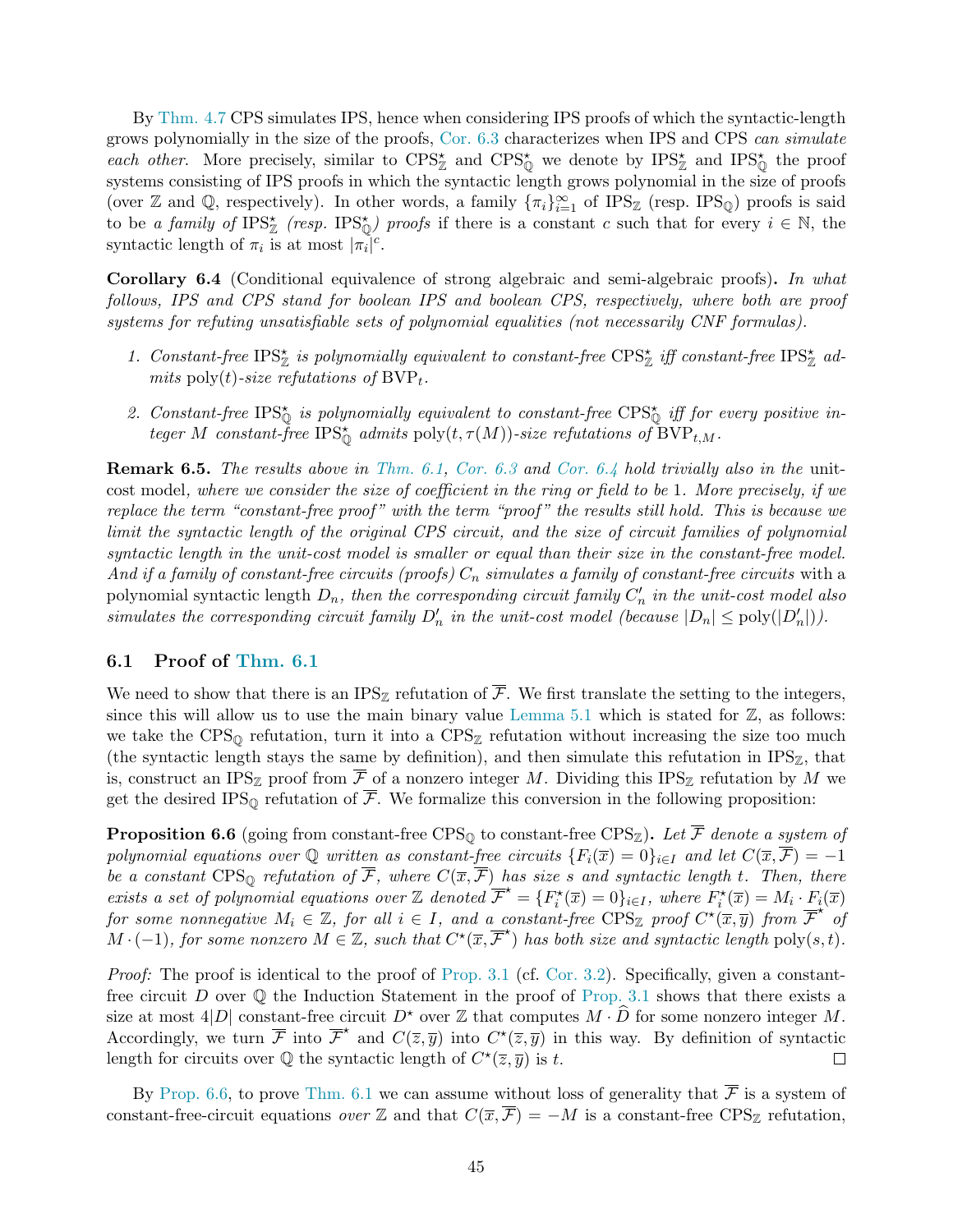where  $C(\overline{x}, \overline{\mathcal{F}})$  is of size s and syntactic length t. Thus, from now on we assume that all constant-free circuits and proofs are over Z.

Given a multi-output circuit of size s, with m output gates, each computing the circuit  $H_i$  (for  $i \in [m]$ , we assume that an algebraic circuit for  $\sum_{j=1}^{m} H_j^2$  is defined to be a sum of m summands, written as a binary tree of logarithmic in m depth, in which each summand  $H_j^2$  is defined as the circuit whose output is a product gate with its two children connected to the output gate of  $H_j$ , and where different  $H_j$ 's can have common nodes (so that the size of the circuit computing  $\sum_{j=1}^m H_j^2$  is linear in s).

<span id="page-47-1"></span>**Lemma 6.7** (sign bit of sum of squares is zero). Consider the circuit  $H = \sum_{j \in J} H_j^2$ , and let  $\text{BIT}_t(H)$ be the sign bit of  $\overline{\text{BIT}}(H)$ . Then  $\text{BIT}_t(H) = 0$  has a polynomial-size IPS proof (using only the boolean axioms).

Proof: Informally, the idea is to prove the desired equation using only the structure of sign bits of additions and squares appearing in top layers only (the layers close to the output gate) of  $H$ , without looking at the individual structure of the circuits  $H_j$ 's.

First, we show that the sum of two nonnegative numbers is nonnegative, that is, if a pair of circuits have sign bits that are zero then the sign bit of their addition is also zero, and in symbols:

$$
BIT_t(F) = 0, \; BIT_t(G) = 0 \vdash_{IPS}^{poly(|F|,|G|)} BIT_{t+1}(F+G) = 0,
$$

where the sign bit of F, G is bit t and the sign bit of  $F + G$  is bit  $t + 1$ .

Let  $y := \text{BIT}_t(F)$  and  $z := \text{BIT}_t(G)$ , then by [Definition 27](#page-36-0) the sign bit of  $F + G$  is computed as  $y \oplus z \oplus \text{CARRY}_{t+1}(\overline{\text{BIT}}(F), \overline{\text{BIT}}(G))$ , because we have padded F and G by their sign bits  $y, z$ , respectively, before the addition. Given that  $y = 0$  and  $z = 0$  by assumption, we need to prove that  $CARRY_{t+1}(\overline{BIT}(F),\overline{BIT}(G)) = 0$ . By [Definition 27](#page-36-0)  $CARRY_{t+1}(\overline{BIT}(F),\overline{BIT}(G)) = (y \wedge z) \vee ((y \vee z) \vee (z \vee z))$  $(z) \wedge \cdots$ ). Since the arithmetic expressions (according to [Definition 26\)](#page-36-4) for  $y \wedge z$  and  $y \vee z$  can be easily proved to be zero (from  $y = 0, z = 0$ ), and the same holds for  $0 \wedge \cdots$ , we conclude that the sign bit of  $F + G$  is zero.

To prove that each of the squares  $H_j^2$  are nonnegative, one needs to consider the two cases of the sign bit x of  $H_j$  and infer that the sign bit of the square is zero in both cases using [Prop. A.5.](#page-51-2)

Recall that

$$
\overline{\text{PROD}}(\overline{y},\overline{z}) := \overline{\text{ADD}}\left(\overline{\text{PROD}}_+\left(\overline{\text{ABS}}(\overline{y}),\overline{\text{ABS}}(\overline{z})\right) \oplus \overline{m},s\right),
$$

where  $s = y_{t'} \oplus z_{t'}$  and  $\overline{m} = e(s)$ , with  $y_{t'}, z_{t'}$  the sign bits of  $\overline{y}, \overline{z}$  as bit vectors in the two's complement notation, respectively.

In both cases of the sign of  $H_j$ , we have  $s = 0$  and  $\overline{m} = \overline{0}$  as y and z are equal in our case. Everything else is identical in both cases: the sign bit of  $\overline{PROD}_+$  is always zero, because  $\overline{PROD}_+$  is a consecutive sum of nonnegative numbers (the sign of each of those numbers  $s_i$  from the definition of  $\overline{\text{PROD}}_+$  is obtained by  $\wedge$ -ing a single bit with the sign of  $\overline{\text{ABS}}$ , the latter being zero by [Claim 5.4\)](#page-42-0), and we have already proved that the sum of nonnegative numbers is nonnegative. Applying the latter fact once again, we conclude that the sign of  $H_j^2$  is zero in both cases.  $\Box$ 

We will need the following simple lemma:

<span id="page-47-0"></span>**Lemma 6.8.** Let  $G$  be an algebraic circuit which is an arithmetization of a boolean circuit  $g$ [\(Definition 26\)](#page-36-4). Then, IPS has a polynomial-size in |G| derivation of  $G^2 - G$  from the boolean axioms.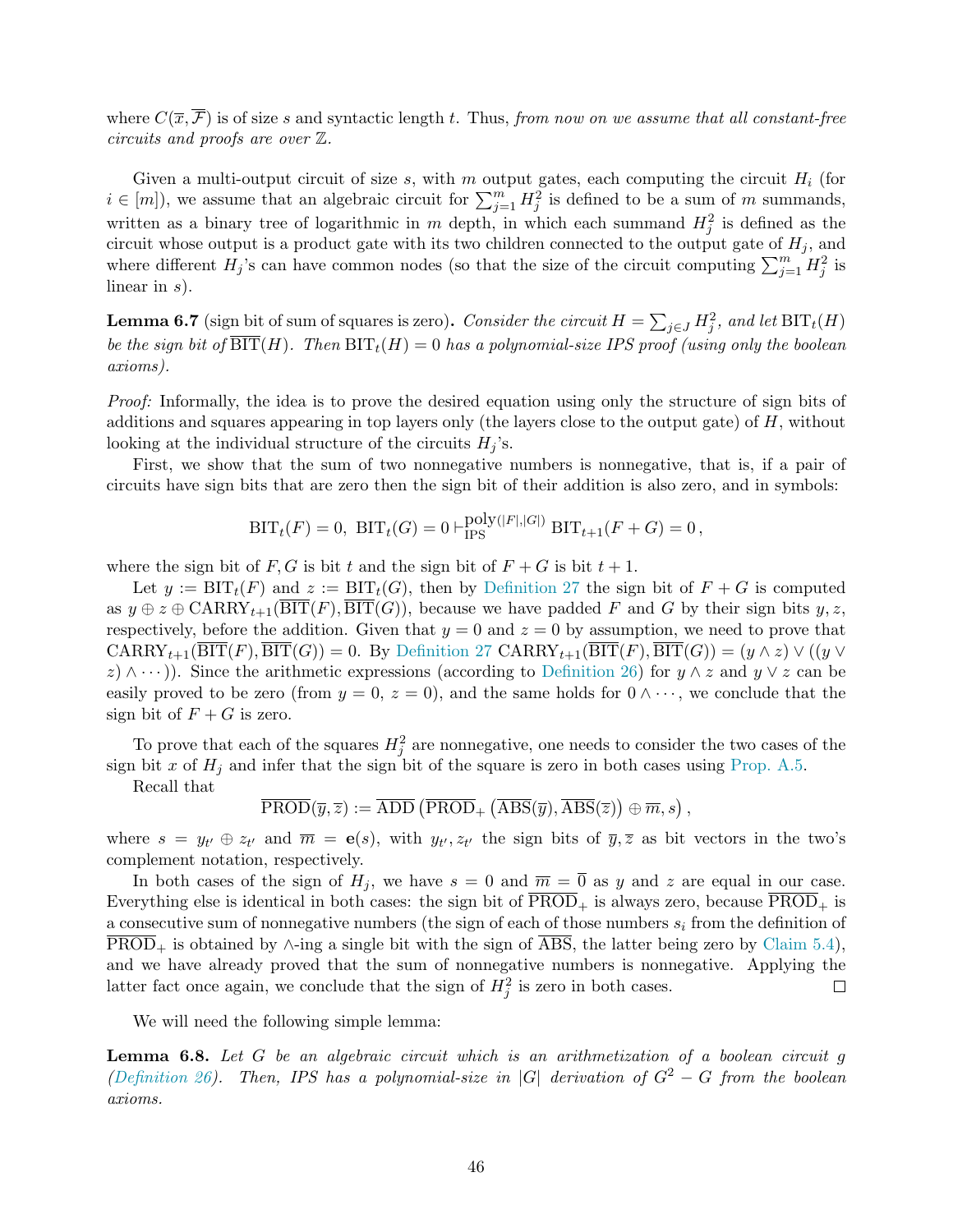*Proof:* This is proved by induction on  $|G|$ ; see for example [\[23,](#page-54-16) Lemma 4], where this is proved for polynomial calculus over algebraic formulas denoted  $F$ - $PC$ .  $\Box$ 

Since for any circuit F,  $BIT_i(F)$  is the result of an arithmetization of a boolean circuit we have:

<span id="page-48-0"></span>**Corollary 6.9.** Let F be a circuit, then IPS has a polynomial-size derivation of  $\text{BIT}_i(F)^2 - \text{BIT}_i(F)$ from the boolean axioms.

<span id="page-48-2"></span>**Lemma 6.10** (sign bit of literals is zero). Let  $x_i$  be a variable and let  $\text{BIT}_1(x_i)$  and  $\text{BIT}_1(1 - x_i)$ be the sign bits of of  $\overline{\text{BIT}}(x_i)$  and  $\overline{\text{BIT}}(1-x_i)$ , respectively. Then  $\overline{\text{BIT}}(x_i) = 0$  and  $\overline{\text{BIT}}(1-x_i) = 0$ have constant-size IPS proofs (using only the boolean axioms).

*Proof:* Observe that indeed the syntactic length of  $x_i$  and  $1 - x_i$  is 2. Now,  $\text{BIT}_1(x_i) = 0$  holds by definition, since we define  $\overline{\text{BIT}}(x_i) = 0x_i$  [\(Definition 31\)](#page-38-2). For  $\text{BIT}_1(1 - x_i) = 0$ , this follows by considering the two options  $x_i = 0$  and  $x_i = 1$  (where the size of the proofs is constant, since the statement itself is of constant size, namely, it involves only a single variable and a two-bit vector).  $\Box$ 

<span id="page-48-3"></span>Lemma 6.11 (sign bits of axioms are zero). Given there are polynomial-size IPS proofs of  $\text{BIT}_t(f(\bar{x})) = 0$  from  $f(\bar{x}) = 0$  and the boolean axioms, where  $t + 1$  is the syntactic length of  $f(\bar{x})$ .

*Proof:* By [Lemma 5.1](#page-38-1) we know that  $VAL(\overline{BIT}(f)) = f$ , and hence by assumption  $VAL(\overline{BIT}(f)) = 0$ . We need to show that under  $VAL(BIT(f)) = 0$  we can infer  $BIT_t(f) = 0$  with a short IPS proof. Note that this inference is a substitution instance of the following inference:

<span id="page-48-1"></span>
$$
\sum_{i=1}^{t} 2^{i-1}x_i - 2^t x_{t+1} = 0 \vdash_{\text{IPS}} x_{t+1} = 0,
$$
\n(20)

where we substitute  $\text{BIT}_{i-1}(f)$  for  $x_i$   $(i = 1, \ldots, t + 1)$ . By [Fact A.8,](#page-53-8) IPS proofs are closed under substitution instances (together with the fact that the corresponding substitution instances of the boolean axioms  $\bar{x}^2 - \bar{x}$  are also provable in IPS by [Cor. 6.9\)](#page-48-0) and so it remains to show that under the assumption that BVP has polynomial-size IPS refutations, [eq. 20](#page-48-1) holds.

To prove [eq. 20](#page-48-1) it suffices to show that the assumptions  $x_{t+1} = 1$  and  $\sum_{i=1}^{t} 2^{i-1}x_i - 2^t x_{t+1} = 0$ can be refuted with a polynomial-size IPS refutation.

Assuming  $x_{t+1} = 1$ ,  $\sum_{i=1}^{t} 2^{i-1}x_i - 2^t x_{t+1} = 0$  becomes  $\sum_{i=1}^{t} 2^{i-1}x_i - 2^t = 0$ , and so it remains to show the following:

**Claim.** Under the assumption that  $BVP_n$  has  $poly(n)$ -size IPS refutations, there are polynomial-size *IPS refutations of*  $\sum_{i=1}^{t} 2^{i-1}x_i - 2^t = 0$ .

*Proof of claim*: Our assumption that there are polynomial-size IPS refutations of  $BVP_{t+1}$  $\sum_{i=1}^{t+1} 2^{i-1}$  $\sum$  $\begin{array}{l}\n\frac{t+1}{t-1}2^{t-1}x_i + 1 = 0, \\
\frac{t+1}{t+1}2^{i-1}(1-y_i) + 1 = 0 \text{ (again, by Fact A.8 and the fact that the substitution instance of the\n\end{array}$  $\begin{array}{l}\n\frac{t+1}{t-1}2^{t-1}x_i + 1 = 0, \\
\frac{t+1}{t+1}2^{i-1}(1-y_i) + 1 = 0 \text{ (again, by Fact A.8 and the fact that the substitution instance of the\n\end{array}$  $\begin{array}{l}\n\frac{t+1}{t-1}2^{t-1}x_i + 1 = 0, \\
\frac{t+1}{t+1}2^{i-1}(1-y_i) + 1 = 0 \text{ (again, by Fact A.8 and the fact that the substitution instance of the\n\end{array}$ boolean axioms  $\bar{x}^2 - \bar{x}$ , are easily provable when substituting  $1 - y_i$  for  $x_i$ 's; cf. Lemma [Lemma 6.8\)](#page-47-0). But  $\sum_{i=1}^{t+1} 2^{i-1}(1-y_i) + 1 = -(\sum_{i=1}^{t+1} 2^{i-1}y_i - 2^t) = 0.$   $\blacksquare$  Claim

Up to now, we have shown that for each algebraic circuit in the "base" of the conic circuit  $C(\overline{x}, \overline{y})$ comprising a CPS refutation (namely, the sub-circuits that substitute the placeholder variables  $\bar{y}$ , as well as the  $\bar{x}$  variables themselves), the sign bit can be proved to be zero in IPS. The following lemma shows that under these assumptions IPS can prove that the conic circuit  $C(\bar{x}, \bar{y})$  itself has a zero sign bit (for simplicity we use only  $\bar{x}$  variables in the circuit  $C(\bar{x})$  below).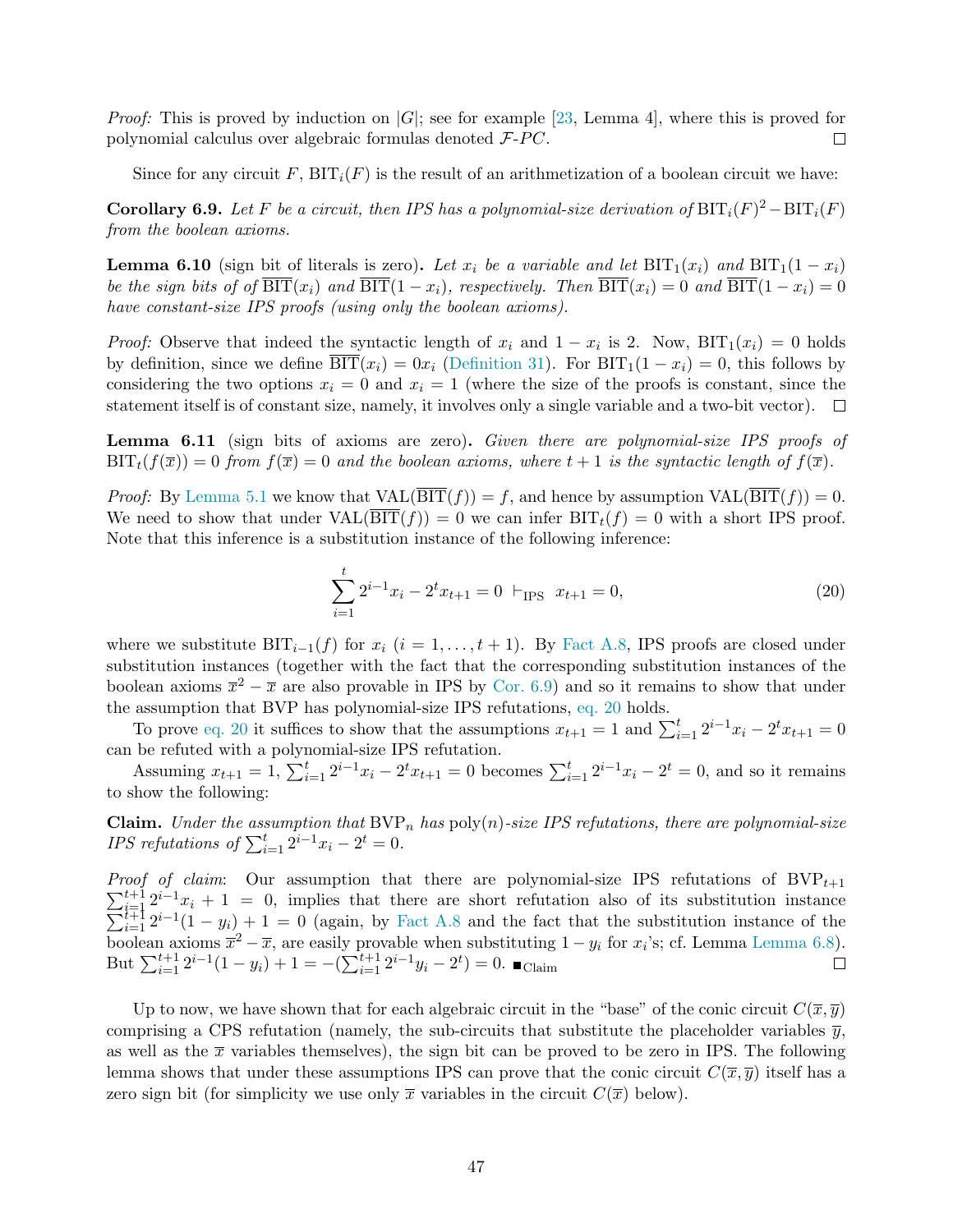<span id="page-49-0"></span>**Lemma 6.12** (conic circuits preserve zero sign bits). Let  $C(\overline{x})$  be a conic circuit over  $\mathbb Z$  in the variables  $\overline{x} = \{x_1, \ldots, x_n\}$ , let  $\overline{H} := \{H_i(\overline{x})\}_{i=1}^n$  be n circuits and suppose that t is the syntactic length of  $C(\overline{H})$ . Then, there is a polynomial-size in  $|C(\overline{H})|$  IPS proof that the sign bit of  $C(\overline{H})$  is 0, that is, of  $\text{BIT}_t(C(\overline{H})) = 0$ , from the assumptions  $\text{BIT}_{t_i-1}(H_i(\overline{x})) = 0$ , for all  $i \in [n]$ , where  $t_i$  is the syntactic length of  $H_i(\overline{x})$ .

*Proof:* The proof is by induction on the size of C. Note that any conic circuit C is one of the following: (1) a variable  $x_i$ , (2) a non-negative constant  $\alpha$ , (3) a square of some (not-necessarily conic) circuit, that is,  $C = G^2$ , or (4) an addition  $C = G + H$  or product  $C = G \cdot H$  of two conic circuits  $G, H$ . Therefore, the base cases of our induction will be the first three cases  $(1)-(3)$ , and the induction steps will be the latter case (4).

Base case:

**Case 1:**  $C = x_i$ . Then from the assumption that  $BIT_{t_j-1}(H_j(\overline{x})) = 0$  for all  $j \in [n]$ , we have that  $C(\overline{H}) = H_i(\overline{x})$ , and so we are done.

**Case 2:**  $C = \alpha$ , for a non-negative constant  $\alpha$ . Then by [Definition 31](#page-38-2)  $\overline{BIT}(\alpha)$  is the actual bits of  $\alpha$  in two's complement. Since  $\alpha$  is non-negative  $\text{BIT}_{t-1}(C(\overline{H})) = \text{BIT}_{t}(\alpha) = 0$ , for t the syntactic length of  $\alpha$ .

**Case 3:**  $C = G^2$  for some not-necessarily conic circuit G. This case follows from [Lemma 6.7.](#page-47-1)

#### Induction step:

**Case 1:**  $C = G + H$ . This follows from the claim that the sign bit of the addition of non negative numbers is 0, as shown in the proof of [Lemma 6.7.](#page-47-1)

**Case 2:**  $C = G \cdot H$ . This follows from the claim that the sign bit of the product of two non-negative integers is non-negative.  $\Box$ 

We are now ready to conclude the main theorem of this section.

*Proof of [Thm. 6.1.](#page-44-1)* By assumption,  $C(\overline{x}, \overline{y})$  is a conic circuit constituting a CPS refutation of  $\overline{\mathcal{F}}$ . We assume that  $\{f_i(\overline{x})\}_{i\in I}$  can be computed by a sequence of circuits  $\{F_i(\overline{x})\}_{i\in I}$  such that  $\sum_{i\in I} |F_i(\overline{x})|$  = u. Hence, by the definition of CPS, we set  $\overline{\mathcal{H}}$  to be the set of circuits that consists of  $F_i(\overline{x})$  and  $-F_i(\overline{x})$ , for all  $i \in I$ , as well as the boolean axioms translation  $x_i^2 - x_i$  and  $-x_i^2 + x_i$ , for all  $i \in [n]$ , and  $x_i$  and  $1 - x_i$ , for all  $i \in [n]$ . We thus have  $C(\overline{x}, \mathcal{H}) = -M$  as a polynomial identity.

Since C is a conic circuit, and the sign bits of all variables  $\bar{x}$  and all circuits in  $\bar{\mathcal{H}}$  can be proved in polynomial size (in u) to be 0, by Lemma  $6.10$  and Lemma  $6.11$ , respectively, we know from [Lemma 6.12](#page-49-0) that the sign bit of  $C(\overline{x}, \overline{\mathcal{H}})$  is 0 as well. Since  $C(\overline{x}, \overline{\mathcal{H}}) = -M$  is a polynomial identity, by [Fact A.1](#page-51-1)  $C(\overline{x}, \overline{\mathcal{H}}) + M$  has an IPS proof of size equal to the size of the circuit  $C(\overline{x}, \overline{\mathcal{H}}) + M$  itself. We now proceed to use the short refutation of the BVP to get a short IPS refutation from the fact that the sign bit of  $C(\overline{x}, \overline{\mathcal{H}})$  is 0 and  $C(\overline{x}, \overline{\mathcal{H}}) + M = 0$ . The following claim suffices for this purpose:

**Claim 6.13.** Assume that BVP<sub>n,M</sub> has poly $(n, \tau(M))$ -size IPS refutations Let  $F(\bar{x})$  be a circuit of syntactic length t and size s, such that IPS has a poly(s, t)-size proof of BIT<sub>t-1</sub>(F( $\overline{x}$ )) = 0 (where BIT<sub>t-1</sub>( $F(\overline{x})$ ) is the sign bit of  $F(\overline{x})$ ). Then there is a poly(s, t,  $\tau(M)$ ) refutation of  $F(\overline{x}) + M = 0$ .

*Proof of claim:* The size of the circuit  $F(\overline{x}) + M$  is  $s + \tau(M) + 1$ . By [Lemma 5.1,](#page-38-1) VAL( $\overline{BIT}(F(\overline{x}) +$  $M$ )) =  $F(\overline{x}) + M = 0$  has a polynomial size in  $s + \tau(M) + 1$  IPS proof from the boolean axioms. By the proof of [Lemma 5.1](#page-38-1) we also have a polynomial-size in s and  $\tau(M)$  IPS proof of

$$
\text{VAL}\left(\overline{\text{BIT}}(F(\overline{x}))\right) + M = 0,
$$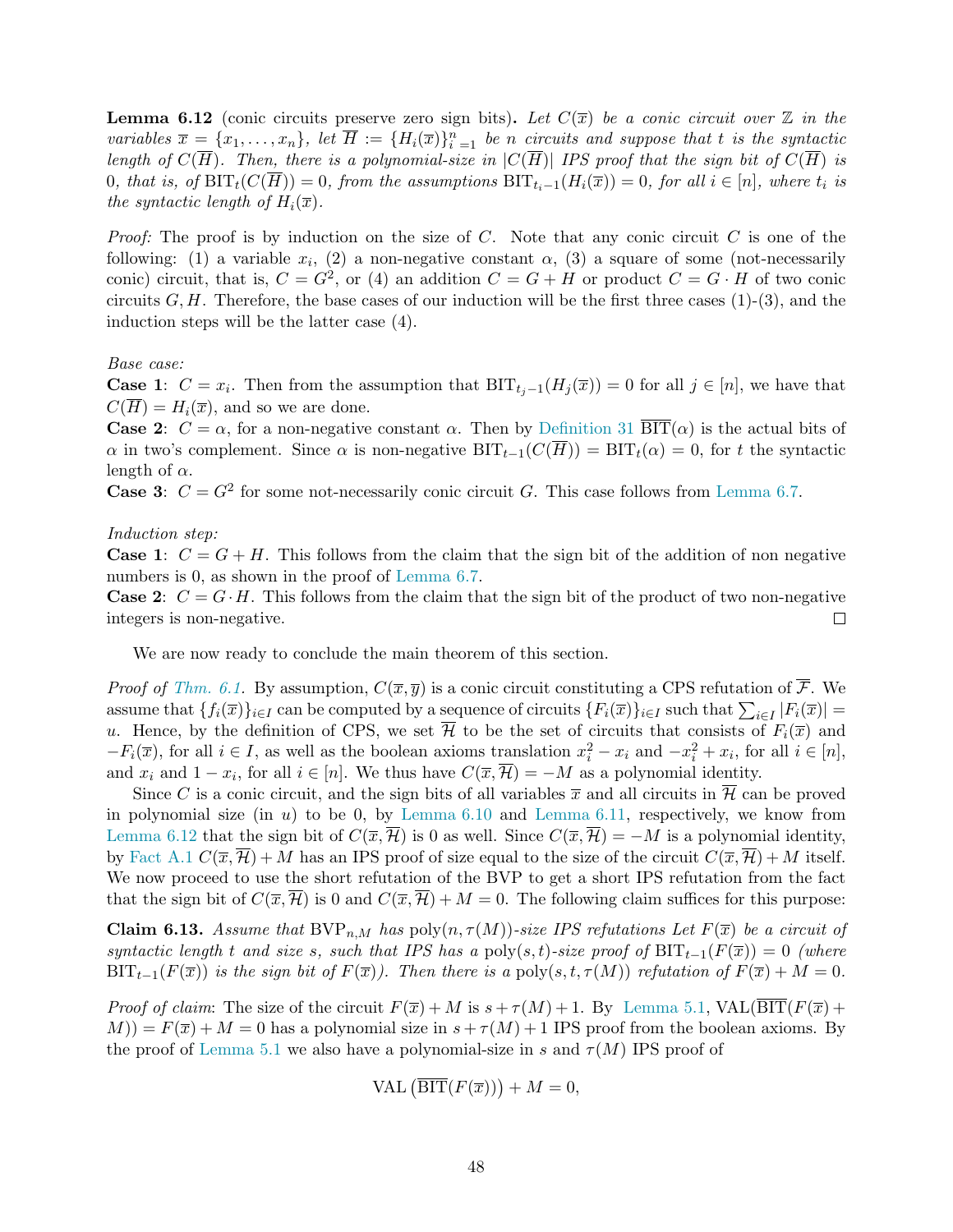namely, a proof of

$$
M + \sum_{i=0}^{t-2} 2^i \cdot w_i - 2^{t-1} \cdot w_{t-1} = 0, \quad \text{where } w_i := \text{BIT}_i(F(\overline{x})).
$$

By assumption,  $w_{t-1} = 0$  has a polynomial-size IPS proof, where  $w_{t-1}$  is the sign bit of  $F(\overline{x})$ . This leads to

<span id="page-50-1"></span>
$$
M + \sum_{i=0}^{t-1} 2^i \cdot w_i = 0.
$$
 (21)

Notice that [eq. 21](#page-50-1) is the binary value principle in which variables  $x_i$  for  $i = 1, \ldots, t$ , are replaced by the circuits  $\text{BIT}_{i-1}(F(\overline{x}))$ , denoted  $w_i$ . We assumed that the binary value principle has polynomialsize (in t and  $\tau(M)$ ) refutations (using only the boolean axioms as assumptions). Since IPS proofs are closed under substitutions of variables by circuits [\(Fact A.8\)](#page-53-8), there is a poly $(t, |BIT(F)|, \tau(M))$ size IPS refutation of [eq. 21](#page-50-1) from the substitution instances of the boolean axioms  $w_i^2 - w_i = 0$ , for  $i = 0, \ldots, t - 1$ . Since for every  $i = 0, \ldots, t - 1$ ,  $w_i^2 - w_i = 0$  has a short IPS proof by [Cor. 6.9,](#page-48-0) and since  $|\overline{\text{BIT}}(F)| = \text{poly}(t, |F|)$ , we conclude that there exists a  $\text{poly}(s, t, \tau(M))$ -size IPS refutation as desired.  $\blacksquare$  Claim  $\Box$ 

#### <span id="page-50-0"></span>6.2 Effective Simulation of CPS Refutations with Inequalities

We now turn to conditional effective simulation of CPS as a refutation system for *both equalities* and inequalities by IPS. Effective simulation means that we are allowed to non-trivially translate the input equalities and inequalities before refuting them in IPS, as long as the translation procedure is polynomial-time and preserves unsatisfiability [\[40\]](#page-55-18). Similar to the case of conditional simulation, it is enough to consider only the case of CPS and IPS proofs over  $\mathbb Z$  to conclude it also for  $\mathbb Q$ . We show here the case of non-constant-free boolean IPS and boolean CPS proofs over Z. The case over  $\mathbb Q$  and the cases of constant-free proofs over  $\mathbb Z$  and  $\mathbb Q$  are similar.

Note that since the construction of the circuit  $\text{BIT}_i(\cdot)$  [\(Sect. 5.2\)](#page-38-0) is mechanical and uniform, there is a straightforward deterministic (uniform) polynomial-time algorithm that receives a set of polynomial inequalities  $\overline{\mathcal{H}} = \{H_i(\overline{x}) \geq 0\}_i$  over  $\mathbb Z$  written as algebraic circuits (with coefficients written in binary) and outputs the polynomial equations, written as algebraic circuits, expressing that the sign bit of each  $H_j(\overline{x})$  is 0 (hence, expressing the inequalities  $\overline{\mathcal{H}}$ ). This translation of inequalities to polynomial equalities serves as our translation from  $\overline{\mathcal{H}}$  to the language of polynomial equations that is refutable in IPS. Given an inequality  $H_j(\overline{x}) \geq 0$  we denote by  $H_j(\overline{x}) \geq 0$  this translation; accordingly, we let  $\overline{\mathcal{H}} = \{ H_i(\overline{x}) \geq 0 : H_i(\overline{x}) \in \overline{\mathcal{H}} \}.$ 

**Theorem 6.14** (conditional effective simulation of boolean CPS by boolean IPS). Assume that the generalized binary value principle  $BVP_{t,M}$  has  $poly(t, \tau(M))$ -size boolean IPS refutations for every positive integer M. Let  $\overline{\mathcal{F}}$  denote a system of polynomial equations and let  $\overline{\mathcal{H}}$  denote a system of polynomial inequalities written as circuits  $\{H_j(\overline{x}) \geq 0\}_{j\in J}$  (including all the equations in  $\overline{\mathcal{F}}$  written as inequalities as described in [Definition 23\)](#page-28-1). Let  $C(\overline{x}, \overline{\mathcal{H}}) = -1$  be a CPS refutation of  $\overline{\mathcal{F}}$  and  $\overline{\mathcal{H}}$ where  $C(\overline{x}, \overline{\mathcal{H}})$  has size s and syntactic length t. Then, there is a boolean IPS refutation of  $\overline{\mathcal{H}}$  with size  $\text{poly}(s,t)$ .<sup>17</sup>

*Proof:* This is identical to the proof of [Thm. 6.1,](#page-44-1) only that we do not need to prove separately that the axioms in  $H$  have all bit-vector representation in which the sign bit is 0, since here this is given to us as an assumption.  $\Box$ 

<sup>&</sup>lt;sup>17</sup>Equivalently, we can also show that there is a size poly(s, t) IPS refutation of  $\overline{\mathcal{F}}$  and  $\overline{\mathcal{H}} \setminus \overline{\mathcal{F}}$ . But for simplicity we assume that the equalities  $\overline{\mathcal{F}}$  are also translated via  $\cdot$ .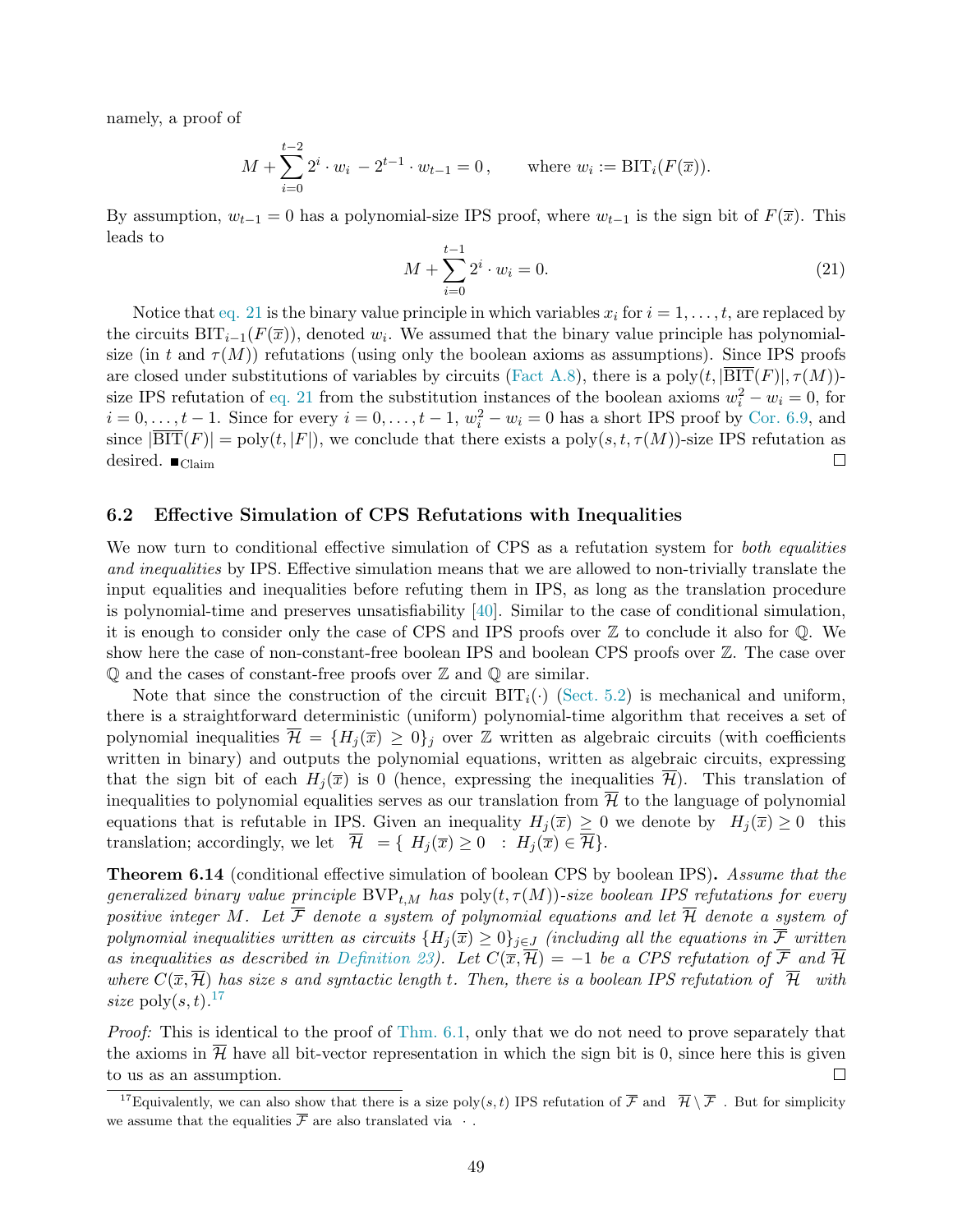## <span id="page-51-0"></span>Appendix

## A Basic Reasoning in IPS

Here we develop basic efficient reasoning in IPS. This is helpful for [Sect. 5.2.](#page-38-0)

First we show that polynomial identities are proved for free in IPS:

<span id="page-51-1"></span>**Fact A.1.** If  $F(\overline{x})$  is a circuit in the variables  $\overline{x}$  over the field  $\mathbb F$  that computes the zero polynomial, then there is an IPS proof of  $F(\overline{x}) = 0$  of size |F|.

*Proof of fact.* The IPS proof of  $F(\overline{x}) = 0$  is simply  $C(\overline{x}, \overline{z}) := F(\overline{x})$  (note that we do not need to use the boolean axioms nor any other axioms in this case). Observe that both conditions 1 and 2 for IPS hold in this case [\(Definition 10\)](#page-16-1).  $\Box$ 

Fact A.2. Let F, G, H be circuits and F be a collection of polynomial equations such that  $C: \mathcal{F} \vdash^{s_0}_{\text{IPS}}$  $F = G$  and  $C' : \mathcal{F} \vdash^{s_1}_{\text{IPS}} G = H$ . Then,  $(C + C') : \mathcal{F} \vdash^{s_0+s_1+1}_{\text{IPS}} F = H$ .

Proof of fact. 
$$
C(\overline{x}, \overline{\mathcal{F}}, \overline{x}^2 - \overline{x}) + C'(\overline{x}, \overline{\mathcal{F}}, \overline{x}^2 - \overline{x}) = F - G + G - H.
$$

<span id="page-51-3"></span>**Fact A.3.** Let F, G be circuits and  $\overline{\mathcal{F}}$  be a collection of polynomial equations such that  $C : \overline{\mathcal{F}} \vdash^{s_0}_{\text{IPS}} F = G$  and  $C' : \overline{\mathcal{F}} \vdash^{s_1}_{\text{IPS}} H = K$ . Then,  $(C + C') : \overline{\mathcal{F}} \vdash^{s_0+ s_1+1}_{\text{IPS}} F + H = G + K$ .

 $\Box$ 

Proof of fact.  $C(\overline{x}, \overline{\mathcal{F}}, \overline{x}^2 - \overline{x}) + C'(\overline{x}, \overline{\mathcal{F}}, \overline{x}^2 - \overline{x}) = F - G + H - K$ .

<span id="page-51-4"></span>Fact A.4. Let F, G be circuits and  $\overline{\mathcal{F}}$  be a collection of polynomial equations such that  $C: \overline{\mathcal{F}} \vdash^{s_0}_{\text{IPS}} F =$ G and  $C':\overline{\mathcal{F}}\vdash_{\text{IPS}}^{s_1} H = K$ . Assume that there is a circuit with two output gates, of size s, with one output gate computing H and the other output gate computing G. Then,  $\overline{\mathcal{F}} \vdash^{s_0+s_1+s+5}_{\text{IPS}} F \cdot H = G \cdot K$ .

Proof of fact. Observe that  $C(\overline{x}, \overline{\mathcal{F}}, \overline{x}^2 - \overline{x}) \cdot H + C'(\overline{x}, \overline{\mathcal{F}}, \overline{x}^2 - \overline{x}) \cdot G = F \cdot H - G \cdot H + H \cdot G - K \cdot G =$  $F \cdot H - G \cdot K$ . Hence, the desired proof is the *circuit*  $C(\overline{x}, \overline{y}, \overline{z}) \cdot H(\overline{x}) + C'(\overline{x}, \overline{y}, \overline{z}) \cdot G(\overline{x})$ , which by assumption that there is a circuit of size s computing both  $H, G$ , is at most  $s_0 + s_1 + s + 5$  (here,  $H, G$  can have common nodes).  $\Box$ 

We now wish to show that basic reasoning by *boolean* cases is efficiently attainable in IPS. Specifically, we are going to show that if for a given constant many variables (or even boolean valued polynomials)  $V$ , for every choice of a fixed (partial) boolean assignment to the variables  $V$  a polynomial equation is derivable, then it is derivable regardless (namely, derivable from the boolean axioms alone) in polynomial-size.

<span id="page-51-2"></span>**Proposition A.5** (proof by boolean cases in IPS). Let F be a field. Let  $V = \{H_i(\overline{x})\}_{i\in I}$  be a set of circuits with  $|V| = r$ , and  $\overline{F}$  be a collection of polynomial equations such that  $\{H_i^2(\overline{x}) - H_i(\overline{x})\}$  $[0]_{i\in I}\subseteq \overline{\mathcal{F}}$ . Assume that for every fixed assignment  $\overline{\alpha}\in\{0,1\}^r$  we have  $\overline{\mathcal{F}},\{H_i(\overline{x})=\alpha_i\}_{i\in I}\vdash_{\text{IPS}}^s$  $f(\overline{x}) = 0$ , then  $\overline{\mathcal{F}} \vdash_{\text{IPS}}^{c^r \cdot s} f(\overline{x}) = 0$ , for some constant c independent of r.

Proof: We proceed by induction on r.

Base case:  $r = 0$ . In this case we assume that  $\overline{\mathcal{F}} \vdash_{\text{IPS}}^s f(\overline{x}) = 0$  and we wish to show that  $\overline{\mathcal{F}} \vdash_{\text{IPS}}^{c^r \cdot s} f(\overline{x}) = 0$ , for some constant c, which is immediate since  $r = 0$ .

Induction step:  $r > 0$ . We assume that for every fixed assignment  $\overline{\alpha} \in \{0,1\}^r$  we have  $\overline{\mathcal{F}}, \{H_i =$  $\alpha_i\}_{i\in I} \vdash_{\text{IPS}}^s f(\overline{x}) = 0$ , and we wish to show that  $\overline{\mathcal{F}} \vdash_{\text{IPS}}^{c^r \cdot s} f(\overline{x}) = 0$ , for some constant c independent of r.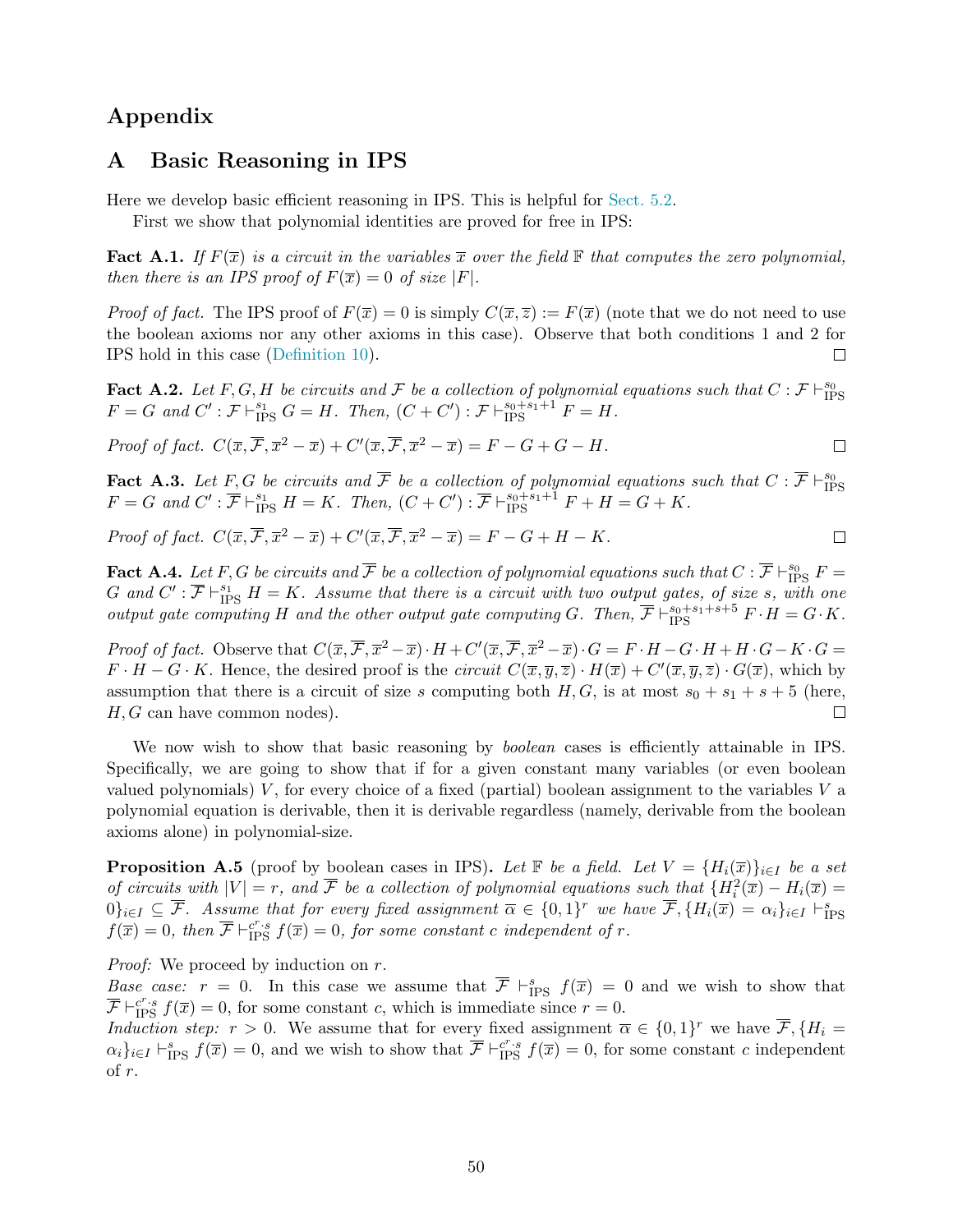By our assumption above we know that for every fixed assignment  $\overline{\alpha} \in \{0,1\}^{r-1}$  we have:

$$
\overline{\mathcal{F}}, H_1(\overline{x}) = 0, \{H_i(\overline{x}) = \alpha_i\}_{i \in I \setminus 1} \vdash_{\text{IPS}}^s f(\overline{x}) = 0, \text{ and } (22)
$$

$$
\overline{\mathcal{F}}, H_1(\overline{x}) = 1, \{H_i(\overline{x}) = \alpha_i\}_{i \in I \setminus 1} \vdash_{\text{IPS}}^s f(\overline{x}) = 0. \tag{23}
$$

From [eq. 22](#page-52-0) and [eq. 23,](#page-52-1) by induction hypothesis we have for some constant c independent of  $r$ :

<span id="page-52-2"></span><span id="page-52-1"></span><span id="page-52-0"></span>
$$
H_1(\overline{x}) = 0, \overline{\mathcal{F}} \vdash_{\text{IPS}}^{c^{r-1} \cdot s} f(\overline{x}) = 0, \text{ and} \tag{24}
$$

<span id="page-52-3"></span>
$$
H_1(\overline{x}) = 1, \overline{\mathcal{F}} \vdash_{\text{IPS}}^{c^{r-1} \cdot s} f(\overline{x}) = 0. \tag{25}
$$

It thus remains to prove the following claim:

**Claim A.6.** Under the above assumptions [eq. 24](#page-52-2) and [eq. 25,](#page-52-3) we have  $\overline{\mathcal{F}} \vdash_{IPS}^{c^r \cdot s} f(\overline{x}) = 0$ .

*Proof of claim:* By [eq. 24](#page-52-2) and [eq. 25](#page-52-3) we have two IPS proofs  $C(\overline{x}, \overline{y}, \overline{z})$  and  $C'(\overline{x}, \overline{y}, \overline{z})$  such that  $C(\overline{x}, \overline{\mathcal{F}}, H_1(\overline{x}), \overline{x}^2 - \overline{x}) = f(\overline{x})$  and  $C'(\overline{x}, \overline{\mathcal{F}}, 1 - H_1(\overline{x}), \overline{x}^2 - \overline{x}) = f(\overline{x})$  (note indeed that  $\overline{\mathcal{F}}, H_1(\overline{x})$ and  $\overline{x}^2 - \overline{x}$  are the axioms in the former case, and similarly for the latter case, where now  $1 - H_1(\overline{x})$ replaces the axiom  $H_1(\overline{x})$  each of size  $c^{r-1} \cdot s$ .

By the definition of IPS  $C(\overline{x}, \overline{y}, \overline{z}), C'(\overline{x}, \overline{y}, \overline{z})$  both compute polynomials that are in the ideal generated by  $\bar{y}, \bar{z}$ . This means that there are some polynomials  $Q_i, P_i, G, M, L_i, K_i$ , such that:

$$
\widehat{C}(\overline{x}, \overline{\mathcal{F}}, H_1(\overline{x}), \overline{x}^2 - \overline{x}) = \sum_i Q_i \cdot F_i + \sum_i L_i \cdot (x_i^2 - x_i) + G \cdot H_1(\overline{x}) = f(\overline{x}) \text{ and}
$$

$$
\widehat{C}'(\overline{x}, \overline{\mathcal{F}}, 1 - H_1(\overline{x}), \overline{x}^2 - \overline{x}) = \sum_i P_i \cdot F_i + \sum_i K_i \cdot (x_i^2 - x_i) + M \cdot (1 - H_1(\overline{x})) = f(\overline{x})
$$

(here,  $\overline{\mathcal{F}}, H_1(\overline{x})$  is substituted for  $\overline{y}$  in the first equation, and  $\overline{\mathcal{F}}, 1 - H_1(\overline{x})$  is substituted for  $\overline{y}$  in the second equation).

Hence, we can multiply these two true polynomial identities by  $(1 - H_1(\overline{x}))$  and  $H_1(\overline{x})$ , respectively, to get the following polynomial identities:

$$
(1 - H_1(\overline{x})) \cdot \widehat{C}(\overline{x}, \overline{\mathcal{F}}, H_1(\overline{x}), \overline{x}^2 - \overline{x}) =
$$
  

$$
(1 - H_1(\overline{x})) \cdot \sum_i Q_i \cdot F_i + (1 - H_1(\overline{x})) \cdot \sum_i L_i \cdot (x_i^2 - x_i) + G \cdot H_1(\overline{x}) \cdot (1 - H_1(\overline{x})) = (1 - H_1(\overline{x})) \cdot f(\overline{x})
$$

and

$$
H_1(\overline{x}) \cdot \widehat{C}'(\overline{x}, \overline{\mathcal{F}}, H_1(\overline{x}), \overline{x}^2 - \overline{x}) = H_1(\overline{x}) \cdot \sum_i P_i \cdot F_i + H_1(\overline{x}) \cdot \sum_i K_i \cdot (x_i^2 - x_i) + H \cdot H_1(\overline{x}) \cdot (1 - x_1)
$$
  
=  $H_1(\overline{x}) \cdot f(\overline{x}).$ 

Each of these two polynomial identities is an IPS proof from the assumptions  $\mathcal{F} = \{F_i\}_i$ , the boolean axioms, and the assumption  $H_1(\overline{x}) \cdot (1 - H_1(\overline{x})) \in \overline{\mathcal{F}}$  (more formally,  $(1 - H_1(\overline{x})) \cdot C$  and  $H_1(\overline{x}) \cdot C'$ are the circuits that constitute these pair of IPS proofs). Adding these two IPS proofs (note that the addition of two IPS proofs from a set of assumptions is still an IPS proof from that set of assumptions) we obtain the desired IPS proof of  $f(\overline{x})$ , with size  $2 \cdot c^{r-1} \cdot s + c_0 \leq c^r \cdot s$ , for a large enough constant c independent of r.  $\blacksquare$  Claim This concludes the proof of the proposition.  $\Box$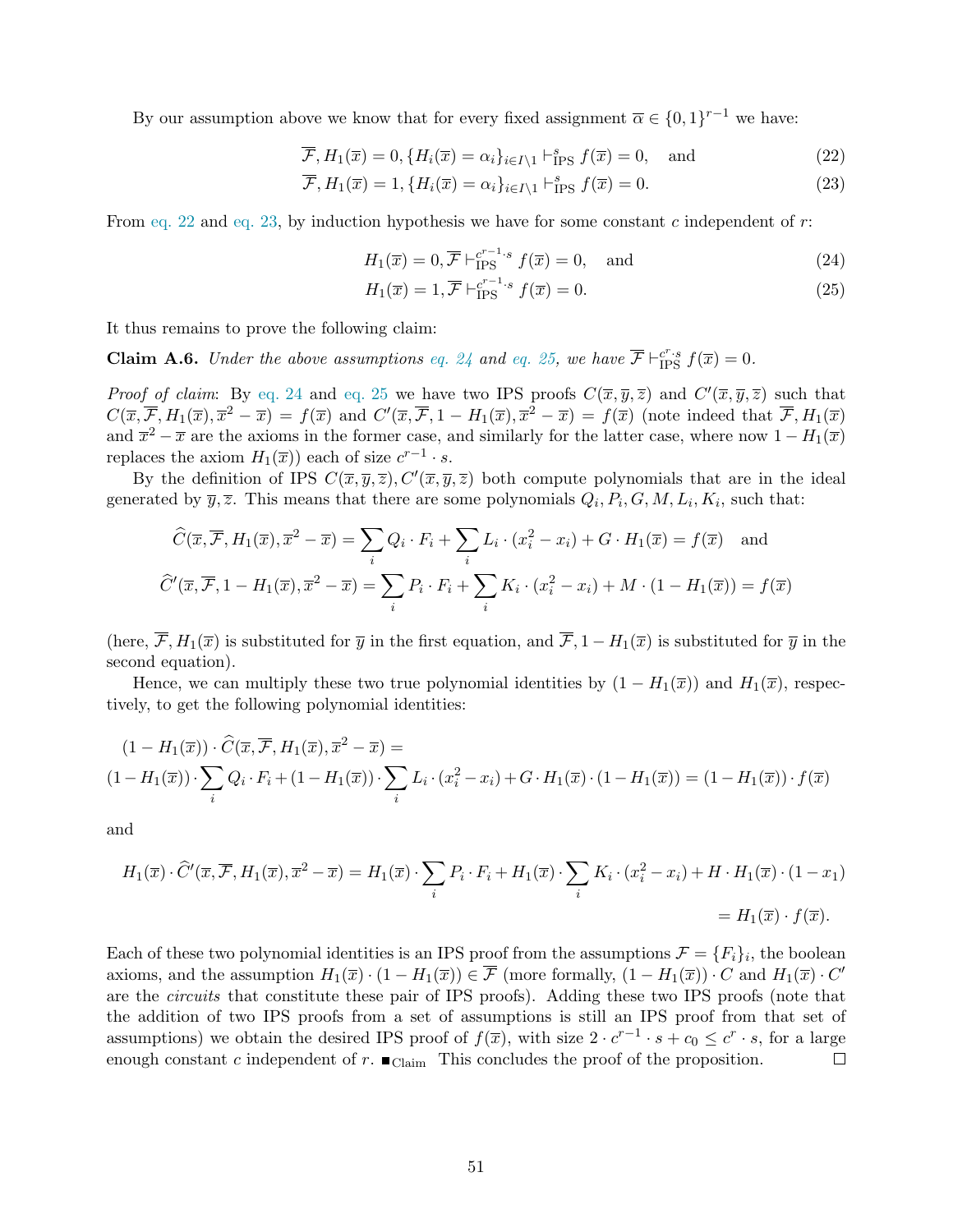[Prop. A.5](#page-51-2) allows us to reason by cases in IPS. For example, assume that we know that either  $H_i(\overline{x}) = 0$  or  $H_i(\overline{x}) = 1$ ; namely that we have the assumption  $H_i(\overline{x}) \cdot (H_i(\overline{x}) - 1) = 0$ . Then, we can reason by cases as follows: if we can prove from  $H_i(\overline{x}) = 0$  that A, with a polynomial-size proof, and from  $H_i(\overline{x}) = 1$  that B, with a polynomial-size proof, then using [Prop. A.5](#page-51-2) we have a polynomial-size proof that  $A \cdot B = 0$  from  $H_i(\overline{x}) \cdot (H_i(\overline{x}) - 1) = 0$ .

As an immediate corollary of [Prop. A.5](#page-51-2) we get the same proposition with  $H_i(\overline{x})$ 's substituted for variables:

**Corollary A.7.** Let  $\mathbb F$  be a field. Let  $V = \{x_i\}_{i\in I}$  be a set of variables with  $|V| = r$ , and  $\overline{\mathcal{F}}$  be a collection of polynomial equations. Assume that for every fixed assignment  $\overline{\alpha} \in \{0,1\}^r$  to the variables in V we have  $\overline{\mathcal{F}}, \{x_i = \alpha_i\}_{i \in I} \vdash_{\text{IPS}}^s f(\overline{x}) = 0$ , then  $\overline{\mathcal{F}} \vdash_{\text{IPS}}^{c^r \cdot s} f(\overline{x}) = 0$ , for some constant c independent of r.

<span id="page-53-8"></span>**Fact A.8** (IPS proofs are closed under substitutions). Let  $C(\overline{x}, \overline{y}, \overline{z})$  be an IPS proof of  $f(\overline{x})$  from the assumptions  ${F_i(\overline{x})}_{i=1}^m$ , and let  $\overline{H} = {H_i(\overline{x})}_{i=1}^n$  be a set of algebraic circuits. Then,  $C(\overline{H}/\overline{x}, \overline{y}, \overline{z})$  is an IPS proof of  $f(\overline{H}/\overline{x})$  from  $\{F_i(\overline{H}/\overline{x})\}_{i=1}^m$ , where  $\overline{H}/\overline{x}$  stands for the substitution of  $x_i$  by  $H_i(\overline{x})$ , for all  $i \in [n]$ .

The proof of [Fact A.8](#page-53-8) is immediate.

### Acknowledgement

We wish to thank Michael Forbes, Dima Itsykson, Toni Pitassi and Dima Sokolov for useful discussions at various stages of this work.

### <span id="page-53-6"></span><span id="page-53-0"></span>References

- [1] Albert Atserias and Tuomas Hakoniemi. Size-degree trade-offs for sums-of-squares and Positivstellensatz proofs. In 34th Computational Complexity Conference, CCC 2019, July 18-20, 2019, New Brunswick, NJ, USA., pages 24:1–24:20, 2019. [1.1,](#page-6-1) [2.6,](#page-18-2) [10](#page-18-2)
- <span id="page-53-2"></span>[2] Boaz Barak, Fernando G. S. L. Brand˜ao, Aram Wettroth Harrow, Jonathan A. Kelner, David Steurer, and Yuan Zhou. Hypercontractivity, sum-of-squares proofs, and their applications. In STOC, pages 307–326, 2012. [1,](#page-2-0) [1.1,](#page-6-2) [2.6](#page-19-1)
- <span id="page-53-1"></span>[3] Paul Beame, Russell Impagliazzo, Jan Krajíček, Toniann Pitassi, and Pavel Pudlák. Lower bounds on Hilbert's Nullstellensatz and propositional proofs. Proc. London Math. Soc. (3), 73(1):1–26, 1996. Preliminary version in the 35th Annual IEEE Symposium on Foundations of Computer Science (FOCS 1994). [1,](#page-2-0) [1.1,](#page-5-0) [1.1,](#page-5-1) [2.5,](#page-16-0) [2.5,](#page-16-2) [2.6](#page-18-5)
- <span id="page-53-3"></span>[4] Christoph Berkholz. The relation between polynomial calculus, sherali-adams, and sum-of-squares proofs. In 35th Symposium on Theoretical Aspects of Computer Science, STACS 2018, February 28 to March 3, 2018, Caen, France, pages 11:1–11:14, 2018. [1](#page-2-0)
- <span id="page-53-7"></span>[5] Grigoriy Blekherman, Pablo A. Parrilo, and Rekha Thomas, editors. Semidefinite Optimization and Convex Algebraic Geometry. MPS-SIAM Series on Optimization. Society for Industrial and Applied Mathematics (SIAM), March 2013. [2.6](#page-18-0)
- <span id="page-53-5"></span>[6] Lenore Blum, Felipe Cucker, Michael Shub, and Steve Smale. Complexity and Real Computation. Springer-Verlag, Berlin, Heidelberg, 1998. [1.1,](#page-4-0) [2.3](#page-15-1)
- <span id="page-53-4"></span>[7] Lenore Blum, Mike Shub, and Steve Smale. On a theory of computation and complexity over the real numbers: np- completeness, recursive functions and universal machines. Bull. Amer. Math. Soc. (N.S.), 21(1):1–46, 07 1989. [1.1,](#page-4-1) [2.3](#page-14-1)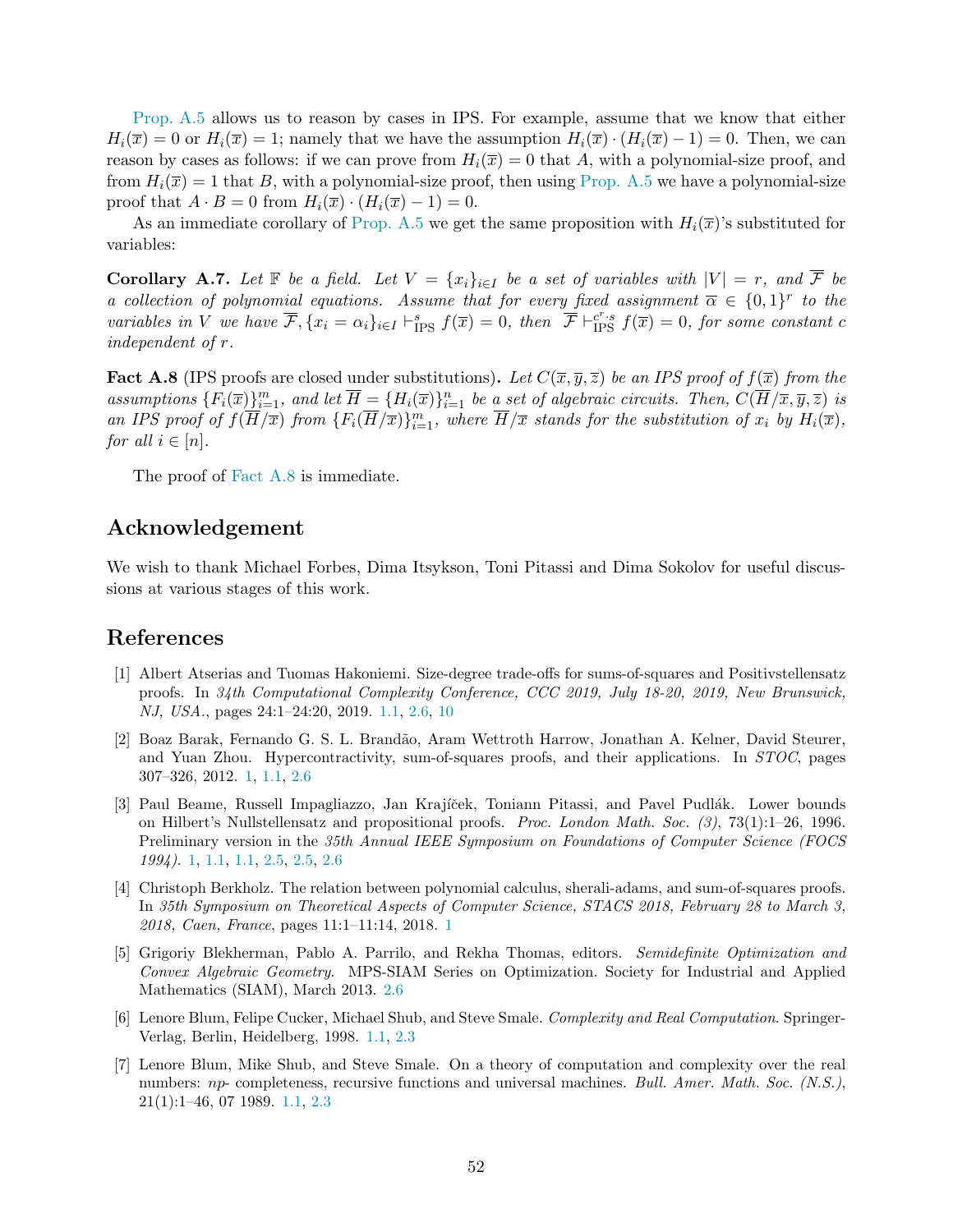- <span id="page-54-9"></span>[8] Peter Bürgisser. On defining integers and proving arithmetic circuit lower bounds. Computational Complexity, 18(1):81–103, 2009. 1.1, [1.2,](#page-4-2) 2.1, [2.2](#page-15-2)
- <span id="page-54-13"></span>[9] Samuel R. Buss. Polynomial size proofs of the propositional pigeonhole principle. The Journal of Symbolic Logic, (52):916–927, 1987. [1.2.2,](#page-8-0) [1.4](#page-12-1)
- <span id="page-54-15"></span>[10] Samuel R. Buss, Russell Impagliazzo, Jan Krajíček, Pavel Pudlák, Alexander A. Razborov, and Jiří Sgall. Proof complexity in algebraic systems and bounded depth Frege systems with modular counting. Computational Complexity, 6(3):256–298, 1996. [3.1](#page-20-1)
- <span id="page-54-10"></span><span id="page-54-1"></span>[11] Qi Cheng. On the ultimate complexity of factorials. Theor. Comput. Sci., 326(1-3):419–429, October 2004. [1.1,](#page-4-0) [2.3](#page-15-1)
- [12] Matthew Clegg, Jeffery Edmonds, and Russell Impagliazzo. Using the Groebner basis algorithm to find proofs of unsatisfiability. In Proceedings of the 28th Annual ACM Symposium on the Theory of Computing (Philadelphia, PA, 1996), pages 174–183, New York, 1996. ACM. [1](#page-2-0)
- <span id="page-54-17"></span>[13] Stephen A. Cook and Robert A. Reckhow. Corrections for "On the lengths of proofs in the propositional calculus (preliminary version)".  $SIGACT News$ ,  $6(3):15-22$ , July 1974. [14](#page-53-0)
- <span id="page-54-18"></span>[14] Stephen A. Cook and Robert A. Reckhow. On the lengths of proofs in the propositional calculus (preliminary version). In Proceedings of the 6th Annual ACM Symposium on Theory of Computing (STOC 1974), pages 135–148, 1974. For corrections see Cook-Reckhow [\[13\]](#page-54-17). [15](#page-53-0)
- <span id="page-54-11"></span><span id="page-54-8"></span>[15] Stephen A. Cook and Robert A. Reckhow. The relative efficiency of propositional proof systems. J. Symb. *Log.*, 44(1):36–50, 1979. This is a journal-version of Cook-Reckhow [\[14\]](#page-54-18) and Reckhow [\[45\]](#page-55-19). [1.1,](#page-5-0) [2.4,](#page-15-0) [8](#page-15-0)
- <span id="page-54-5"></span>[16] W. de Melo and B. F. Svaiter. The cost of computing integers. Proc. Amer. Math. Soc., 124(5):1377–1378, 1996. [1.1,](#page-4-1) [2.3](#page-14-1)
- [17] Noah Fleming, Pravesh Kothari, and Toniann Pitassi. Semialgebraic proofs and efficient algorithm design. Electronic Colloquium on Computational Complexity (ECCC), 26:106, 2019. [1](#page-2-0)
- <span id="page-54-2"></span>[18] Michael A. Forbes, Amir Shpilka, Iddo Tzameret, and Avi Wigderson. Proof complexity lower bounds from algebraic circuit complexity. In 31st Conference on Computational Complexity, CCC 2016, May 29 to June 1, 2016, Tokyo, Japan, pages 32:1–32:17, 2016. [\(document\),](#page--1-4) [1,](#page--1-4) [1,](#page-2-0) [1.1,](#page-5-0) [1.2.1,](#page-7-3) [1.2.1,](#page-8-1) [1.2.2,](#page-10-1) [1.3,](#page-11-0) [1.4,](#page-12-2) [6,](#page-11-0) [2.5,](#page-16-0) [3.2,](#page-24-1) [21,](#page-24-2) [3.6](#page-25-2)
- <span id="page-54-12"></span>[19] Andreas Goerdt. Cuting plane versus frege proof systems. In Egon Börger, Hans Kleine Büning, Michael M. Richter, and Wolfgang Schönfeld, editors, Computer Science Logic, 4th Workshop, CSL '90, Heidelberg, Germany, October 1-5, 1990, Proceedings, volume 533 of Lecture Notes in Computer Science, pages 174–194. Springer, 1990. [1.2.2,](#page-8-0) [1.4](#page-12-1)
- <span id="page-54-7"></span>[20] Mika Göös, Pritish Kamath, Robert Robere, and Dmitry Sokolov. Adventures in monotone complexity and TFNP. In 10th Innovations in Theoretical Computer Science Conference, ITCS 2019, January 10-12, 2019, San Diego, California, USA, pages 38:1–38:19, 2019. [1](#page-2-0)
- <span id="page-54-14"></span>[21] Mika Göös and Toniann Pitassi. Communication lower bounds via critical block sensitivity. SIAM J. Comput., 47(5):1778–1806, 2018. [1.2.2](#page-10-1)
- <span id="page-54-6"></span>[22] D. Grigoriev. Complexity of Positivstellensatz proofs for the knapsack. Comput. Complexity, 10(2):139– 154, 2001. [1,](#page-2-0) [1.2.2,](#page-10-1) [1.4](#page-12-2)
- <span id="page-54-16"></span>[23] Dima Grigoriev and Edward A. Hirsch. Algebraic proof systems over formulas. Theoret. Comput. Sci.,  $303(1):83-102$ ,  $2003$ . Logic and complexity in computer science (Créteil, 2001). [6.1](#page-47-0)
- <span id="page-54-4"></span>[24] Dima Grigoriev, Edward A. Hirsch, and Dmitrii V. Pasechnik. Complexity of semialgebraic proofs. Mosc. Math. J., 2(4):647–679, 805, 2002. [1,](#page-2-0) [1.1,](#page-6-1) [1.2.2,](#page-10-1) [1.4,](#page-12-2) [2.6,](#page-18-2) [2.6.1,](#page-19-0) [17](#page-20-4)
- <span id="page-54-3"></span>[25] Dima Grigoriev and Nicolai Vorobjov. Complexity of null- and positivstellensatz proofs. Ann. Pure Appl. Logic, 113(1-3):153–160, 2002. [1,](#page-2-0) [1.1,](#page-5-2) [3,](#page-6-3) [2.6,](#page-18-0) [13](#page-18-3)
- <span id="page-54-0"></span>[26] Joshua A. Grochow and Toniann Pitassi. Circuit complexity, proof complexity, and polynomial identity testing: The ideal proof system. J. ACM, 65(6):37:1–37:59, 2018. [\(document\),](#page--1-4) [1,](#page-2-0) [1.1,](#page-5-0) [2,](#page-5-3) [1.2.2,](#page-8-0) [1.3,](#page-11-0) [2.5,](#page-16-0) [10,](#page-16-1) [3.1,](#page-23-0) [4,](#page-27-0) [4.1](#page-30-1)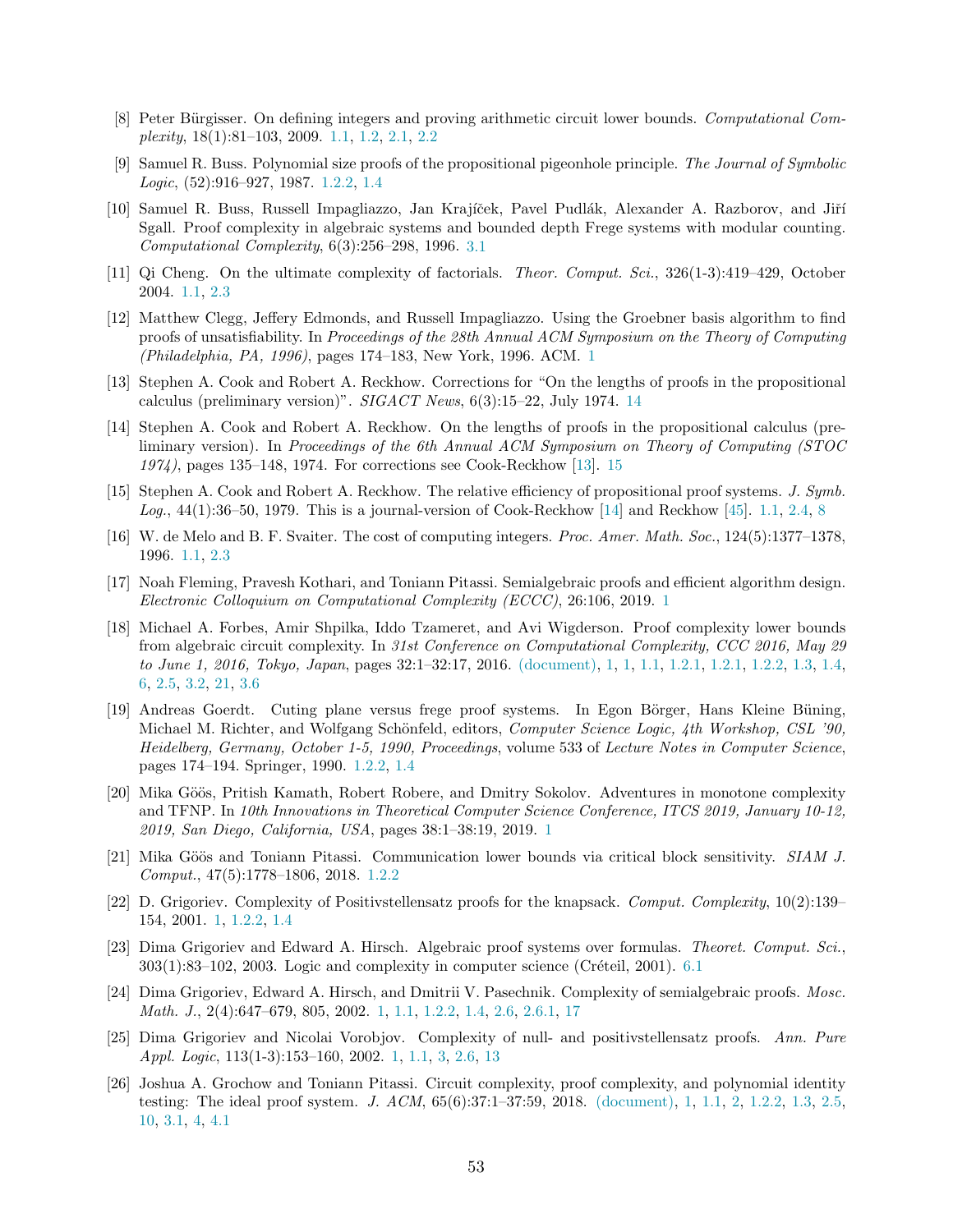- <span id="page-55-16"></span>[27] David Hilbert. Hilbert's invariant theory papers. Lie Groups: History, Frontiers and Applications, VIII. Math Sci Press, Brookline, Mass., 1978. Translated from the German by Michael Ackerman, With comments by Robert Hermann. [2.6](#page-18-5)
- <span id="page-55-11"></span>[28] Trinh Huynh and Jakob Nordström. On the virtue of succinct proofs: amplifying communication complexity hardness to time-space trade-offs in proof complexity. In Proceedings of the 44th Symposium on Theory of Computing (STOC), pages 233–248. ACM, 2012. [1.2.2](#page-10-1)
- <span id="page-55-12"></span>[29] Russell Impagliazzo, Sasank Mouli, and Toniann Pitassi. The surprising power of constant depth algebraic proofs. Electronic Colloquium on Computational Complexity (ECCC), 26:24, 2019. [1.4](#page-12-1)
- <span id="page-55-0"></span>[30] Russell Impagliazzo, Pavel Pudlák, and Jiří Sgall. Lower bounds for the polynomial calculus and the gröbner basis algorithm. Computational Complexity,  $8(2):127-144$ , 1999. [1,](#page-2-0) [1.2.2,](#page-10-1) [1.4](#page-12-2)
- <span id="page-55-9"></span>[31] Dmitry Itsykson and Arist Kojevnikov. Lower bounds of static lovasz-schrijver calculus proofs for tseitin tautologies. Zapiski Nauchnyh Seminarov POMI, 340:10–32, 2006. (in Russian). English translation appeared in Journal of Mathematical Sciences 145(3):4942-4952, 2007. [1.2.2](#page-10-1)
- <span id="page-55-15"></span><span id="page-55-7"></span>[32] J. L. Krivine. Anneaux preordonnes. Journal d'Analyse Math´ematique, 12(1):307–326, 1964. [2.6,](#page-18-0) [2.3](#page-18-6)
- [33] Fu Li, Iddo Tzameret, and Zhengyu Wang. Characterizing propositional proofs as noncommutative formulas. In SIAM Journal on Computing, volume 47, pages 1424–1462, 2018. Full Version: <http://arxiv.org/abs/1412.8746>. [1](#page-2-0)
- <span id="page-55-3"></span><span id="page-55-2"></span>[34] L. Lovász. Stable sets and polynomials. *Discrete Mathematics*, 124:137–153, 1994. [1,](#page-2-0) [2.6.1](#page-19-0)
- <span id="page-55-5"></span>[35] L. Lovász and A. Schrijver. Cones of matrices and set-functions and 0–1 optimization. SIAM Journal on Optimization, 1:166–190, 1991. [1,](#page-2-0) [2.6.1](#page-19-0)
- [36] Ryan O'Donnell and Yuan Zhou. Approximability and proof complexity. In Proceedings of the Twenty-Fourth Annual ACM-SIAM Symposium on Discrete Algorithms, SODA 2013, New Orleans, Louisiana, USA, January 6-8, 2013, pages 1537–1556, 2013. [1,](#page-2-0) [1.1,](#page-6-2) [2.6](#page-19-1)
- <span id="page-55-13"></span>[37] Fedor Part and Iddo Tzameret. Resolution with counting: Different moduli and dag-like lower bounds. Electronic Colloquium on Computational Complexity (ECCC), 25:117, 2018. [1.4](#page-12-2)
- <span id="page-55-10"></span>[38] Toniann Pitassi Paul Beame and Nathan Segerlind. Lower bounds for lovász–schrijver systems and beyond follow from multiparty communication complexity. SIAM Journal on Computing, 37(3):845–869, 2007. [1.2.2](#page-10-1)
- <span id="page-55-8"></span>[39] Toniann Pitassi. Unsolvable systems of equations and proof complexity. In Proceedings of the International Congress of Mathematicians, Vol. III (Berlin, 1998), number Vol. III, pages 451–460, 1998. [1.1,](#page-5-0) [4.1](#page-30-1)
- <span id="page-55-18"></span>[40] Toniann Pitassi and Rahul Santhanam. Effectively polynomial simulations. In Proceedings of Innovations in Computer Science - ICS, pages 370–382, 2010. [6,](#page-44-0) [6.2](#page-50-0)
- <span id="page-55-6"></span>[41] Tonnian Pitassi and Iddo Tzameret. Algebraic proof complexity: Progress, frontiers and challenges. ACM SIGLOG News, 3(3), 2016. [1,](#page-2-0) [3.1](#page-23-0)
- <span id="page-55-4"></span>[42] Pavel Pudlák. On the complexity of the propositional calculus. In Sets and proofs (Leeds, 1997), volume 258 of London Math. Soc. Lecture Note Ser., pages 197–218. Cambridge Univ. Press, Cambridge, 1999. [1,](#page-2-0) [2.6.1](#page-19-0)
- <span id="page-55-17"></span>[43] Mihai Putinar. Positive polynomials on compact semi-algebraic sets. Indiana University Mathematics Journal, 42(3):969–984, 1993. [2.6](#page-19-2)
- <span id="page-55-1"></span>[44] Alexander A. Razborov. Lower bounds for the polynomial calculus. Comput. Complexity, 7(4):291–324, 1998. [1,](#page--1-4) [1](#page-2-0)
- <span id="page-55-19"></span>[45] Robert A. Reckhow. On the lengths of proofs in the propositional calculus. PhD thesis, University of Toronto, 1976. [15](#page-53-0)
- <span id="page-55-14"></span>[46] Amir Shpilka and Amir Yehudayoff. Arithmetic circuits: A survey of recent results and open questions. Foundations and Trends in Theoretical Computer Science, 5(3-4):207–388, 2010. [2.2](#page-13-3)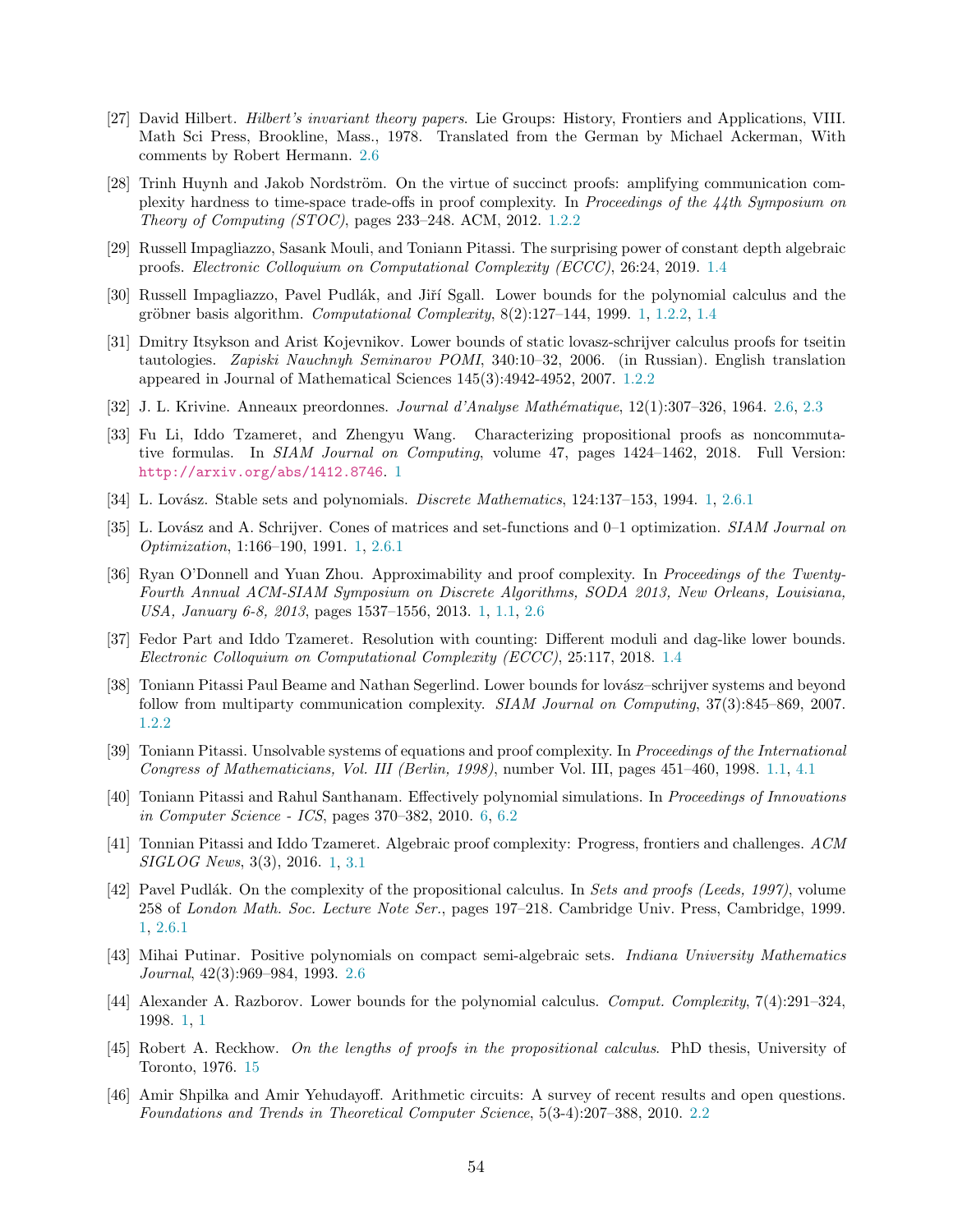- <span id="page-56-1"></span><span id="page-56-0"></span>[47] Michael Shub and Steve Smale. On the intractability of Hilbert's Nullstellensatz and an algebraic version of "NP $\neq$ P?". *Duke Math. J.*, 81:47–54, 1995. [\(document\),](#page--1-4) [1,](#page-4-1) [1.1,](#page-4-1) 1.1, [1.2,](#page-4-2) [1.3,](#page-11-0) [9,](#page-14-1) [7,](#page-14-1) [2.3,](#page-14-1) 2.1, [2.2](#page-15-2)
- <span id="page-56-5"></span>[48] Steve Smale. Mathematical problems for the next century. The Mathematical Intelligencer, 20(2):7–15, 1998. [1.1,](#page-3-1) [1.1,](#page-4-1) [\(document\),](#page--1-4) [2.3,](#page-14-0) [2.3](#page-14-1)
- [49] Gilbert Stengle. A Nullstellensatz and a Positivstellensatz in semialgebraic geometry. Mathematische Annalen, 207(2):87–97, 1974. [2.6,](#page-18-0) [2.3](#page-18-6)
- <span id="page-56-6"></span><span id="page-56-2"></span>[50] Volker Strassen. Vermeidung von divisionen. J. Reine Angew. Math., 264:182–202, 1973. (in German). [4.1.1](#page-31-2)
- <span id="page-56-3"></span>[51] Leslie G. Valiant. Completeness classes in algebra. In Proceedings of the 11th Annual ACM Symposium on the Theory of Computing, pages 249–261. ACM, 1979. [2.2](#page-13-3)
- <span id="page-56-4"></span>[52] Leslie G. Valiant. The complexity of computing the permanent. Theor. Comput. Sci., 8:189–201, 1979. [2.2](#page-13-3)
- [53] Leslie G. Valiant. Reducibility by algebraic projections. Logic and Algorithmic: International Symposium in honour of Ernst Specker, 30:365–380, 1982. [2.2](#page-13-3)